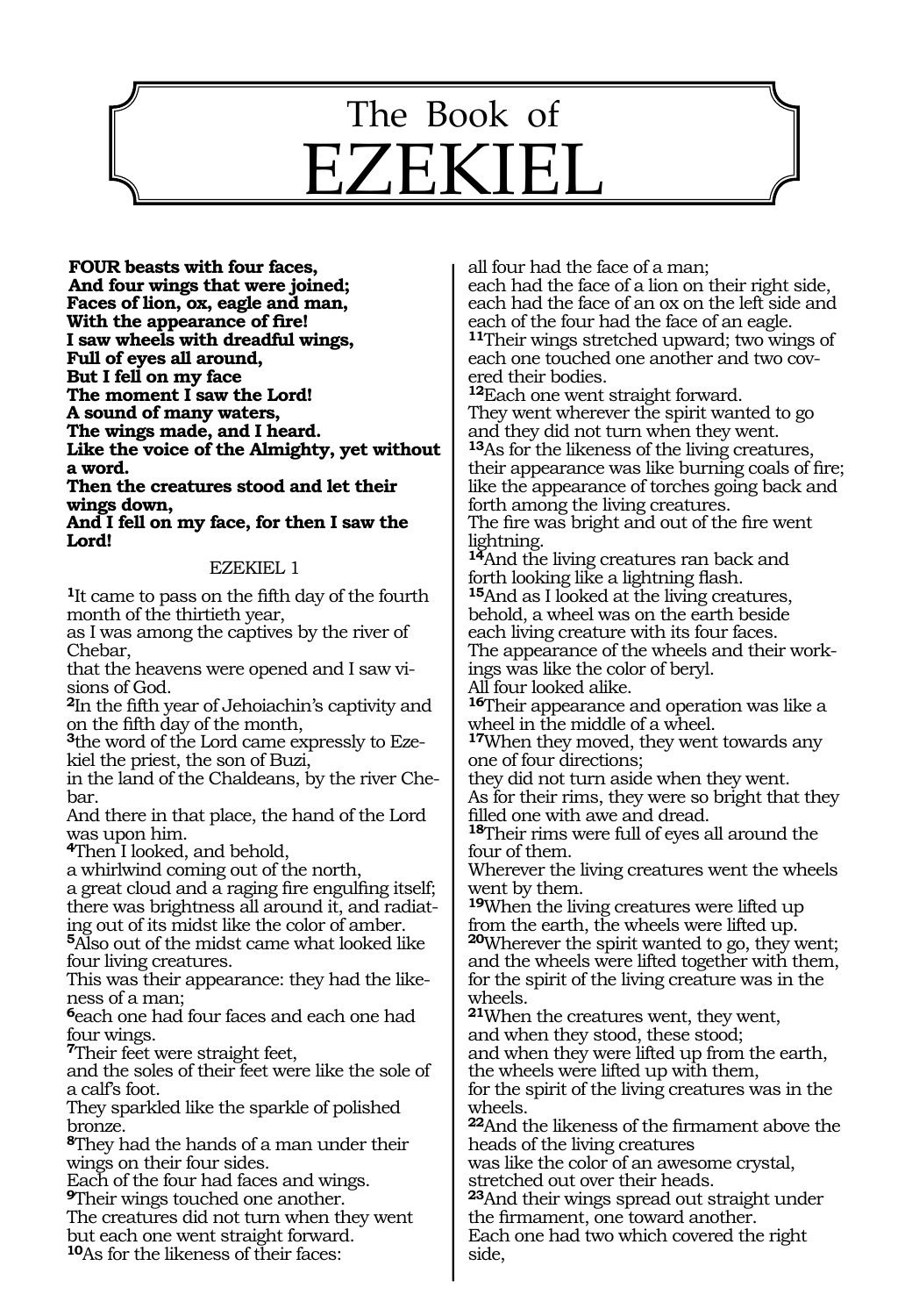and each had two which covered their bodies on the left.

**<sup>24</sup>**When they went, I heard the noise of their wings,

like the noise of many waters; like the voice of the Almighty,

a tumult like the noise of an armed host. When they stood still, they let down their wings.

**<sup>25</sup>**A voice came from above the firmament that was over their heads.

**<sup>26</sup>**And above the firmament over their heads what looked like a throne appeared.

It was like a sapphire stone in appearance. And on the likeness of the throne, there was a likeness with the appearance of a man high above it.

**27**From the appearance of His waist and upwards I saw, as it were, the color of amber with the appearance of fire all around within it.

From the appearance of His waist and downwards,

I saw, as it were, the appearance of fire, with brightness all around.

As the appearance of the rainbow in the clouds on a rainy day,

so was the appearance of the brightness all around it.

**<sup>28</sup>**This was the appearance of the likeness of the glory of the Lord.

And yes, when I saw it, I fell on my face. And I heard the voice of One speaking.

*@I saw the wheels with dreadful rings that would cause one to be afraid.*

*I saw the living creatures;*

*they were awesome to behold.*

*Then they lowered their wings*

*and in my sight lowered their grace, For I saw the Lord in His glory*

*and I fell down on my face.*

#### **CWDS Bible Quotes**

- *1. Your good heart in your bad situation is your setup for the greatest revelations of your life.*
- *2. At your lowest point in life, God will appear at His highest place in glory to connect you to His glorious plans for you.*
- *3. The hand of the Lord on you in any situation sets you apart and above any situation you are in.*
- *4. The awesomeness of cherubim: they have the face of man for relatability and intellect, of lion for leadership, of ox for strength and of eagle for vision and ability to see.*

*5. God is everything; He sees and knows everything; just as the wheels with eyes all around, nothing can be hidden from God.*

- *6. When the Holy Spirit fully controls us, we run with Him, rest in Him, move in sync with Him, and rise with Him, just as the wheels to the spirit of the living creatures.*
- *7. Before you stretch your wings upward ensure you have wings stretched downwards; you are sufficiently covered.*
- *8. The blood of Jesus is your wings to cover your body and to project you upwards into the presence of God.*
- *9. It does not matter how glorious you are or how much noise your wings make; it does not matter how your sound is compared with the voice of the Almighty; in His presence you lower your voice and let your wings down.*
- *10. It does not matter how exalted, how awesome or how high the throne or power is; the throne of God is high above them all.*
- *11. On the throne of the Most High was the likeness of a man; for man was created in the likeness of the One who sits on the throne.*
- *12. Our God is a consuming fire, ever burning; His appearance is too bright to behold.*

#### **PRAYER POINTS**

- *• Righteous Father, keep my heart pure before You always, open Your ways to me. Amen.*
- *• I speak assurance, elevation and divine acceleration to the spirit of every believer who is under attack; arise Lord and be their comfort. Amen.*
- *• I am not defined by the situation I am in; I am defined by the God in me and my soul knows it; I declare that my bad situations will have a revelation of my God today. Amen.*
- *• Most high God who dwells between the cherubim, You are Omnipotent and mighty yet You are personal and relational; You are my God. Amen.*
- *• All-knowing God, God Most High, You are omnipotent, omnipresent, omniscient; nothing is hidden from Your eyes; nothing is beyond Your reach; nothing is above Your might. Amen.*
- *• Holy Spirit, unify my spirit with Yours; let me respond to You like the wheels to the cherubim, in the name of Jesus.*

**I was lifted by the Spirit When there was no strength in my feet, To be commissioned for His service, Given His words and told to eat. You shall not fear the scorpions, The briers and the thorns, Nor be dismayed by the stature of man, If you eat the word from the book of the Lord.**

#### EZEKIEL 2

**<sup>1</sup>**He said to me, "Son of man, stand on your feet and I will speak to you." **<sup>2</sup>**Then the Spirit entered me when He spoke to me and He set me on my feet; then I heard Him who spoke to me.

**<sup>3</sup>**And He said to me, "Son of man,

I am sending you to the children of Israel,

to a rebellious nation that has rebelled against Me.

They and their fathers have transgressed against me to this day.

**4**For they are impudent and stubborn children.

I am sending you to them and you shall say to them,

'Thus says the Lord God.'

**<sup>5</sup>**And as for them, whether they hear, or whether they refuse,

for they are a rebellious house,

yet they will know that a prophet has been among them.

**<sup>6</sup>**And you, son of man, do not be afraid of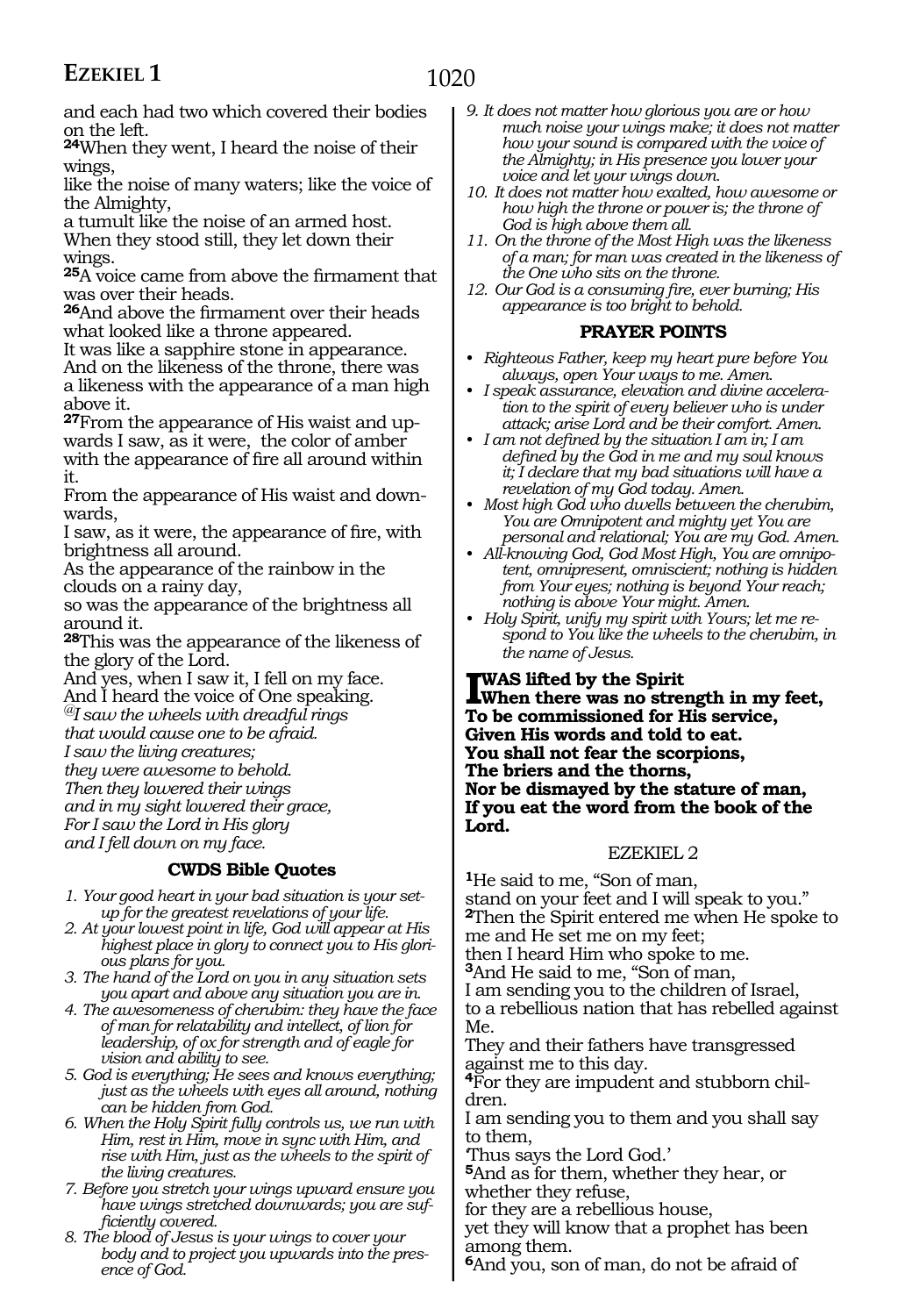them,

nor be afraid of their words,

though briers and thorns are with you and you dwell among scorpions.

Do not be afraid of their words or be dismayed by their looks,

though they are a rebellious house.

**<sup>7</sup>**You shall speak My words to them,

whether they will hear or whether they refuse, for they are most rebellious.

**<sup>8</sup>**"But you, son of man, hear what I say to you: do not be rebellious like that rebellious house. Open your mouth and eat what I give you." **<sup>9</sup>**Now when I looked then, there was a hand stretched out to me,

and behold, a scroll of a book was in it.

**<sup>10</sup>**Then before me He spread it.

And there were words written on the inside and on the outside,

and written on it were lamentations and mourning and woe.

#### **CWDS Bible Quotes**

- *1. Heights of experience with God are for depths of humility and extremity of sacrificial obedience.*
- *2. You may not have the strength, the ability or the wisdom to fulfill the instructions of the Lord to you, but the Spirit of the Lord in you will bring it to pass.*
- *3. When God sets His heart on a people, He never leaves them without a witness even though they leave Him without justification for His kindness: this is a definition of rebellion.*
- *4. Only love can explain why God is so persistent with so many who present to Him persistent rebellion.*
- *5. If you have the power to speak the word of the Lord, do so with the power of His Spirit with the greatest clarity and precision.*
- *6. You have no power to change hearts, you have the power to deliver the word of change; they may leave without change but they must never be left without a witness.*
- *7. Speak it even if they do not seek it; declare it even if they will not hear it; you may not deliver them but you will have delivered the word of God and yourself.*
- *8. Declaring the word of God may be perilous and precarious but it is precious and indispensable; it may expose you to scorpions but must never commit you to fear.*
- *9. Not everyone you seek good for will seek your good or even receive you; that should never change your heart for them for God sent you although He knew their heart was no good.*
- *10. Rebellion against the word of God is the same for a messenger who refuses to speak as for those who refuse the message spoken.*
- *11. The word of the Lord must be eaten though its content may not always be palatable; you may ingest what is hard to digest: lamentation, mourning and woe.*

#### **PRAYER POINTS**

- Holy Spirit, I surrender to Your power in my life; breathe divine acceleration to the mandate of God on my life, in the name of Jesus.
- Loving, tender and merciful God, help me to justify Your investment of blood in my life, in the

name of Jesus.

- King of Glory, I thank You for Your love, kindness, gentleness and patience with me; help me to justify Your investment in me. Amen.
- Holy Spirit, empower me to express the Father with clarity and precision in my generation, in the name of Jesus.
- I am committed to sharing my witness faithfully and without compromise; Holy Spirit, I will witness to sinners; I commit change to You, in the name of Jesus.

**A WATCHMAN'S duty is to watch,<br>To speak the word and warn;<br>To tests God's supprimese in your m To taste God's sweetness in your mouth, And to know what Israel is about. You will know what they do and where they are,**

**If you are to sit just where they sit; You know the Lord may shut your mouth, Then let you speak to let it out. Do not let them die without the facts, For a watchman's duty is to watch!**

#### EZEKIEL 3

**<sup>1</sup>**Moreover He said to me, "Son of man, eat that which you find; eat this scroll and go, speak to the house of Israel."

**<sup>2</sup>**So I opened up my mouth and He caused me to eat the scroll.

**<sup>3</sup>**Then He said to me, "Son of man,

feed your belly and fill your stomach with this scroll that I give you."

So I ate, and it was in my mouth like honey for sweetness.

**<sup>4</sup>**Then He said to me, "Son of man, go, go to the house of Israel and speak My words to them.

**<sup>5</sup>**For you are not sent to a people of unfamiliar speech or of difficult language,

but to the house of Israel,

**<sup>6</sup>**"not to many people of unfamiliar speech and of difficult language,

whose words you cannot understand.

Surely if I had sent you to them, they would have given heed to you.

**<sup>7</sup>**But the house of Israel will not listen to you, because they will not listen to Me.

For all the house of Israel are impudent and hard-hearted.

**<sup>8</sup>**"Behold, I have made your face strong against their faces,

and your forehead strong against their fore- head.

**<sup>9</sup>**Like an adamant stone, harder than flint, I have made your forehead.

Do not be afraid of them, nor be dismayed at their looks,

though they are a rebellious house." **<sup>10</sup>**Moreover, He said to me, "Son of man, receive into your heart all My words that I

speak to you and hear with your ears.

**<sup>11</sup>**"And go, get to the captives,

to the children of your people, and speak to them and tell them,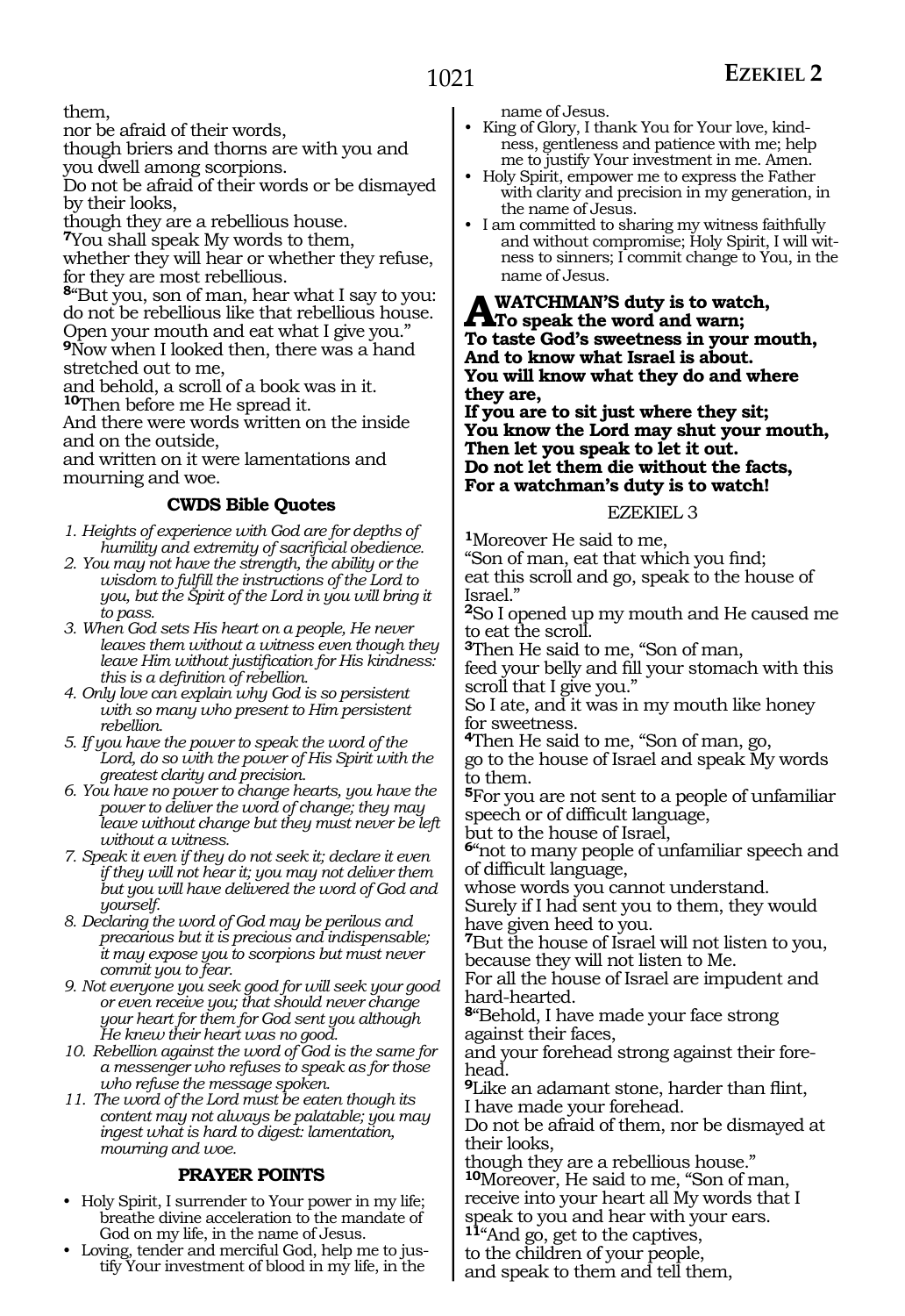'Thus says the Lord God!'

Whether they hear or whether they refuse." **<sup>12</sup>**Then the Spirit lifted me up,

and I heard a loud thunderous voice behind me, saying,

"Blessed is the glory of the Lord from His place!"

**<sup>13</sup>**And I heard also the noise of the wings of the living creatures that touched each other, and the noise of the wheels beside them, and a loud thunderous noise.

**<sup>14</sup>**So the Spirit lifted me up and took me away. And I went in bitterness, in the heat of my spirit,

but the hand of the Lord was strong upon me. **<sup>15</sup>**Then I came to those of the captives at Tel

Abib, who dwelt by the river of Chebar. And I sat among them where they sat and remained there astonished among them seven days.

**<sup>16</sup>**Now it came to pass at the end of seven days that the word of the Lord came to me,

**<sup>17</sup>**saying, "Son of man, I have made you a watchman for the house of Israel.

Therefore, hear the word from My mouth,

and give them warning from Me.

**<sup>18</sup>**When I say to the wicked, 'You shall surely die.

and you give him no warning,

nor speak to warn the wicked from his wicked way in order to save his life,

that wicked man shall die in his sins

but I will require his blood at your hand.

**<sup>19</sup>**"Yet if you warn the wicked

and he does not turn from his wickedness nor from his wicked way,

he shall die in his iniquity

but you will have delivered your soul.

**<sup>20</sup>**Again, when a righteous man turns from his righteousness and commits sin,

and I lay a stumbling block before him,

he shall die because you gave him no warning. "He shall die in his sins,

**<sup>21</sup>**and all the righteousness he has done shall not be remembered,

but I will require his blood at your hand. But if you warn the righteous man that the righteous should not sin,

he shall surely live because he heeded the warning,

and you will have delivered your soul."

**<sup>22</sup>**Then the hand of the Lord was upon me, and He said to me,

"Arise, go out into the plain and I will talk with you there."

**<sup>23</sup>**So I arose and went out into the plain, and behold, there stood the glory of the Lord, like the glory I saw by the River Chebar.<br>O what glory! I fell on my face.

**24**Then the Spirit entered me and set me on my feet,

and spoke with me and said:

"Go shut yourself inside your house.

**<sup>25</sup>**And you, O son of man,

behold, you shall put ropes on you, and shall bind yourself with them,

so that you cannot go out among them.

**<sup>26</sup>**"And I will make your tongue cling to the roof of your mouth,

so that you will be dumb and shall not be one to rebuke them, for they are a rebellious house.

**<sup>27</sup>**But when I speak to you, I will open your mouth,

and you shall say to them, 'Thus says the Lord God.'

He who hears, let him hear,

and he who refuses, let him refuse;

for they are a rebellious house."

#### **CWDS Bible Quotes**

- *1. Eat the word of God before you seek to speak the word of God and before you seek to speak in any forum on God's behalf.*
- *2. The word of God is always sweet to the taste of those who ingest it but will be bitter to the lives of those who reject it.*
- *3. Familiarity with God and the things of God is not necessarily fondness but could lead to presumption and hardness.*
- *4. Knowing God and doing sin is the greatest presumption and the hardest of change.*
- *5. Your assignment from God may change you above and beyond the people you are assigned to.*
- *6. Your absence of physical results on the mission field does not mean you have missed your call, it means the people have missed your call to turn to the Lord and it is evidence that your prophetic witness is needed.*
- *7. Ask the Lord for toughness on the mission field for you will meet some tough situations, tough people and tough hearts.*
- *8. You can only effectively speak the word you yourself are willing to hear and communicate the word you yourself have received.*
- *9. You have a duty to speak the word but the people have no obligation to receive it; even when captive to their bad decisions and under the weight of judgment, the people may not hear.*
- *10. Never get so caught up with results that you become disappointed or distracted at the response of the people; be caught up in obedience and remain faithful.*
- *11. You cannot measure the awesomeness of a heavenly experience when you are caught up in His worship and caught away by it.*
- *12. The burden of the Lord comes with the heart of the Spirit, with urgency, and the pressing hand of the Lord upon you.*
- *13. You are not ready to speak to a people or into a situation until you sit where they sit and you understand their heart.*
- *14. There is no cosmetic for the gospel; speak it as you receive it or you will become accountable for the word you covered.*
- *15. There is no neutral ground with the truth of the gospel; your witness is not just recommended; it is mandated.*
- *16. Judgment is real; warn the people or risk the reality of making their judgment your experience.*
- *17. You have no responsibility for the change of hearts but absolute and unchangeable responsibility for the word you are entrusted with.*
- *18. Sinners are dying, but let it not happen without*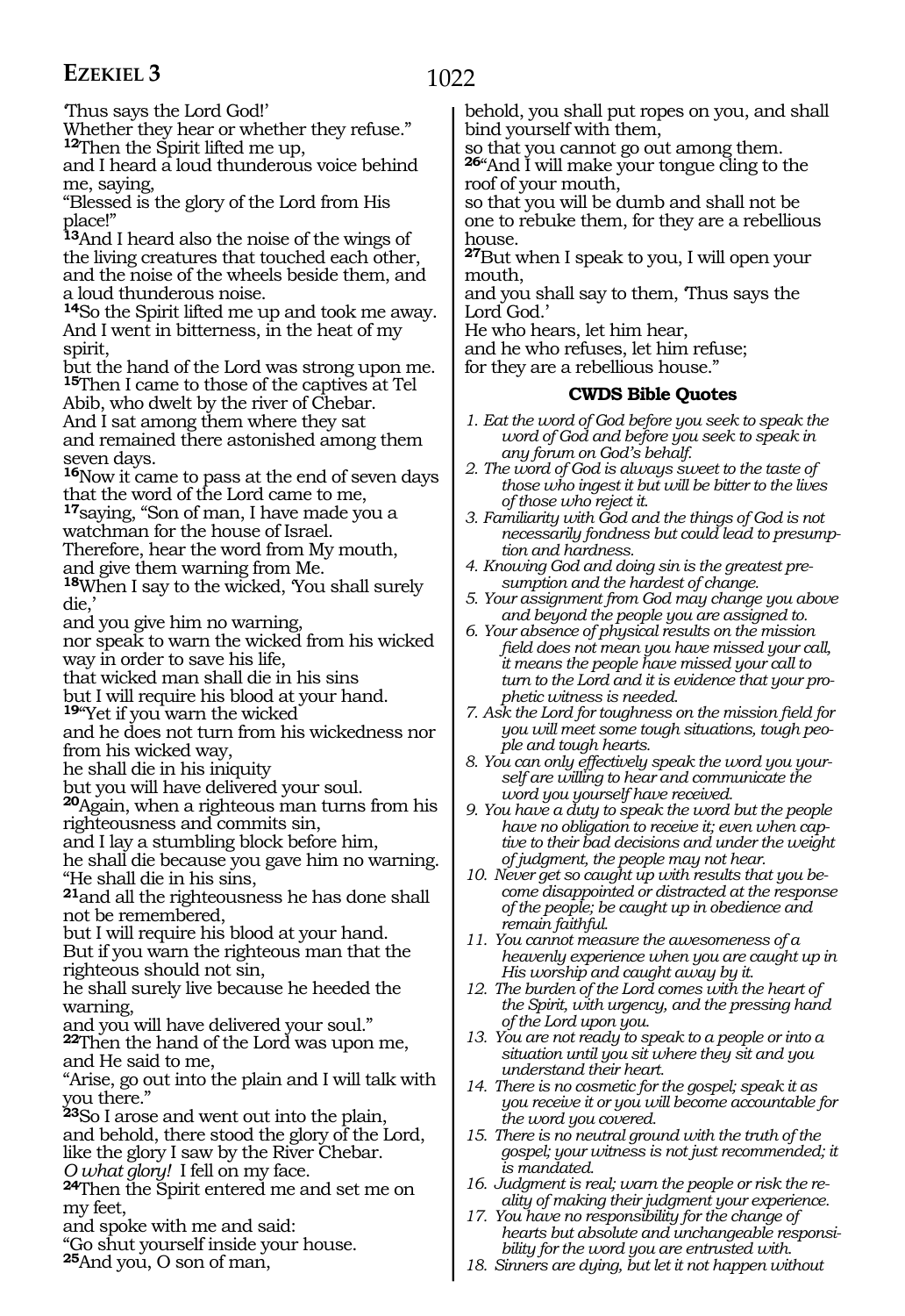*your witness; you may carry the key to their change.*

- *19. Past righteousness does not save you from the power of death if you fall into sin, repentance does.*
- *20. They may bind you for the gospel but bind yourself to only speak when you hear the Lord speak and doing what you see the Lord do; never let the burden of personal defense cloud the message and the mission.*

#### **PRAYER POINTS**

- I soak myself in Your word, O Lord, so I may properly represent You. Amen.
- I am committed to eating the word of God; I desire Your word, O God, more than my necessary food; Your word is the nutrients of my life, the blood that flows in my vein and the air in my lungs; without Your word I am withered to death. Amen.
- God, great God; I will forever hold You in awe. Amen.
- Let the fear of the Living God fall upon believers today, let the spirit of conviction fall upon backsliders and let every prayer altar receive fresh fire today. Amen.
- My Father and my God; I am open to change; make me an effective kingdom citizen, in the name of Jesus.

#### **SKED** to bake with dung, and by cow **dung it was replaced.**

**He was asked to bear their burden, For the iniquity of Israel was very great! Three hundred and ninety days to do this, And he was to lie on just one side. It was the burden of a city, Sifted and convicted when tried!**

#### EZEKIEL 4

**<sup>1</sup>**"Also, son of man, take a tablet, and lay it before you;

portray on it this city, Jerusalem.

**<sup>2</sup>**Lay a siege against it and build a fort.

Set camps against it and place battering rams against it all around.

**<sup>3</sup>**Moreover, take for yourself an iron pan and set it for an iron wall between you and the city. "Set your face against it, and it shall be besieged,

and you shall lay siege against it.

This will be a sign to the house of Israel.

**<sup>4</sup>**Lie also on your left side, and lay the iniquity of the house of Israel upon it.

According to the number of days that you lie on it, you shall bear their iniquity.

**<sup>5</sup>**"For I have laid on you the years of their in- iquity

according to the number of the days, three hundred and ninety days.

So you shall bear the iniquity of the house of Israel.

**<sup>6</sup>**And when you have completed them, lie again on your right side;

then you shall bear the iniquity of the house of Judah forty days.

"I have appointed you a day for each year.

**<sup>7</sup>**Therefore you shall set your face toward the siege of Jerusalem;

your arm shall be uncovered, and you shall prophesy against it.

**8**And behold, I will bind you, so that you cannot turn from one side to the other

until you have ended the days of your siege.

**<sup>9</sup>**"Also, take for yourself wheat, barley, beans and lentils,

millet and fitches, and put them all into one vessel,

and make bread of them for yourself.

During the number of days you lie on your side,

three hundred and ninety days you shall eat it.

**<sup>10</sup>**And the food you eat will be by weight: twenty shekels a day; from time to time you shall eat it.

**<sup>11</sup>**"You shall also drink water by measure; one-sixth of a hin; from time to time you shall drink.

**<sup>12</sup>**And you shall eat it as barley cakes, and bake it with human waste in their sight." **<sup>13</sup>**Then the Lord said, "So shall Israel eat their defiled bread among the Gentiles where I will drive them."

**<sup>14</sup>**And to the Lord I protested, saying, "Ah Lord God!

Behold, my soul has never been polluted from my youth until now;

I have never eaten anything that died of itself or was torn by beasts,

nor has abominable flesh ever entered my mouth."

**<sup>15</sup>**Then He said to me, "Behold, I am giving you cow dung instead of human waste to prepare your bread."

**<sup>16</sup>**Moreover, He said to me,

"Son of man, surely, I will cut off the supply of bread in Jerusalem.

They shall eat bread by weight and with measure.

They will eat with anxiety and they shall drink water by measure and with astonishment, **<sup>17</sup>**that they may lack bread and water. And each will be dismayed with one another, and waste away because of their sins."

#### **CWDS Bible Quotes**

*1. At times a visual portrayal may speak louder than words; words appeal to the ear, a visual portrayal goes directly to the heart.*

*2. A prophet may, at many times, become the message and not just the messenger; God may use their actions to speak and not just their voice.*

*3. Extreme obedience may call for extreme sacrifice, but will yield lasting spiritual satisfaction.*

*4. God can use you to the extent of your willingness to obey and to sacrifice. Obedience is key to manifest presence; sacrifice is the platform of experience and encounters.*

*5. The higher the call the greater the sacrifice required; never desire an office you are not prepared to sacrifice for.*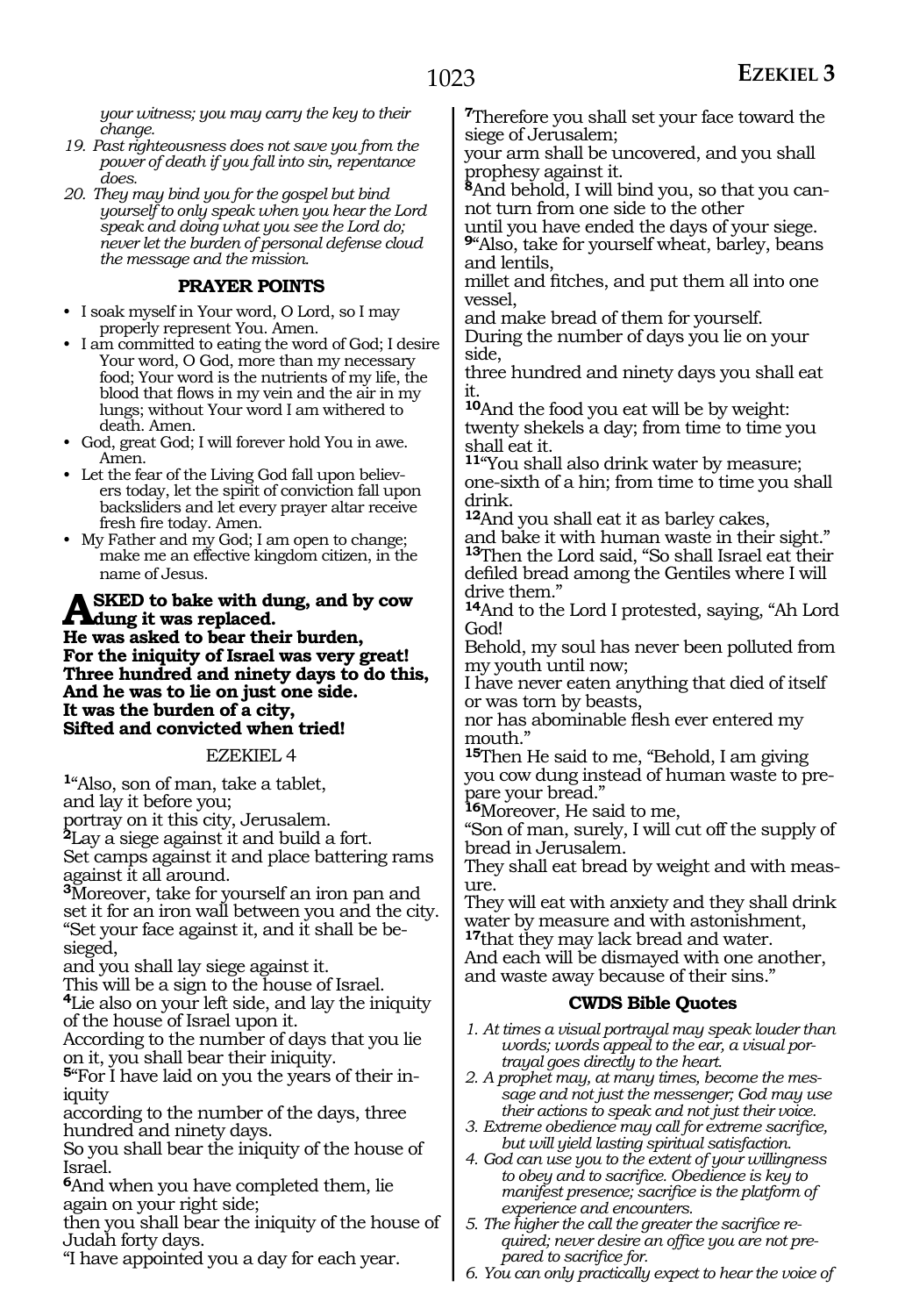*God consistently if you are willing to obey and act on His word.*

- *7. The iniquity of the house of Israel and Judah was laid on Ezekiel yet he could not remove it; our iniquity was laid on Jesus who completely took it away.*
- *8. Be ever ready to fast for the cause of righteousness; effectiveness in ministry may call for extreme and extended fast.*
- *9. God may take you above and beyond your comfort zone to use you above and beyond your expectations.*
- *10. A visual prophetic portrayal is a warning to the people; it may be nonverbal but very vocal; it does not call for verbal contention but for contemplation.*

#### **PRAYER POINTS**

- Holy Spirit, empower ministers to get the message to the hearts of believers in these last days. Impress the fear of God and the urgency of Your impending return. Amen.
- God of Ezekiel, speak to us; do not leave us without a witness. Amen.
- I speak sacrifice into the hearts of believers in these end times, "Arise and champion the cause of the kingdom at all cost," in the name of Jesus.
- Use me Lord; anoint my ears to hear and my heart to sacrifice, in the name of Jesus.
- Forgive me Father for every time I have walked in disobedience; do not give up on me; I will not be obstinate; I surrender my own wisdom; I will obey You. Amen.

**He cut the hair from his head With a barber's razor that was sharp, And weighed them in the scale, And divided them in three parts: One part to the famine, On part to the sword, One part to the pestilence, All parts weighed and judged. Reproach and astonishment, Israel, weep and fear! You are weighed in the scale, Just as the prophet's hair.**

#### EZEKIEL 5

**<sup>1</sup>**"And you, son of man, take a sharp knife; use it as a barber's razor, and pass it over your head and beard;

then take scales to weigh and to divide the hair.

**<sup>2</sup>**You shall burn one-third with fire in the midst of the city,

when the days of siege are finished.

You shall also take a third part and strike around it with a knife,

and you shall scatter one-third in the wind, and I will draw out a sword after them.

**<sup>3</sup>**"You shall also take a small number of them and bind them in the edge of your garment.

**<sup>4</sup>**Then take some of them again, and throw them into the midst of the fire and burn them in the flames.

For fire shall come out from there into all the house of Israel.

**<sup>5</sup>**"Thus says the Lord God, 'This is Jerusalem. I have set her in the midst of the nations and the countries all around her. **<sup>6</sup>**She has rebelled against My judgments by

doing wickedness more than the nations, and against My statutes, more than the countries that are all around her,

for they have refused My judgments and they have not walked in My statutes.'

**<sup>7</sup>**"Therefore, thus says the Lord God, 'Because you have multiplied disobedience more than the nations that are all around you, and you have defied My statutes, nor have you kept My judgments,

nor even done according to the judgments of the nations that are all around you,

**<sup>8</sup>**"therefore, thus says the Lord God, 'Behold, I, even I, am against you,

and will execute judgments in your midst in the sight of all the nations.

**<sup>9</sup>**And I will do among you what I have never done, and the like of which I will never do again, because of all your abominations.

**<sup>10</sup>**Therefore fathers shall eat their sons in your midst and sons shall eat their fathers; 'and I will execute judgments among you, and all you who remain I will scatter to all the winds.

**<sup>11</sup>**'Therefore, as I live,' says the Lord God, 'surely, because you have defiled My sanctu- ary with all your detestable things and with all your abominations, therefore I will also diminish you.

My eye will not spare, neither will I have any pity.

**<sup>12</sup>**'One-third of you shall die of pestilence and be consumed with famine in your midst; one-third shall fall by the sword all around you;

and I will scatter another to all the winds, and I will draw out a sword after them. **<sup>13</sup>**So shall My anger be accomplished and I

will cause My fury to rest upon them, 'and I will be avenged.

And they shall know that I, the Lord, have spoken in My zeal

when I have accomplished My fury upon them.

**14**Moreover, I will make you a waste and a reproach among the nations all around you in the sight of all who pass by.

**<sup>15</sup>**So it shall be a reproach, a taunt,

a lesson to instruct, and an astonishment to all the nations that are all around you,

when I execute judgments among you in anger,

and in fury and in furious rebukes. I, the Lord, have spoken.

**16**When I send among them the terrible arrows of famine which shall be for destruction

which I will send to destroy you.

I will increase the famine upon this land, and cut off your supply of bread.

**<sup>17</sup>**"So I will send famine and wild beasts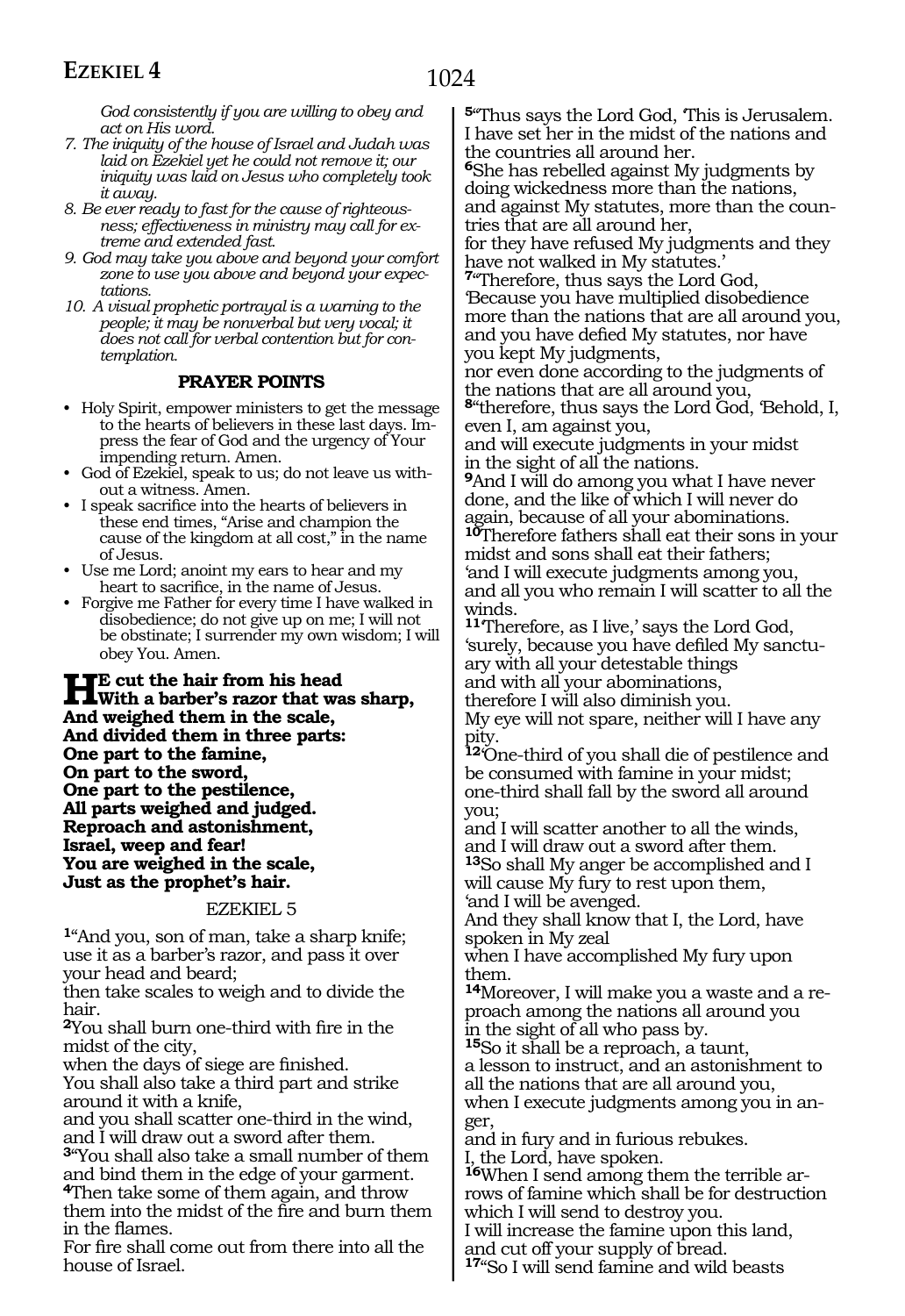against you, and they will bereave you. Pestilence and blood shall pass through you, and I will bring the sword against you. I, the Lord, have spoken .'"

#### **CWDS Bible Quotes**

- *1. The depth of prophetic madness is the height of divine intelligence; find the intelligence behind the madness and you will discover the wisdom applicable to you.*
- *2. The prophetic illustration may be the demonstration of your divine designation.*
- *3. Prophetic lessons are taught through natural things but draw attention to spiritual things.*
- *4. God will set you as a beacon in the midst of an evil nation but will set you on fire if the evil of the nation corrupts your reflection of Him.*
- *5. If you refuse to be the example God calls you to be, He will make you the example He wants them to see.*
- *6. Be a distinction in righteousness or you will be a distinction in judgment above and beyond the nations.*
- *7. Your body is the sanctuary of the Lord; defile it, He will destroy it. God must act when His sanctuary is defiled; judgment begins at the house of God whose house you are.*
- *8. Holy things attract holy fire that illuminates or eliminates.*
- *9. Israel was divided for full destruction as the prophet's hair; for escape from the fire means to fall to the sword or to be scattered on the wind.*
- *10. Live by the judgments of God or break under His justice of furious rebuke and fierce anger.*
- *11. The arsenal of the Lord is so expansive you do not want to fight against Him; you will fear what you see: evil beasts and sword, and see what you fear: pestilence and famine.*

#### **PRAYER POINTS**

- Elohim, You are the all-wise, all-knowing God, give me the wisdom to fear You. Amen.
- Holy Spirit, make my heart attentive to every prophecy shouting at me in the word and in my environment; give me spiritual understanding to apply them. Amen.
- Father, my walk is in the Spirit; unveil to me the spiritual significance of everything around me. Amen.
- I bathe myself in the blood of Jesus daily and renew my covenant with you mighty God; I refuse to be corrupted by this world. Amen.
- I refuse to corrupt the Holy name that has graced me with this precious gift of life; I will be an example to my generation. Amen.

#### **The mountains, the rivers, the valleys, the hills,**

#### **I will bring upon you a sword destroying your high places!**

**Your images are broken, your altars deso- late!**

**Before your idols I will cast down your slain!**

**Strike with your hands; stamp with your foot; do not be still!**

**Speak against the mountains, the rivers, the valleys and the hills!**

#### EZEKIEL 6

**<sup>1</sup>**Now the word of the Lord came to me, saying, **<sup>2</sup>**"Son of man, set your face towards the mountains of Israel, and prophesy against them,

**<sup>3</sup>**and say, 'O mountains of Israel, hear the word of the Lord God!

'Thus says the Lord to the mountains, to the hills, to the rivers, and to the valleys: "Indeed, I will bring a sword against you,

and I will destroy your high places.

**<sup>4</sup>**Your altars shall be desolate; your incense altars shall be broken.

**<sup>5</sup>**"I will cast down your slain men before your idols;

I will lay the corpses of the children of Israel before their idols,

and I will scatter your bones all around your altars.

**6**The cities shall be laid waste in all your dwelling places,

and the high places shall be desolate, so that your altars may be laid waste and made desolate,

your idols may be broken and made to cease your incense altars may be cut down, and your works may be abolished.

**<sup>7</sup>**"The slain shall fall in your midst,

and you shall know that I am the Lord.

**<sup>8</sup>**Yet, I will leave a remnant, so that you may have some who will escape the sword among the nations,

when you are scattered through the countries. **<sup>9</sup>**"Then those of you who escape will remember Me among the nations,

in all the places where you are carried captives,

because I was crushed by their adulterous heart which has departed from Me, and by their eyes which play the harlot after their idols.

Because of the evil they have committed, they will loathe themselves in all their abominations.

**<sup>10</sup>**And they will know that I am the Lord. I have not said in vain that I will bring this disaster upon them."

**<sup>11</sup>**'Thus says the Lord God, "Pound with your fist, stamp with your foot,

and say, 'Alas, for all the evil abominations of the house of Israel!

For they shall fall by the sword, by pestilence and by famine.

**<sup>12</sup>**He who is far off shall die by the pestilence, he who is near, shall fall by the sword,

and he who remains and is besieged shall die by the famine.

So will I accomplish My fury upon them. **<sup>13</sup>**Then you will know that I am the Lord, when their slain are among their idols, all around their altars,

on every high hill, on all the mountaintops, under every green tree, and under every thick oak, in the very places they offered sweet in-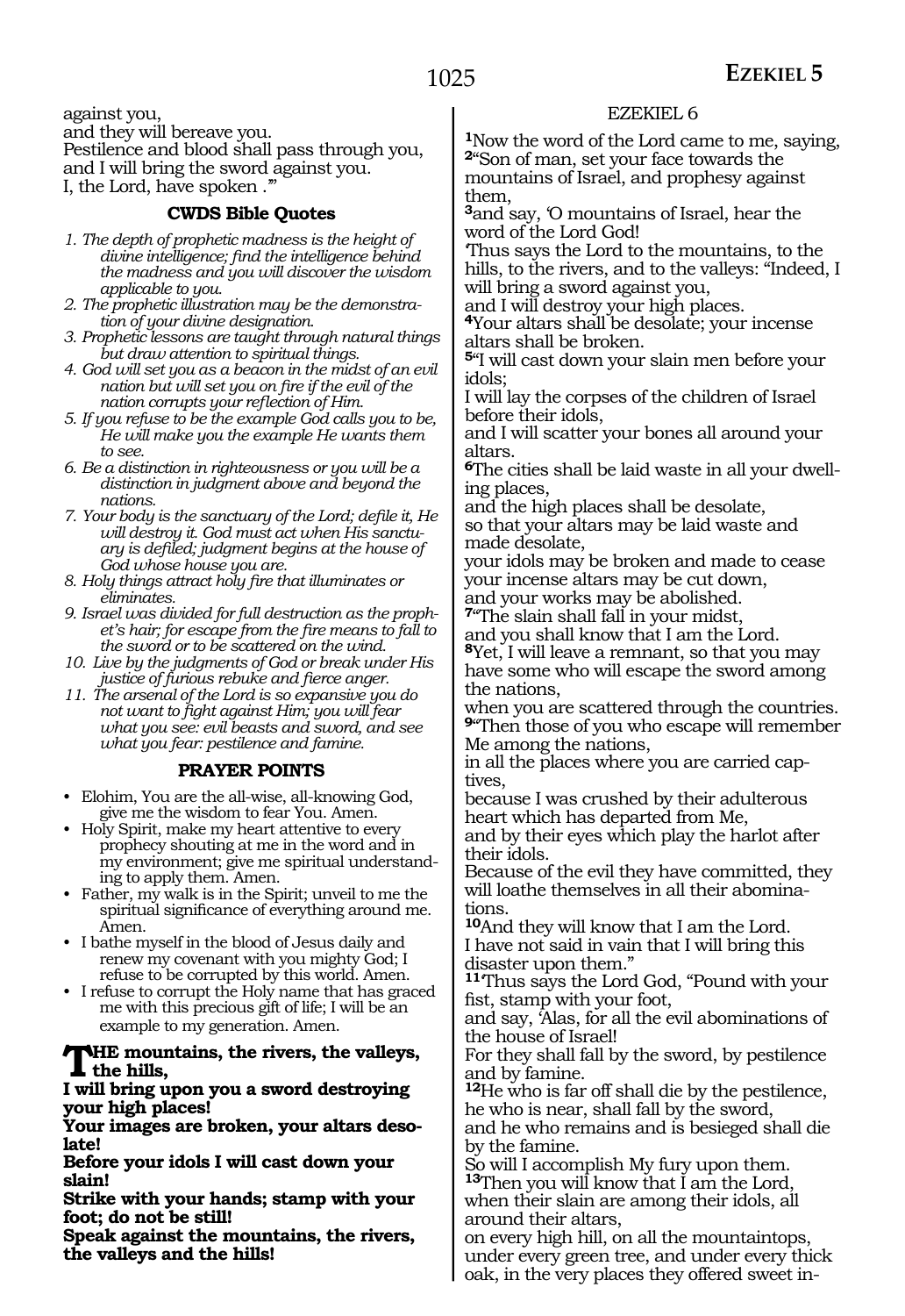### 1026

### **EZEKIEL 6**

cense to all their idols.

**<sup>14</sup>**'So will I stretch out My hand against them, and make the land desolate, yes, more desolate than the wilderness to- wards Diblath, in all their dwelling places. Then they shall know that I am the Lord.*'"'"*

#### **CWDS Bible Quotes**

- *1. You leave God out of the territory He gives to you, He will speak to the territory He gives to you about kicking you out of it.*
- *2. Defile the territory God gives to you with false gods and He will defile the territory, the altars and the gods with your body.*
- *3. If you do not establish the Lord in your works, He will disgrace your worth and abolish your works.*
- *4. It is better and less painful to learn by instructions than by correction; yet, either way, you will know and learn that God is the Lord.*
- *5. God may be savage to a nation to salvage a people whose heart breaks for the way you broke His heart.*
- *6. You know you are rightly aligned with God when you loathe yourself for all the evil you have committed against Him.*
- *7. Heed the prophetic word of the scriptures for it will take pain for you to know God never speaks in vain.*
- *8. When the prophet strikes his hand and stamps his feet it is sealed; you may be far from the sword but never too far from the pestilence; you may escape pestilence but there is no merriment, you will surrender to the slow and painful death of starvation.*

#### **PRAYER POINTS**

- *• Father God, You are the heart and center of everything You have given me; You are the anthem, the flag, the distinguishing landmark, the name and designation of everything I own. Amen.*
- *• Almighty God, I fear You; let the fear of God restrain the leaders of this nation. Amen.*
- *• Holy Father, there is no spirit to anything I do if it is not for You; You give life to all my works. Amen.*
- *• Jehovah God is Lord; let the wicked in this nation hear and fear, in the name of Jesus.*
- *• Jesus, it pains to see the hand of judgment, but whatever it takes to break the iron hearts of this people, do it. Amen.*

### **You trusted in silver, you trusted in gold,**

#### **Which in the day of wrath cannot deliver your soul!**

**Your morning is come, now what shall it be?**

**When God's fire is poured out, then you will see,**

**Gold and silver was never a priority, For your gold and your silver will be cast out into the street!**

#### EZEKIEL 7

**1**Again the word of the Lord came to me, saying,

**<sup>2</sup>**"And you, son of man,

thus says the Lord God to the land of Israel, 'An end! The end has come upon the four corners of your land.

**<sup>3</sup>**Now the end has come upon you,

and I will send My anger against you;

I will judge you according to your ways,

and I will repay you for all your abominations. **<sup>4</sup>**'My eye will not spare you, nor will I have

pity, but I will repay your ways,

and your abominations will be in your midst; then you will know that I am the Lord!'

**<sup>5</sup>**"Thus says the Lord God, 'A disaster, a single disaster, behold it has come!

**<sup>6</sup>**An end has come; the end has come;

it watches for you;

behold, it has come!

**<sup>7</sup>**The morning of doom has come to you, O you who dwell in the land.

The time has come; the day of trouble is near and not the sounding of rejoicing in the mountains.

**<sup>8</sup>**Now I will soon pour out My fury upon you, and accomplish My anger upon you; I will judge you in accordance with your ways,

and I will repay you for all your abominations. **<sup>9</sup>**'I will not pity nor will My eye spare.

I will repay you according to your ways and your abominations will be in your midst, then you will know that I am the Lord who strikes.

**<sup>10</sup>**Behold, the day!

Behold, it is come!

The morning has gone forth;

the rod has blossomed; pride has budded.

**11**Violence is risen up into the rod of wickedness;

none of them shall remain,

none of their multitude, no, none of them; nor shall there be wailing for them.

**<sup>12</sup>**The time has come; the day draws near. Let not the buyer rejoice, nor the seller mourn,

for wrath is on the whole multitude. **<sup>13</sup>**'For the seller shall not return to what has been sold,

though he may still be alive;

for the vision concerns the whole multitude, and it will not turn back.

No one who lives in iniquity, will strengthen himself.

**14**'They have blown the trumpet to make everyone ready, but no one goes to battle; for My wrath is on all their multitude. **<sup>15</sup>**The sword is outside, and pestilence and

famine within.

He who is in the field will die by the sword; whoever is in the city will be devoured by pestilence and famine.

16<sup>"</sup>Those who survive will escape and be on the mountains like doves of the valleys;

all of them mourning, each for his iniquity. **<sup>17</sup>**Every hand will be feeble, and every knee will be as weak as water.

**<sup>18</sup>**They will also be girded with sackcloth; horror will cover them;

shame will be on every face,

baldness on all their heads.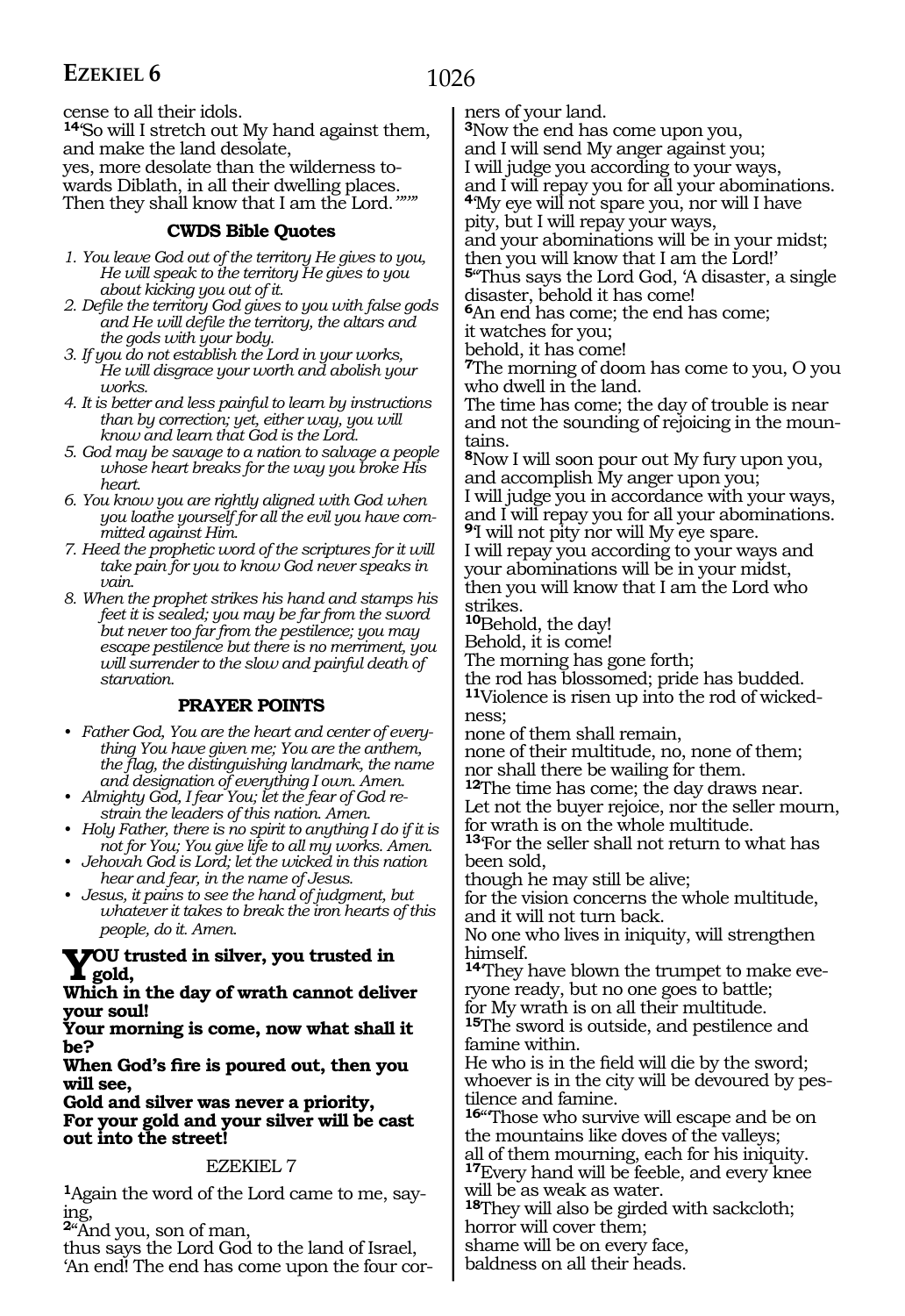**<sup>19</sup>**And they will throw their silver into the streets and gold will be like refuse.

Their silver and their gold will not be able to deliver them in the day of the Lord's wrath. They shall neither fill the stomachs nor satisfy the souls,

because it became their stumbling block of iniquity.

**<sup>20</sup>**As for the beauty of his ornaments, he set it in majesty;

but they made from it the images of their abominations, their detestable things;

therefore, I have made it like refuse to them.

**<sup>21</sup>**I will give it as plunder into the hands of the stranger,

and as spoil to the wicked of the earth, and they shall defile it.

**<sup>22</sup>**I will turn My face from them,

and they will defile My secret place. Robbers will enter it and defile it.

**<sup>23</sup>**Make a chain, for the land is full of bloody crimes and the city is full of violence.

**24**Therefore I will bring the worst of the nations, and they will possess their houses. I will cause the pomp of the strong to cease, and the holy places shall be defiled. **<sup>25</sup>**"'Destruction comes!

They will seek peace but they will find none. **<sup>26</sup>**Disaster upon disaster and rumor upon rumor.

Then they will seek a vision from a prophet, but the law will perish from the priests and counsel from the elders.

**<sup>27</sup>**The king will mourn,

the prince will be clothed with desolation. The hands of the common people will tremble. I will do to them according to their way. According to what they deserve I will judge them;

then they shall know that I am the Lord!'"

#### **CWDS Bible Quotes**

*1. Continue to sin and to offend but know abomination has an end; you speak and you pollute until He speaks.*

- *2. Time is often misunderstood, we think we own it until it is taken, we think we have it until it runs out, we do not capitalize on it or maximize it until it calls us into account for misusing it.*
- *3. If you refuse to recognize and respect God as Lord in His merciful kindness, you will be forced to recognize Him as Lord when His mercy is completely withdrawn and there is no kindness in His unrelenting wrath.*

*4. When your pride buds and your rod of wickedness blossoms, be prepared to reap the fruits.*

*5. Judgment does not discriminate, the rich, the poor, kings, princes, prime ministers, the famous, the moguls, buyers and sellers are all alike in judgment.*

*6. There is no strength in iniquity or iniquity in strength; no one will or can strengthen themselves who lives in iniquity.*

*7. When death is released it will find you wherever you run; you may determine the type of death, but your sins have decreed the edict of death.*

*8. You can turn your back on God but you cannot* 

*turn your back on woe, it has a different face in every direction, just as the cherubim of God.*

- *9. When you give your glory to idols and rubbish your valuables on them, then your glory will be cast into the street when the idols are disdained and your valuables treated as rubbish in your predicament.*
- *10. When you abuse the grace God has given you and misuse the glory He has adorned you with, He will remove the grace and shame your glory, in other words, you will be disgraced.*
- *11. When you make weakness (idols) your strength, it will be symbolized when your knees become water and all your strength turns to weakness.*

#### **PRAYER POINTS**

- Let the fire of the living God purge the decay of sin from the hearts of our people; I call for an end to blatant presumption, in the name of Jesus.
- The Lord rebuke you Satan; let the blood of Jesus break every deception of time that has blinded the hearts of mankind. Amen.
- I bow my knees to You Almighty God. You are Lord of the earth; You are Lord of my nation; You are Lord of my possessions; You are Lord of my life.
- Have mercy, Father, the rod of wickedness in the nations has not only blossomed but the fruits are abundant and rancid. Amen.
- Blood of Jesus, cover the righteous in this time of judgment; Lord shield us beneath Your wings in the midst of end times consternation. Amen.

**GREATER** abomination,<br> **What more to be seen! But everywhere the Spirit brought me I saw and I was grieved! The things they do in secret And say the Lord does not know, And here are some of the elders Sitting before me now! The Spirit of the Lord lifted me Towards the seat of jealousy; He is everywhere; He sees all things done in secret! The reward of your actions will be painful, For you have provoked the Lord to jeal- ousy!**

#### EZEKIEL 8

**<sup>1</sup>**And it came to pass in the sixtieth year, on the fifth day of the sixth month, as I sat in my house with the elders of Judah sitting before me, the hand of the Lord fell upon me there. **<sup>2</sup>**Then I looked, and behold,

a likeness like the appearance of fire, from the appearance of his waist downwards, fire;

and from the appearance of his waist going upwards,

like the appearance of brightness, like the color of amber.

**<sup>3</sup>**And He stretched forth the form of a hand, and He took me by a lock of my hair.

And the Spirit lifted me up between the earth and heavens,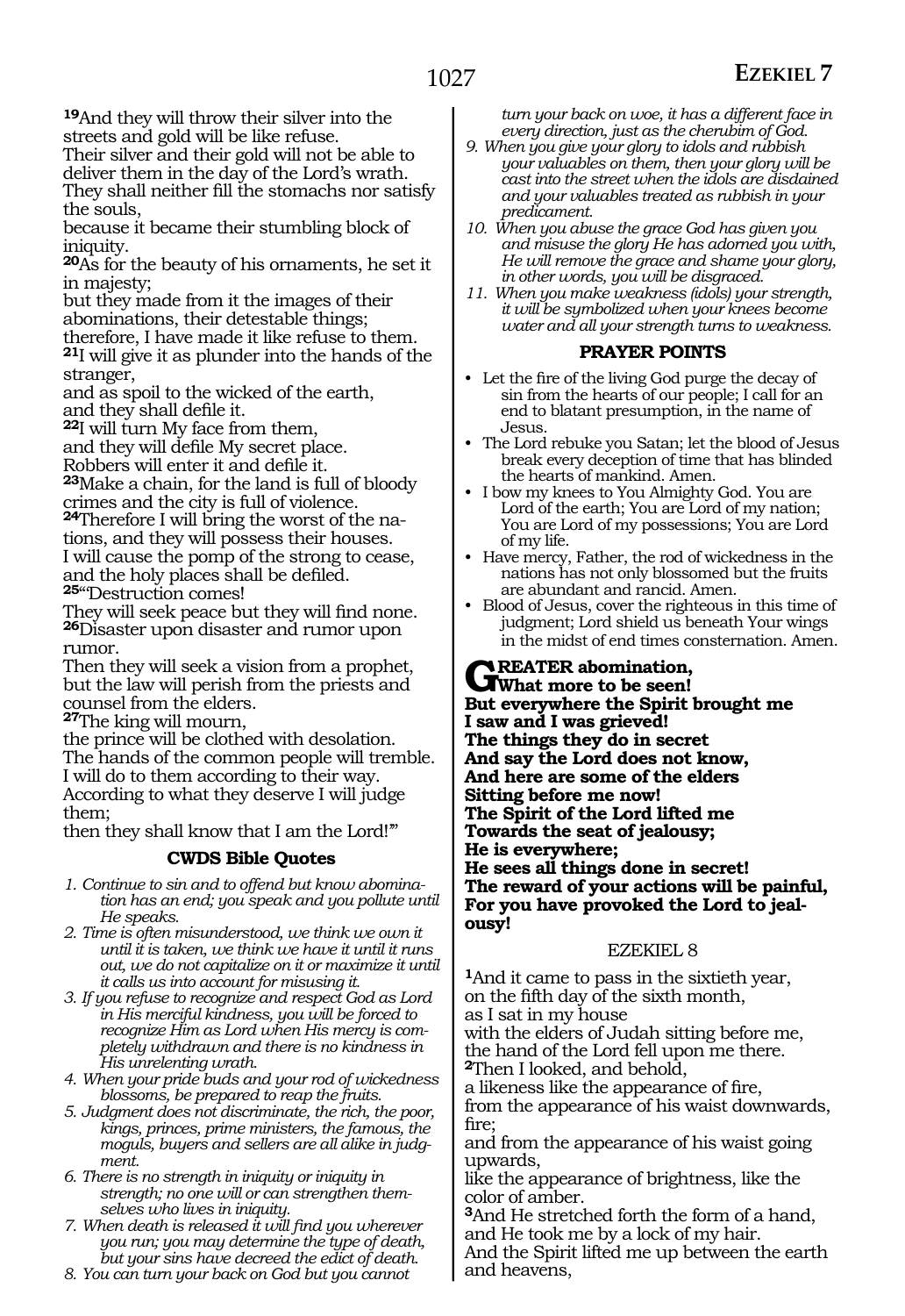### 1028

and brought me in visions of God to Jerusalem,

to the door of the north gate of the inner court, where the seat of the image of jealousy was, which provokes to jealousy.

**<sup>4</sup>**And behold, the glory of the God of Israel was there,

according to the vision that I saw in the plain. **5**Then He said to me, "Lift up your eyes towards the north."

So I lifted my eyes towards the north, and, behold, north of the gate of the altar was this image of jealousy in the entrance.

**<sup>6</sup>**And He said, "Do you see what they do, son of man,

the great abominations that the house of Israel commits here,

to make Me go far away from My sanctuary? Now turn again, you will see greater abominations."

**<sup>7</sup>**So He brought me to the door of the court, and when I looked, I saw a hole in the wall.

**<sup>8</sup>**Then He said to me, "Son of man, dig into the wall."

When I had dug into the wall, there was a door.

**<sup>9</sup>**And He said to me, "Go in, and see the evil abominations that they do here."

**<sup>10</sup>**I went in and saw creeping things of every sort,

and abominable beasts, and all the idols of the house of Israel,

portrayed upon the walls all around.

**<sup>11</sup>**Before them stood seventy men,

of the elders of the house of Israel,

with Jaazaniah the son of Shaphan standing in the midst of them.

Each man had a censer in his hand,

and a thick cloud of incense went up.

**<sup>12</sup>**Then He said to me, "Son of man, have you seen what the elders of the house of Israel do in the dark,

every man in the room of his idols?

For they say, 'The Lord does not see us. The Lord has forsaken the land.'"

**<sup>13</sup>**Then He said also to me, "Turn yet again, and you will see greater abominations that they are doing."

**<sup>14</sup>**Then He brought me to the door of the north gate of the Lord's house;

and, to my amazement, women were sitting there weeping for Tammuz.

**<sup>15</sup>**Then He said to me, "Have you seen this O son of man?

Turn yet again and you will see greater abominations than these."

**<sup>16</sup>**So He brought me into the inner court of the Lord's house,

and there, at the door of the temple of the Lord, between the porch and the altar,

were about twenty-five men;

their backs were towards the temple of the Lord and their faces towards the east,

and they worshipped the sun towards the

east.

**<sup>17</sup>**And He said to me, "Have you yet seen this, O son of man?

To the house of Judah it is a trivial thing to commit the abominations which they commit here,

for they have filled the land with violence, and they have returned to provoke Me to anger.

Indeed they put the branch to their nose. **<sup>18</sup>**Therefore I also will act in fury.

My eye will not spare, nor will it have pity; and though they cry in My ears with a loud voice, I will not hear them."

#### **CWDS Bible Quotes**

- *1. The Spirit of the Lord is your only defense against the pretense of the people you sit with, eat with, laugh with and deal with on a day-to-day basis; discernment is your only truth.*
- *2. Angelic activities typify the world of the prophetic.*
- *3. By divine revelation the Lord will take those properly aligned in the spirit to show them the real disease of their nation, the dark secrets of the human heart hidden by deep pretense, so they may intercede precisely.*
- *4. The glory of God is as close as can be imagined but kept far by the evil acts of men that are unimaginable.*
- *5. Some idols are open secrets, they publicly oppose the Lord and provoke His jealousy, while some have to be dug into, dug up, discovered for they are securely hidden, yet powerful insults to His holiness.*
- *6. Many public figures are ashamed to put on public display the abominable and idolatrous things they do in secret conflicting with their public image. Many are sworn to secret by the demonic societies they are involved with.*

*7. You have to lower your image of God as omnipresent and remove your fear of His omnipotence in order to sin. With omnipresent and omnipotent before your eyes, you fear and sin is impossible.*

- *8. The wrath of God is resting on the lot of the wicked ready to be poured out. The Lord is angry with the wicked perpetually, every day.*
- *9. The greatest hypocrisy is their surprise at judgment and plagues when they make such a prize of sin.*

#### **PRAYER POINTS**

- Fire of the Living God, burn pretense from the hearts of those who interact with me every day. Spirit of discernment, patience and agape love walk with me. Amen.
- Righteous Father, let there be an increase in angelic activities in these times; let the spirit of prophecy rise in the hearts of the righteous. I embrace my prophetic heritage. Amen.
- Holy Spirit, raise up intercessors in these last days with the eyes to see and to directly address the real agitators of the issues in our nation. Amen.
- Holy Father, let holiness arise in the hearts of those who call on Your name, so they will see the presence of Your glory and experience You instead of Your wrath. Amen.
- By the Holy Ghost and Fire, let every witchcraft activity in our nation and in our church be exposed, uprooted and destroyed by Fire, in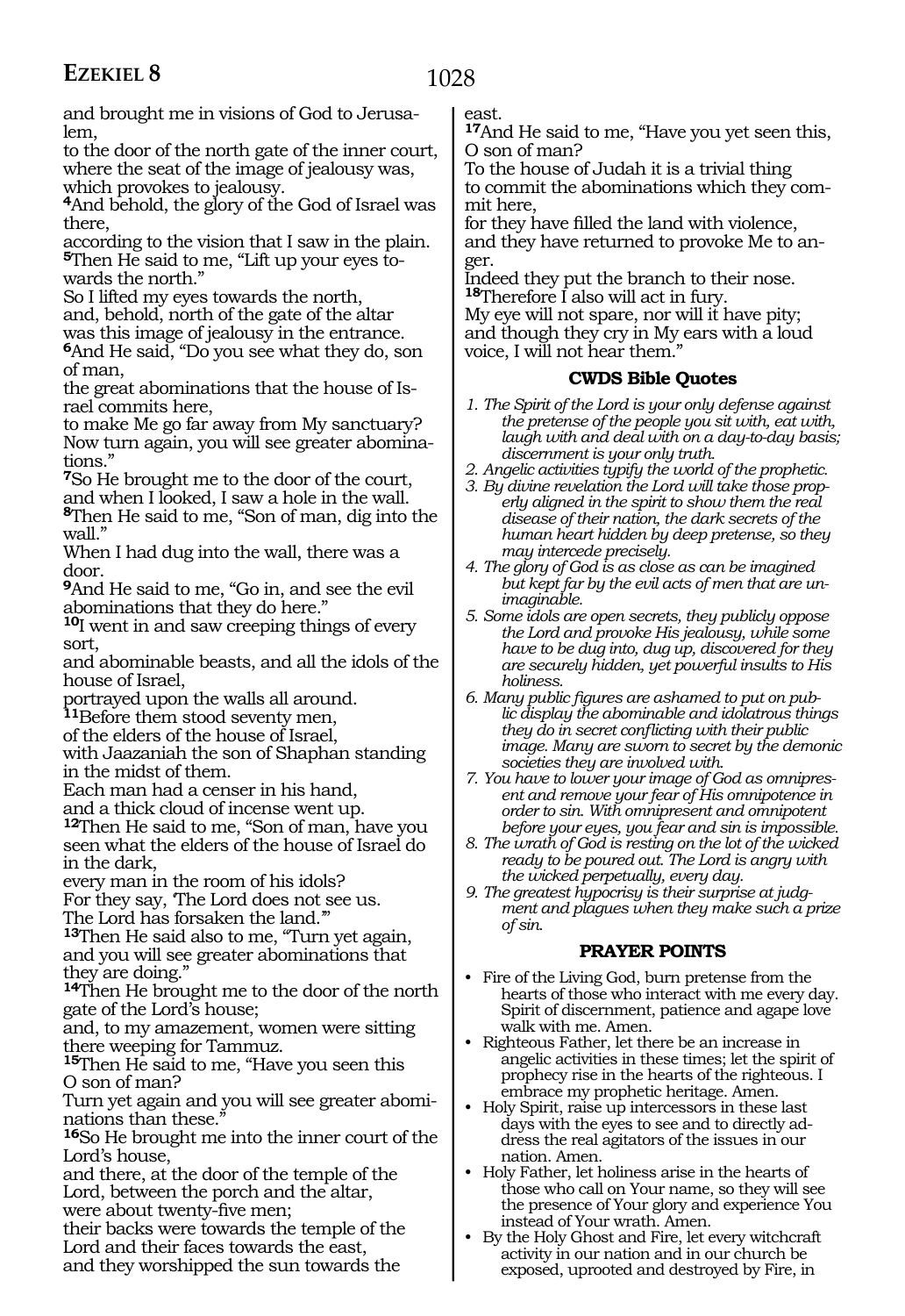the name of Jesus.

### **Do you sigh and cry for the evil around? Are you marked on your forehead with the writer's inkhorn?**

**God is risen in judgment, and soon the man will come**

**To report the matter, saying, "Lord, Your command is all done!"** 

#### EZEKIEL 9

**<sup>1</sup>**Then He cried out in my hearing with a loud voice, saying,

"Cause these who have charge over the city to draw near,

each man with a destroying weapon in hand." **<sup>2</sup>**And behold, six men came from the direction of the upper gate, which faces north,

each with his slaughter weapon in his hand. One of them was clothed with linen.

At his side he carried a writer's inkhorn. They went in and stood beside the bronze altar.

**<sup>3</sup>**Now the glory of the God of Israel had gone up from the cherub, where it had been, to the threshold of the temple.

And He called to the man clothed with linen who had the writer's inkhorn by his side;

**<sup>4</sup>**and the Lord said to him, "Go through the midst of the city,

through the midst of Jerusalem,

and put a mark on the foreheads of the men who sigh and cry over all the abominations that are done in the midst of it."

**<sup>5</sup>**And to the others He said, and I heard, "Go through the city after them;

strike! Do not let your eye spare, neither have any pity.

**<sup>6</sup>**Utterly slay old and young men, maids, little children, women and children;

but do not come near anyone who is marked. Begin in My sanctuary; this is the place you shall start.

So they began with the elders who were before the temple.

**<sup>7</sup>**Then He said to them, "Defile the temple and fill the courts with the slain. Go out!"

And they went out and killed in the city.

**<sup>8</sup>**So it was, that while they were slaying them, I was left alone;

and I fell on my face and cried out, and said, "Ah Lord God!

Will You destroy all the remnant of Israel in pouring out Your fury on Jerusalem?"

**<sup>9</sup>**Then He said to me, "The iniquity of the house of Israel and Judah is exceedingly great, and the land is full of blood and the city full of perversity;

for they say, 'The Lord has forsaken the earth; and the Lord does not see!'

**<sup>10</sup>**"As for Me, also, My eye will neither spare, nor will I have pity, but I will recompense their deeds on their own head."

**<sup>11</sup>**Then the man clothed with linen, who had the inkhorn at his side reported the matter,

saying, "I have done all You commanded me."

#### **CWDS Bible Quotes**

- *1. When the Lord rises from His place of rest then judgment will rise from the place of tolerance.*
- *2. It pays to have the heart of God against sin and for sinners and to actively seek the intervention of God for it assures you of the mark of God when His wrath is poured out.*
- *3. The blood of Jesus Christ is the only safe place to hide in a sinful world.*
- *4. Security fails when God's wrath assails.*
- *5. Pile sin on sin without concern or learning, when it is full God will pour out His wrath without warning or abating until it is completely poured out.*
- *6. The most presumptuous and obnoxious sin is sin committed at and in the house of God, judgment begins at the house of God.*
- *7. Defile the temple with your sin and God will demonstrate it with your dead bodies.*

#### **PRAYER POINTS**

- Ah, Lord God, my tears overflow in the face of this impending and current judgment resting on our people. Amen.
- Holy Father, have mercy on our people; heal our land; seal the righteous away from the judgment being poured out, in the name of Jesus.
- I soak myself in the blood of Jesus daily and enter into His covering; I tremble at what is resting upon the nations. Amen.
- Holy Father, I hide in You; I will not be lulled into a false sense of security by money, position, possession or friends. Amen.

# **O the glory of Your presence! O the beauty of Your awesomeness!**

**Visions of glory; visions of light.**

**In the firmament was a throne looking like sapphire!** 

**Glorious! The house was filled with cloud, and the brightness of the glory of God filled the courts!**

**I saw the wheels, and the wheels in their midst,**

**With the spirit of the creatures in them; they moved in unison with the cherubim!** 

#### EZEKIEL 10

**<sup>1</sup>**Then I looked, and there in the firmament that was above the head of the cherubim, there appeared, as it were, a sapphire stone, having the appearance of the likeness of a throne.

**<sup>2</sup>**Then He spoke to the man clothed with linen, saying, "Go in between the wheels under the cherubs,

fill your hands with coals of fire from among the cherubim, and scatter them over the city." And he went in, in my sight.

**<sup>3</sup>**Now the cherubim were standing on the right side of the temple when the man went in,

and the cloud filled the inner court. **<sup>4</sup>**Then the glory of the Lord went up from the cherub

and stood over the threshold of the temple; and the house was filled with the cloud, and the court was full of the brightness of the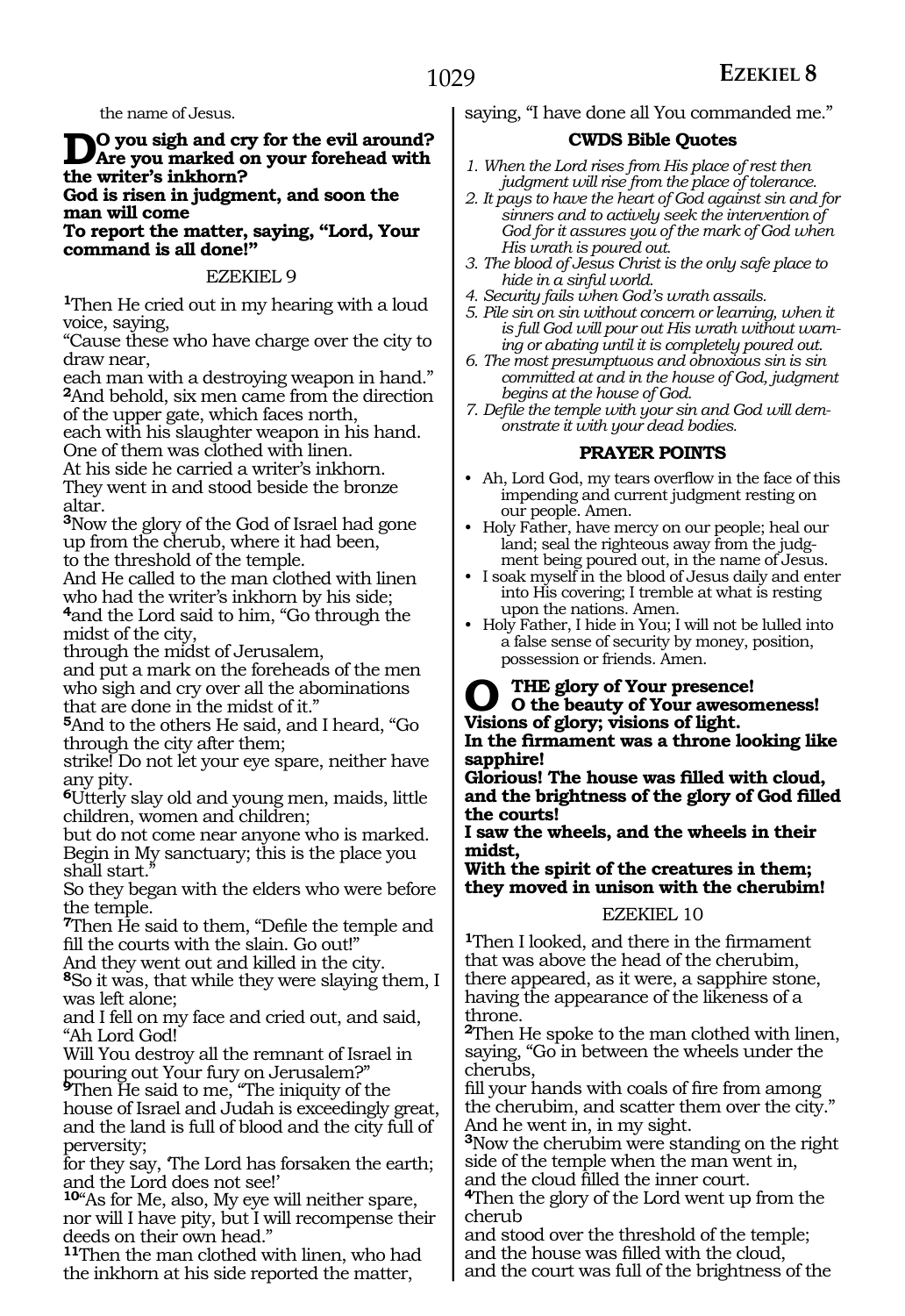1030

Lord's glory.

**<sup>5</sup>**And the sound of the cherubim's wings was heard even to the outer court,

just like the voice of the Almighty God.

**<sup>6</sup>**And it happened, when He commanded the man clothed with linen, saying,

"Take fire from among the wheels, from between the cherubim.

that he went in and stood beside the wheels. **<sup>7</sup>**And a cherub stretched out his hand from among the cherubim,

to the fire that was among the cherubim, and took some of it and put it into the hands of the man who was clothed with linen, who took it and went out.

**<sup>8</sup>**And the cherubim appeared to have the form of a man's hand under their wings.

**<sup>9</sup>**And when I looked, there were four wheels by the cherubim,

one wheel by one cherub, and another wheel by another cherub.

The wheels appeared to have the color of a beryl stone.

**<sup>10</sup>**As for their appearance, all four looked alike, as if a wheel had been in the middle of a wheel.

**<sup>11</sup>**When they went, they went towards any of the four directions.

They did not turn aside when they went, but followed the direction the head was facing.

**<sup>12</sup>**Their whole body, their backs, their hands, their wings and the wheels of the four beings, were full of eyes all around.

**<sup>13</sup>**As for the wheels, they were called in my hearing, "Wheel."

**<sup>14</sup>**Each one had four faces: the first the face of a cherub,

the second the face of a man,

the third the face of a lion,

and the fourth the face of an eagle.

**<sup>15</sup>**And the cherubim were lifted up then.

This was the living creature which I saw by River Chebar.

**<sup>16</sup>**When the cherubim went, the wheels went beside them;

and when the cherubim lifted their wings to mount up from the earth,

the wheels also did not turn from beside them. **<sup>17</sup>**When the cherubim stood still, the wheels stood still,

and when one was lifted up, the other lifted itself up,

for the spirit of the living creatures was in them.

**<sup>18</sup>**Then the glory of the Lord departed from the threshold of the temple

and stood over the cherubim.

**<sup>19</sup>**And the cherubim lifted their wings

and mounted up from the earth in my sight. When they went out, the wheels were beside them.

They stood at the door of the east gate of the Lord's house

and the glory of the God of Israel was above

them.

**<sup>20</sup>**This is the living creature which I saw under the God of Israel by the river of Chebar,

and I knew that they were cherubim.

**<sup>21</sup>**Each had four faces, and each one had four wings,

and the likeness of the hand of a man was under their wings.

**<sup>22</sup>**And the likeness of their faces was the same as the faces which I had seen by the River Chebar.

They had the same appearance and were the same persons.

They each went straight forward.

#### **CWDS Bible Quotes**

- *1. Everything that happens in the natural has a reference in the spiritual. We see the plagues, the famine, the wars but we do not see the angels released nor the coals scattered, except by the word or by revelation.*
- *2. There are burning coals between the wheels under the cherubim that cover the throne; for the throne of God represents the altar.*
- *3. When the glory of the Lord moves from His place above the cherubim then the season has shifted and it is time for action.*
- *4. The eyes of the Lord are everywhere; He sees everything; there is nothing hidden from Him.*
- *5. Cherubim have faces in every direction; they cannot be blindsided.*
- *6. When God moves it is concluded, there is no turning or shadow of turning with Him.*

#### **PRAYER POINTS**

- Righteous God, open the eyes of believers to see things from the eyes of the Spirit so we can be effective and urgent in these times. Amen.
- Holy Father, You are a consuming Fire; Your angels walk on fire and Your throne is established on an altar of burning coals; thank You for Your offering for the souls of men. Amen.
- Let God arise, let His enemies be scattered; let those who hate Him flee at His presence. Amen.
- I issue a rebuke to the spirits of those who sin and say in their heart, the Lord does not see; or the Lord is not worthy of my fear. Amen.
- I have angels watching over me; I am covered on every side. Amen.

### ONE heart, and not a heart of stone<br> **OBut a heart of flesh, to keep the Lord's commands.**

**In the city you have multiplied your slain, So I will bring upon you the sword that you feared!**

**I will deliver you into the hands of stran- gers.**

**Yet in all these countries I will be a little sanctuary to them.**

**And I will bring them right back here again, And remove the heart of stone, a surgical exchange,**

**And give to them a heart of flesh Indeed the name shall be: "Replaced."**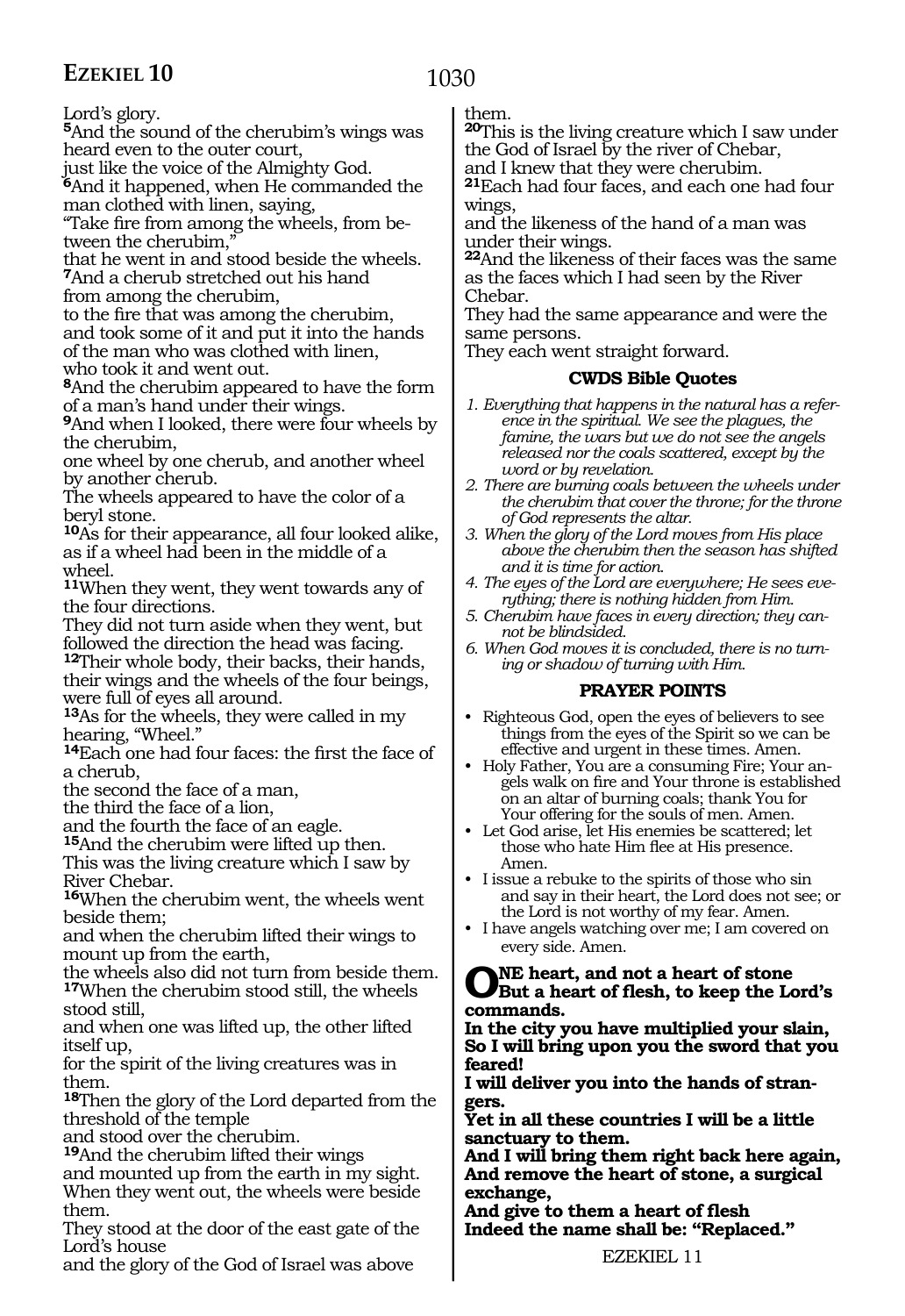**<sup>1</sup>**The Spirit lifted me up and brought me to the East Gate of the Lord's house which faced east;

and there at the door of the gate were twentyfive men,

among them Jaazaniah the son of Azzur, and Pelatiah the son of Benaiah, princes among the people.

**<sup>2</sup>**And He said to me, "Son of man, these are the men who devise mischief and give wicked counsel in this city,

**<sup>3</sup>**who say, 'The time is not near to build hous- es in which to dwell.

This city is the cauldron, and we are the meat.' **<sup>4</sup>**"Therefore prophesy against them; prophesy, O son of man!"

**<sup>5</sup>**Then the Spirit of the Lord fell upon me and said to me, "Speak,

'Thus says the Lord, "O house of Israel; for I know the things that enter your mind.

**<sup>6</sup>**You have multiplied your slain in the city, and you have filled its streets with the slain." **<sup>7</sup>**'Therefore, says the Lord God, "Your slain

whom you have laid in its midst,

they are the flesh, and this city is the caul- dron,

but I will bring you out of the midst of it. **<sup>8</sup>**You have feared the sword and on you I will bring the sword.

**<sup>9</sup>**And I will bring you out of the midst of it and deliver you into the hands of strangers and execute judgment on you.

**<sup>10</sup>**You shall fall by the sword. I will judge you at the border of Israel.

Then you shall know that I am Lord. **<sup>11</sup>**This city shall not be your cauldron, nor shall you be the flesh in its midst. I will judge you at the border of Israel.

**<sup>12</sup>**"And you shall know that I am the Lord; for you have not walked in My statutes nor executed My judgments,

but you have done according to the customs of the nations who are all around you."'"

**13**And it happened, while I prophesied, Pelatiah the son of Benaiah died.

Then I fell down on my face and cried with a loud voice, and said,

"Ah Lord God! Will You make a complete end of the remnant of Israel?"

**14**Again the word of the Lord came to me, saying,

**<sup>15</sup>**"Son of man, your brethren, your relatives, and all the house of Israel in its entirety, are those about whom the inhabitants of Jerusalem have said,

'Get far away from the Lord;

for this land has been given to us as our possession.'

16<sup>"</sup>Therefore say, Thus says the Lord God, "Although I cast them far off among the Gentiles, and although I have scattered them among the countries,

yet in the countries they have gone, I will be a little sanctuary for them."'

**<sup>17</sup>**"Therefore say, 'Thus says the Lord God, "I will gather you from the peoples,

assemble you out of the countries where you have been scattered,

and I will give you the land of Israel."' **<sup>18</sup>**And they will go there, and they will take away all its detestable things and all its abom- inations.

**<sup>19</sup>**Then I will give them one heart,

and I will put a new spirit within them. And I will take the stony heart out of their flesh,

and I will give them a heart of flesh,

**<sup>20</sup>**that they may walk in My statutes and keep My ordinances and do them;

and they shall be My people, and I will be their God.

**<sup>21</sup>**But as for those whose hearts pursue the desire of their own detestable things and their abominations,

I will recompense their deeds on their own heads," says the Lord God.

**<sup>22</sup>**So the cherubim lifted up their wings with the wheels beside them,

and the glory of the God of Israel was high above them.

**<sup>23</sup>**And the glory of the Lord went up from the midst of the city,

and stood on the mountain which is on the east side of the city.

**<sup>24</sup>**Afterwards the Spirit took me up, and brought me in a vision by the Spirit of God into Chaldea, to those in captivity.

And the vision I had seen went up from me. **<sup>25</sup>**So I spoke to all those in captivity

all the things the Lord had showed me.

#### **CWDS Bible Quotes**

- *1. Your bad situation may just be your lack of appreciation for your good situation; now it is about to turn very bad.*
- *2. If you refuse to live in fear of the Lord, God will deliver you to the evil you fear.*
- *3. Bloodshed in any city cries out for justice; when leaders shed blood they are the terror that makes their own fear a reality.*

*4. You wish you would die in your nest but if you corrupt your nest, your nest will spit you out and leave you to die in your mess.*

- *5. Disregarding the word of God in His heritage is suicidal.*
- *6. When the word of the Lord is sealed with blood it cannot be refuted or aborted. Correction goes after the heart and not after the flesh; the intention is reconciliation and not retribution.*

*7. Stony heart and heartlessness is the reason people will rebel against God and against His word; a change of heart causes agreement, adherence and submission to the perfect laws of God.*

*8. Hard-hearted sinners need a heart transplant that must be done in the hospital of unfamiliarity; for Israel, it is the nations.*

*9. God removed Israel for compassion and mercy because they were sick at heart, not because His heart was sick of them. His intention was always to fix and to restore.*

*10. There are chains for those who will not change;*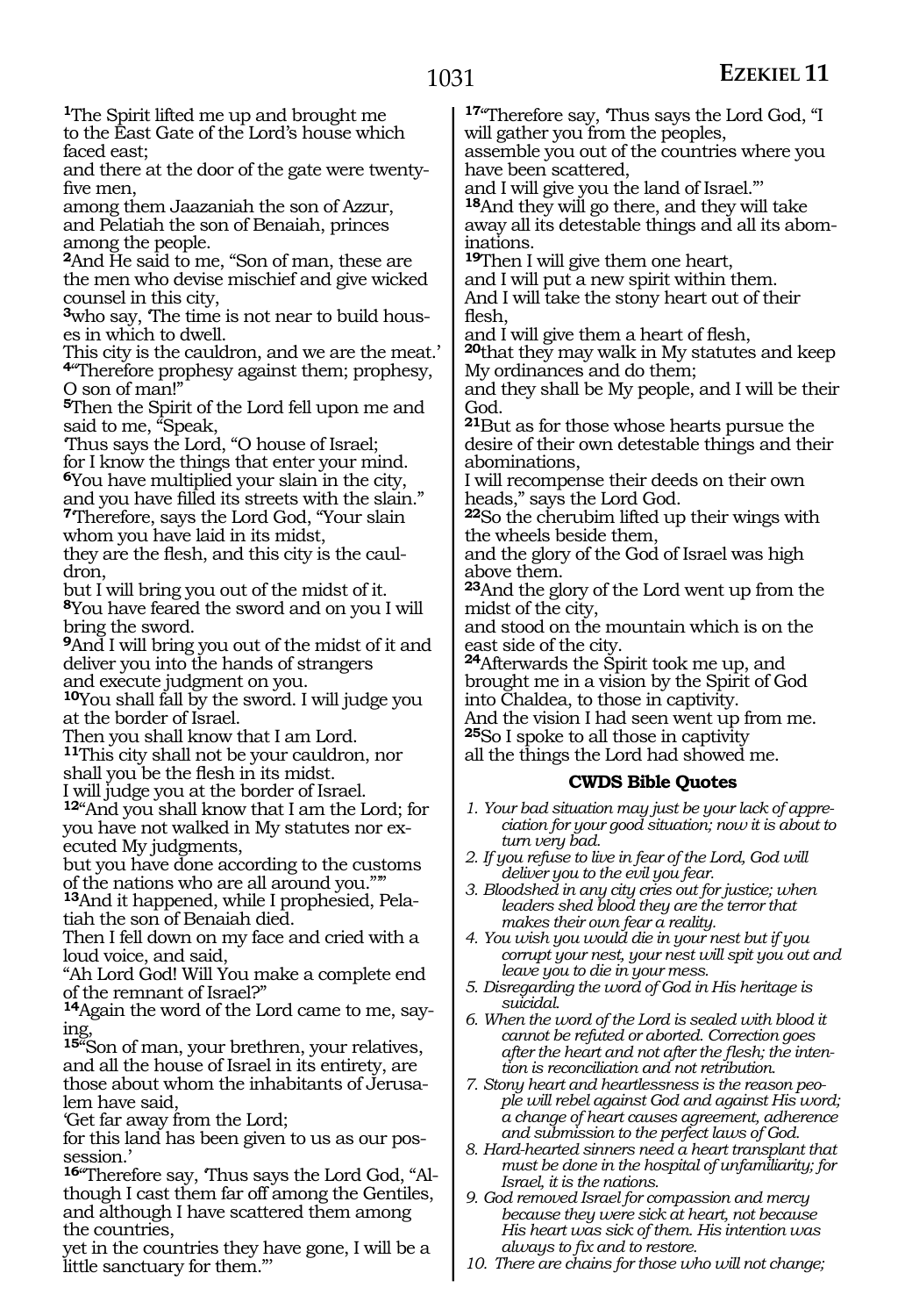1032

*those who refuse to bend will be broken, those who will not turn will be twisted out.*

*11. When God has a message for a people, He gets you there by whatever means; if you will respond He will provide. He is able to translate and He is able to transport, transmit and to connect the message with the people.*

#### **PRAYER POINTS**

• Good and faithful God, I refuse to complain; I thank You daily for Your many blessings in my life. Amen.

• I baptize myself in the fear and absolute awe of the living God; I will walk in fear constantly. Amen.

• Merciful and forgiving God, cleanse every stain from the hands of the leaders in this nation; sprinkle their hearts and consciences with the blood of Jesus. Amen.

• Holy Lord God, I will walk before You always with a perfect heart. Amen.

• Holy Spirit, our tears spill for the many believers who grieve You daily and desecrate Your presence living in them. Amen.

#### **A** VISUAL protraction,<br>To see him dig through the wall **To see him dig through the wall, With the twilight on his face! When the prophet gathers his belongings like a captive,**

**Know the days shall no more be prolonged; The effect of every vision, The days are at hand!**

EZEKIEL 12

**<sup>1</sup>**And the word of the Lord came to me, saying, **2**"Son of man, you dwell in the midst of a rebellious house.

They have eyes to see, yet they do not see, and they have ears to hear but they do not hear; for they are a rebellious house.

**3**"Therefore, son of man, prepare your belongings for captivity,

and go into captivity by day in their sight. You shall go from one place into captivity to another place in their sight.

It may be that they will consider though they are a rebellious house.

**<sup>4</sup>**Then you shall bring out your belongings by day,

as if you were going into captivity;

and at evening you shall go forth in their sight, as those who go into captivity.

**<sup>5</sup>**Dig through the walls in their sight,

and carry your belongings out through it. **<sup>6</sup>**In their sight you shall bear them on your shoulders

and carry them out at twilight.

You shall cover your face so that you cannot see the ground,

for I have made you a sign to the house of Israel."

**<sup>7</sup>**And I did as I was commanded.

I brought out my belongings by day as though going into captivity,

and at evening I dug through the wall with my

hand.

I brought them out at twilight, and bore them on my shoulder in their sight.

**<sup>8</sup>**And in the morning the word of the Lord came to me, saying,

**<sup>9</sup>**"Son of man, has not the house of Israel, the rebellious house, said to you,

'What are you doing'?

**<sup>10</sup>**Say to them, 'Thus says the Lord God,

"This burden concerns the prince in Jerusalem

and all the house of Israel who are among them."'

**<sup>11</sup>**"Say, 'I am a sign to you. As I have done, so shall it be done to them.

They shall be carried away into captivity.' **<sup>12</sup>**And the prince who is among them shall bear his belongings on his shoulder at twilight and go forth.

They shall dig through the wall to carry them out through it.

He shall cover his face so that he cannot see the ground with his eyes.

**<sup>13</sup>**I will also spread My net over him,

and he shall be caught in My snare.

I will bring him to Babylon,

to the land of the Chaldeans; yet he shall not see it, though he shall die there.

**<sup>14</sup>**And I will scatter to every wind,

all his troops and all who are around him to help him,

and I will draw out the sword after them. **<sup>15</sup>**Then they shall know that I am the Lord, when I scatter them among the nations, and disperse them among the countries.

**<sup>16</sup>**"But I will spare a few of their men from the famine, from the pestilence and from the sword,

that they may declare all their abominations among the nations wherever they go.

And they shall know that I am the Lord." **<sup>17</sup>**Moreover the word of the Lord came to me, saying,

**<sup>18</sup>**"Son of man, eat your bread with quaking, and drink your water with trembling and anxiety.

**<sup>19</sup>**"And say to the people of the land, 'Thus says the Lord God to the inhabitants of Jerusalem and to the land of Israel,

"They shall eat their bread with anxiety, and drink their water with astonishment. And the land may be desolate of all who are in it,

because of the violence of all those who dwell in it.

**<sup>20</sup>**"Then the inhabited cities shall be laid waste,

and the land shall become desolate; and you shall know that I am the Lord."'" **21**And the word of the Lord came to me, saying,

**<sup>22</sup>**"Son of man, what is that proverb that you had about the land of Israel, which says,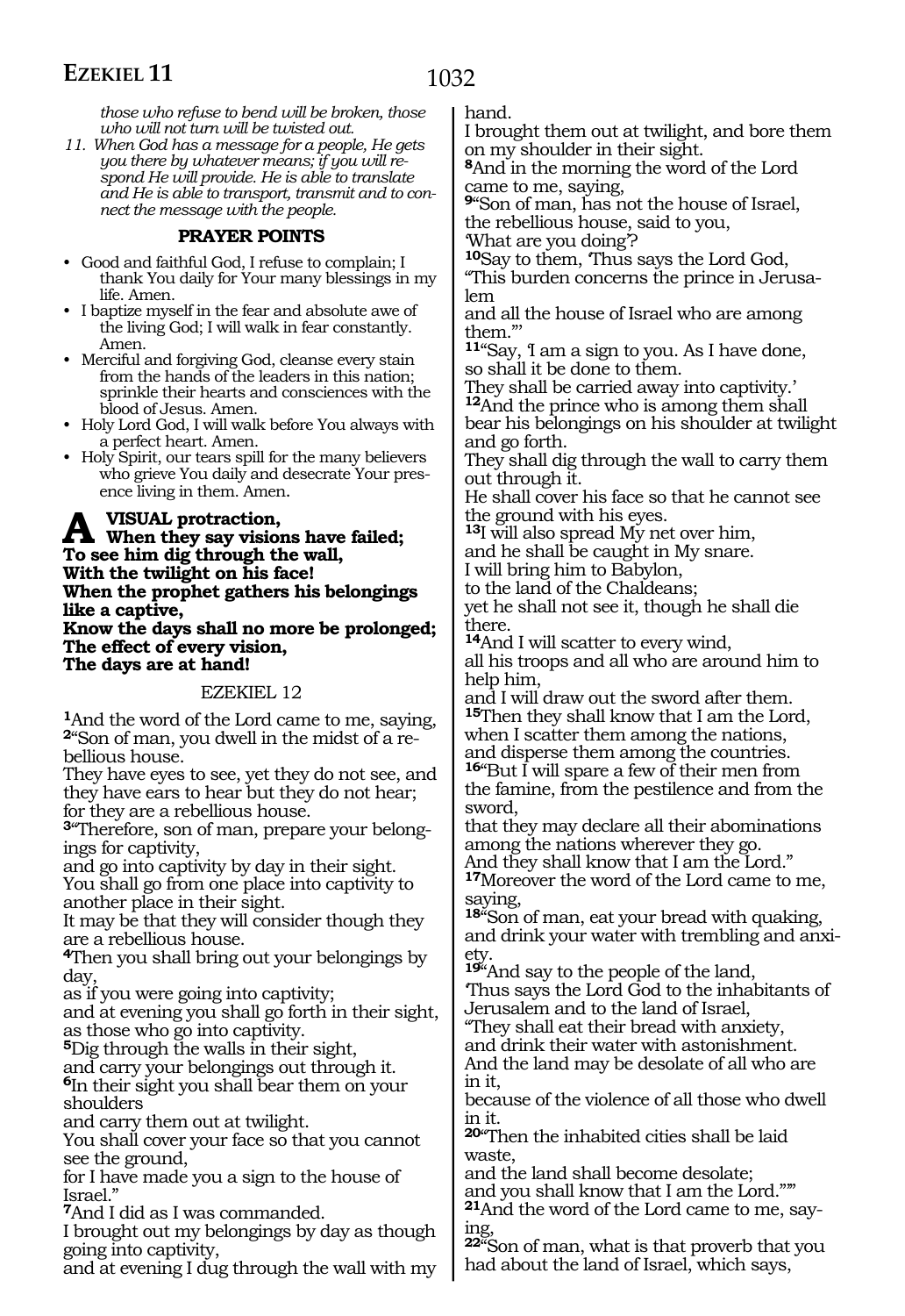'The days are prolonged and every vision fails'? **<sup>23</sup>**"Tell them therefore, 'Thus says the Lord God,

"I will make this proverb to cease,

and they shall use this proverb no more in Israel."'

But say to them, "The days are at hand, and the fulfilments of every vision.

**24**For there shall no more be any false vision.

or flattering divinations in the house of Israel. **<sup>25</sup>**"For I am the Lord; I speak,

and the word I speak will come to pass.

It will no more be postponed;

for in your days, O rebellious house,

I will say the word and perform it,"

says the Lord God.

**26**Again the word of the Lord came to me, saying,

**<sup>27</sup>**"Son of man, listen, the house of Israel is saying,

"The vision that he sees is for many days from now;

he prophesies of times that are far away."

**<sup>28</sup>**"'Therefore say to them, 'Thus says the Lord God,

"None of My words will be postponed any more,

but the word which I speak will be done," says the Lord God.'"

#### **CWDS Bible Quotes**

*1. A rebellious heart blocks your eyes and ears from the truth glaring and shouting at you.* 

*2. A prophetic portrayal is real-time imagery of a future occurrence; it takes you into the moment before the moment takes you.*

*3. Keep your eyes on the prophet for the prophet is not just a messenger, sometimes he is the message.*

*4. It is easy to watch it happen when the actor is prophetic, it is painful to watch it happen when you are the actor fulfilling the prophecy you saw or heard in real-time.*

*5. Whether a prophetic word or prophetic illustration, once God speaks it will come to pass.*

*6. The prophet dug through a wall in quiet times and questions were asked of him, "What are you doing?" When you dig through the wall in crisis the question will be asked of you, "What were you doing all along?"*

*7. The ridicule of the prophet's blindfold is that it is makeshift; the reality of the prophet's blindfold is that it predicts the shift in times when the king's eyes would be put out as he is led away to captivity.*

*8. It is best to fight against sin than to fight against God, for you will never know what you are fighting against if God turns against you.*

*9. Captivity may be your rest but not your respite; when you pollute your nation with sin, no nation can protect you from the plague, famine and persecution that will pursue you.*

*10. Be proactively diligent to know the Lord and to know God is, for He will be persistently diligent to ensure you recognize Him as Lord.*

*11. Mind your state in times of abundance for you will lose your state of mind in times of defeat; it is not the bread you eat that matters but the*  *state of mind and well-being you enjoy it with.*

- *12. The delay of the vision is not the defeat of the vision; delay in your eyes is precision in His; wisdom commands you to live as if it is today; it just may well be.*
- *13. You will never be surprised at occurrences of biblical proportion in your days if you believe the Bible and appreciate that the days are upon us; the vision will no longer be delayed.*

#### **PRAYER POINTS**

- Fire of the Holy Spirit, burn rebellion from the hearts of the children of this generation; let the truth be their revelation today. Amen.
- Righteous Father, let the voice of the prophetic arise; show Your sovereignty in this generation and cause the nations to fear. Amen.
- Mighty God, preserve Your servants as You pour out the judgment they have been warning of.
- Wisdom to pay attention, rest in the hearts of the children of this generation. Amen.
- O God, cause my ear to hear and my heart to heed. Amen.

#### **Like the foxes in the desert, what do they see?**

**Lying divinations! They say, "Peace," when there is no peace.**

**O you lying prophet, what have you plastered upon your wall?**

**An overflowing shower will cause it to fall!**

#### EZEKIEL 13

**<sup>1</sup>**And the word of the Lord came to me, saying, **<sup>2</sup>**"Son of man, prophesy against the prophets of Israel,

who prophesy out of their own hearts, 'Hear the word of the Lord!'"

**<sup>3</sup>**'Thus says the Lord God, "Woe to the foolish prophets.

Who follow their own spirit and have seen nothing!

**<sup>4</sup>**O Israel, your prophets are like foxes in the deserts.

**<sup>5</sup>**You have not gone up into the gaps, to build a hedge for the house of Israel to

stand in the battle on the day of the Lord. **<sup>6</sup>**"They have seen futility and false divinations, saying, 'The Lord says!' But the Lord has not sent them.

Yet they hope that their word may be confirmed.

**<sup>7</sup>**"Have you not seen a futile vision and have you not spoken lying divination?

Whereas you say, 'The Lord says,' but I have not spoken."

**<sup>8</sup>**Therefore, thus says the Lord God, "Because you have spoken vanity and envisioned lies, therefore I am against you," says the Lord God.

**<sup>9</sup>**"My hand will be against the prophets who envision vanity and divine lies.

They shall not be in the assembly of My people,

nor be written in the record of the house of Israel,

nor shall they enter the land of Israel.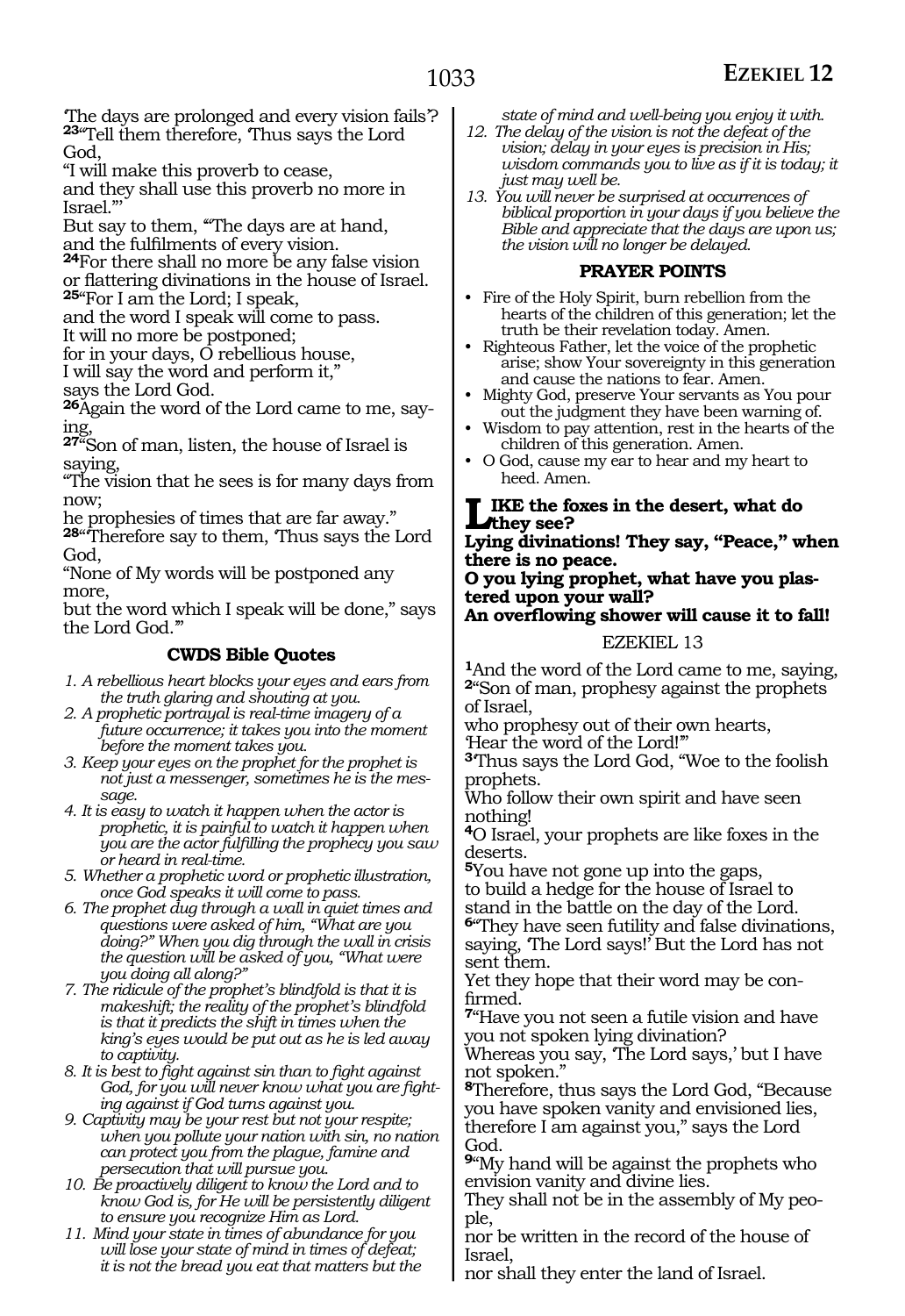Then you shall know that I am the Lord. **<sup>10</sup>**"Because they have seduced My people, saying, 'Peace!' When there was no peace. One built a wall, others plastered it with untempered mortar.

**11**Say to those who plastered it with untempered mortar, 'It will fall'.

"There shall be an overflowing shower of rain and great hailstones, and you shall fall; and a stormy wind shall tear it down; it cannot withstand the storm.

**<sup>12</sup>**Behold, when the wall has fallen, it will not be said to you,

'Where is the mortar with which you plastered it?'"

**<sup>13</sup>**"Therefore, thus says the Lord God, "I will cause stormy wind to break forth in My fury and there will be an overflowing shower of rain in My anger,

and great hailstones in My fury to consume it. **14**So will I break down the wall you have plastered with untempered mortar,

and bring it down to the ground,

so that its foundation will be uncovered. It will fall, and you will be consumed in the midst of it.

Then you shall know that I am the Lord. **<sup>15</sup>**So will I accomplish My wrath on the wall and on those who plastered it with untempered mortar.

And I will say to you, 'The wall is no more, nor those who plastered it,

**<sup>16</sup>**that is, the prophets of Israel who prophesy concerning Jerusalem

and see visions of peace for her when there is no peace,'" says the Lord God.

**<sup>17</sup>**"Likewise, son of man, set your face against the daughters of your people,

who prophesy out of their own hearts; prophesy against them, and say,

**<sup>18</sup>**'Thus says the Lord, "Woe to the women who sew charms on their sleeves,

and make veils for the heads of people of every size to hunt souls!

Will you hunt the souls of My people and keep yourself alive?

**<sup>19</sup>**And will you profane Me among My people for handfuls of barley and for pieces of bread, slaying those who should not die, and saving those people who should not live,

by lying to My people who listen to your lies?" **<sup>20</sup>**'Therefore thus says the Lord God: "Behold, I am against your magic charms by which you hunt souls like birds.

I will tear them from your arms and let the souls go, the souls you hunt like birds.

**<sup>21</sup>**"I will also tear off your veils and deliver My people out of your hand,

and they will no longer be as prey in your hand.

Then you will know that I am the Lord, **<sup>22</sup>**"because with lies you have made the heart of the righteous sad,

whom I have not made sad,

and you have strengthened the hands of the wicked,

so that he does not turn from his wicked way to save his life.

**23**Therefore you shall no longer envision vanity, nor practice divinations,

for I will deliver My people out of your hands, and you shall know that I am Lord."'"

#### **CWDS Bible Quotes**

- *1. You cannot represent God who is Spirit from your own heart; you only represent yourself; speak from the Spirit.*
- *2. When you represent God from your own spirit you misrepresent God; He will represent Himself by making an example of you.*
- *3. The lies you speak, speak loudly against you when the Truth is magnified and makes Himself known as the Lord God.*
- *4. The prophetic gives prominence and therefore is the incentive to be pathological; but God's response to misrepresentation will move you from fame to infamy.*
- *5. Consolation is good but appalling if the people face desolation.*
- *6. False prophecies are demonic and catastrophic; it ministers complacency instead of conviction and change.*
- *7. Build your wall but it will fall; your wall of lies and prophetic deviancy cannot stand in the face of one act of God; a simple virus exposes the foundation, much less hailstones and other natural disasters.*
- *8. Every false prophet be warned: your wall of lies with purple coating in the face of the Lord will no longer be your sanctuary but your mortuary.*
- *9. The only value in a ministry that sells the Lord for money and handfuls of barley, and deceives and destroys souls with its idolatry, is destruction.*
- *10. Lying prophets are diabolical spirits playing games with the souls of men; they slay the righteous and sustain the wicked.*
- *11. Fake prophets beautify idols to deceive; their followers are unsuspecting captives; God will forcefully rip these precious captive souls away to the freedom in Christ.*
- *12. The prophet has the power to manipulate the spirits of believers and play upon their emotions; God gets personal with lying prophets.*

#### **PRAYER POINTS**

- O God arise and cause those who speak on Your behalf to hear accurately what the Spirit is saying. Amen.
- Spirit of correction, visit every minister and goodintentioned prophet who is not hearing You; open their understanding and commit them to pursuit. Amen.
- Jesus, my Lord; You are the truth, magnify Your name and show Yourself risen. Amen.
- Righteous God, let the fire of the Lord burn against every temptation to misrepresent You, Jesus. Amen.
- By the power of the Holy Spirit, let the judgment fire of the Lord fall upon every false prophet and let the fire of discernment visit the hearts of believers. Amen.

#### **ESPITE** these three men and their **righteousness,**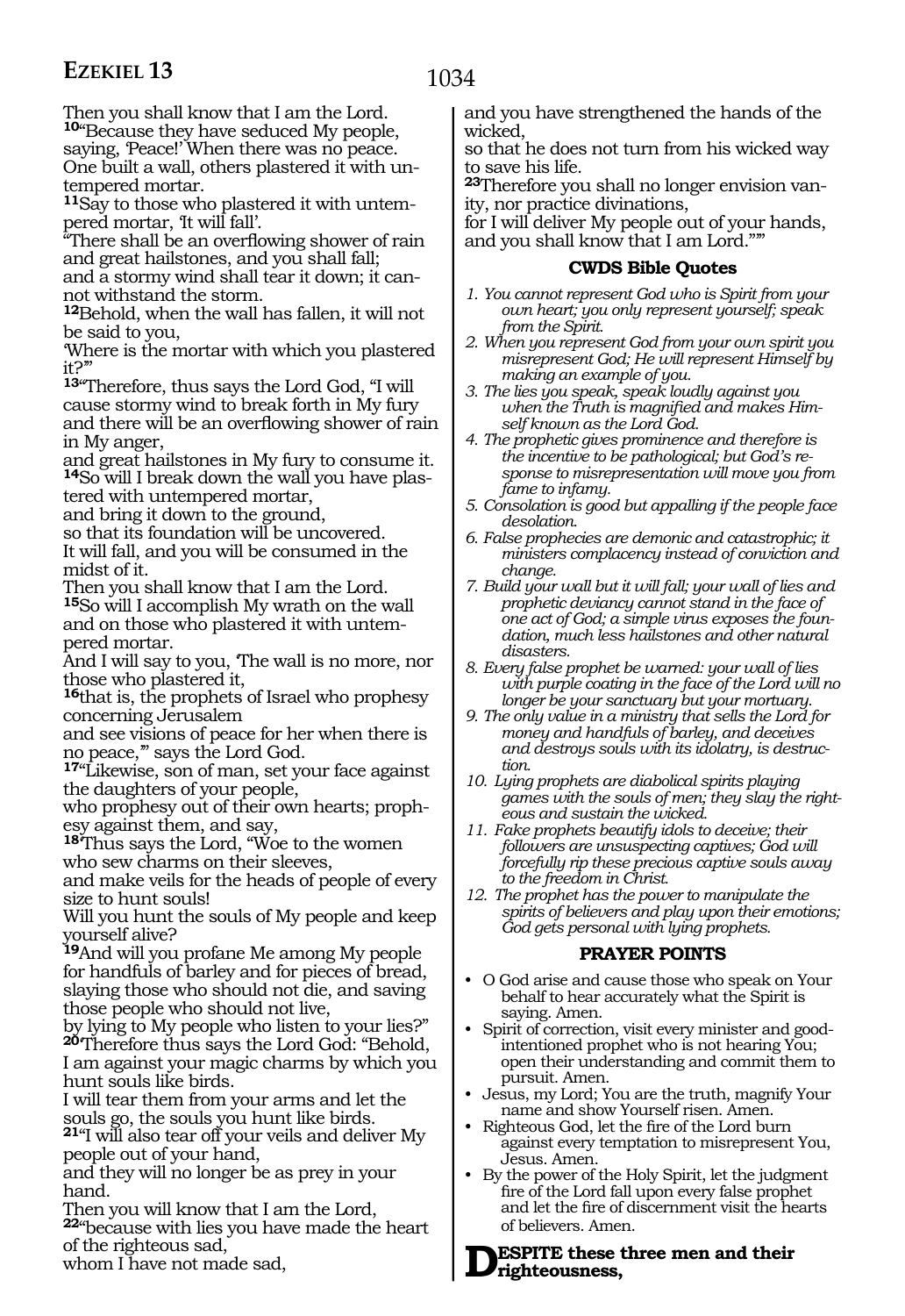**Noah, Job and Daniel, whose hearts were perfect…**

**Yes, you elders of Israel, you who seek the Lord**

**But set up your symbols, idols in your hearts,**

**The Lord Himself shall answer with vengeance and wrath.**

**Though these three men lived in the land, God will cast you off!**

**Though Noah, Job and Daniel were faithful and true,**

**They cannot deliver their sons or daughters and they cannot deliver you!**

#### EZEKIEL 14

**<sup>1</sup>**Then certain of the elders of Israel came to me and sat before me.

**<sup>2</sup>**And the word of the Lord came to me, saying, **<sup>3</sup>**"Son of man, these men have set up idols in their hearts,

and put before them that which causes them to stumble into iniquity,

should I then let them inquire of Me at all?

**<sup>4</sup>**"Therefore speak to them and say, 'Thus says the Lord God,

"Everyone of the house of Israel who sets up his idols in his heart,

and puts before him that which causes him to stumble into iniquity,

and then comes to the prophet,

I the Lord will answer him who comes,

according to the multitude of his idols,

**<sup>5</sup>**"that I may seize the house of Israel by their heart,

because they are all estranged from Me by their idols.'

**<sup>6</sup>**"Therefore say to the house of Israel, 'Thus says the Lord God,

"Repent, turn away from your idols;

and turn your faces away from all your abominations.

**<sup>7</sup>**For anyone of the house of Israel or of the strangers who dwell in Israel,

who separates himself from Me and sets up his idols in his heart,

and puts that which causes him to stumble into iniquity before him,

then comes to inquire of the prophet concerning Me, I the Lord will answer him Myself.

**<sup>8</sup>**"I will set My face against that man and make him a proverb and a sign,

and I will cut him off from the midst of My people.

Then you will know that I am Lord.

**9**And if the prophet is deceived to speak anything,

I the Lord, have induced the prophet, and I will stretch out My hand against him and destroy him from the midst of My people Israel.

**<sup>10</sup>**"And they shall bear their iniquity. The punishment of the prophet shall be the same as the punishment of the one who inquired,

**<sup>11</sup>**"that the house of Israel may no longer stray from Me,

nor be profaned anymore with all their transgressions,

but that they may be My people, and I may be their God," says the Lord God.'"

**12**The word of the Lord came to me again, saying,

**<sup>13</sup>**"Son of man, when a land sins against Me by grievous trespassing,

I will stretch out My hand against it;

I will cut off its supply of bread,

send famine upon it, and cut off man and ani- mals from it.

**<sup>14</sup>**"Even if these three men, Noah, Daniel and Job, were in it,

they would only deliver themselves by their righteousness," says the Lord God.

**<sup>15</sup>**"If I cause wild beasts to pass through the land,

and they plunder it that it becomes desolate, so that no one may pass through because of the beasts,

**<sup>16</sup>**though these three men were in it, as I live," says the Lord God,

"they would not deliver sons or daughters. They alone would be delivered, and the land shall be desolate.

**<sup>17</sup>**"If I bring a sword on that land, and say, 'Sword go through the land,'

and I cut off man and beast from it,

**<sup>18</sup>**though these three men were in it, as I live," says the Lord God,

"they shall deliver neither sons nor daughters, only they themselves would be delivered.

**<sup>19</sup>**Or if I send a pestilence into the land and pour My fury on it in blood,

and cut off from it man and animals,

**<sup>20</sup>**"though Noah, Daniel and Job were in it, as I live," says the Lord God,

"they would neither deliver son nor daughter; they would deliver only themselves by their righteousness."

**<sup>21</sup>**For thus says the Lord God, "How much more it shall be when I send My four severe judgments on Jerusalem: the famine, the wild beast, the sword and the pestilence

to cut off both man and beast from it.

**<sup>22</sup>**Yet behold, there shall be left in it a remnant who will be brought out,

both sons and daughters;

surely they will come out of you

and you will see their ways and doings.

Then you will be comforted concerning the evil that I have brought upon Jerusalem,

all that I have caused to come upon it.

**<sup>23</sup>**When you see their ways and their doings, they will comfort you,

and you shall know that I have done nothing that I have done in it without a cause," says the Lord God.

#### **CWDS Bible Quotes**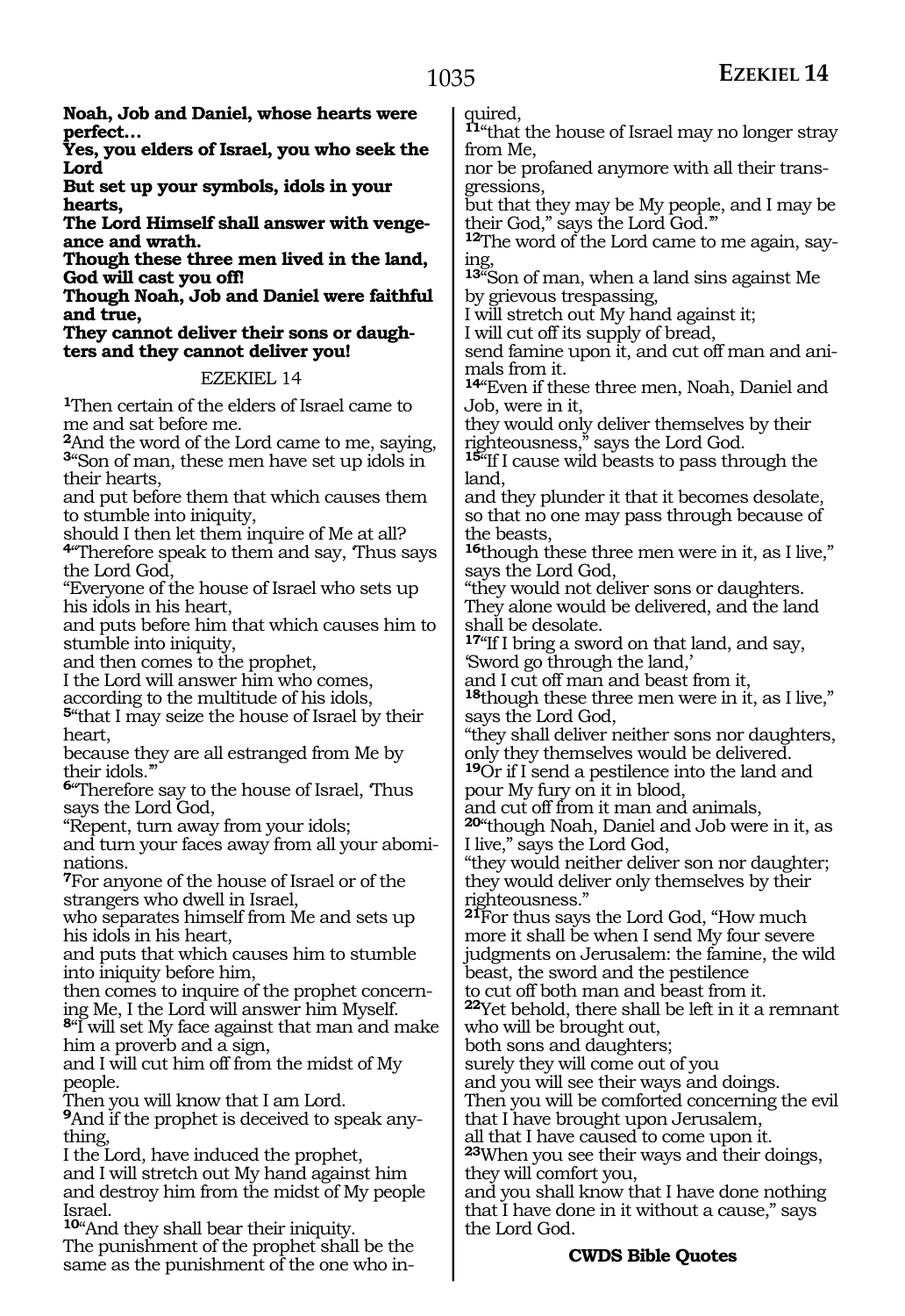- 1036
- *1. How they present themselves in public is often a far cry from what is present in their hearts; God starts with the heart to determine what He presents to them.*
- *2. The idol you set in your heart to block you away from God is the idol that sits in your path to block God away from you.*
- *3. Presumption is the merciless sword of self-destruction. You may play idols but never play God, He judges idols.*
- *4. If you refuse to hear God and exalt His enemy in your heart, He will refuse to hear you when He judges His enemy in you.*
- *5. God has no word for idolaters but fiery judgment; any prophet who receives them on behalf of God receives their judgment.*
- *6. The harsh judgment of God leads the heart to repentance for it is the herald of love compelling change.*
- *7. Judgment takes account of personal sin; it will not deviate.*
- *8. Righteousness may not deter or defer judgment caused by prevalent sin, but it will deliver the righteous in judgment.*
- *9. Follow the righteous to do righteousness or their righteousness will fail to follow or favor you in judgment.*
- *10. The head of judgment has four faces, viruses, wild beast, famine and war; the heart of judgment has one face, righteousness.*
- *11. Judgment is the sifting pot for righteousness; God is always after a remnant who will recognize Him and serve Him faithfully in His creation.*
- *12. If it comes, it was created, there is a cause; none of the four heads of judgment rise by chance; God does nothing without purpose or provocation.*

#### **PRAYER POINTS**

- Let the blood of Jesus sprinkle my heart this minute; I apply the blood of Jesus throughout my day for I want to present a pure heart to You always, Father. Amen.
- By the power in the blood of Jesus, I assign angelic fire to every idol in the hearts of believers; for Your mercies' sake Father, give them a clear picture of You. Amen.
- Righteous God, I remove my heart from every place of an idol; I refuse to be caught up in their judgment. Amen.
- The enemy of God has no place in my heart, in my mouth or in my actions; I join the Lord in animosity towards everything demonic. Amen.
- Heavenly Father, You are a righteous judge; bring the earth to its knees before You, for who can stand before Your judgment in these times? Amen.

### **STURDY** as cedar, but work that is vain<br>Will make you a vine and change your **good name!**

**Good for no work, both ends to be burned, From fire to fire, Sin will cause you much hurt!**

#### EZEKIEL 15

**1**Then the word of the Lord came to me, saying:

**2**"Son of man, how is the wood of the vine better than any other wood,

the vine branch which is among the trees of

the forest?

**3**"Is wood to be taken from it to make anything?

Will man make a peg from it to hang any ves- sel on?

**<sup>4</sup>**Instead, it is thrown into the fire for fuel. The fire devours both ends of it and also the middle.

Is it useful for any work?

**<sup>5</sup>**Indeed, when it was whole, no article could be made from it.

How much less, will it be useful for any work, when it is devoured by fire and burned?

**<sup>6</sup>**Therefore," says the Lord God, "like the wood of the vine tree among the trees of the forest, which I have given to the fire for fuel,

so shall I give up the inhabitants of Jerusalem. **<sup>7</sup>**"I shall set My face against them. They will go out from one fire,

but another fire shall devour them

then you shall know that I am the Lord, when I set My face against them.

**<sup>8</sup>**So will I make the land desolate, because of their trespasses," says the Lord.

#### **CWDS Bible Quotes**

- *1. Do not let it fool you by its attractive colors and playful show, sin is fire; fire burns.*
- *2. The devil never leaves you the way he finds you, his only intent is to damage you just as fire damages and destroys.*
- *3. Persistent sin burns persistently beyond recognition or usefulness.*

#### **PRAYER POINTS**

- By the power of the Holy Spirit, I will not play with sin. Amen.
- I will have nothing to do with the devil; I soak myself in the blood of Jesus and declare, when the devil comes looking, he will find nothing of his in me. Amen.
- Holy Spirit, magnify the sacrifice of the cross to sinners; let the power to change fall upon them now, in the name of Jesus.

#### **Transformed, "You were born to sin; in the street you were thrown.**

**I said, 'Live,' while you were yet polluted in blood, your very own.** 

**I adorned you with precious silver, with silk and with gold,** 

**Made you perfect in beauty; you were transformed!** 

**Then you played the harlot, much whore- dom performed;** 

**Slew my sons in the fire; your ways were transformed.** 

**Therefore I will thrust you down in My jeal- ous wrath,** 

**For with all of your lewdness you have changed My heart.** 

**But when you remember your way, and with shame you reform,** 

**I will remember My covenant and all things I will . . . transform!"**

EZEKIEL 16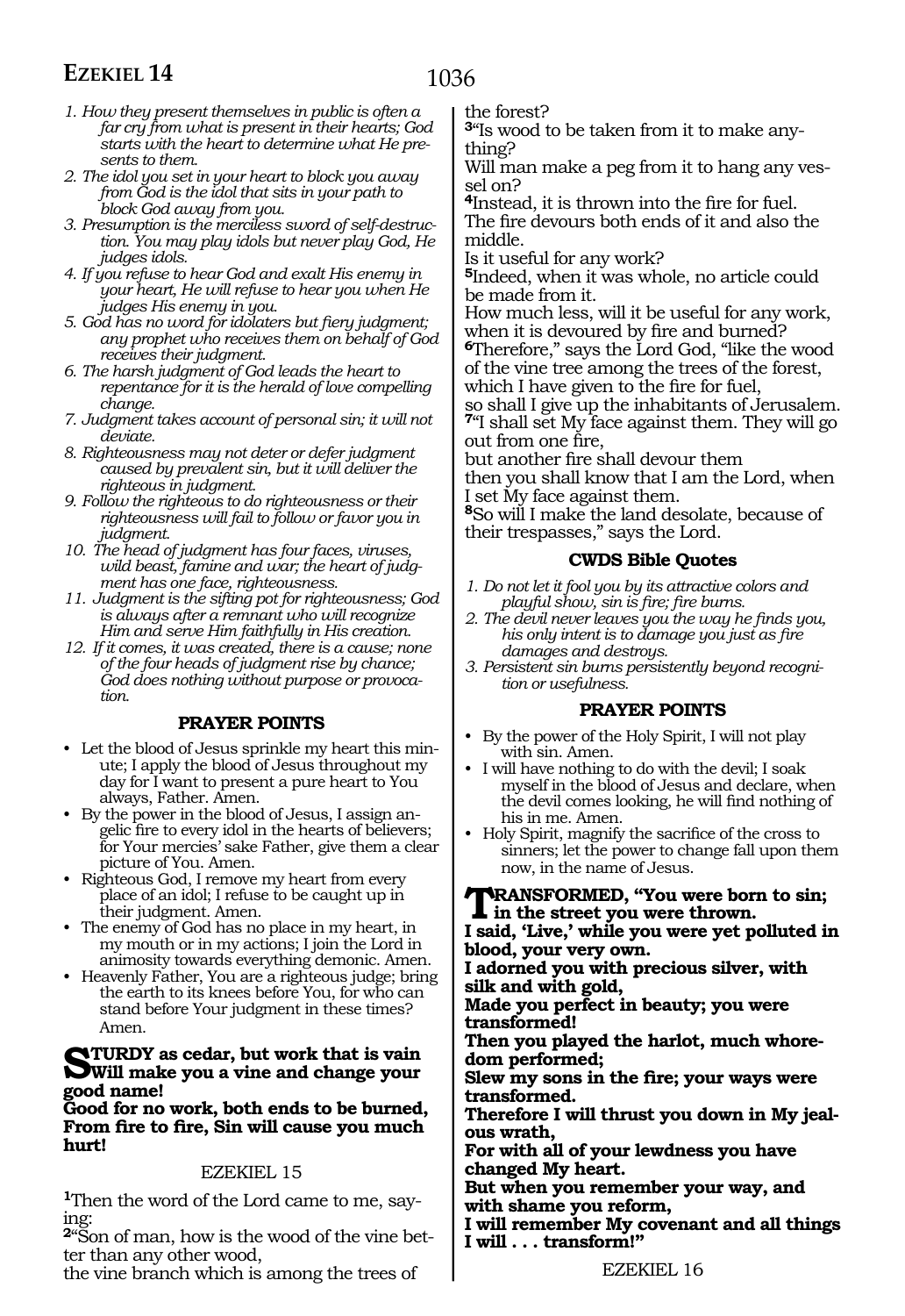ing,

born.

you,

head.

gold,

**1**The word of the Lord, came to me again, say-**<sup>2</sup>**"Son of man, cause Jerusalem to know their abominations and say, **<sup>3</sup>**'Thus says the Lord, to Jerusalem, "Your birth and your nativity are from the land of Canaan. Your father was an Amorite, and your mother a Hittite. **<sup>4</sup>**As for your nativity, in the day you were born your navel cord was not cut, nor were you washed in water to cleanse you. You were not rubbed with salt nor wrapped in swaddling cloths. **<sup>5</sup>**No eye pitied you to do any of these things for you, to have compassion on you; "but you were thrown out into the open field, where you were loathed on the day you were **<sup>6</sup>**And when I passed by and saw you polluted in your own blood, I said to you, 'Live!' While you were yet polluted in your blood, I said, Live!' **<sup>7</sup>**I made you thrive like the bud of the field. You grew and became great, you were increased. You became beautiful, your breasts were formed, your hair grew, but you were naked and bare. **<sup>8</sup>**"When I passed by again and looked upon behold, your time--it was the time of love. So I spread My wing over you and covered your nakedness. I swore an oath to you and entered into a covenant with you, and you became Mine," says the Lord. **<sup>9</sup>**"Then I washed you in water. I thoroughly washed off your blood and I anointed you with oil. **<sup>10</sup>**I clothed you elegantly and gave you sandals of porpoise skin. I clothed you with fine linen and covered you with silk. **<sup>11</sup>**I adorned you with ornaments, and bracelets on your wrists and a chain on your neck. **<sup>12</sup>**"And I put a jewel on your forehead, earrings in your ears and a beautiful crown on your **<sup>13</sup>**So were you adorned with silver and with and your clothing was of fine linen, silk and embroidered work. You ate food of fine flour, honey and oil. You were exceedingly beautiful and into a kingdom you prospered. **<sup>14</sup>**Your fame went abroad among the nations because of your beauty, for it was perfect through My splendor which I had bestowed upon you," says the Lord God. **<sup>15</sup>**"But you trusted in your own beauty and played the harlot because of your fame. And poured out your fornication on everyone who passed by who would have it. **<sup>16</sup>**You took some of your garments and adorned multicolored high places for yourself, and played the harlot on them. Such things should not happen. **<sup>17</sup>**You have also taken My beautiful jewels, from the gold and silver, which I had given you, and made of yourself images of men, and you played the harlot with them. **<sup>18</sup>**You took your embroidered garments and covered them, and you set My oil and My incense before them. **<sup>19</sup>**"Also My food which I gave you, the fine flour, oil and honey which I fed you, you set it before them as a sweet incense; and so it was," says the Lord God. **20**"Moreover, you took your sons and daughters, whom you bore to Me, and you sacrificed them to be devoured. Were your acts of harlotry a small matter, **<sup>21</sup>**that you have slain My children and offered them up to them, to cause them to pass through the fire of those who are not gods? **<sup>22</sup>**And in all your harlotry and abominations you did not remember the days of your youth when you were naked and bare, and polluted in your own blood. **<sup>23</sup>**"Then it was, after all your wickedness, 'Woe, woe to you!' says the Lord God, **<sup>24</sup>**that you have built for yourself an eminent place, and made a high place for yourself in every street. **<sup>25</sup>**You have built your high places at the head of every road, and made your beauty to be abhorred. You offered yourself to everyone who passed by and multiplied your acts of harlotry. **<sup>26</sup>**You also committed harlotry with the Egyp- tian, your very fleshy neighbors, and increased your harlotry to provoke Me to anger. **<sup>27</sup>**Behold, I have stretched out My hand against you therefore. I have diminished your portion of food, and I have delivered you to the will of those who hate you, to the daughters of the Philistines who were ashamed of your lewd behavior. **<sup>28</sup>**You played the harlot with the Assyrian. Because you were insatiable, you played the harlot with them and still could not be satisfied. **<sup>29</sup>**Moreover, you multiplied your harlotry, as far as to Chaldea; and even then you were not satisfied. **<sup>30</sup>**How feeble is your heart!" says the Lord God, "seeing you do all these things, the deeds of a brazen harlot. **<sup>31</sup>**"You erected your shrine at the head of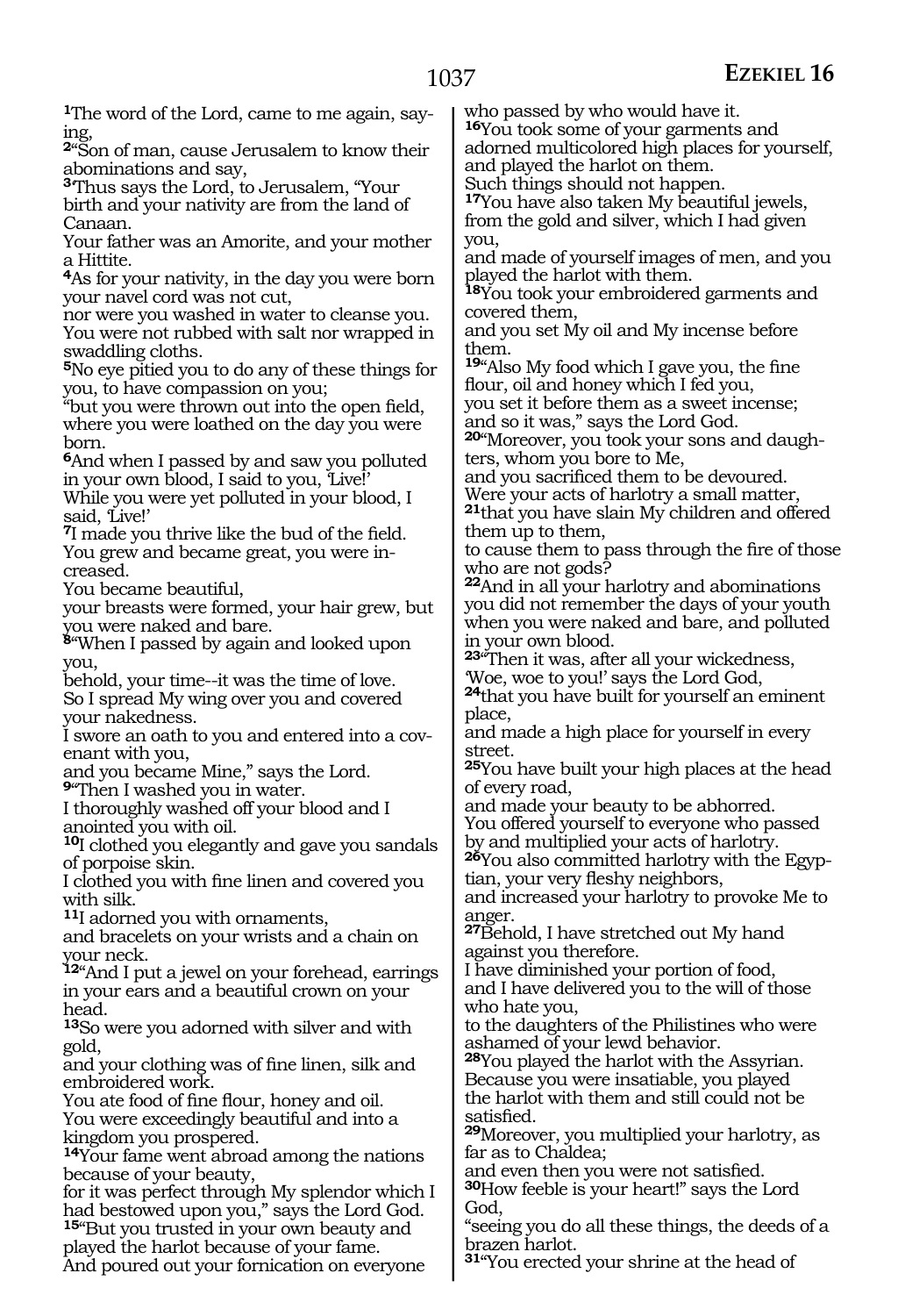every road and built your high place in every street.

Yet you were not like a harlot, because you scorned payment.

**<sup>32</sup>**You are as an adulterous wife,

who takes strangers instead of her husband. **<sup>33</sup>**Men give gifts as payment to harlots, but you make payment to all your lovers and hired them to come to you from all around for harlotry.

**<sup>34</sup>**You are different from other women in your harlotry,

in that no one sought you out to be a harlot; you give the reward, and you receive none.

Therefore you are contrary to all the harlots. **<sup>35</sup>**'Therefore, O harlot, hear the word of the Lord!

**<sup>36</sup>**Thus says the Lord God, "Because your filthiness was poured out,

and your nakedness uncovered in your harlotry with your lovers,

and with all your abominable idols,

and because of the blood of your children which you gave to them,

**37**surely, therefore, I will gather all of your lovers with whom you took pleasure,

all those you loved, and all those you hated; I will gather them from all around against you, and I will uncover your nakedness to them, that they may see all your nakedness.

**<sup>38</sup>**And I will judge you as a woman who breaks wedlock or who sheds blood is judged. I will bring blood upon you in fury and jealousy.

**<sup>39</sup>**I will also give you into their hands, and they will throw down your shrines, and break down your high places.

They will strip you of your clothes, take your beautiful jewelry and leave you naked and bare.

**<sup>40</sup>**They will also bring up an assembly against you,

and they will stone you with stones,

and thrust you through with their swords. **<sup>41</sup>**"They will burn your houses with fire,

and execute judgments on you in the sight of many women;

and I will make you cease playing the harlot, and you will no longer hire lovers.

**<sup>42</sup>**So I will cause My fury against you to rest, and My jealousy shall depart from you. I will be quiet and be angry no more.

**<sup>43</sup>**Because you did not remember the days of your youth,

but you concerned Me with all these things, surely I will repay your deeds on your own head," says the Lord God.

"And you shall not commit lewdness in addition to all your abominations.

**<sup>44</sup>**Behold, everyone who quotes proverbs will use this proverb against you:

'Like mother, like daughter!'

**<sup>45</sup>**You are your mother's daughter, who loathed their husband and children.

And you are your sister's sister who loathed their husband and children.

Your mother was a Hittite and your father was an Amorite.

**<sup>46</sup>**Your elder sister is Samaria who dwells with her daughters to your north.

And your younger sister is Sodom and her daughters, who dwell to your right.

**47**You did not walk in their ways, not according to their abominations;

but as if that were too little, you became more corrupt than they in all your ways.

**<sup>48</sup>**"As I live," says the Lord God, "neither your sister Sodom nor her daughters have done as you and your daughters have done.

**<sup>49</sup>**Look, this was the iniquity of your sister Sodom:

she and her daughters had pride, fullness of bread and abundance of idleness; neither did she strengthen the poor and

needy. **<sup>50</sup>**And they were haughty and committed

abominations before Me.

Therefore I took them away as I saw fit.

**<sup>51</sup>**Samaria did not commit half of your sins. You have multiplied your abominations much more than they have done,

and have justified your sisters by all your abominations.

**<sup>52</sup>**"You who judged your sisters bear your own shame also,

because the sins you committed were more abominable than theirs.

They are more righteous than you.

Be disgraced also and bear your own shame, because you justified your sisters.

When I bring back their captives, the captives of Sodom and her daughters,

and the captives of Samaria and her daugh- ters,

**<sup>53</sup>**then I will bring back your captives among them,

**<sup>54</sup>**that you may bear your own shame and be disgraced by all that you did when you comforted them.

**55**When your sisters, Sodom and her daughters, and Samaria and her daughters, return to their former estate

then you and your daughters will return to your former estate.

**<sup>56</sup>**"For in the day of your pride, Sodom was not mentioned in your mouth

**<sup>57</sup>**before your wickedness was uncovered. It was like the time when the daughter of Syria was reproached, and those who were around her,

and the daughters of the Philistines who despise you everywhere.

**<sup>58</sup>**You have paid for your lewdness and your abominations," says the Lord.

**<sup>59</sup>**'For," thus says the Lord, 'I will deal with you as you have done,

who despised the oath by breaking the covenant.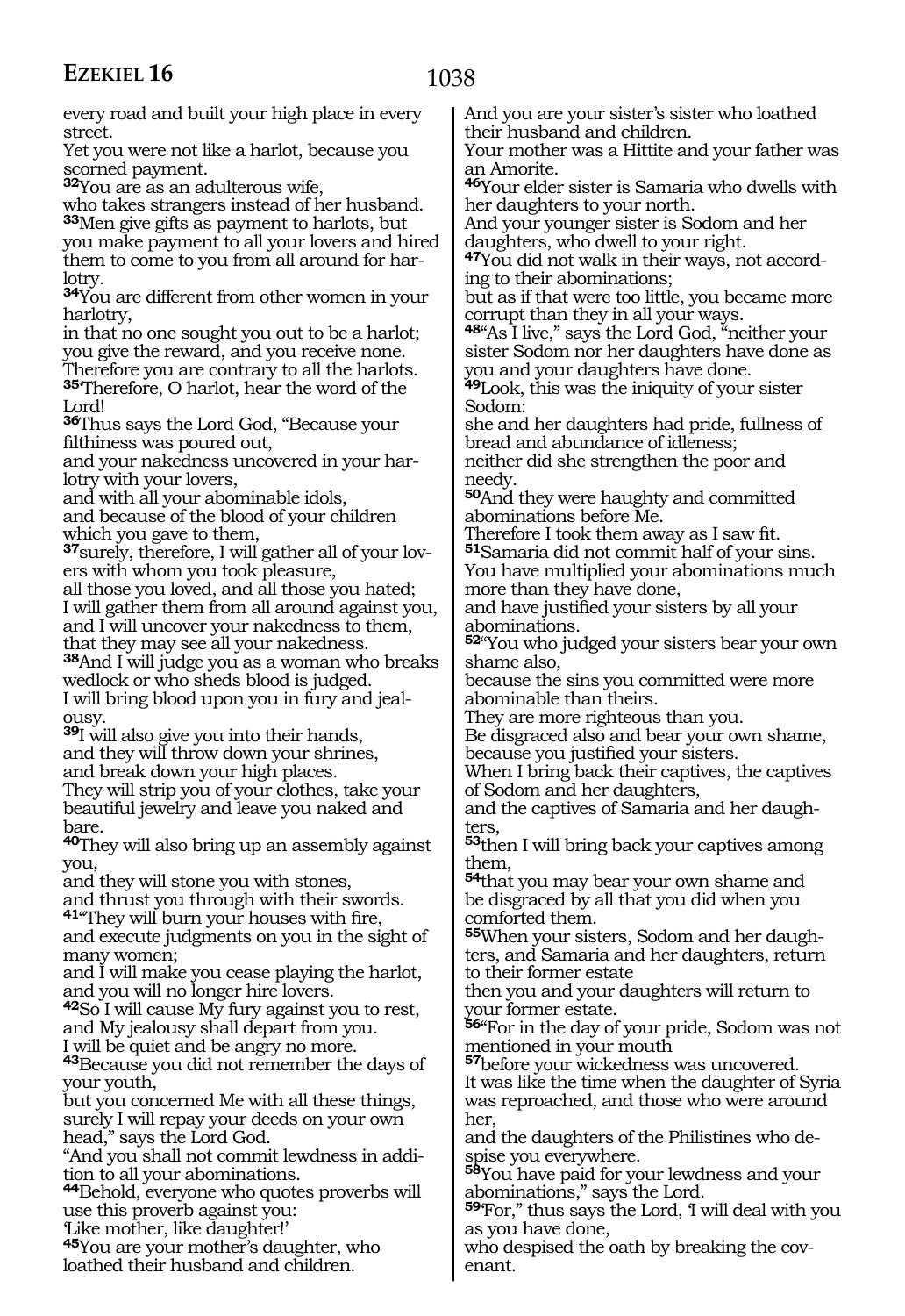**<sup>60</sup>**Nevertheless, I will remember My covenant with you in the days of your youth,

and I will establish an everlasting covenant with you.

**<sup>61</sup>**"Then you will remember your ways and be ashamed,

when you receive your older and your younger sisters;

for I will give them to you for daughters, but not because of My covenant with you.

**<sup>62</sup>**And I will establish My covenant with you. Then you shall know that I am the Lord,

**<sup>63</sup>**that you may remember and be ashamed and never open your mouth again because of your shame,

when I provide you an atonement for all you have done," says the Lord."

#### **CWDS Bible Quotes**

- *1. We were discarded, defiled and dying yet He took us, washed us in His blood and spoke life into our dying souls, just as with Israel.*
- *2. There is no one like the Lord who made you His jewel, beautified you and placed abundance of supply in His covenant for you.*
- *3. The mercies, grace and goodness of our God towards us is immeasurable but we make it immaterial when we celebrate His gifts instead of celebrating Him.*
- *4. When you exalt the good gifts of God above God who gave the gifts then you make the gifts your god and you lower God below the gifts He so generously gave.*
- *5. Your attractiveness, your attainments, your abilities, all belong to Him for they all came from Him; you are made perfect through His beauty and His gifts.*
- *6. Spread yourself out before God continually; give Him your faithful and passionate love and worship Him instead of spreading your unfaithfulness out before Him.*
- *7. God has raised you up and nourished you for Himself exclusively; He is capable of jealousy and anger like a jilted lover.*
- *8. The failure of the human heart is its failure to acknowledge, appreciate and appropriate due honor; it is a spirit of ingratitude; we fail to remember.*
- *9. Be still and consider; everything you elevate above God in your life all came from God and is a result of His graciousness towards you.*
- *10. You will be held fully accountable for what you do with the good gifts of God towards you; use them to honor and to worship Him.*
- *11. Be ever generous towards God with the product of His generosity towards you or your unfaithfulness will manifest in callousness and pride.*
- *12. You will be held responsible for what you do or fail to do with the children the Lord has given to you; never be fooled by natural processes, they are His.*
- *13. Never ignore the end-times shakings of God or you will be uprooted and utterly destroyed; the small tremors, viruses etc, is the sounding of a major earthquake.*
- *14. Sin is laced with demonic addiction that causes you to prize it above yourself and your wellbeing; you become willing to pay the price when you indulge in sin ignoring that it has a high price.*
- *15. Whatever sin you indulge in is loaded with the power to judge you, strip you naked and leave you defeated, destitute and destroyed.*
- *16. The hardness of hearts that sin against spouses and children in pursuit of personal lusts is the tragedy of hearts that will suffer severe personal pain.*
- *17. Abundance mixed with idleness compounded by failure to appreciate and acknowledge your Source(pride) and stinginess towards the needy, is a playground for sin.*
- *18. Be continually grateful and generous and committedly engaged with the Father's business and sin will have no rooting ground.*
- *19. Break your covenant with God and it exposes you to the hostility of the devil, for a broken covenant is powerless to protect you.*
- *20. Your sin is sore but God is not after destroying you but restoring you.*
- *21. God's goodness in the midst of your ungratefulness and wickedness puts you to shame constantly; it becomes coals of fire on the head.*

#### **PRAYER POINTS**

- Thank You Jesus for Your sacrifice at Calvary, now we do not need to suffer the uncleanness of our own blood but we can soak ourselves in Your blood. Amen.
- Holy Father, I have stopped trying to understand it, I simply bask in Your grace every day. Amen.
- Most high God, I am grateful for everything You have given me but my heart is fixed; I only have eyes for You.
- Merciful God, forgive me for ever lowering Your image to the image and value of things I pursue. Amen.
- Jesus I celebrate You every day of my life; You beautify me with salvation. Amen.

**BROUGHT** down the high tree,<br> **BExalted the low,**<br> **Dried yn the graps free Dried up the green tree, Made the dry tree to grow. Who could have done this? None but the Lord, Whose covenant they have broken, Who will cast them off.**

#### EZEKIEL 17

**<sup>1</sup>**And the word of the Lord came to me, saying, **<sup>2</sup>**"Son of man, put forth a riddle, and speak a parable to the house of Israel, and say, 'Thus says the Lord God, **3**"A great eagle with large wings and long pinions, full of feathers of various colors, came to Lebanon and took from the cedar the highest branch. **<sup>4</sup>**He chopped off its best young twig, and carried it to a land of traffic, and set it in a city of merchants. **<sup>5</sup>**Also, he took of the seed of the land and planted it in a fertile field. He placed it by abundant waters and set it like a willow tree. **<sup>6</sup>**It grew and became a spreading vine of low stature.

Its branches turned towards him,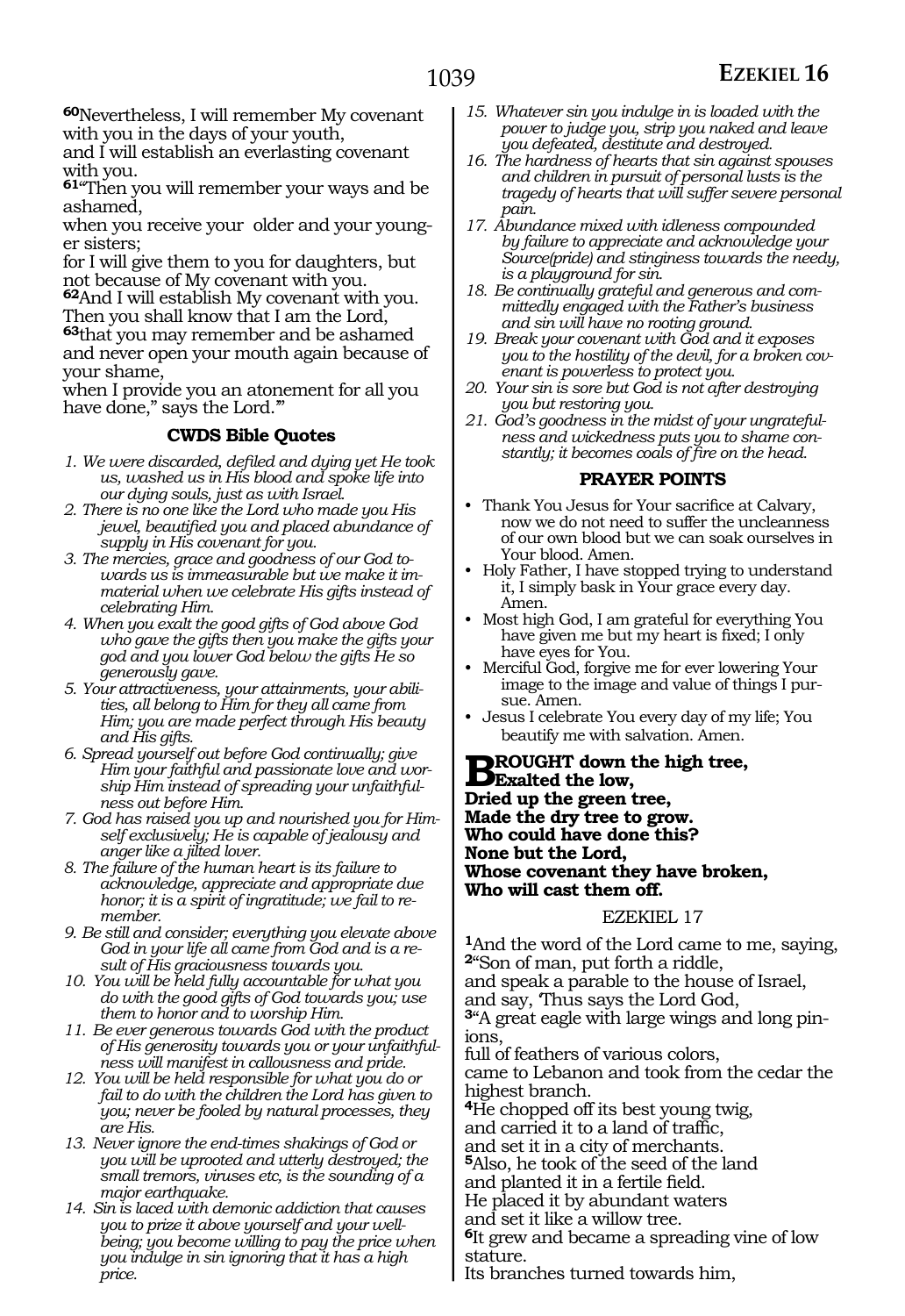1040

but its roots were under it.

So it became a vine,

brought forth branches,

and put forth shoots.

**<sup>7</sup>**But there was another great eagle with large wings and many feathers.

And behold, the vine bent her roots toward him,

and toward him stretch out her branches, from the furrows where she was planted, that he might water it.

**<sup>8</sup>**It was planted in a good soil by great waters, that it might bring forth branches and bear fruits and become a lovely vine.'"

**<sup>9</sup>**"Say, 'Thus says the Lord, "Will it prosper? Will he not pull up its roots,

cut off the fruit and leave it to wither? All of its spring leaves will wither,

and no great power or many people will be needed to pluck it up by the roots.

**<sup>10</sup>**Though it is planted, will it prosper?

Will it not wither when the east wind touches it?

"It will wither in the garden furrows where it grew!"'"

**<sup>11</sup>**Moreover, the word of the Lord came to me saying,

**<sup>12</sup>**"Say now to the rebellious house:

'Do you know what these things mean?'

Tell them, 'Behold, the king of Babylon went to Jerusalem,

and took its kings and princes

and led them with him to Babylon, **<sup>13</sup>**'and he took the king's offspring, made a covenant with him, and put him under oath. He also took away the mighty of the land, **<sup>14</sup>**that the kingdom might be brought low, and not lift itself up,

but by keeping his covenant it might stand. **15**'But he rebelled against him by sending ambassadors to Egypt,

that they might give him horses and many people.

Will he prosper?

Will he who does such things escape?

Shall he break a covenant and still be delivered?

**<sup>16</sup>**'As I live,' says the Lord God, ' surely in the place where the king dwells who made him king,

whose covenant he broke and whose oath he despised,

with him in the midst of Babylon he shall die. **<sup>17</sup>**"'Nor will Pharaoh with his mighty army

and great company do anything to help him in the war

when they heap up siege mounts and building forts to cut off many persons.

**<sup>18</sup>**Since he despised the oath by breaking the covenant, and in fact gave his hand yet still did all these things, he shall not escape." **<sup>19</sup>**Therefore says the Lord God,

"As I live, surely My oath which he despised and My covenant which he has broken

I will recompense on his own head.

**<sup>20</sup>**I will spread My net upon him, and he shall be taken in My snare.

I will bring him to Babylon and I will try him there,

for his trespass which he trespassed against Me.

**<sup>21</sup>**"All his fugitives with all his troops shall fall by the sword,

and those who remain shall be scattered to every wind;

and you shall know that I, the Lord, have spoken it."

**<sup>22</sup>**Thus says the Lord God, "I will also take one of the highest branches of the high cedar tree and set it out.

I will take a tender one from the top of its young twigs,

and plant it on a high and prominent mountain.

**<sup>23</sup>**On the mountain height of Israel I will plant it;

and it will bring forth boughs and bear fruit and be a lovely cedar.

Under it will dwell birds of every kind.

They will dwell in the shadow of its branches. **<sup>24</sup>**And all the trees of the field shall know that I, the Lord,

have brought down the high tree and exalted the low,

have dried up the green tree, and made the dry to flourish.

I, the Lord, have spoken and have done it."

#### **CWDS Bible Quotes**

- *1. The riddle of a faithful God and a people with unfaithful hearts is displayed in how they treat their covenants with men with the same disdain as their covenant with Him.*
- *2. Turn your branches and leaves (praise) continually to the One who washed you, cleaned you, delivered you, planted you and supplies you.*

*3. You may relate to the judgment of an all-wise God when he uses the response of an earthly king to broken covenants to execute judgment on you for your broken covenants with Him.*

*4. We assume spiritual laws and covenants to be non-binding yet we are committed to and constrained by the laws and covenants of man.*

*5. Because spiritual implications of broken covenants with God are often not immediately visible, we take them for granted, not recognizing that it is the greatest trap of the enemy; the physical reality will manifest but you will blame it on natural things.*

*6. As in the natural so in the spiritual; all laws are parallel; the natural is a mirror of the spiritual; nothing happens in the natural that does not first take place in the spiritual.*

*7. Ingratitude is the greatest disease in the human heart; rebellion is its greatest blunder.*

*8. State your change continually before God for God is able to change your state and will do so based on the state of your heart; you are not too high to be brought down or too low to be exalted.*

#### **PRAYER POINTS**

• Holy Spirit, give me a faithful heart; place integrity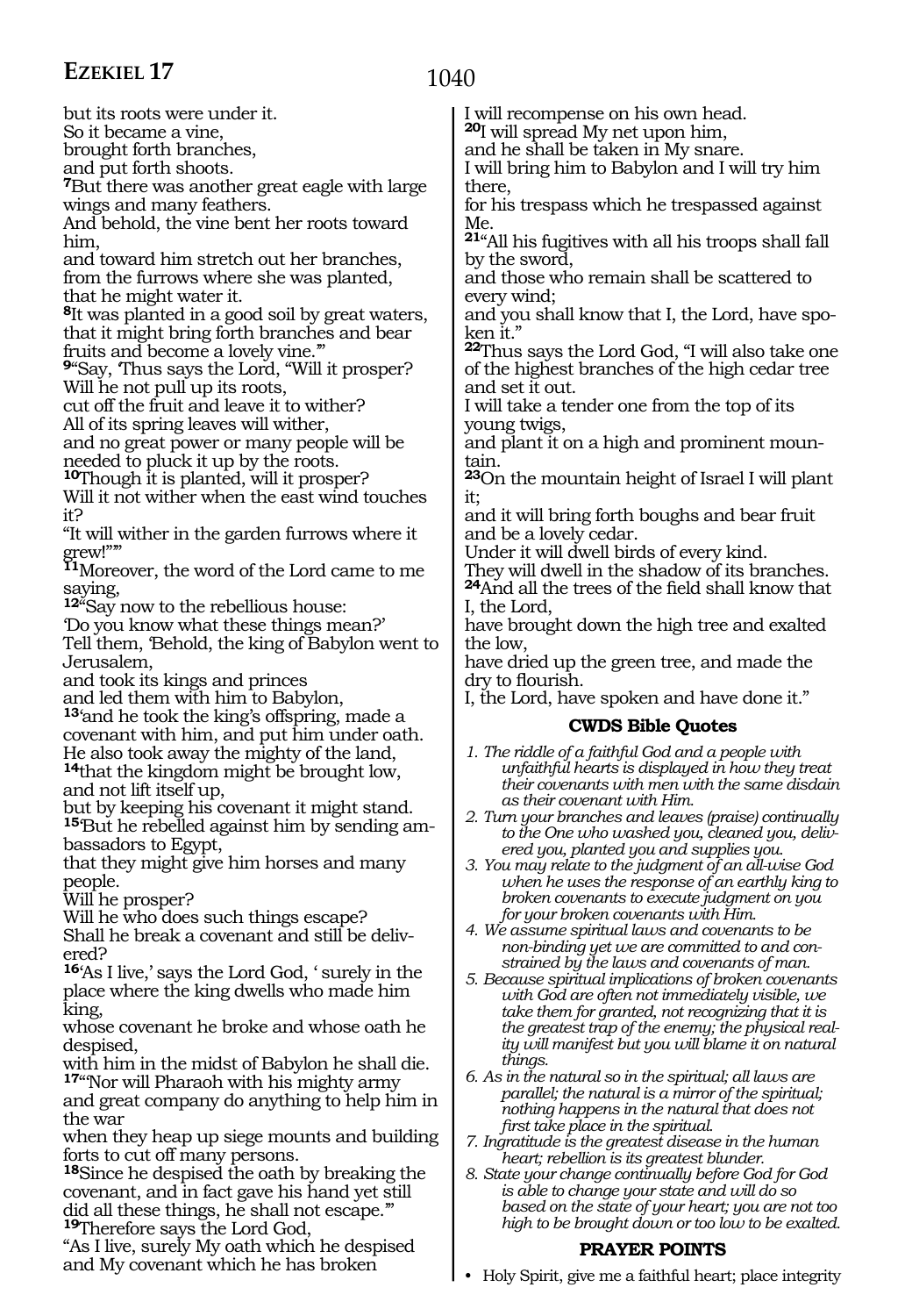within me. Amen.

- Loving Father, my hands will ever be lifted to You and my voice of praise directed to Your throne; You have done so much for me. Amen.
- Righteous Father, Your judgments are always true; Your gentleness beyond imagination. Amen.
- Heavenly Father, I refuse to take Your laws for granted. Your laws are my command; I am forever bound to Your word. Amen.
- I will walk in the Spirit and fix my eyes on spiritual things through Your word. I refuse to be misled by physical things. Amen.

### **THERE is a proverb that a man's sin <br>shall be passed on to his offsprings, But a man shall bear his own sin, for this proverb shall no more be.**

**There is he who oppresses the poor and has taken increase,**

**But that man shall live if he turns from his wickedness!**

**Repent and turn from your sins; why should I make you grieve?**

**Cast away your transgressions and a new heart receive!**

**The wickedness of the wicked shall bring him ruin and death,**

**But know, the Lord has no pleasure in this! Turn from your wickedness, for the Lord must judge all sins,**

**But no, the Lord has no pleasure in this!**

EZEKIEL 18

**<sup>1</sup>**The word of the Lord came to me again, saying,

**<sup>2</sup>**"What do you mean that you use this proverb concerning Israel, saying,

'The fathers eat the sour grapes, and the children's teeth are set on edge'?

**<sup>3</sup>**"As I live," says the Lord, "you shall no longer use this proverb in Israel.

**<sup>4</sup>**Behold, all souls are Mine.

The soul of the father and the soul of the son is Mine.

The soul who sins, that soul shall die.

**<sup>5</sup>**"If a man is just, and he does that which is lawful and right;

**<sup>6</sup>**if he has not eaten on the mountains, nor lifted up his eye to the idols of the house of Israel,

nor defiled his neighbor's wife,

nor approached a menstruating woman.

**7**If he has not oppressed anyone, but has restored to the debtor his pledge;

**<sup>8</sup>**if he has robbed no one by violence,

but has given his bread to the hungry,

and he has covered the naked with clothing. If he has not taken any increase, nor lent for usury,

but has withdrawn his hand from iniquity, and executed true judgment between man to man.

**<sup>9</sup>**If he has walked in My statutes, and kept My judgments faithfully,

he is just; he shall surely live!" says the Lord

God.

**<sup>10</sup>**"If he begets a son who is a robber, or a murderer,

who does any one of these things,

**<sup>11</sup>**and does none of those duties,

but has eaten on the mountains or defiled his neighbor's wife,

**<sup>12</sup>**and has oppressed the poor and needy, and has robbed by violence,

and he has not restored the pledge.

If he has lifted his eyes to idols,

or committed abominations;

**13**"if he has exacted interest, or has taken increase,

shall he then live? He shall not live!

If he has done any of these abominable things he shall surely die!

His blood shall be upon him.

**<sup>14</sup>**But if he begets a son who sees all the sins his father has done,

and who considers, but does not do likewise; **<sup>15</sup>**who has not eaten on the mountains,

nor lifted his eyes to the idols of Israel,

nor defiled his neighbour's wife. **16**"Nor has he oppressed anyone,

nor withheld a pledge,

nor robbed by violence,

but has given bread to the hungry,

and with a garment he has covered the naked. **<sup>17</sup>**Who has withdrawn his hand from the poor,

and not received interest or increase from them,

and has executed My judgments and walked in My statutes,

he shall not die for the iniquity of his father; he shall surely live!

**<sup>18</sup>**As for his father, because he was cruelly oppressive,

he robbed his brother by violence,

and did that which is not good among his people,

behold, he shall die for his iniquity.

**<sup>19</sup>**"Yet you say, 'Why should the son not bear the guilt of the father?'

Because the son has done what is lawful and right,

and he has kept all My statutes and observed them, he shall surely live.

**<sup>20</sup>**The soul who sins shall die.

The son shall not bear the guilt of the father, nor shall the father bear the guilt of the son. The righteousness of the righteous shall be upon himself,

so shall the wicked bear his own wickedness. **<sup>21</sup>**"But if a wicked man turns from all the sins which he has committed,

and keeps all My statutes, and does what is lawful and right,

he shall surely live, he shall not die.

**<sup>22</sup>**None of the transgressions which he has committed shall be remembered against him; in the righteousness he has done, he shall surely live.

**<sup>23</sup>**Do I have any pleasure at all in the death of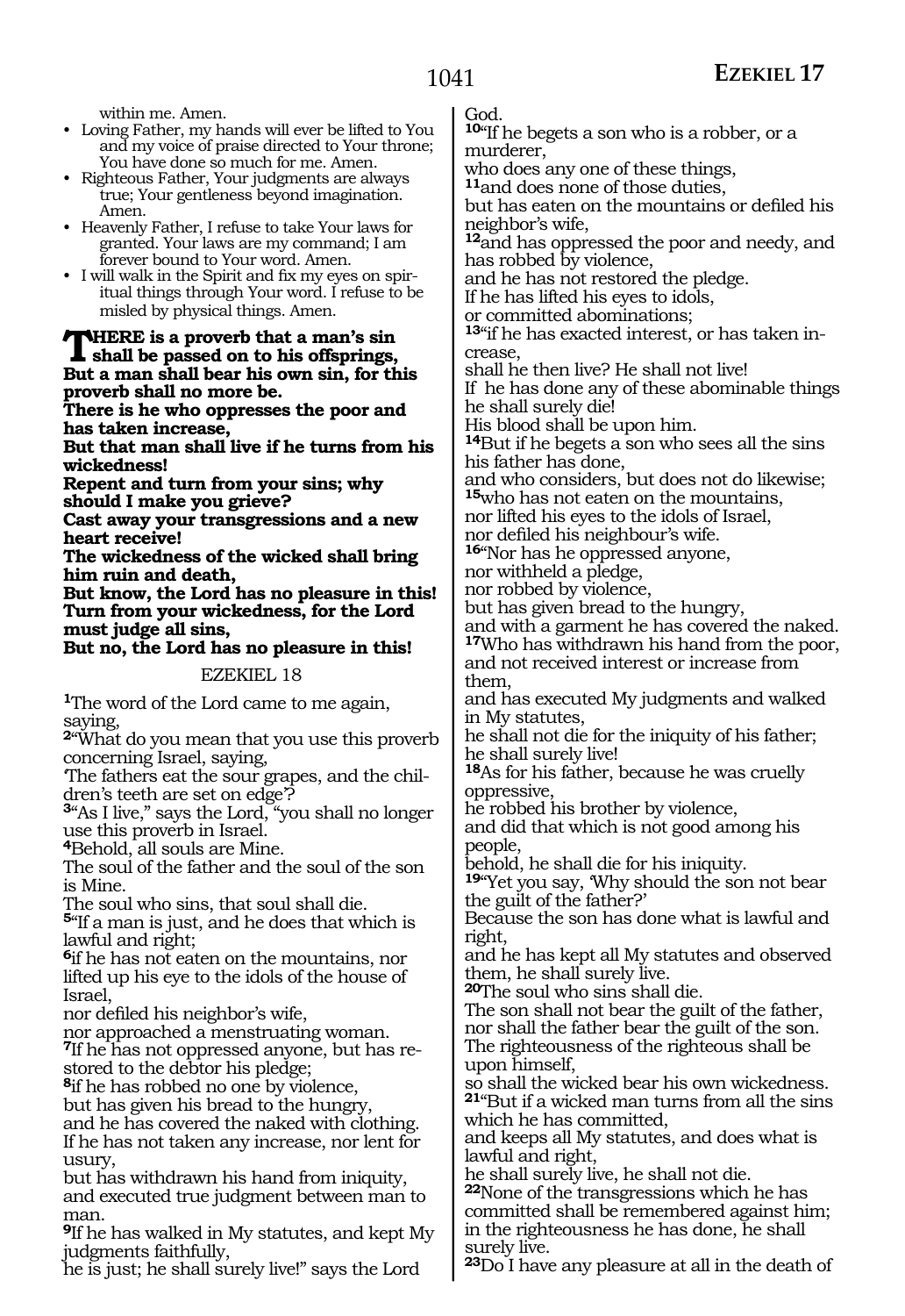the wicked?" says the Lord God.

"And not rather that he should turn from his ways and live?

**<sup>24</sup>**"But when a righteous man turns away from his righteousness and commits iniquity, and does according to all the abominations that the wicked man does, shall he live?

All the righteousness which he has done shall not be remembered;

because of the trespass he has done and the sin which he has committed,

because of them he shall die.

**<sup>25</sup>**Yet they say, 'The way of the Lord is not just!'

Hear now, O house of Israel,

is it not My way which is just and your ways unjust?

**<sup>26</sup>**"When a righteous man turns away from his righteousness and dies in it,

it is because of the iniquity which he has done that he dies.

**<sup>27</sup>**But when the wicked man turns from his wickedness

and does what is lawful and right, he shall save his soul and live.

**<sup>28</sup>**Because he considers and turns away from all the transgressions which he committed, he shall surely live, he shall not die.

**<sup>29</sup>**Yet the house of Israel say, 'The way of the Lord is not just!'

O house of Israel, is it not My ways that are just, and your ways which are not just?

**<sup>30</sup>**"Therefore I will judge you, O house of Israel; I will judge everyone according to his ways," says the Lord God.

"Repent, and turn from all your transgres- sions,

so that you do not come to ruin by the iniquity you have done.

**<sup>31</sup>**Cast away from you all the transgressions which you have committed,

and get yourself a new heart and a new spirit. For why should you die, O house of Israel? **<sup>32</sup>**For I have no pleasure in the death of the one who dies," says the Lord God.

"Therefore turn yourselves and live."

#### **CWDS Bible Quotes**

- *1. Righteousness is personal just as sin; you cannot claim the blessings for your forefather's obedience nor can you blame them for the punishment of your sins; you own your blessing or curse by your own activity.*
- *2. You may have been raised in a poor family foundation but God gives you a fresh start; raise your foundation on Christ and lift yourself above the lifestyle of your father's house.*
- *3. Death surely follows sin and your sins follow you.*
- *4. Sin is punishable by death whether sins of commission or omission, or withholding compassion for the poor and naked, is implicating; oppressing them is incriminating.*
- *5. You may be a son of your father but you do not have to commit the sins of your father or be condemned to the judgment of your father; you have a mind and a life of your own; you can be*

*commended by your own righteousness.*

- *6. You do not have to be condemned to the sins of your past if you move past them to a life of righteousness.*
- *7. God has no pleasure in the death of the wicked, but is pressured by their wickedness to release them to the death they attract.*
- *8. Death has no voice in the court of your righteousness and your past righteousness has no voice in the court of death if you fail to remain on the course of your righteousness.*
- *9. The laws and statutes of God declare Him; He is righteous and just.*
- *10. Iniquity is a ruinous heap that ruins everyone that heaps it on.*
- *11. The heart of a gracious, loving God is ever calling to sinners; repent! Why will you die?*
- *12. God's message to sinners, "I hate condemning you; make My life easy, give My heart rest, repent!"*

#### **PRAYER POINTS**

- I wash myself in the blood of Jesus and choose to walk in His righteousness. I refuse to waste His sacrifice on the cross. Amen.
- I declare that I am the first of a new generation delivered by the cross; I am not bound by generational curses, in the name of Jesus.
- I soak myself in the blood of Jesus and clothe myself with life; death you have no authority in my life. Amen.
- By the power of the living God I am graced to walk in love; Jesus give me Your heart of compassion for people in need. Amen.
- Jesus, I confess You as Lord of my life; forgive all my sins; Holy Spirit help me to live a righteous life, in the name of Jesus.

#### **Tell me, princes of Israel, What is your mother like?**

**She is a lioness, and she is like a fruitful vine,**

**A lioness with cubs who catches prey and devours men.**

**A vine planted by waters, with rods for scepters of strength.**

**Her cubs are taken in pits and brought captives in chains;**

**The vine planted by waters, with strong rods for scepters to reign,**

**Is plucked up in fury and cast down; By the east wind her fruit is dried. For the latter end of the princes of Israel is what no mother likes!**

#### EZEKIEL 19

**<sup>1</sup>**"Moreover, take up a lamentation for the princes of Israel

**<sup>2</sup>**and say, 'What is your mother? A lioness. She lays among the lions; among the young lions she nourished her cubs.

**3**She brought up one of her cubs and he became a young lion.

He learned to catch the prey and he devoured men.

**<sup>4</sup>**The nations also heard of him.

He was trapped in their pit.

They brought him with chains to the land of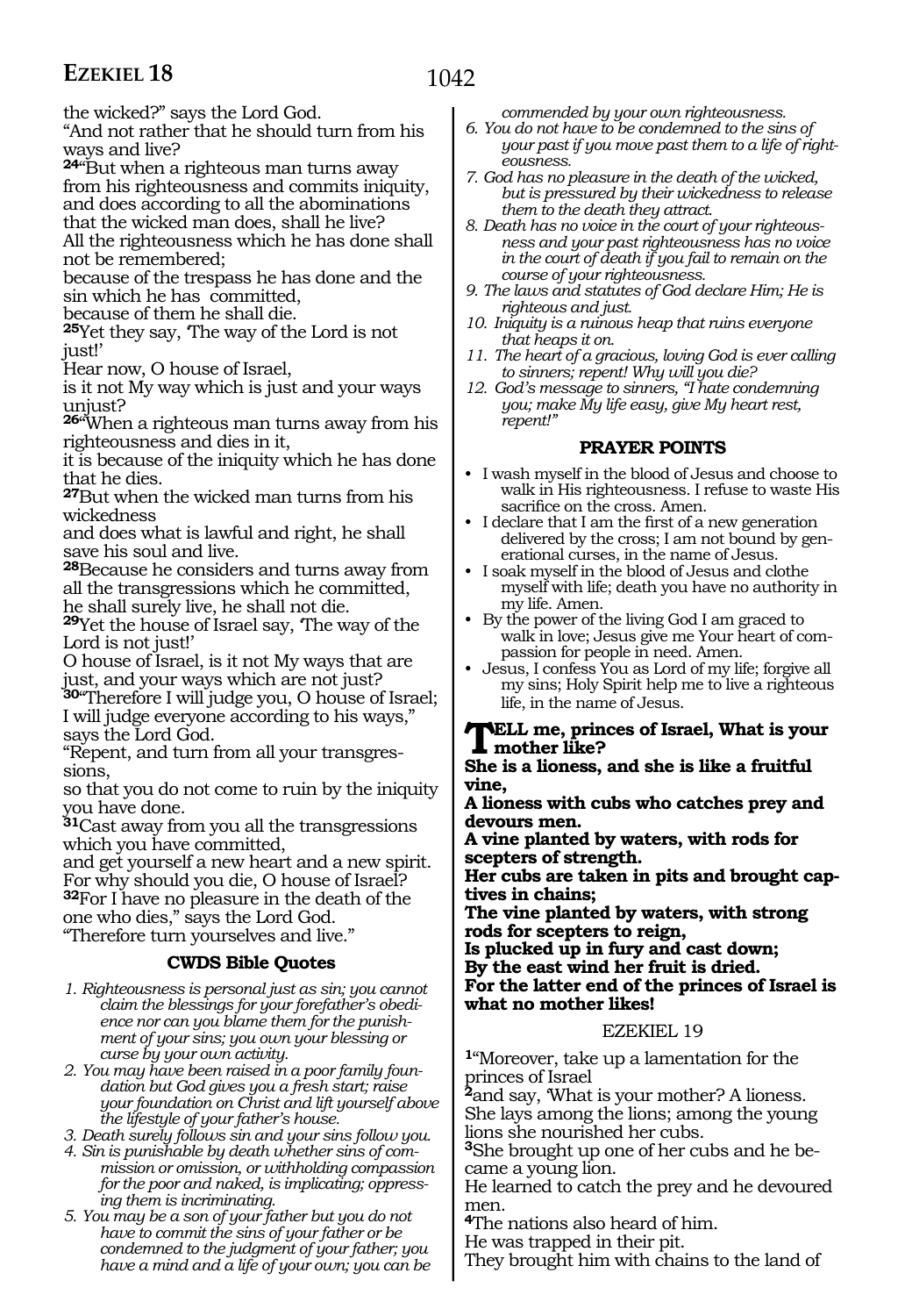Egypt.

**<sup>5</sup>**When she saw that she waited and her hope was lost,

she took another of her cubs and made him a young lion.

**<sup>6</sup>**He went up and down among the lions.

He became a young lion and learned to catch prey.

He devoured men.

**<sup>7</sup>**And he knew their desolate places and laid their cities waste.

The entire land with everything in it was desolated by the noise of his roaring.

**<sup>8</sup>**Then the nations set against him from the provinces on every side,

and spread their net over him.

He was trapped in their pit.

They put him in a cage with chains and brought him to the king of Babylon.

**<sup>9</sup>**They brought him in a cage that his voice should no longer be heard on the mountains of Israel.

**10**"'Your mother was like a vine in your bloodline, planted by the water,

fruitful and full of branches because of many waters.

**11**She had strong branches for scepters of rulers.

She was exalted in stature above the thick branches,

and was seen in her height amid the many tree branches all around her.

**<sup>12</sup>**But she was plucked up in fury and cast down to the ground,

and the east wind dried up her fruit.

Her strong branches were broken and with- ered.

The fire consumed them.

**<sup>13</sup>**Now in the wilderness she is planted, in a dry and thirsty land.

**<sup>14</sup>**Fire has come out of a rod of her branches and devoured her fruit,

so that she has no strong branch to be a scepter to rule with."

This is a lamentation and it has become a lamentation.

#### **CWDS Bible Quotes**

*1. Rock with the mighty, fearsome and great; roll with the mourners, pitiful and desolate; the story of your mother; two extreme emotions with one and the same voice.*

*2. Every mother likes to see their offspring successful and dominant, no mother likes to see her offspring defeated, destroyed or in danger.*

*3. The ascendency of an offspring is the joy of the mother; the success of her offspring is the stability of the mother; the destruction of offspring is the devastation of the mother.* 

*4. Israel has known dominance but has not been able to maintain it, sin has relegated them to defeat and desolation.*

*5. The enemy can only bring you as low as you bring yourself in rebellion and carry you away if you get carried away with sin.*

*6. When a mother loses outstanding sons tragically* 

*and loses her ability to produce more she is left with nothing but pain.*

#### **PRAYER POINTS**

- Most High God, give the successful in this life the wisdom to sustain their victories in humility and trust. Amen.
- By the power in the blood of Jesus, I am born to win; my mother shall not mourn me. Amen.
- Father, I submit to You and place my victories at Your feet; I refuse to celebrate apart from You. Amen.
- Lord Jesus, soak this nation in Your blood and turn the hearts of our people to righteousness.
- I am born to win; I shall soar on the wind of the Holy Spirit forever anchored at the feet of my heavenly Father. Amen.
- **I will not be inquired of by you! I lifted you from bondage when you were low.**

**I prepared for you a land in which milk and honey flowed.**

**I gave you judgment that you could live by if you would.**

**Now you have given your love to wood and stone,**

**And to other abominations you have turned to go.**

**Yet you will inquire of Me in sin, but this you should know,**

**I will not be inquired of by you!**

**This I will do, I will plead with you face to face**

**As I pleaded with your fathers there in the wilderness.**

**I will bring you the bond of My covenant by the rod and redress;**

**Yes… and into My holy mountain you shall go.**

#### **Then will I be inquired of by you!**

EZEKIEL 20

**<sup>1</sup>**And it came to pass in the seventh year, in the fifth month, and on the tenth day, that certain of the elders of Israel came, to inquire of the Lord, and they sat before me there.

**<sup>2</sup>**Then the word of the Lord came to me, saying,

**<sup>3</sup>**"Son of man, speak to the elders of Israel and say to them,

'Thus says the Lord God, "Have you come to inquire of Me?

As I live," says the Lord God, "I will not be inquired of by you.'"

**<sup>4</sup>**"Will you judge them, son of man? Will you judge them?

Then cause them to know the abominations of their fathers.

**<sup>5</sup>**Say to them, 'Thus says the Lord God, "On the day I chose Israel and raised My hand in an oath to the descendants of the house of Jacob,

and made Myself known to them in the land of Egypt,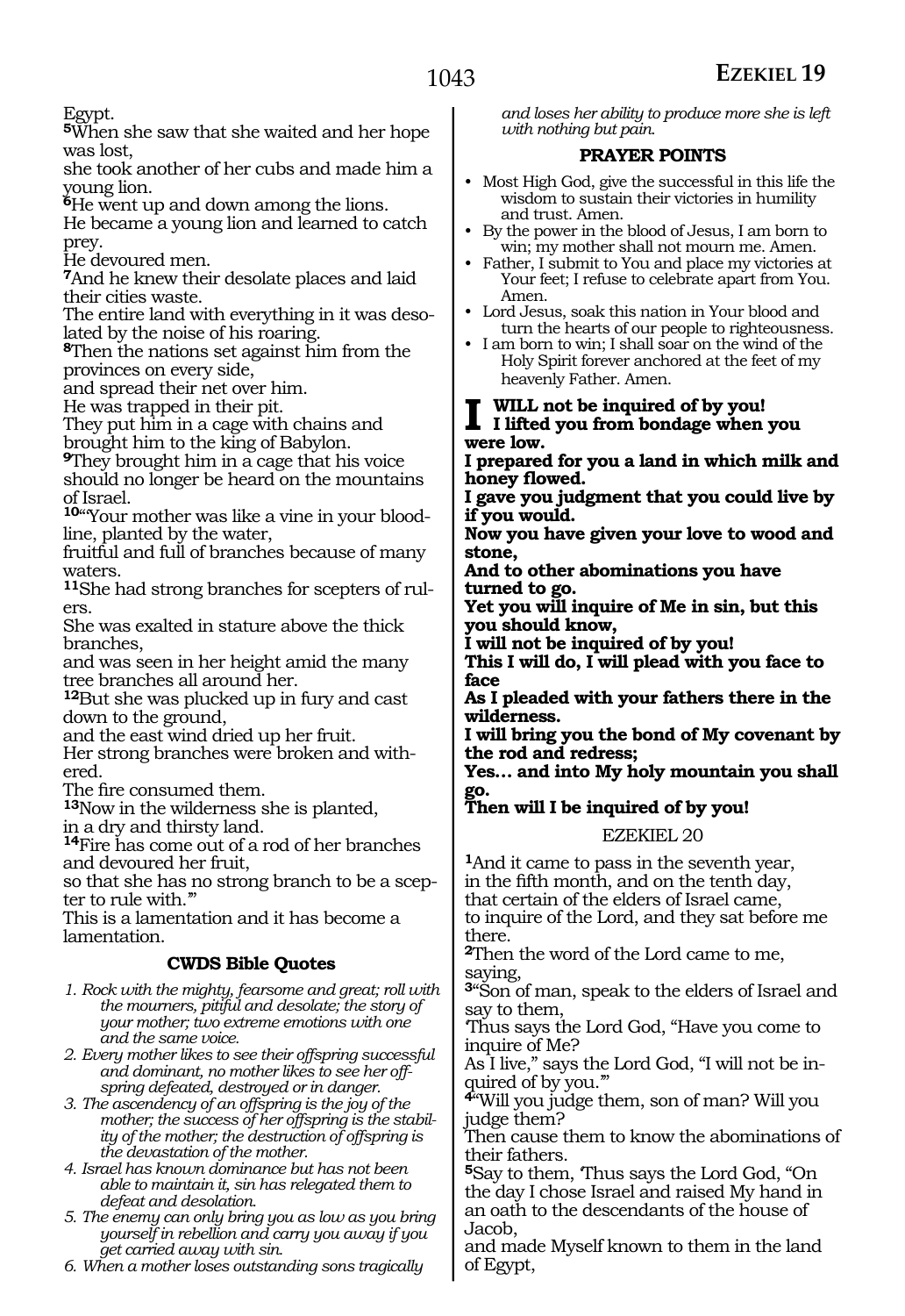| when I lifted My hand in an oath to them, say-<br>ing, I am the Lord your God,'<br><b>O</b> n that day I lifted My hand in an oath to<br>them,                                                                     | <sup>18</sup> But I said to their children in the wilderness,<br>Do not walk in the statutes of your fathers,<br>nor observe their judgments, nor defile your-                                   |
|--------------------------------------------------------------------------------------------------------------------------------------------------------------------------------------------------------------------|--------------------------------------------------------------------------------------------------------------------------------------------------------------------------------------------------|
| to bring them out of the land of Egypt, into a                                                                                                                                                                     | self with their idols.                                                                                                                                                                           |
| land that I searched out for them, that flowed                                                                                                                                                                     | <sup>19</sup> I am the Lord your God. Walk in My stat-                                                                                                                                           |
| with milk and honey,                                                                                                                                                                                               | utes, keep My judgments and do them.                                                                                                                                                             |
| the glory of all lands.                                                                                                                                                                                            | 20"Hallow My Sabbath, and they shall be a                                                                                                                                                        |
| 7"Then I said to them, Each of you,<br>throw away the abominations which are be-<br>fore your eyes,<br>and do not defile yourselves with the idols of                                                              | sign between Me and you,<br>that you may know that I am the Lord your<br>God.<br><sup>21</sup> Notwithstanding, the children rebelled<br>against Me.                                             |
| Egypt. I am the Lord your God.'                                                                                                                                                                                    | They did not walk in My statutes,                                                                                                                                                                |
| <sup>8</sup> But they rebelled against Me and would not                                                                                                                                                            | and were not careful to observe My judg-                                                                                                                                                         |
| obey Me.                                                                                                                                                                                                           | ments,                                                                                                                                                                                           |
| They did not cast away the abominations from                                                                                                                                                                       | which, if a man does, he shall live in them;                                                                                                                                                     |
| before their eyes,                                                                                                                                                                                                 | but they profaned My Sabbaths.                                                                                                                                                                   |
| nor did they forsake the idols of Egypt.                                                                                                                                                                           | Then I said I would pour out My fury on them,                                                                                                                                                    |
| "Then I said, I will pour out My fury on them,                                                                                                                                                                     | and fulfill My anger against them in the wil-                                                                                                                                                    |
| know this,                                                                                                                                                                                                         | derness.                                                                                                                                                                                         |
| to fulfil My anger against them in the midst of<br>the land of Egypt.'<br><b>P</b> But I acted for My namesake,<br>that it would not be profaned before the Gen-                                                   | <sup>22</sup> Nevertheless, I withdrew My hand, and<br>acted for My own name's sake,<br>that it should not be profaned in the sight of                                                           |
| tiles among whom they were<br>and in whose sight I made Myself known to<br>them                                                                                                                                    | the nations,<br>in whose sight I had brought them out.<br><sup>23</sup> I also raised My hand to them in the wilder-<br>ness,                                                                    |
| in bringing them out of the land of Egypt.<br><sup>10</sup> Therefore I made them go out of the land of<br>Egypt,<br>and brought them into the wilderness.<br><sup>11</sup> And I gave them My statutes and showed | that I would scatter them among the nations,<br>and disperse them among the countries,<br><sup>24</sup> because they did not execute My judgments,<br>but they despised My statutes and profaned |
| them My judgments,<br>which if a man does he shall live by them.<br><sup>12</sup> Moreover, I gave them My Sabbaths to be a                                                                                        | My Sabbaths,<br>and their eyes were fixed on their father's<br>idols.<br>25Therefore I also gave them statutes which                                                                             |
| sign between them and Myself,                                                                                                                                                                                      | were no good,                                                                                                                                                                                    |
| that they might know that I am the Lord who                                                                                                                                                                        | and judgments by which they could not live;                                                                                                                                                      |
| sanctifies them.                                                                                                                                                                                                   | <sup>26</sup> and I pronounced them unclean because of                                                                                                                                           |
| <sup>13</sup> Yet the house of Israel rebelled against Me                                                                                                                                                          | their ritual gifts,                                                                                                                                                                              |
| in the wilderness.                                                                                                                                                                                                 | in that they caused all their firstborn to pass                                                                                                                                                  |
| They did not walk in My statutes, and they                                                                                                                                                                         | through the fire,                                                                                                                                                                                |
| despised My judgments,                                                                                                                                                                                             | that I might make them desolate and that they                                                                                                                                                    |
| which if a man does he shall live by them;                                                                                                                                                                         | may know that I am the Lord."                                                                                                                                                                    |
| and they greatly defiled My Sabbaths.<br>Then I said I would pour out My fury on them<br>in the wilderness to consume them.<br><sup>14</sup> "But I acted for My name's sake, that it                              | 27Therefore, son of man, speak to the house<br>of Israel.<br>Say to them, Thus says the Lord God, "In this                                                                                       |
| should not be profaned before the inhabitants                                                                                                                                                                      | too your fathers have blasphemed Me, by be-                                                                                                                                                      |
| of the land,                                                                                                                                                                                                       | ing unfaithful to Me.                                                                                                                                                                            |
| in whose sight I had brought them out.                                                                                                                                                                             | <sup>28</sup> When I brought them into the land concern-                                                                                                                                         |
| <sup>15</sup> So also I raised My hand in an oath to them                                                                                                                                                          | ing which I raised My hand in an oath to give                                                                                                                                                    |
| in the wilderness,<br>and would not bring them into the land which<br>I had given them,                                                                                                                            | to them,<br>and they saw all the high hills and all the<br>thick trees,<br>there they offered their sacrifices and pro-                                                                          |
| flowing with milk and honey, the glory of all                                                                                                                                                                      | voked Me with their offerings.                                                                                                                                                                   |
| lands,                                                                                                                                                                                                             | There they also sent up their sweet aroma and                                                                                                                                                    |
| <sup>16</sup> because they despised My judgments and                                                                                                                                                               | poured out their drink offerings.                                                                                                                                                                |
| did not walk in My statutes,                                                                                                                                                                                       | 29"Then I said to them, 'What is the high place'                                                                                                                                                 |
| but profaned My Sabbaths; for their heart                                                                                                                                                                          | that you go to?'                                                                                                                                                                                 |
| went after their idols.                                                                                                                                                                                            | So its name is called Bamah to this day."                                                                                                                                                        |
| <sup>17</sup> Nevertheless, My eyes spared them from                                                                                                                                                               | 30 <sup>o</sup> Therefore, say to the house of Israel, Thus                                                                                                                                      |
| destruction.                                                                                                                                                                                                       | says the Lord God:                                                                                                                                                                               |
| I did not make an end of them in the wilder-                                                                                                                                                                       | "Are you defiling yourself in the manner of                                                                                                                                                      |
| ness.                                                                                                                                                                                                              | your father                                                                                                                                                                                      |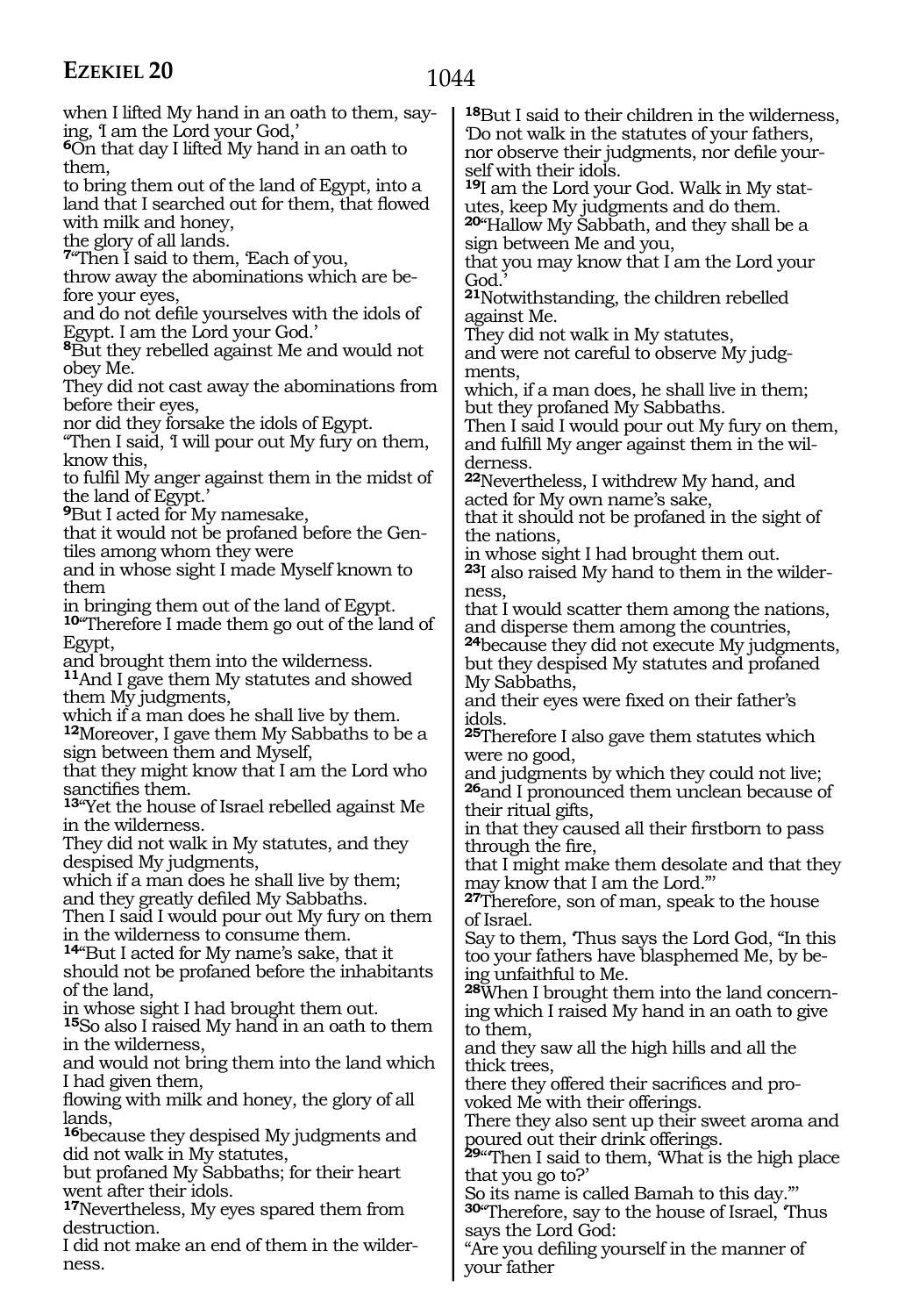and committing harlotry after the manner of their abominations?

**<sup>31</sup>**For when you offer your gifts and make your sons pass through the fire,

you defile yourselves with all your idols even to this day.

And shall I be inquired of by you, O house of Israel?

As I live," says the Lord God, "I will not be inquired of by you.

**<sup>32</sup>**That which comes into your mind shall not come true.

When you say, 'We will be as the nations, like the families in other countries serving wood and stone.'

**<sup>33</sup>**As I live," says the Lord God, "with a mighty hand and an outstretched arm

and with fury poured out I will rule over you. **<sup>34</sup>**I will bring you out from the people,

and gather you out of the countries where you are scattered with a mighty hand,

with an outstretched arm, and with fury poured out.

**<sup>35</sup>**And I will bring you into the wilderness of the peoples

and there I will plead My case with you face to face.

**<sup>36</sup>**Just as I pleaded My case with your fathers in the wilderness of the land of Egypt,

so will I plead My case with you," says the Lord God.

**<sup>37</sup>**"I will make you pass under the rod, and I will bring you into the bond of the covenant.

**<sup>38</sup>**I will purge the rebels from among you,

and those who transgress against Me.

I will cast them out of the country where they dwell,

but they shall not enter the land of Israel. Then you will know that I am the Lord.

**<sup>39</sup>**As for you, O house of Israel," says the Lord God,

"go, serve everyone of you his idols, and hereafter also, if you will not obey Me.

But profane My holy name no more with your gifts and with your idols.

**<sup>40</sup>**For in My holy mountain, on the mountain height of Israel," says the Lord God,

"there all the house of Israel, all of them in the land, shall serve Me.

There will I accept them, and there I will re- quire your offerings,

and the first-fruits of your sacrifices, together with all your holy things.

**<sup>41</sup>**I will accept you as a sweet aroma when I bring you out from the peoples,

and gather you out of the countries where you have been scattered;

and I will be hallowed in you before the nations.

**<sup>42</sup>**Then you shall know that I am the Lord, when I bring you into the land of Israel, into the country for which I raised My hand in an oath to give it to your fathers.

**<sup>43</sup>**"And there you shall remember your ways and all your doings with which you were de- filed;

and you shall loathe yourself in your sight, because of all the evils that you have committed.

**<sup>44</sup>**Then you shall know that I am the Lord when I have dealt with you for My name's sake,

not according to your corrupt deeds, nor according to your wicked ways," says the Lord God.

**<sup>45</sup>**Moreover, the word of the Lord came to me, saying,

**<sup>46</sup>**"Son of man, set your face towards the south, drop your word towards the south; and prophesy against the forest land in the South,

**<sup>47</sup>**say to the forest of the South, 'Hear the word of the Lord!

Thus says the Lord God, "Behold, I will kindle a fire in you,

and it shall devour every green tree and every dry tree in you.

The blazing fire shall not be quenched, and all faces from south to north shall be burnt by it.

**48**All flesh will see that I, the Lord, have kindled it; it shall not be quenched"'"

**<sup>49</sup>**Then I said, "Ah Lord God!

They say of me, Does he not speak parables?"

#### **CWDS Bible Quotes**

- *1. If you will not hear God, why should He hear you; if He cannot speak to you why should He listen to you?*
- *2. But for the mercies of God and His covenant, Israel would have sealed their fate in Egypt because of idolatry.*
- *3. If your prayers cannot pass through your heart it will not get to God, your heart is the funnel of your cries and prayers; a dirty heart blocks them.*
- *4. You are taken out of Egypt (bondage) but unless Egypt is taken out of you, you will take Egypt wherever you go and make your free world your prison and your graves.*
- *5. The idol is not the object but a heart thing; you may have left the object but the problem will not leave you until you eject it from your heart.*
- *6. You are the first of a new generation, your parent's sins are not your pitfall.*
- *7. You are not limited to the pitfalls of your parents or peers, you have your own template for glory, anyone who chooses the right path gets the reward.*
- *8. It may not be because of your fame or goodness that you are still standing, but because of His grace and for His name's sake.*
- *9. Understand the spiritual significance of every sin you commit; it attracts an immediate reaction in heaven that sparks a major conflict between judgment and grace.*
- *10. Refuse to keep the statutes of God that give life and find yourself observing other statutes that are faulty and produce death.*
- *11. Ingratitude leads to unfaithfulness which leads to wrath and anger.*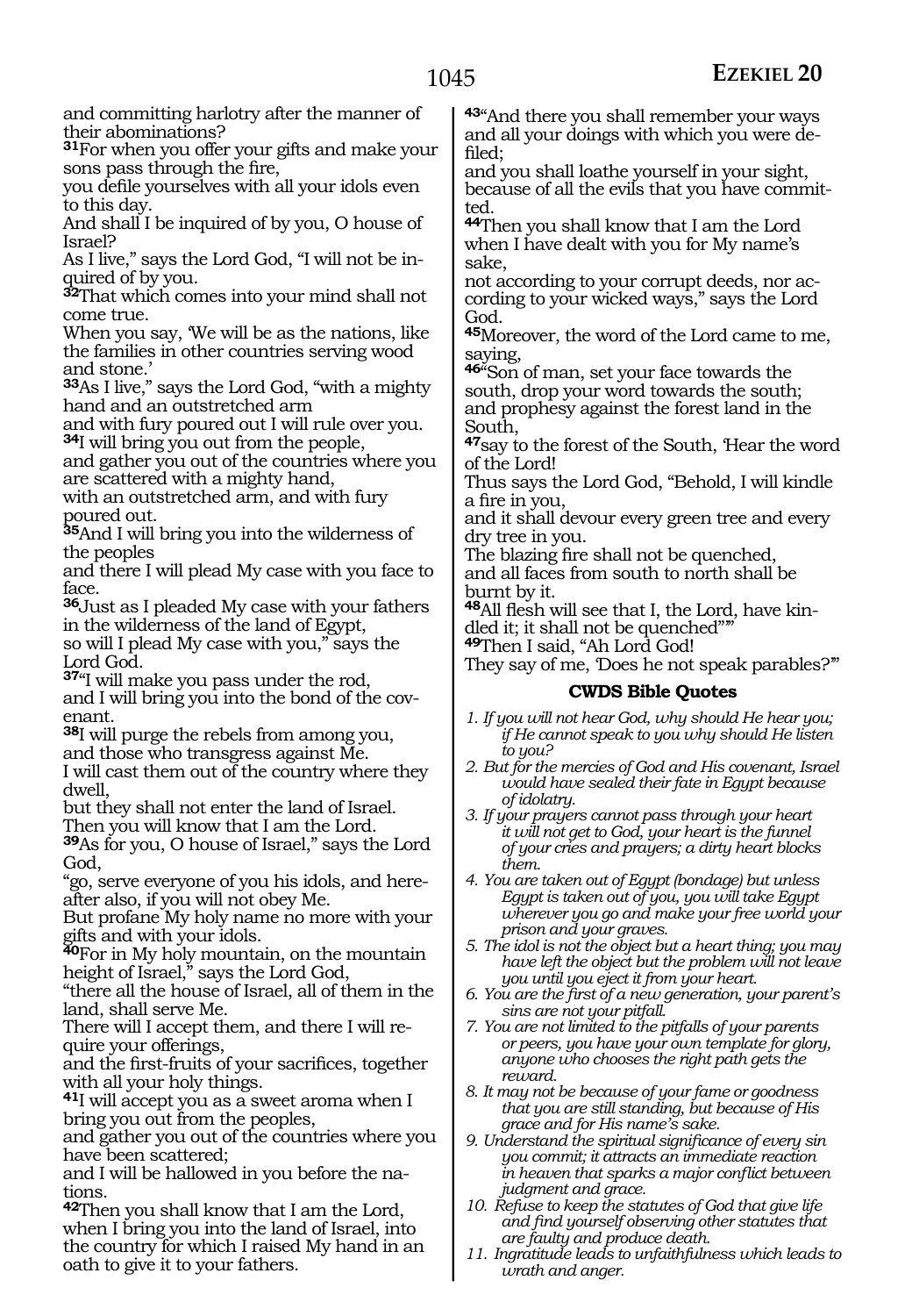- *12. Never desire to be like others who do not desire to be like Christ; be a distinction and they will desire to be like you.*
- *13. Your wantonness for the nations will be realized when God drives you into the wilderness of the nations to be chastised and corrected.*
- *14. When God releases you to what you desire you will understand the only cool thing about fire is its looks.*
- *15. God will release you to your unfaithfulness (idolatry, the nations) to bring unfaithfulness out of you so you will serve Him with passion and gratefulness.*
- *16. You know He is Lord by His goodness, mercies, grace and forgiveness.*
- *17. When you love yourselves above God you destroy yourselves; when you loathe yourself because of evil and love God you will thrive.*

#### **PRAYER POINTS**

- I will hear You Lord, I will heed You; my heart is tender for Your voice; I will be a friend of God. Amen.
- If You should count iniquity Lord, who can stand? By Your merciful kindness let the fires of revival be lit in this nation, in the name of Jesus.
- Cleanse my heart, O God, so that my prayers will not be blocked or received as abominable before You. Amen.
- Righteous Father, let every believer who is bound by the grave-clothes of sin be free now, in the name of Jesus.
- Mighty Lord, I surrender every idol in my heart to Your merciful love. Amen.

## **Sigh, son of man, sigh, with the break- ing of your loins;**

**Sigh with bitterness; sigh before their eyes! Hearts will melt like butter, and feeble hands follow.**

**The spirit will be faint!** 

**Then all knees will be weak as water! I will draw out the sword against both righteous and wicked in all Israel, Overthrow, overthrow, overthrow, until it shall be no more!**

#### EZEKIEL 21

**<sup>1</sup>**And the word of the Lord came to me saying, **<sup>2</sup>**"Son of man, set your face towards Jerusa- lem,

and drop your word towards the holy places, and prophesy against Israel.

**<sup>3</sup>**Say to the land of Israel, 'Thus says the Lord, "Behold, I am against you.

I will draw My sword out of its sheath and cut off both the righteous and wicked from you.

**<sup>4</sup>**"Because I will cut off the righteous and wicked from you,

therefore my sword shall go out of its sheath against all flesh from south to north,

**<sup>5</sup>**that all flesh may know that I, the Lord, have drawn My sword out of its sheath, it shall return no more."

**<sup>6</sup>**Sigh therefore, son of man, with a breaking heart

and sigh with bitterness before their eyes. **<sup>7</sup>**"And when they say to you, 'Why are you sighing?'

Then you shall answer, 'Because of the news; when it comes,

every heart will melt, all hands will be feeble, every spirit will faint, and all knees will be weak as water.

Behold it is coming and shall be brought to pass,'" says the Lord.

**8**Again the word of the Lord came to me, saying,

**<sup>9</sup>**"Prophesy, son of man, prophesy and say, 'Thus says the Lord, "A sword, a sword is sharpened, and also polished!

**<sup>10</sup>**Sharpened to make a terrible slaughter; it is polished that it may glitter.

Should we then make mirth?

It contempts the rod of My son, as it does every wood.

**<sup>11</sup>**And He has given it to be polished that it may be handled.

The sword is sharpened and it is polished, to be given in the hand of the slayer.'"

**<sup>12</sup>**"Cry and wail, son of man, for it will be against My people;

against all the princes of Israel.

Terrors by reason of the sword will be against My people.

Therefore strike your thigh, because it is a test.

**<sup>13</sup>**And what if the sword despises even the scepter? The scepter shall be no more," says the Lord God.

**<sup>14</sup>**"Therefore, son of man, prophesy,

and strike your hands together, and let the sword do double damage the third

time.

It is the sword that slays the great men, that enters their private chambers.

**<sup>15</sup>**I have set the point of the sword against all their gates,

that their hearts may be faint and their ruins may be multiplied.

Ah! It is made bright; it is held for slaughter. **<sup>16</sup>**Sword be ready!

Thrust right! Thrust left!

Wherever your edge is set.

**<sup>17</sup>**"I will strike My fist together and cause My fury to rest.

I, the Lord, have spoken."

**18**Again the word of the Lord came to me saying,

**<sup>19</sup>**"Also, you son of man, appoint two ways for the sword of the king of Babylon to go.

Both of them shall come from the same land. Make a sign, put it at the head of the road to the city.

**20**Appoint a road for the sword to go to Rabbah of the Ammonites,

and to Judah, into Jerusalem, the fortified city.

**21**For the king of Babylon stands at the parting of the road,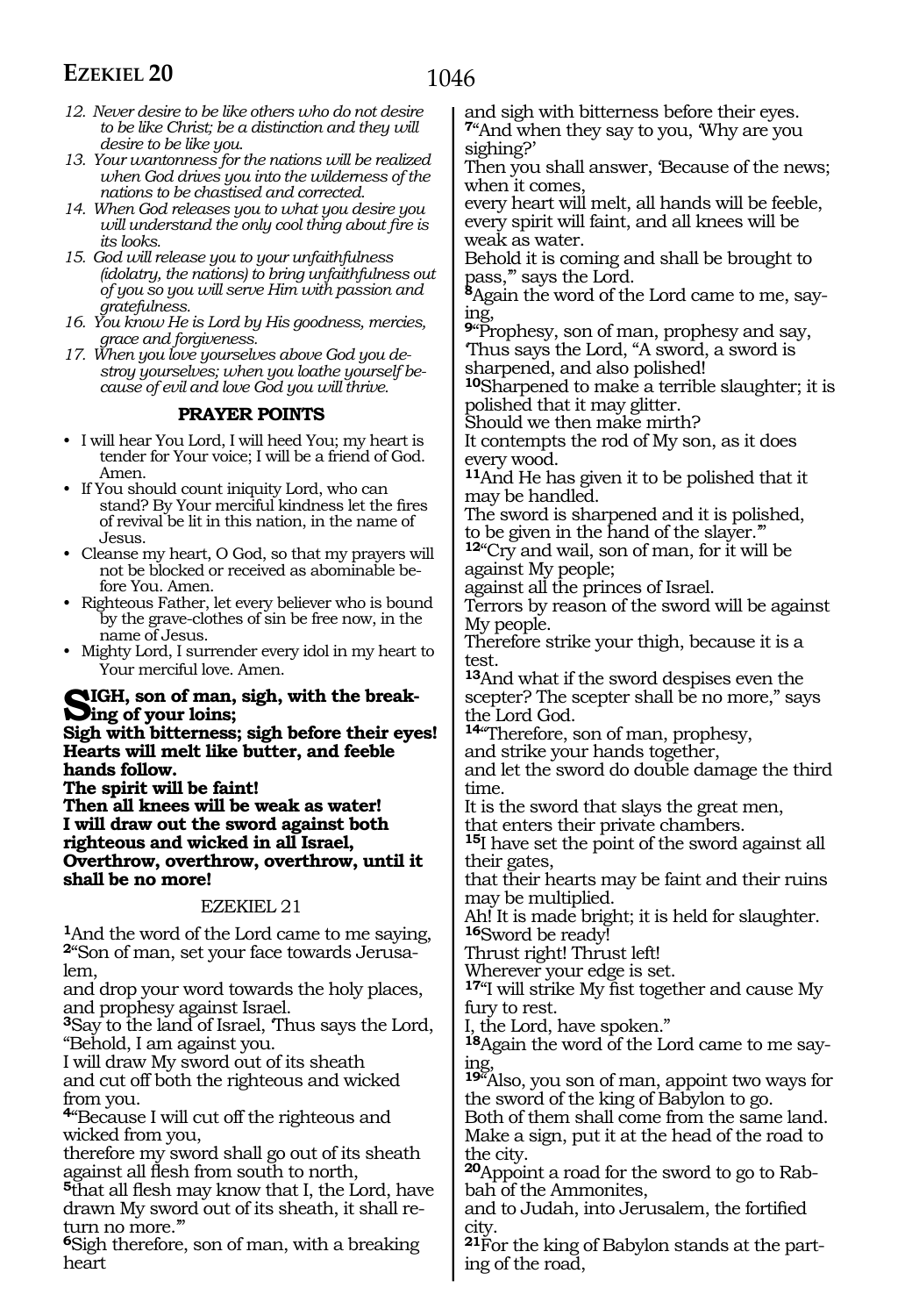at the head of the two roads; to use divinations.

He shines his arrows; he consults the images; he looks at the liver.

**22**In his right hand is the divination for Jerusalem:

to appoint captains and to set up battering rams.

To call for slaughter, to lift up a mighty shout, to set up battering rams against the gates,

to cast a siege mound against it and to build a fort.

**<sup>23</sup>**And it will be to them like a false divination, in the eyes of those who have sworn an oath with them;

but he will call their iniquity to remembrance that it may be taken.

**<sup>24</sup>**Therefore thus says the Lord,

'Because you have made your iniquity to be remembered,

in that all your transgressions are uncovered, so that in all your deeds your sins appear. Because you have come in remembrance,

you shall be taken in hand.

**25**Now to you, O profane, wicked prince of Israel whose day has come,

whose iniquity shall end,

**<sup>26</sup>**thus says the Lord our God,

remove the diadem and take off the crown. Nothing shall remain the same.

Abase the exalted, and exalt the humble. **<sup>27</sup>**"I will overthrow, overthrow, overthrow it! Until it shall be no more;

until He comes whose right it is, and I will give it to Him."'

**<sup>28</sup>**"And you, son of man, prophesy and say, 'Thus says the Lord God concerning the Ammonites and concerning their reproach,' you

shall say:

'A sword, a sword is drawn,

for the slaughter it is prepared,<br>for consuming, for flashing,

**29**while they see false visions for you, while they divine a lie to you,

to bring you on the necks of the wicked, the slain,

whose day has come, whose iniquity shall end.

**<sup>30</sup>**Return it to its sheath. I will judge you in the place where you were created,

in your native land.

**<sup>31</sup>**On you I will pour out My indignation. I will blow against you with the fire of My wrath,

and deliver you into the hand of brutal men who are skilful to destroy.

**<sup>32</sup>**You shall be fuel to the fire.

Your blood shall be in the midst of the land. You shall be remembered no more, for I the Lord have spoken.'"

#### **CWDS Bible Quotes**

*1. Judgment against a city is executed against the wicked but envelopes the righteous; the only* 

*escape is proactive ministry to the wicked.*

- *2. The groan of the prophet may not be because of the overbearing burden he is bearing, but the burden he is seeing that will be so unbearable and traumatic you wet yourselves.*
- *3. It is futile to embrace your strength without engaging the strength of the Lord, for when He moves every knee becomes weak, every hand fails and the bladders overflow.*
- *4. Never agitate the wrath of the Lord for you may not be able to satiate it.*
- *5. The longsuffering of God is the trap of many, they will keep provoking Him; the response of God is the end of all provocation and presumption.*
- *6. When the sword of judgment is unleashed in the spiritual there is no escape in the natural; it is at every gate.*
- *7. The King of Babylon's indecision is decided in heaven; God, and not his demons or idols, knows his designation even before he reaches his fork in the road.*
- *8. There is no comfort in unfaithfulness, you break a covenant, it breaks you.*
- *9. The sword sharp and glistening is frightful, but it gets worse when it is just one of the terrors to be unleashed.*
- *10. Strike your hand against the Lord and you will know your folly when He strikes His hand together against you.*
- *11. Leaders who disqualify themselves will be defeated and utterly removed.*
- *12. In the midst of confusion and the absence of leaders who will stand before God and lead in righteousness, there is the promise of Christ.*
- *13. Complacency is the catalyst for catastrophe.*
- *14. God governs all nations even if He is not acknowledged. Acknowledge God all the time for He has your times in His hands and He observes and acknowledges you.*

#### **PRAYER POINTS**

- I speak urgency into the hearts of believers to witness and to evangelize.
- Forgive us for every wickedness, witchcraft and bloodshed in this nation; how can we escape, O God? Amen.
- They don't know the Lord, they don't know and they don't understand and so they weary You; our hearts bleed at the overhanging judgment. Amen.
- I am completely weak before You Father, frail and trembling every day; pour Your strength into me if only I may stand. Amen.
- Let the spirit of wisdom fall into the hearts of sinners; remove their confidence and blatancy and breathe change; let our mercies hold, in the name of Jesus.
- King of Kings, thanks for Your mercies and patience in the midst of global provocation; place urgency in the hearts of believers. Amen.

### **Hey, you nations that live in comfort,**<br>linearly gold dross and you do not **know?**

**Are you daily conscious That all these things exist in you? Men disregard father and mother, And vex the homeless and the widow! Men take gifts to slay another, And by extortion rob their neighbor! Men humble sister, their father's daughter;**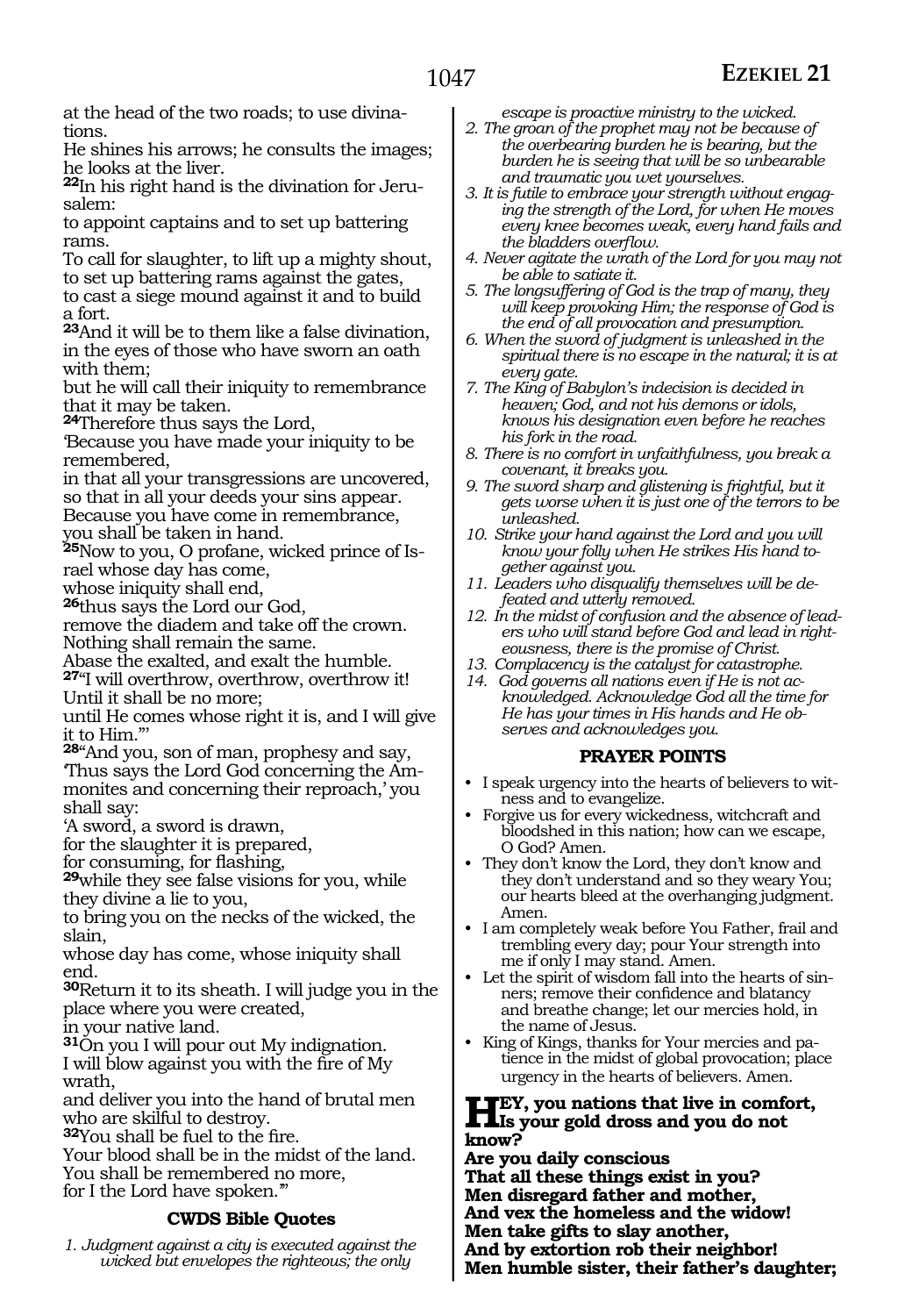#### **Blood runs daily there like water! Can that nation endure In the day of the Lord's wrath? God seeks a man to make up the hedge; Will you stand in the gap therefore?**

#### EZEKIEL 22

**<sup>1</sup>**Moreover the word of the Lord came to me, saying,

**<sup>2</sup>**"Now, son of man, will you judge,

will you judge the bloody city?

Yes, show her all her abominations!

**<sup>3</sup>**Say, 'Thus says the Lord God:

"The city sheds blood in her own midst, that her time may come;<br>and she makes idols to defile herself.

<sup>4</sup>You have become guilty by the blood that you have shed,

and have defiled yourself with the idols you have made.

You have caused your days to draw near and have come to the end of your years;

therefore I have made you a reproach to the nations,

and a mockery to countries everywhere.

**<sup>5</sup>**Countries near and countries far from you will mock you as infamous and full of tumult. **<sup>6</sup>**Behold, the princes of Israel;

each one used his power to shed blood in you. **7**In you they gave no honor to father or mother;

in your midst they have oppressed the stranger

and in you they have mistreated the fatherless and widow.

**<sup>8</sup>**"You have despised My holy things and My Sabbath you have profaned.

**9**In you are men who slander to cause bloodshed.

In you are those who eat on the mountains, in your midst they commit lewdness.

**10**In you men uncovered their fathers' nakedness;

in you they violate woman who is polluted. **<sup>11</sup>**One commits an abomination with his neighbor's wife;

another lewdly defiles his daughter-in-law; and another violates his sister, his father's daughter.

**<sup>12</sup>**In you men take bribes to shed blood; you have taken usury and increase; you have greedily taken your neighbor's wealth by extortion

and have forgotten Me,'" says the Lord God. **13**"Behold, therefore, I strike My fist at the dis-

honest profit you have made, and at the bloodshed which has been in your midst.

**<sup>14</sup>**Can your heart endure, or can your hands remain strong,

in the days when I shall deal with you? I, the Lord, have spoken, this I will perform.

**<sup>15</sup>**And I will scatter you among the nations and disperse you throughout the countries

abroad,<br>and remove your filthiness from you.

<sup>16</sup>You shall defile yourself in the sight of all the nations.

Then you shall know that I am the Lord." **<sup>17</sup>**And again the word of the Lord came to me, saying,

**<sup>18</sup>**"Son of man, the house of Israel has become dross to Me.

They are all bronze, tin, iron and lead, in the midst of a furnace.

They have become dross from silver.

**<sup>19</sup>**Therefore thus says the Lord God,

'Because you have all become dross, therefore behold, I will gather you into the

midst of Jerusalem.

**<sup>20</sup>**'As men gather silver, bronze, iron, lead and tin into the midst of the furnace

to blow fire on it, to melt it,

**<sup>21</sup>**so I will gather you in My anger and in My fury,

and I will leave you there and melt you.

I will gather you and blow on you with the fire of My wrath,

and you shall be melted in its midst.

**<sup>22</sup>**As silver is melted in the midst of a furnace, so shall you be melted in its midst.

Then you shall know that I, the Lord, have poured out My fury on you.'"

**<sup>23</sup>**And the word of the Lord came to me, saying,

**<sup>24</sup>**"Son of man, say to her,

'You are a land that is not cleansed or rained on in the day of indignation.

**<sup>25</sup>**'The conspiracy of her prophets in the midst is like a roaring lion tearing the prey.

They devoured people.

They have taken treasure and precious things. They have made many widows in her midst.

**<sup>26</sup>**Her priests have violated My law and pro- faned My holy things.

They have put no difference between the holy and the unholy,

nor have made known the difference between the unclean and the clean.

And they have hidden their eyes from My Sabbaths so that I am profaned among them.

**27**Her princes in her midst are like wolves ravening the prey

to shed blood, to destroy people for dishonest gain.

**<sup>28</sup>**With untempered mortar her prophets have plastered them,

seeing false visions and divining lies for them, saying,

'Thus says the Lord God,' when the Lord has not spoken.

**29**The people of the land have used oppression, committed robbery,

and oppressed the poor and needy;

and they wrongfully oppress the stranger. And I sought for a man among them who

would make up the hedge

and stand in the gap before Me on behalf of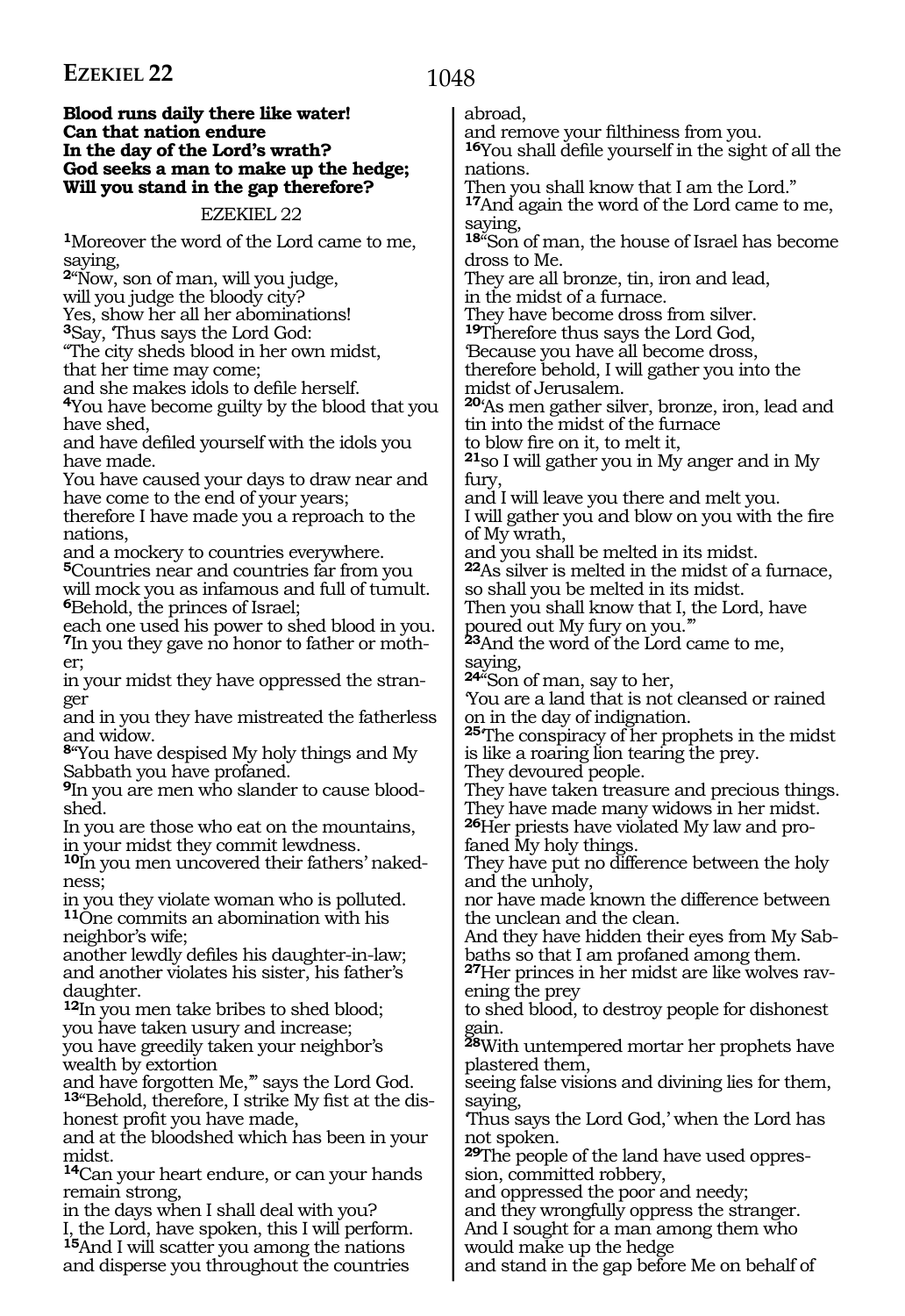the land, that I would not destroy it, but I found none!

**<sup>30</sup>**Therefore I have poured out My indignation on them.

**<sup>31</sup>**Therefore, in the fire of My wrath,"

says the Lord, "I have consumed them,

with the fire of My wrath;

and I have recompensed their deeds on their own heads," says the Lord God.

#### **CWDS Bible Quotes**

- *1. The heart of the city is the heart of the people; your nation and city do not have hearts or hands to do abominable things, but are guilty of bloodshed and idolatry because of you.*
- *2. You celebrate your reproach within your nation and your nation will become a reproach and mockery to the nations.*
- *3. When those designated to uphold the standards of a nation are the ones to break the standards, they hold down the nation and hold it out for destruction.*
- *4. Your duty is to protect and preserve the environment of your home and city, for your home and city will be judged for what is done in it with you in it, even if you are not a party to the sin.*
- *5. God above sees every injustice, records the blood that is shed, and responds animatedly to sexual immorality done in any place; you do not want Him beating His fist at your wickedness.*
- *6. If you will not preserve the sanctity of the things God has given you, He will kick you out of His good blessings to preserve the sanctity of His name.*
- *7. Your exhibition will be your example of God; when God makes you His jewel in His inheritance and you adopt the character of dross; God will gather you to the fire and melt you like the corruption you exhibit.*
- *8. There is a distinction between clean and unclean, good and bad, holy and unholy; if you fail to make the distinction God will add you to them and make a distinction of you.*
- *9. When leaders are like wolves preying on a nation for personal profit, God is profaned and He will rain indignation on the leaders and on the nation.*
- *10. You can either stand in the way or stand in the gap; if you stand in the way you attract fire; when you stand in the gap you align with God and assign His fire to the root of the problems.*
- *11. God is always seeking for a man seeking for God and positioned to execute His good heart towards a corrupt people.*
- *12. Judgment is automatic and fiery, love seeks restraint, but only man can intercede for man; Jesus had to become man to intervene.*
- *13. If you are not part of the solution you will be treated as part of the problem; there is no neutral ground in Christianity.*
- *14. There is an end time pouring out at the tipping point of offence and a cry for end time intercessors.*
- *15. There will never be the absence of one faithful praying believer if you commit yourself.*

#### **PRAYER POINTS**

- God of grace and amazing love, cleanse the heart of this nation so it may stand before You, in the name of Jesus.
- Holy Father, let abominable become abominable

to the people and not their pride and celebration; how else can a nation stand before You? Amen.

- I assign holy fire from the altar of God to cleanse the hearts of the leaders of this nation; let every sinful and corrupt spirit be driven from them, in the name of Jesus.
- By the power in the blood of Jesus, I drive every sinful abominable activity from my home and my environment; I deliver every murderer to justice and I strongly refuse the presence of the ungodly. Amen.
- Father, I here I am, make me an intercessor; mantle of persistent prayer, fall upon me now. Amen.

#### **The tale of two lovers, the tale of the loved,**

**Is the tale of two daughters who have for- saken God.**

**Spoiled in their beauty, for in Egypt they spied,**

**The Assyrian so comely whose arms they desired.**

**Then were their breasts pressed, the bos- om of their virginity bruised;**

**I delivered her to her lovers, and she was abused.**

**From lover to lover she opened up more; In My jealous fury, I will deal with the whore!**

#### EZEKIEL 23

**<sup>1</sup>**The word of the Lord came to me again, say- ing,

**<sup>2</sup>**"Son of man, there were two women, the daughters of one mother.

**<sup>3</sup>**They committed harlotry in Egypt.

They committed harlotry in their youth.

Their breasts were then pressed.

Their virgin bosoms were then bruised.

**<sup>4</sup>**Their names: Oholah the elder, and Oholibah her sister.

They were Mine, and they bore sons and daughters.

As for their names, Samaria is Oholah and Jerusalem is Oholibah.

**<sup>5</sup>**Oholah played the harlot even though she was Mine.

She lusted for her lovers, her neighbors the Assyrians,

**<sup>6</sup>**who were clothed in purple,

captains and rulers, all of them desirable young men,

horsemen riding upon horses.

**<sup>7</sup>**She committed her harlotry with them, all of them choice men of Assyria;

and with all for whom she lusted,

with all their idols she defiled herself.

**<sup>8</sup>**She has never given up her harlotry brought from Egypt,

for in her youth they had lain with her, pressed her virgin bosom and poured out their whoredoms upon her.

**<sup>9</sup>**Therefore I have delivered her into the hand of her lovers,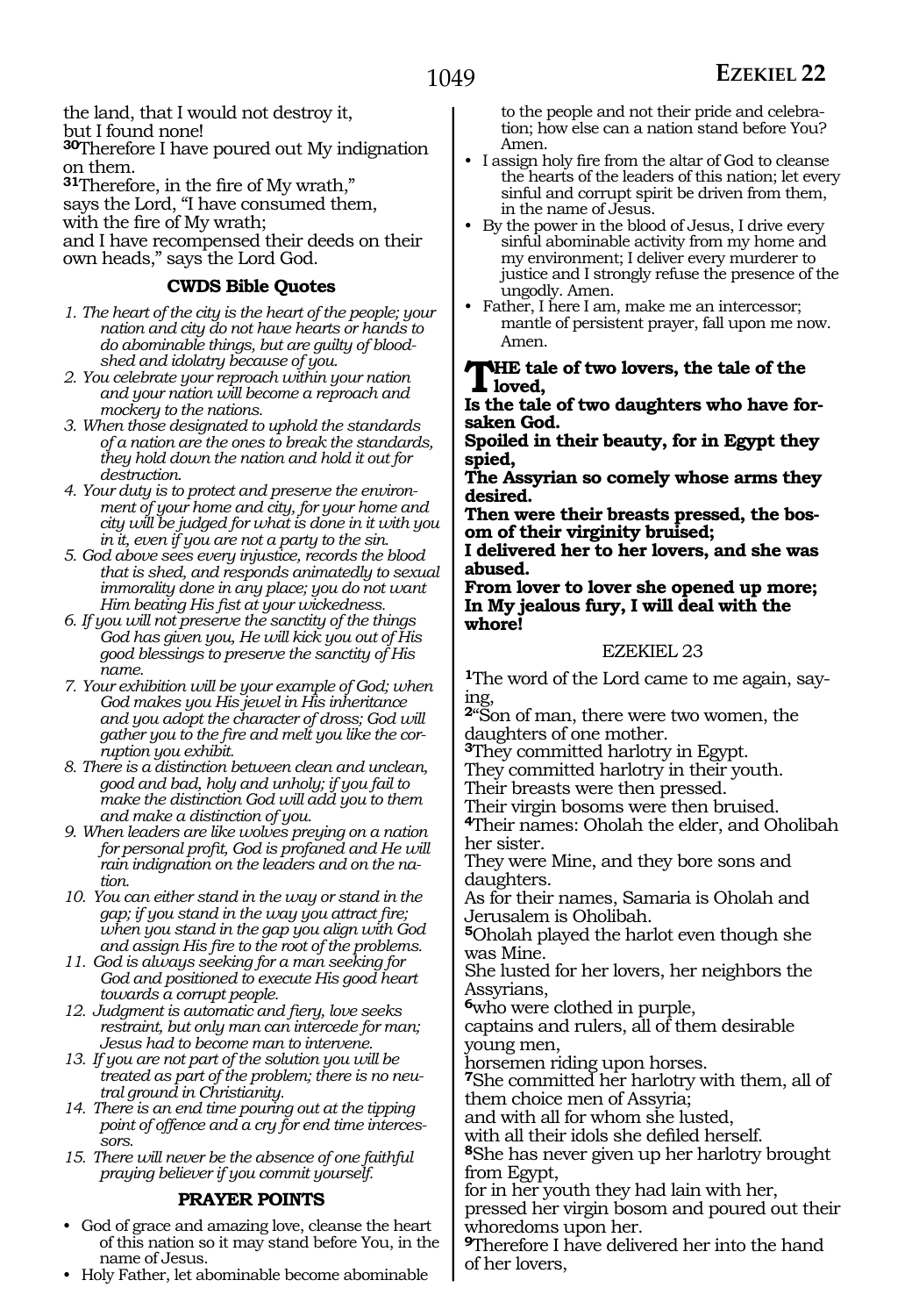1050

into the hand of the Assyrians, for whom she lusted. **<sup>10</sup>**"They uncovered her nakedness, took away her sons and daughters, and slew her with the sword. She became infamous among women, for on her they executed judgment. **<sup>11</sup>**Now although her sister Oholibah saw this, she became more corrupt in her lust and in her harlotry than her sister was. **<sup>12</sup>**She lusted after the Assyrians her neigh- bors, captains and rulers, men clothed most gorgeously, horsemen rid- ing upon horses, all of them desirable young men. **<sup>13</sup>**"Then I saw that she was defiled; both took the same path. **<sup>14</sup>**But she increased her harlotry. She looked at men's portraits upon the walls, images of the Chaldeans portrayed in vermilion, **<sup>15</sup>**girded with belts around their waists, with dyed turbans on their heads, all of them looking like princes, in the manner of the Babylonians of Chaldea, their native land. **<sup>16</sup>**As soon as her eyes saw them, she lusted for them and sent messengers to them in Chaldea. **<sup>17</sup>**Then the Babylonians came to her, into the bed of love, and they defiled her with their immorality; so she was defiled by them and alienated herself from them. **<sup>18</sup>**She uncovered her harlotry and revealed her nakedness. Then I alienated Myself from her, as I had alienated Myself from her sister before. **<sup>19</sup>**Yet she multiplied her harlotry, in calling to memory the days of her youth when she played the harlot in the land of Egypt. **<sup>20</sup>**For she lusted for her lovers, whose genitals are like the flesh of donkeys, and whose issue is like the issue of a horse. **<sup>21</sup>**Even so you called to remembrance the lewdness of your youth, when the Egyptians pressed your bosom, because of your youthful breasts. **<sup>22</sup>**Therefore Oholibah, thus says the Lord God: 'Behold I will raise up your lovers against you, from whom you have alienated yourself. And I will bring them against you from every side: **<sup>23</sup>**the Babylonians, all the Chaldeans, Pekod, Shoa, Koa, and all the Assyrians with them. All of them desirable young men, captains, rulers, great lords and famous men, all of them riding on horses. **24**And they shall come against you with chariots, wagons and war-horses, and with a horde of people. They shall position themselves against you with buckler and shield and helmet all around. 'l will set judgment to them, and they shall judge you according to their judgments. **<sup>25</sup>**I will set My jealousy against you, and they shall deal furiously with you. They shall take away your nose and your ears, and your remnant they will slay with the sword; they shall take your sons and your daughters, and your residue shall be devoured by fire. **<sup>26</sup>**They shall also strip away your clothes, and take away your beautiful jewelery. **<sup>27</sup>**By this I will make you cease your lewdness and your harlotry brought from the land of Egypt, so that you will not lift your eyes to them, nor remember Egypt anymore.' **<sup>28</sup>**"For thus says the Lord God, 'Surely, I will deliver you into the hand of those you hate, into the hand of them from whom you alienate yourself. **<sup>29</sup>**They will deal with you hatefully, and take away all you have worked for, and leave you naked and bare. The nakedness of your harlotry shall be uncovered, both your lewdness and your harlotry. **<sup>30</sup>**I will do these things for you have gone as a harlot after the nations, because you have **31**You have walked in the way of your sister, therefore I will put her cup in your hand.' **<sup>32</sup>**"Thus says the Lord God, 'You shall drink of your sister's cup, the deep and large one. You shall be laughed to scorn and held in mockery, for it contains much. **<sup>33</sup>**You will be filled with drunken sorrow, the cup of horror and desolation, the cup of your sister Samaria. **<sup>34</sup>**You shall drink and drain it, you shall break its shards, and tear at your own breasts, for I have spoken,' says the Lord. **<sup>35</sup>**"Therefore thus says the Lord God, 'Because you have forgotten Me, and cast Me behind your back, therefore you shall bear the penalty of your lewdness and your harlotry. **<sup>36</sup>**The Lord also said to me: "Son of man, will you judge Oholah and Oholibah? Then declare to them their abominations. **<sup>37</sup>**For they have committed adultery and blood is on their hands. They have committed adultery with their idols, and even sacrificed their sons whom they bore to Me, passing them through the fire to devour them. **<sup>38</sup>**"Moreover, they have done this to Me: they have defiled My sanctuary on the same day and profaned My Sabbaths.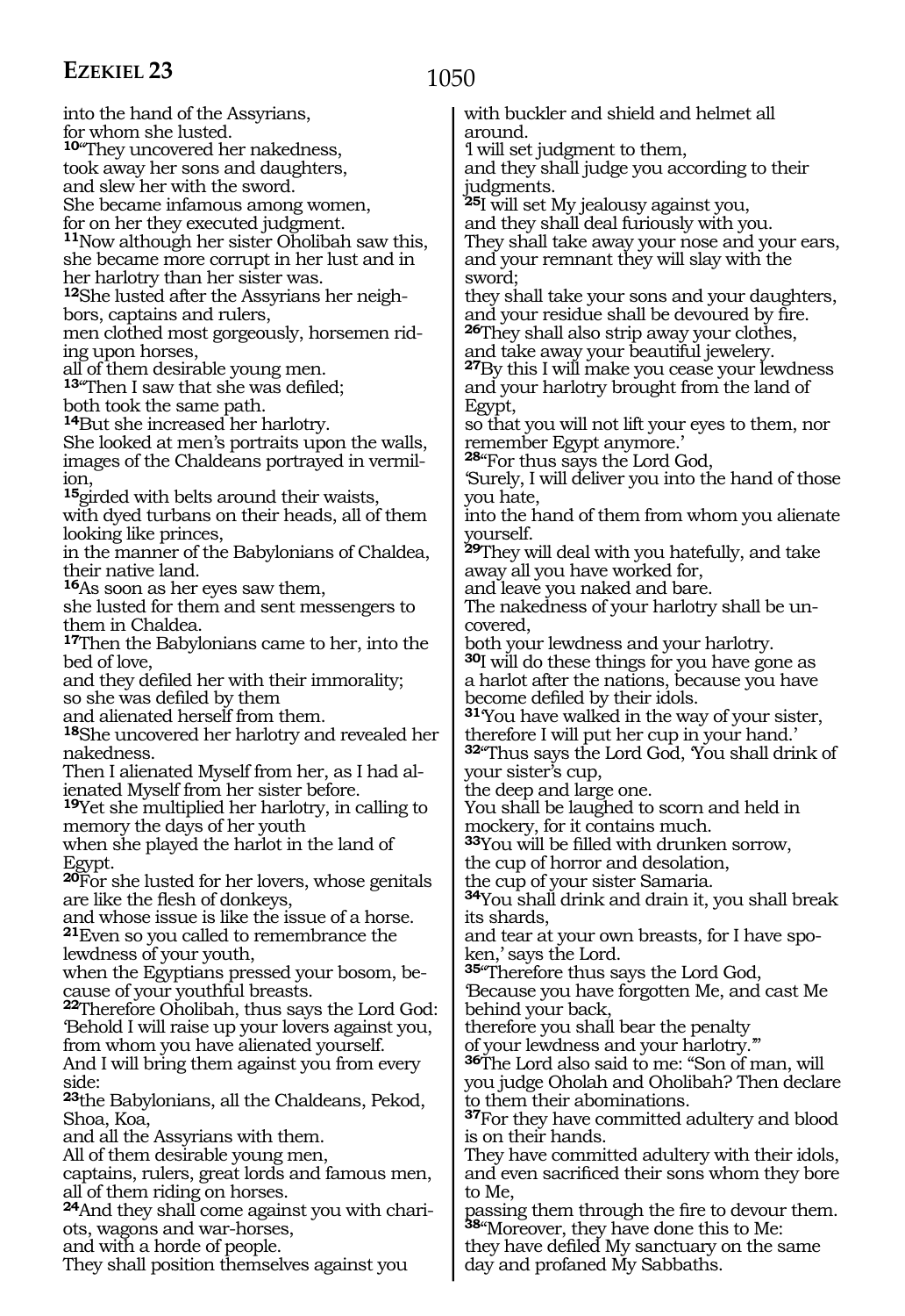**<sup>39</sup>**For after they had slain their children for their idols,

on the same day they came into My sanctuary to profane it;

and behold, they have done this in the midst of My house.

**<sup>40</sup>**Furthermore you sent for men to come from afar

to whom a messenger was sent; and there they came,

and you washed yourself for them, painted your eyes, and adorned yourselves with ornaments.

**41**"You sat on a stately couch, with a table prepared before it,

on which you had set My oil and My incense. **<sup>42</sup>**The noise of a carefree multitude was with her,

and Sabeans were brought from the wilderness with men of the common sort,

who put bracelets on their hands and beautiful crowns on their heads.

**<sup>43</sup>**Then I said concerning her who had grown old in adulteries,

'Will they commit harlotry with her now and she with them?'

**<sup>44</sup>**Yet they went in to her as with a woman who plays the harlot;

so they went in to Oholah and Oholibah, the lewd women.

**<sup>45</sup>**But righteous men will judge them after the manner of adulteries,

and after the manner of women who shed blood,

because they are adulteresses and blood is on their hands."

**<sup>46</sup>**For thus says the Lord God,

"Bring up an assembly against them;

give them up to be removed and plundered.

**<sup>47</sup>**The assembly shall stone them with stones and execute them with their swords.

They shall slay their sons and their daughters, and burn their houses with fire.

**<sup>48</sup>**"Thus I will cause lewdness to cease from the land,

that all women will be taught not to copy your lewdness.

**<sup>49</sup>**They shall repay you for your lewdness, and you shall pay for your idolatrous sins. Then you shall know that I am the Lord God."

#### **CWDS Bible Quotes**

- *1. When you give yourself to the sin God delivered you from, you deliver yourself to the judgment God delivered you from.*
- *2. Sin in your place of deliverance, the church, is more obnoxious than sin in your place of bondage, Egypt, for then you would have tasted righteousness.*
- *3. Sin in any form is unfaithfulness to God to whom you are committed.*
- *4. Sin is the maturity of lust that draws you away to be enticed; sin is placing the images of your heart above God and entertaining it.*
- *5. Unless you deliver your sin to God when He delivers you from sin, He will deliver you to the bond-*

*age of the sin you would not release.*

- *6. Wisdom is to turn away from sin, even if it pains, to turn away from judgment; folly is to aggressively summon judgment by increasing corruption.*
- *7. Lust after the enemy and embrace their evil in a bed of love and you will be disgraced by the enemy in a pot for judgment when God withdraws from you.*
- *8. It does not matter how attractive they are, if they do not represent God it is fatal attraction, or distraction.*
- *9. When lust turns to bitter hate and enemy love turns to fiery destructive wrath, then you know the value of the consistent, trustworthy love of the ever faithful God.*
- *10. Be taught by love and faithfulness or be taught by bitter judgment; either way you will learn and appreciate that it is best and less painful to be taught by instruction than by correction.*
- *11. If you walk in the way of sinners, you will drink of their cup of judgment; when you consider what it is about sinners you like ensure you carefully examine their judgment.*
- *12. You cannot desire the sins of the wicked and ignore their cup of drunkenness and sorrow; you will not be given dregs, you will drink and drain it.*
- *13. When you take the presence of God lightly, you will be heavy handed by His response; presumption is provocation for a strong hand.*
- *14. Be careful how you come before the presence of God, what you do in the house of God and where you come from into the house of God; never bring stubble before burning consuming fire.*
- *15. When you grow old in iniquity, you will not have grown, just the impact of your judgment.*
- *16. If God cannot wash a people of lewdness and pollution, He will wipe the land of the people so lewdness ceases from the land.*
- *17. Be deliberate to know the Lord, rather than have the knowledge that He is Lord taught to you by default judgment.*

#### **PRAYER POINTS**

- Merciful Lord, I refuse to ignore Your graceful deliverance; I will not sell myself to sin and to more trouble, in the name of Jesus.
- Let the fire of the living God purge sin from the hearts of believers and presumption from the hearts of our pastors, in the name of Jesus.
- Most high and holy God, place faithfulness in the hearts of believers so You can be pleased with us. Amen.
- I soak myself in the blood of Jesus Christ every day and uproot every seed of sin seeking accommodation in my heart, in the name of Jesus.
- I surrender all to You Jesus; I free myself to love and to serve You. Amen.

**'I will take away your desire, Even your love from before your eyes! You shall show no consternation, neither shall you mourn nor cry.' There is a pot on the fire, And scum is being boiled! He spoke to them in the morning, And at evening his wife died. Though it tore the prophet's heart with**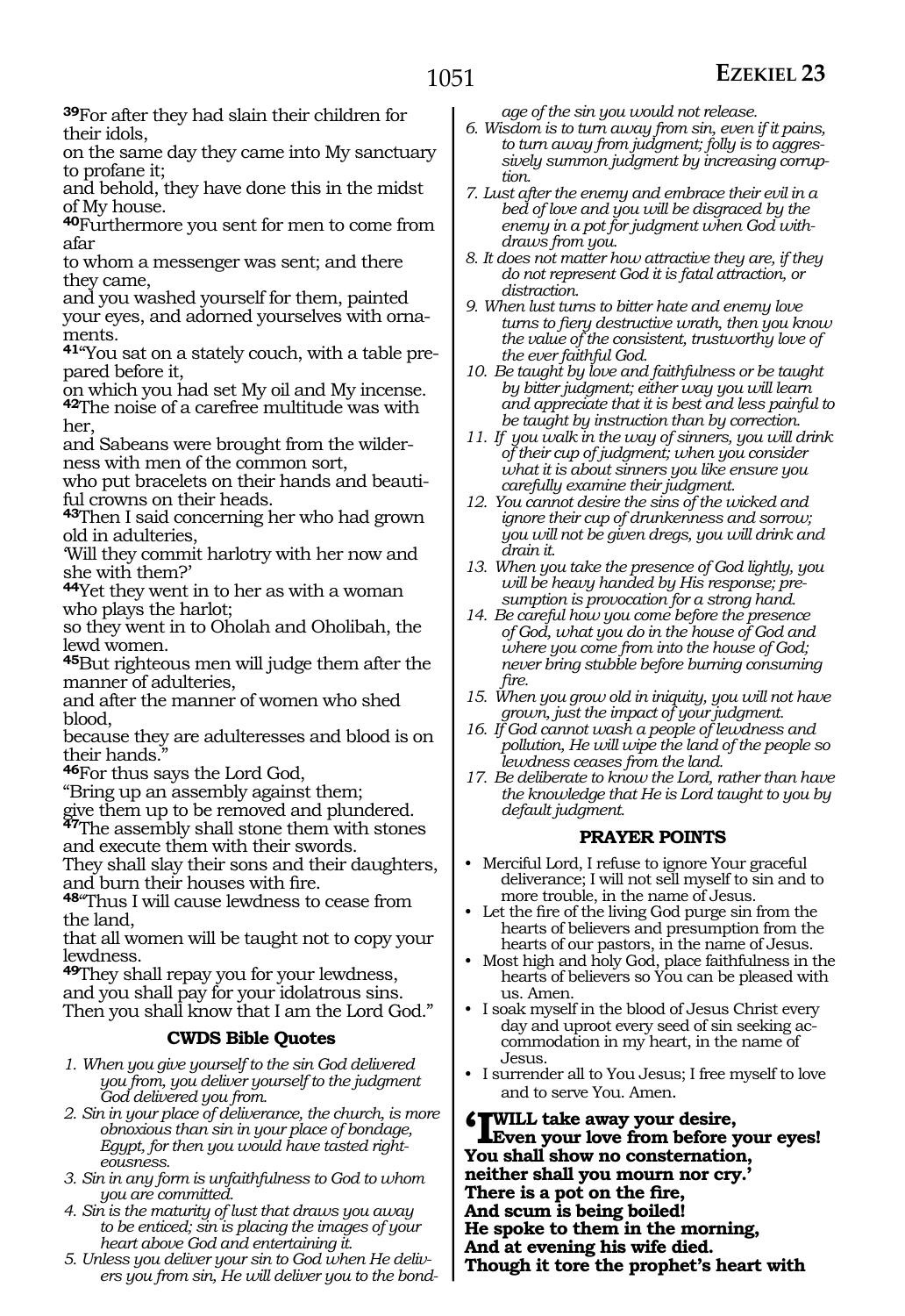**grief And pained him much, he did not mourn, For they would lose their sons and daughters. What a way for them to learn!** EZEKIEL 24 **<sup>1</sup>**Again, in the ninth year, in the tenth month, on the tenth day of the month, the word of the Lord came to me, saying, **<sup>2</sup>**"Son of man, write down the name of the day, this very day. The king of Babylon started siege of Jerusalem this very day. **<sup>3</sup>**And utter a parable to the rebellious house, and say to them, 'Thus says the Lord God, "Get a pot, set it on, and also pour water into it. **<sup>4</sup>**Gather the pieces of meat in it, even every good piece, the thigh and the shoulder. Fill it with the best bones. **<sup>5</sup>**Take the best of the flocks, and under it pile bones for fuel. Let it boil well, and let the bones simmer in it." **<sup>6</sup>**"Therefore," says the Lord God, "woe to the bloody city filled with sin, to the pot whose scum is in it, and whose scum is not removed from it! Bring it out piece by piece, on which no lot has fallen. **<sup>7</sup>**"For her blood is in her midst. She set it on top of a rock; she did not pour it on the ground, to cover it with dust. **8**That it may raise up fury and take vengeance, I have set her blood on top of a rock, that it may not be covered." **<sup>9</sup>**'Therefore, thus says the Lord God, "Woe to this bloody city! I too will even make the pyre great. **<sup>10</sup>**"Heap on wood, kindle the fire; cook the meat well, mix in the spices, and let the bones be burned up. **<sup>11</sup>**Then set the empty pot on the coals, that it may become hot and its bronze may burn. That its filthiness may be melted in it, that its scum may be consumed. **<sup>12</sup>**She has wearied herself with lies, and her great scum has not gone from her. Let her scum be in the fire! **<sup>13</sup>**There is lewdness in your filthiness, and you were not cleansed. You will not be cleansed of your filthiness any- more, until I have caused My fury to rest upon you. **<sup>14</sup>**I, the Lord, have spoken it. It shall come to pass; and I will do it. I will not hold back, nor will I spare nor pity, neither will I relent; according to your ways and your deeds they will judge you," says the Lord God." **15**Also the word of the Lord came to me, saying, **<sup>16</sup>**"Son of man, behold, with one stroke I will take from you the desire of your eyes; yet you shall neither mourn nor weep, neither shall your tears run down. **<sup>17</sup>**Sigh in silence, make no mourning for the dead. Bind your turban on your head and put your shoes on your feet. Do not cover your lips and do not eat man's bread of sorrow." **<sup>18</sup>**So I spoke to the people in the morning, and in the evening my wife died. And the next morning I did as I was commanded. **<sup>19</sup>**And the people said to me, "Will you not tell us what these things signify to us, that you behave in this manner?" **<sup>20</sup>**Then I replied, "The word of the Lord came to me, saying, **<sup>21</sup>**'Speak to the house of Israel, "Thus says the Lord God, 'Behold, I will profane My sanctuary, the excellency of your strength and your boasts, the desire of your eyes, the delight of your soul, and your sons and daughters whom you left behind shall fall by the sword. **<sup>22</sup>**'And you shall do as I have done. You shall not cover your lips nor eat man's bread of sorrow. Your shoes shall be on your feet, **<sup>23</sup>**and your turbans on your heads. You shall neither mourn nor weep, but you shall pine away in your iniquities, and mourn one to another. **<sup>24</sup>**'Thus Ezekiel is a sign to you; according to all that he has done you will do; and when this comes, you shall know that I am the Lord God.'" **<sup>25</sup>**'And you, son of man, will it not be in the day when I take from them their strongholds, their strength, their joy and their glory, the desire of their eyes, and that on which they set their minds, their sons and their daughters, **<sup>26</sup>**that on that day one who escapes will come to you, to let you hear it in your ears? **<sup>27</sup>**On that day your mouth shall be opened to him who has escaped. You shall speak and no longer be mute. Thus you shall be a sign to them, and they shall know that I am the Lord.'" **CWDS Bible Quotes** *1. When the people are bad they can be restored, when the system is bad it must be removed; it is a melting pot that will collapse with everything in it.*

*2. Take the best of meat and place it in a poisoned*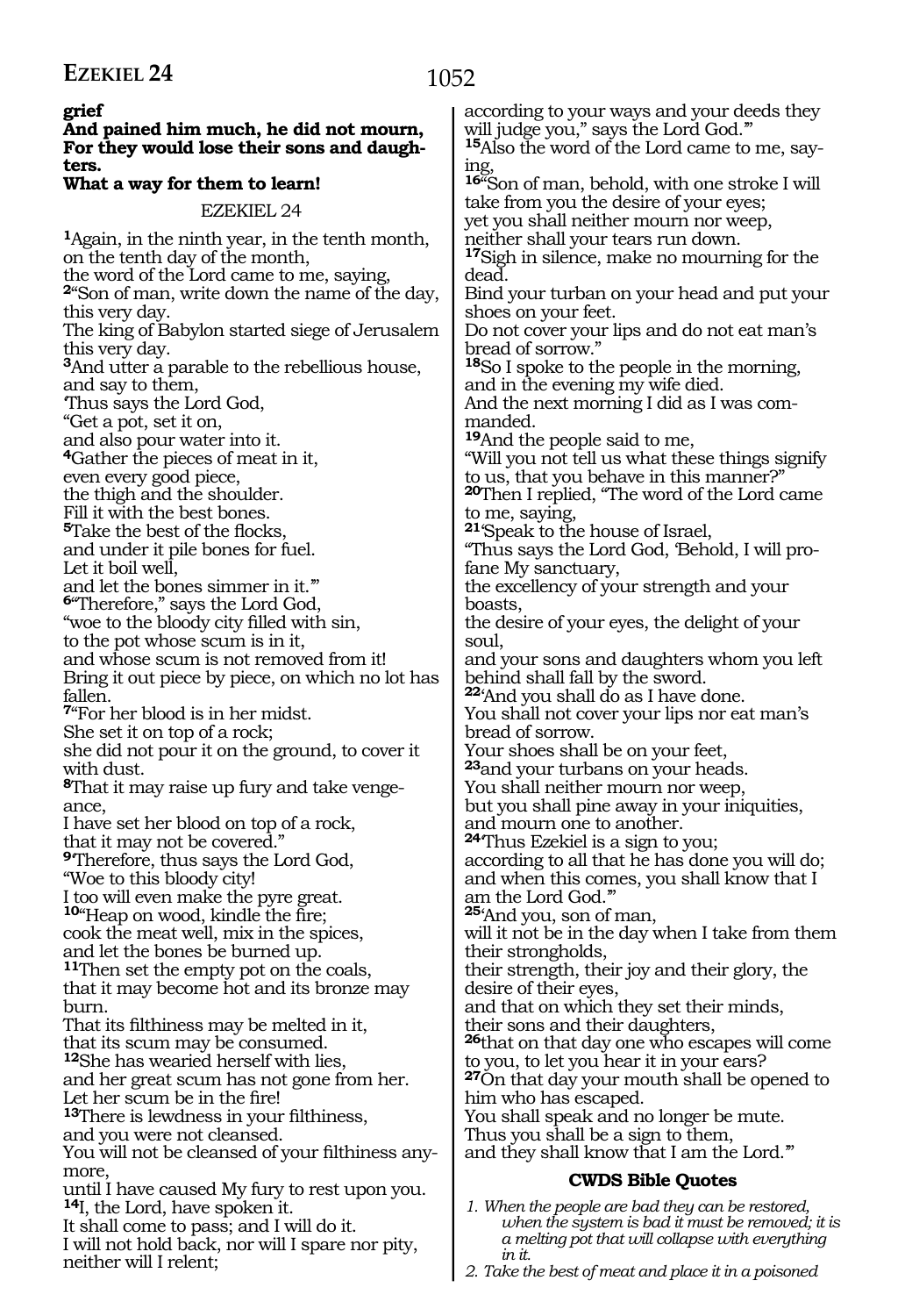*pot, a pot of scums, and it becomes poisoned.*

- *3. When you perceive a poisoned system; escape the system early before you are trapped in it; as Lot in Sodom, as Jerusalem surrounded by Babylon.*
- *4. The world is a pot that is becoming increasingly poisoned; we are living in a melting pot; the end of the world is the culmination.*
- *5. There are times the prophet does not only speak the prophecy; the prophet is the prophecy.*
- *6. Complete effectiveness in service comes with absolute consecration and absolute sacrifice; be at a place where you hold on to nothing: not your time, not your finances, not your life, not your precious wife or husband.*
- *7. Where God is first and last in your heart, or rather, all that is in your heart; you easily let go of things you love, without mourning or tears, to grab a complete hold of Him.*
- *8. Complete obedience is the evidence of complete consecration and the platform to hear God consistently.*
- *9. Who said serving God was easy? What we are assured of is that it is rewarding.*
- *10. It is futile to enjoy the great gifts of God and not the great God of the gifts; it is futile to boast in His sanctuary and not in the God the sanctuary represents.*
- *11. When you profane yourself, who God loves so dearly, God will profane the thing you love that distracts you from Him.*
- *12. It is time to understand that God holds no representation of Him on this earth as dearly as the people it is established to represent; keep the temple clean and preserved for the people and as the people; for you keep the people holy to keep the temple relevant and to keep it.*
- *13. There are times when tears for the things you love will not be dried; they are dry, unable to come; totally sidelined by the fear and conflict at hand.*
- *14. The prophet is your sign, not just your signature and boast; you may forsake his words but you can never forsake his pain which will be yours and his extreme sacrifice which will be your reality.*

#### **PRAYER POINTS**

- Mighty God, how can we stand before You; our laws, our systems, or nation is perverted; breathe revival to our nation. Amen.
- God of wonders, remove the poison from the systems we are forced to raise our children in; cover them under Your blood and protect their hearts from diabolical influence. Amen.
- Most High God, we are trapped, we have no place to turn; the entire world is a melting pot in these end times; we ask for the power to extend Your grace to others until the earth gives way to judgment. Amen.
- Holy Spirit, open my spirit to what You are saying in these times. Amen.
- Ah Lord God, release grace in abundance for everyone who sacrifices for the gospel; I speak protection, preservation and strength into their spirits. Amen.

**A** PEOPLE of God's heritage,<br>But He has cast them off;<br>De rew car, then, **Do you say, 'Aha,' Clap your hands and laugh? Do you stamp your feet and rejoice?**

#### **Therefore this is what the Lord says, "I am against you, Moab, Ammon and Philistia;**

#### **Your smile shall be erased!"**

#### EZEKIEL 25

**<sup>1</sup>**The word of the Lord came again to me, saying,

**2**"Son of man, set your face against the Ammonites,

and prophesy against them.

**<sup>3</sup>**Say to the Ammonites, 'Hear the word of the Lord God!

'Thus says the Lord God, "Because you said, 'Aha,' against My sanctuary when it was profaned,

and against the land of Israel when it was desolate,

and against the house of Judah when they went into captivity,

**4**behold, therefore, I will deliver you as a possession to the men of the East,

and they shall set their palaces in you

and make their dwellings in your midst. They shall eat your fruit and they shall drink your milk.

**<sup>5</sup>**And I will make Rabbah a stable for camels, and Ammon a resting place for flocks.

Then you shall know that I am the Lord." **<sup>6</sup>**'For thus says the Lord God,

"Because you clapped your hands, stamped your feet,

and rejoiced in your heart with all your disdain for the land of Israel,

**<sup>7</sup>**behold, I will stretch out My hand against you

and deliver you as plunder to the nations. I will cut you off from the peoples,

and I will cause you to perish from the coun- tries where you are brought.

I will destroy you and you shall know that I am Lord."

**<sup>8</sup>**'Thus says the Lord God,

"Because Moab and Seir say,

'Behold, the house of Judah is like all other nations,'

**<sup>9</sup>**"therefore, behold, I will clear the land of Moab of cities,

of the cities on its frontier, the glory of the country,

Bethjeshimoth, Baal-meon and Kiriathaim. **10**To the men of the East I will give it as a possession,

together with the Ammonites,

so that the Ammonites will not be remembered among the nations.

**<sup>11</sup>**And I will execute judgments upon Moab; and they shall know that I am the Lord." **<sup>12</sup>**'Thus says the Lord God,

"Because of what Edom did against the house of Judah by taking vengeance,

and has greatly offended by exacting revenge on them,

**<sup>13</sup>**therefore," says the Lord God, "I will stretch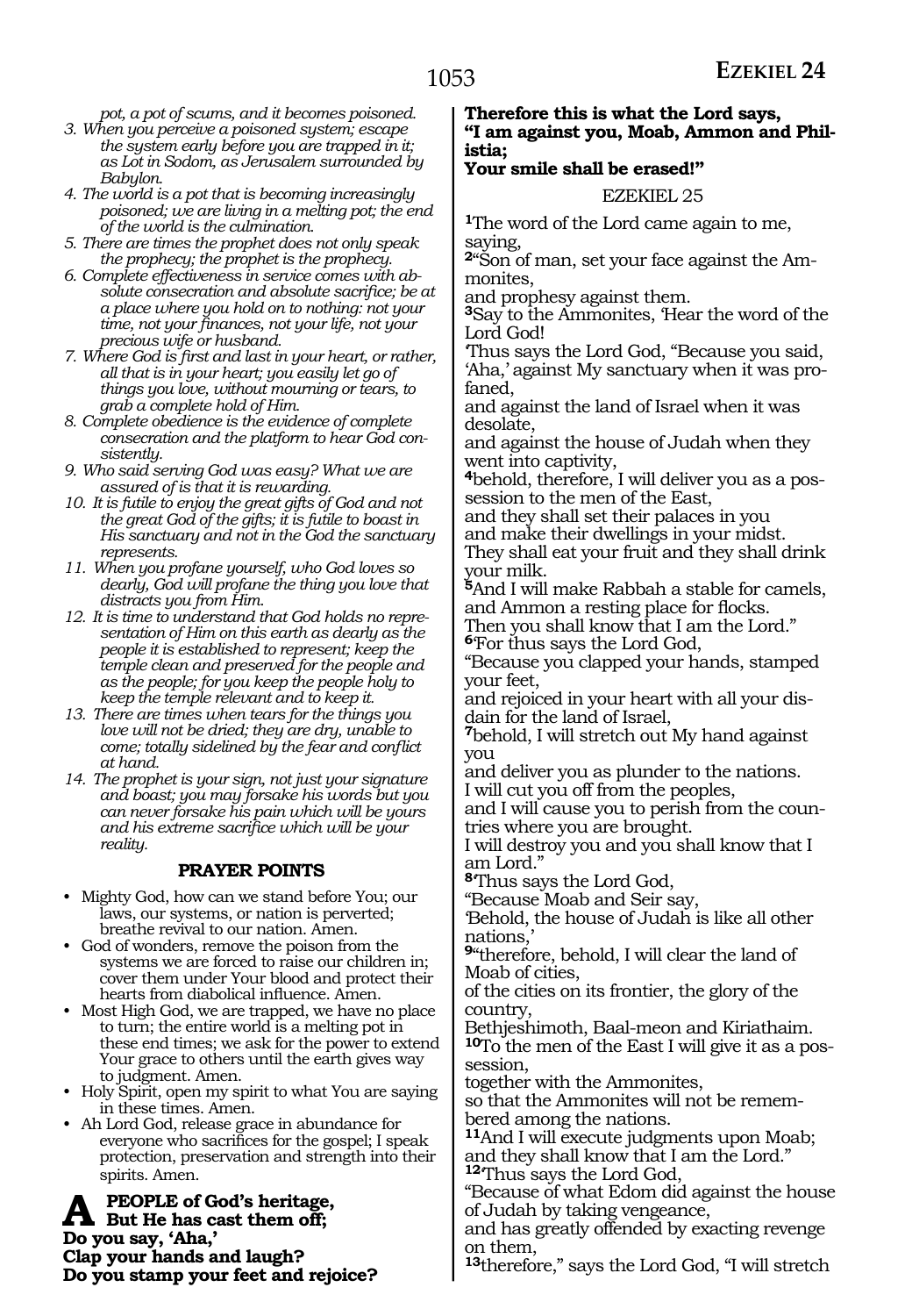1054

out My hand against Edom,

cut off man and beast from it,

and make it desolate from Teman;

Dedan shall fall by the sword.

**<sup>14</sup>**"I will lay my revenge on Edom by the hand of My people Israel,

that they may do in Edom according to My anger and My fury;

and they shall know My vengeance," says the Lord God.

**<sup>15</sup>**'Thus says the Lord God,

"Because the Philistines dealt vengefully and took vengeance with a spiteful heart,

to destroy because of the old hatred,

**<sup>16</sup>**therefore," says the Lord God,

"I will stretch out My hand against the Philistines

and I will cut off the Cherethites and destroy the remnant of the seacoasts.

**<sup>17</sup>**And I will execute great vengeance on them with furious rebukes;

and they shall know that I am the Lord, when I lay My vengeance upon them.""

#### **CWDS Bible Quotes**

- *1. God's correction of His people is not a basis for your expression of disgust for them or satisfaction in their demise, or when the object of His wrath is satisfied you will become the subject of His wrath.*
- *2. Harsh correction excites no parent and no parent invites outside intervention in family matters however justified the correction was; it irritates them.*
- *3. Correcting your children is not a game, a performance or a show, it is a painful and regretful affair; it angers you to see others clap their hands and celebrate what pains you so much.*
- *4. When you see God's people failing, strengthen them; when you see believers and ministers in persecution, bless them; when you see them destroyed even for their own failures, mourn for them; for you will mourn for your own sake if you celebrate.*
- *5. Your own faults and failures do not justify you celebrating the failures and punishment of others; it accelerates you to the front of the line to be sifted.*
- *6. What qualifies you to point a finger at what is happening in the house of God? Be careful to ensure your own house can stand; there may be nothing left to point a finger at when you are fingered.*
- *7. Never intervene in the destructive judgment of God's people but to help; do not cast a word, a stone, a finger or a hand at them in any way to increase their pain; their God will deliver you to them and place you at their mercy.*

*8. Let old hatred and bitter feuds go; you escalate it to a different level when you hit at God's people in their defeat; God will respond from His level with furious rebukes.*

#### **PRAYER POINTS**

- Marvelous God, let every voice raised against believers or the church be silenced; place it in the hearts of men to pray for those who are in the embrace of judgment. Amen.
- Holy Father, give parents the grit to discipline

children as they deserve and everyone else the wisdom to step away. Amen.

- Righteous God, You must justly correct us but it breaks Your heart; I pray for restoration for every believer whom You have released to judgment, in the name of Jesus.
- Let wisdom restrain every person celebrating the persecution or failure of Your people. Amen.
- God of love, baptize believers with the spirit of love to mourn for each other and to proactively intervene on their behalf. Amen.
- Most High God, let every unrighteous heart lifting a hand or their voice against the people of God, receive Your fiery correction, in the name of Jesus.

**Famous in all places, strong in the sea, You spread your nets in all places wher- ever you would have them be. Now princes of the sea shall come down from their throne To tremble with astonishment, for you were famous and known. The islands shall be troubled, for you were strong in the sea! Now people from all places shall spread their nets upon you similarly.**

#### EZEKIEL 26

**<sup>1</sup>**And it came to pass in the eleventh year, on the first day of the month,

the word of the Lord came to me, saying, **<sup>2</sup>**"Son of man, because to Jerusalem, Tyre has said,

'Aha! She is broken who was the gateway of the peoples;

now she is turned over to me; I shall be replenished now that she is laid waste.'

**<sup>3</sup>**Therefore,'' thus says the Lord God,

"Behold, I am against you, O Tyre, and I will cause many nations to come up

against you, as the sea causes its waves to come up.

**<sup>4</sup>**They shall destroy the walls of Tyre and break down her towers.

I will scrape her dust from her and make her like the top of a rock.

**<sup>5</sup>**It shall be a place for spreading nets in the midst of the sea,

for I have spoken," says the Lord God.

"It shall become plunder for the nations. **<sup>6</sup>**'And her daughter villages in the field shall be slain by the sword,

then they shall know that I am the Lord." **<sup>7</sup>**"For," thus says the Lord God, "behold, I will bring against Tyre

Nebuchadnezzar king of Babylon, a king of kings.

He shall come from the north with chariots and horses,

with horsemen and an army with many people.

**<sup>8</sup>**'With the sword he will slay your daughter villages in the fields,

and he will make a fort and build a siege mound against you.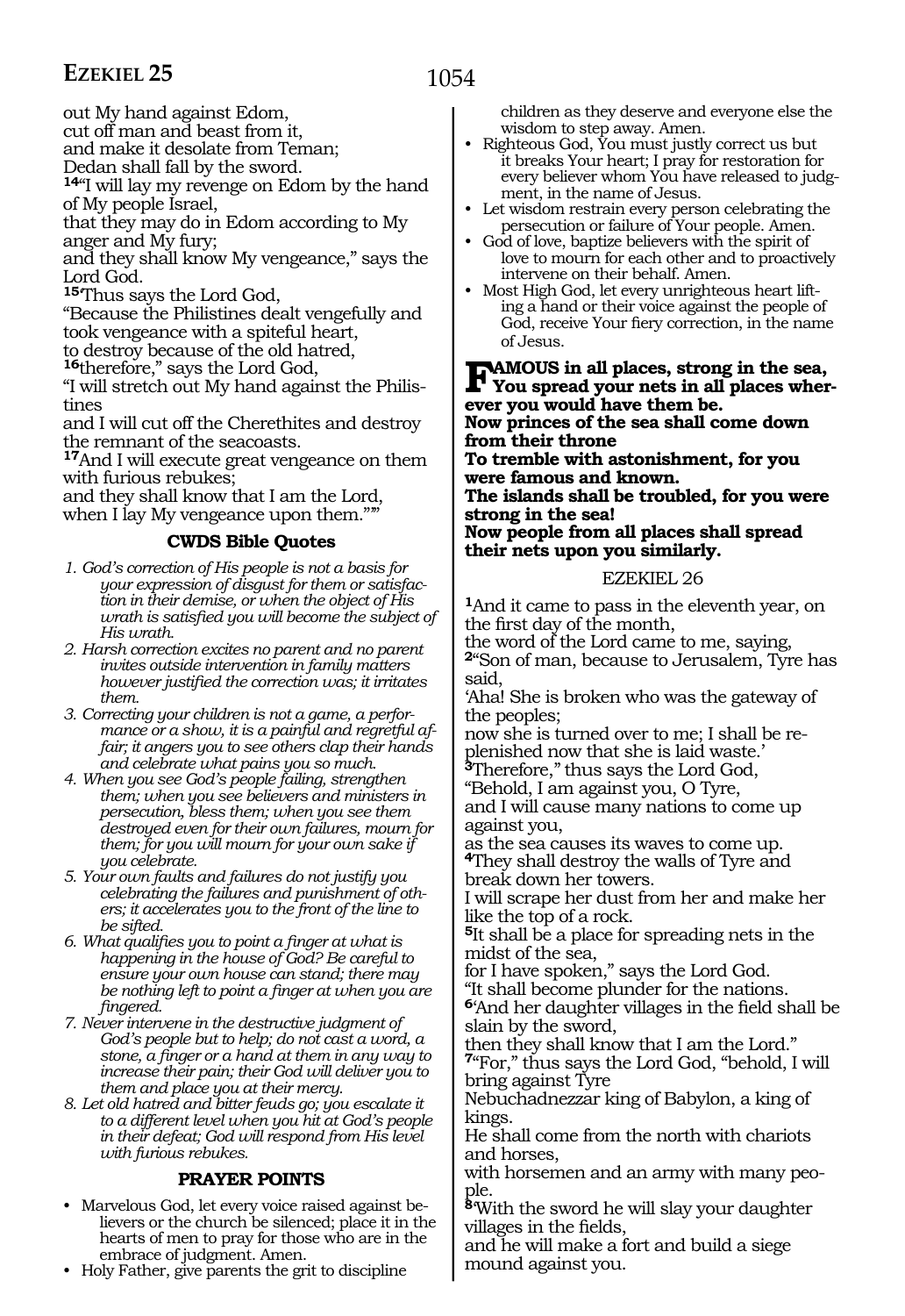**<sup>9</sup>**He shall lift up the battering rams and set up engines of war against your walls, and with his axes he will break down your towers. **<sup>10</sup>**Because of the abundance of his horses, their dust will cover you.

Your walls will shake at the noise of the horsemen, the wagons and the chariots when he enters your gates as men enter a wall that has been breached.

**11**'With the hooves of his horses he will trample all your streets.

He will slay your people by the sword and your strong garrisons will fall to the ground.

**<sup>12</sup>**They will plunder your riches and make your merchandise prey.

They will break down your walls and destroy your pleasant houses.

They will lay your stones, your timber and your soil in the midst of the water.

**<sup>13</sup>**"I will cause the sound of your songs to cease,

and the sound of your harps shall no more be heard.

**<sup>14</sup>**I will make you bald like the top of a rock. You shall be a place for spreading nets and you shall never be rebuilt,

for I, the Lord, have spoken," says the Lord God.

**<sup>15</sup>**Thus says the Lord God to Tyre, "Will the coastlands not shake at the sound of your fall, when the wounded cry, when slaughter is made in your midst?

**<sup>16</sup>**"Then all the princes of the sea will come down from their thrones,

lay aside their robes and take off their embroidered garments.

They will clothe themselves with trembling.

They will sit on the ground, tremble every moment and be astonished at you.

**<sup>17</sup>**And they will lament for you,

saying, 'How are you destroyed, oh, habitation of seafaring men.

The famous city, who was strong at sea,

she and her inhabitants, who caused their terror to be on all her inhabitants!

Now the coastlands tremble on the day of your fall;

**<sup>18</sup>**yes the coastlands by the sea are troubled when you are gone."'

**<sup>19</sup>**"For thus says the Lord God, 'When I make you a desolate city

like cities that are not inhabited,

when I bring the deep upon you, and great waters cover you,

**<sup>20</sup>**"then I will bring you down with those who descend into the Pit,

to the people of old, and I will set you in the lowest parts of the earth,

in places desolate of old, with those who go down to the Pit,

so that you may never be inhabited, and I will establish glory in the land of the living.

**<sup>21</sup>**"I will make you a terror, and you will be no more.

Though you are sought for, you will never be found again," says the Lord God.

#### **CWDS Bible Quotes**

- *1. When you seek to benefit from the demise of the people of God, or to profit from their downfall; you are setting up your own disaster.*
- *2. You side with the Lord by siding with His people, even those who are on His wrong side; get it right for it is terrifying to have the Lord against you.*
- *3. Your fear of the nations may be warranted when they break your walls and break your towers but it must be exceeded by your terror of the Lord who will scrape your dust and leave you bare like the top of the rocks.*
- *4. When God is correcting His own, say nothing, for if God turns against you He leaves nothing; your sins cannot be corrected.*
- *5. It is terrifying to know the fearful detail of what is about to take place to you and your nation and not have the choice to do anything about it.*
- *6. Tremble at the prophetic detail of your demise and if you are presented with an opportunity make immediate changes.*
- *7. Seek the prosperity of the people of God to seal your own prosperity, for there are principalities waiting to steal your well-being and your posterity.*
- *8. If you must boast, boast in the Lord for if He turns on you there will be nothing left to boast in or boast about.*
- *9. When a mighty leading nation falls, hopes and expectations built in and on it falls, confidence based on it falls, every nation trembles in unbelief and in fear.*
- *10. Adopt this mindset from now, your security is not in a nation, however much they are seen as the police of the nations; it is in God.*
- *11. When you face off with God, your back is never against the wall; you have no backing; you will be sunk into oblivion.*
- *12. God makes you a terror when He pours out His terror on you; He receives glory when the nations and peoples enter into His fear.*

#### **PRAYER POINTS**

- Let every hateful covetous spirit targeting the people of God, eat fire now, in the name of Jesus.
- Loving Father in heaven, release grace and favor into every heart that loves the people of God and to every person who helps them. Amen.
- Father God, You are able to break the body and condemn the soul, I will live in fear of You. Godly fear shall motivate my every decision. Amen.
- Righteous Lord, lead the church in righteousness to fields of glory; restore everyone who falls by the way. Amen.
- Spirit of the living God, breathe divine urgency into the hearts of the people of this generation. Let the weight of these prophetic times rest in their spirits. Amen.

**What is this? You were perfect in beauty, With many merchant ships; And with your merchandise, You made many kings rich. From all over the earth, They filled you with ships;**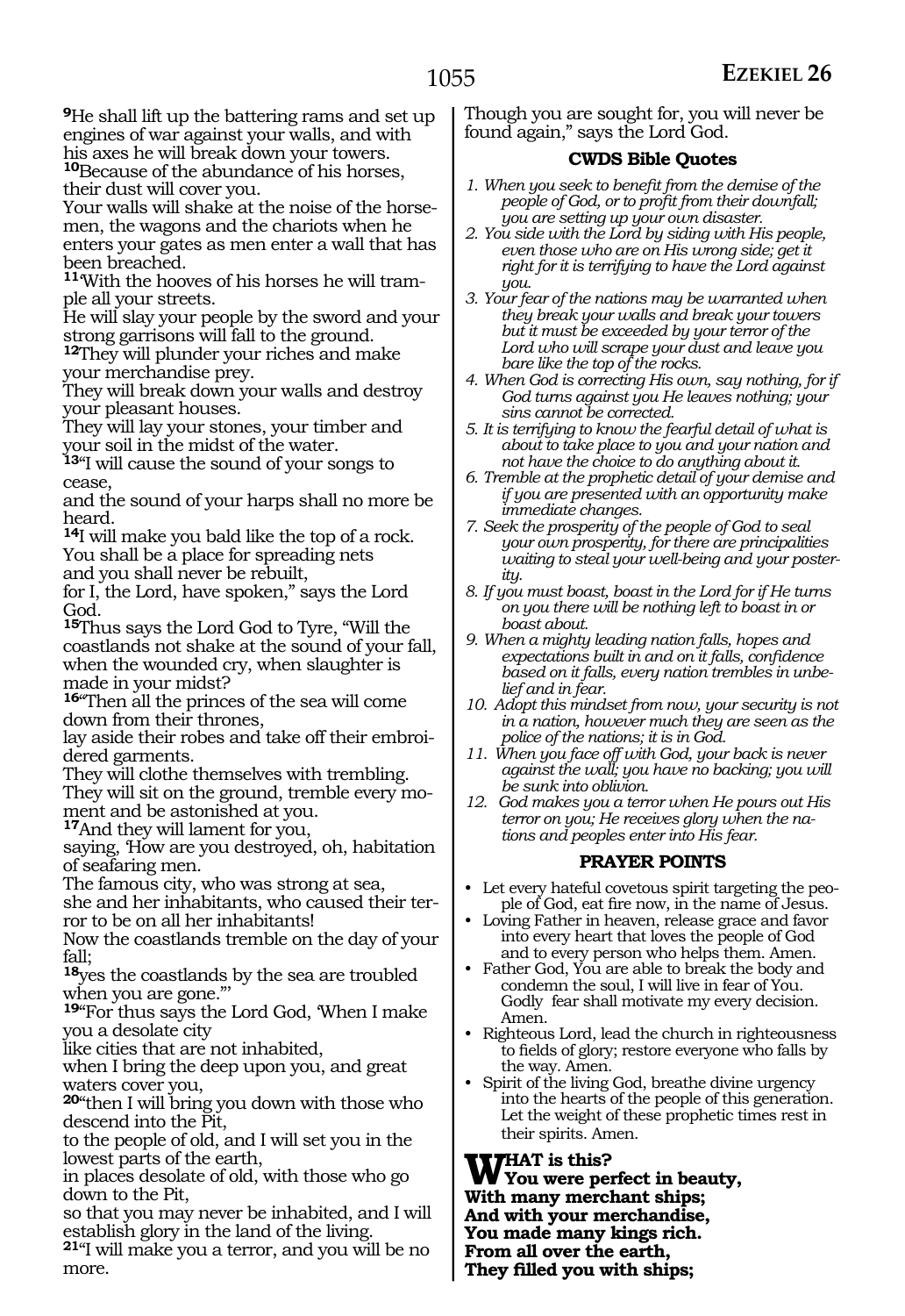#### **They shall be astonished at your demise And shall say, "What is this"?**

EZEKIEL 27

**<sup>1</sup>**The word of the Lord came to me again, saying,

**<sup>2</sup>**"Son of man, take up a lamentation for Tyre, and say to Tyre,

**<sup>3</sup>**'Oh, you who are situated at the entrance of the sea,

merchant for the peoples of many lands, thus says the Lord God, "O Tyre, you have said,

'I am of perfect beauty.'

**<sup>4</sup>**"Your borders are in the midst of the seas. Your builders have perfected your beauty. **<sup>5</sup>**They have made all your planks of fir trees from Senir.

They have taken cedar from Lebanon to make a mast for you.

**<sup>6</sup>**Of the oaks of Bashan they made your oars. The company of Ashurites has inlaid your planks with ivory from the isles of Cyprus. **<sup>7</sup>**Fine embroidered linen from Egypt was spread out for your sail;

blue and purple from the coastlands of Elishah was what covered you.

**<sup>8</sup>**"The inhabitants of Sidon and Arvad were your mariners.

Your wise men who were in you, O Tyre, became your pilots.

**<sup>9</sup>**Eders of Gebal and its wise men were in you to caulk your seams;

and all the ships of the sea with their mariners were in you to market your merchandise.

**<sup>10</sup>**"Men of Persia, Lydia and Lybia

were in your army as your men of war.

They hung their shields and helmets in you. They gave splendor to you.

**<sup>11</sup>**The men of Arvad with your army were upon your walls all around,

and the Gammad were in your towers.

They hung their shields all around your walls. They made your beauty perfect.

**<sup>12</sup>**Tarshish was your merchant because of your many expensive goods.

They gave you silver, iron, tin, and lead for your goods.

**<sup>13</sup>**Javan, Tubal and Meshech were your mer- chants.

They traded human beings and vessels of bronze for your merchandise.

**<sup>14</sup>**Those of the house of Togarmah traded for your wares with horses, horsemen and mules. **<sup>15</sup>**"The men of Dedan were your merchants.

You sold the products of your hands in many coastlands.

They brought you horns of ivory and ebony as payment.

**<sup>16</sup>**Syria was your merchant because of the abundance of goods you made.<br>For your wares they gave you emeralds, pur-

ple and embroidery work, fine-linen, corals and rubies.

**17**Judah and the land of Israel were your merchants.

For your merchandise they traded wheat of Minnith, cakes, honey, oil and balm.

**<sup>18</sup>**Damascus was your merchant because of the abundance of goods you made,

because of your exclusive items,

with the wine of Helbon and white wool. **<sup>19</sup>**Dan and Javan traversed back and forth trading in your fairs.

Wrought iron, cassia and cane were among your merchandise.

**<sup>20</sup>**Dedan was your merchant in precious clothes for the chariots.

**<sup>21</sup>**"Arabia and all princes of Kedar were your regular merchants.

They joined with you in lambs, rams and goats.

**<sup>22</sup>**The merchants of Sheba and Raamah were your merchants;

they too attended your fairs.

For your wares they traded the chief spices, gold and all types of precious stones.

**<sup>23</sup>**Haran, Canneh, Eden and the merchants of Sheba, Asshur and Chilmad were your merchants.

**<sup>24</sup>**"These sold all sorts of unique things: purple clothes, embroidered garments and chests of rich apparel,

in sturdy woven cords, made of cedar,

which were in your marketplace.

**25**The ships of Tarshish carried your merchandise.

You were filled and very glorious in the midst of the seas.

**<sup>26</sup>**"Your oarsmen brought you into many wa- ters;

but the east wind broke you in the midst of the seas.

**<sup>27</sup>**Your riches, wares and merchandise, your mariners, your seamen, your merchants, and all your men of war who are in you,

and the entire company which is in your midst,

will fall into the midst of the seas on the day of your ruin.

**<sup>28</sup>**"At the cry of your pilots the suburbs will shake.

**<sup>29</sup>**All who handle the oar, the mariners, all the pilots of the sea,

will come down from their ships and stand on the shore.

**<sup>30</sup>**They will make a great noise because of you. They will cry bitterly and cast dust on their heads.

They will roll about in ashes.

**<sup>31</sup>**They will shave themselves completely bald because of you,

gird themselves with sackcloth and weep for you with bitterness of heart and bitter wailing. **<sup>32</sup>**In their wailing for you,

they will take up a lamentation and lament over you, saying, 'What city is like Tyre, destroyed in the midst of the sea?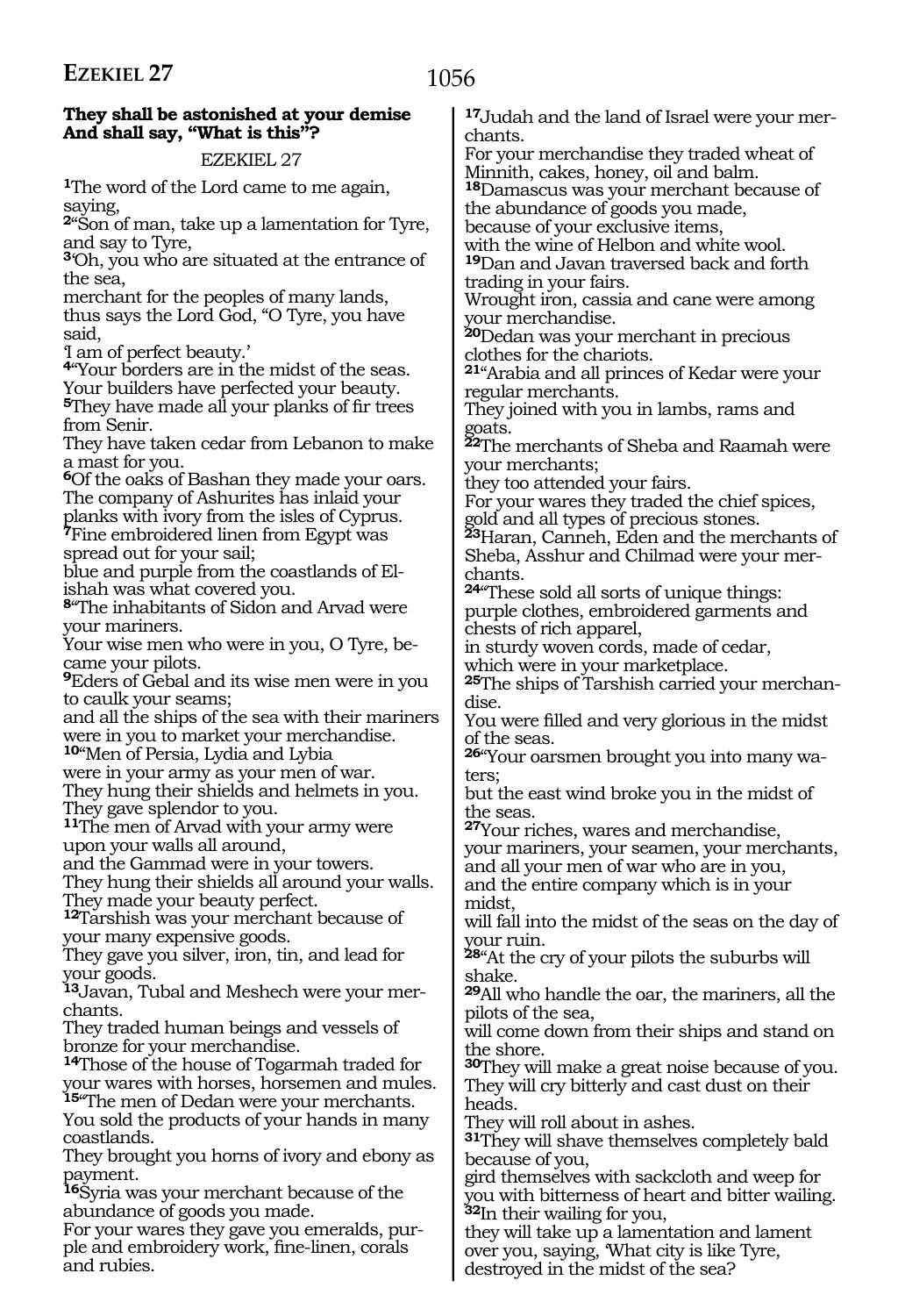**<sup>33</sup>**When your wares went out by the sea. You satisfied many people.

You enriched the kings of the earth

with your luxury goods and your merchandise,

**<sup>34</sup>**but you are broken by the sea in the depth of the waters.

Your merchandise and your entire company will fall in your midst.

**<sup>35</sup>**All who live in the coastlands shall be aston- ished at you.

Their kings will be greatly afraid and their countenance will be troubled.

**<sup>36</sup>**The merchants among the peoples will hiss at you.

You will become a horror and will be no more.""

#### **CWDS Bible Quotes**

- *1. You can have everything going for you but you will not have everything necessary to keep you going if you ignore God.*
- *2. When you are positioned in the best location and built with the best by the best, it sets you up to show the glory of God or for God to display His glory on you.*
- *3. If you have everything desirable in you to perfect your natural beauty but you do not have the Lord in you to cement your perfection, you are a perfect setup for unusual catastrophe.*
- *4. You may have the strongest economy, most formidable army and the greatest networks and connection, but you are built on explosives if you harbor sin in your midst.*
- *5. The soundness of your strength will become the substance of your grave where there is no soundness in your relationship with God.*
- *6. Where you capture the awe and imaginations of nations because of your flourish and affluence, you will break their hearts and spirits in your devastating demise.*
- *7. When God moves against the glory of nations, kings and nations who looked to her in confidence will look at her and the extent of what is left to look at, and lose all confidence in life and existence itself.*
- *8. It only takes a move of God for every confidence to be shaken and our perspective of life and trust in the future to shake and to change.*

#### **PRAYER POINTS**

- Most High God, I make You the center of everything I do; I will not go if You are not going; I refuse to work anything that You are not working. Amen.
- Lord God, I lay my glory at Your feet. I will use my wealth, my talents, my opportunities to shine the light of Your kingdom. Amen.
- By the power in the blood of Jesus, I refuse to build without You, Lord. I see no beauty in anything You are not shining from. Amen.
- God of Righteousness, speak to the spirits of the leaders of the nations of the earth; let them measure their success by the righteousness of their nation, for that is all that matters in the end. Amen.
- Search me O God, know my heart, purge me with the blood of Jesus; cleanse my conscience from every evil work. I understand the value of being

in right standing with You. Amen.

**You were: In the garden of Eden, you have been.** 

**Precious stones were your covering, Sardius, diamond and beryl.** 

**You were: A covering, anointed cherub; Upon God's holy mountain you stood! Since you were created you were perfect and loved.**

**You became: Pride-ridden and corrupted. Because of beauty your heart was lifted. "I am God!" yes, this you have said. Now: I will cast you down to the ground! From your midst a fire shall come forth. I will destroy you who once were a crown! For I am: Lord, and I abide alone!** 

#### EZEKIEL 28

**<sup>1</sup>**The word of the Lord came to me again, saying,

**<sup>2</sup>**"Son of man, say to the prince of Tyre,

'Thus says the Lord God:

"Because your heart is lifted up,

and you have said, 'I am god, I sit in the seat of gods, in the midst of the seas,'

yet you are a man, and not a god,

though you set your heart as the heart of god, **<sup>3</sup>**(behold, you are wiser than Daniel!

There is no secret that can be hidden from you!

**<sup>4</sup>**With your wisdom and your understanding, you have gained riches for yourself,

and gathered gold and silver into your treasuries;

**5**by your great wisdom in trade you have increased your riches,

and your heart is lifted up because of this). **<sup>6</sup>**Therefore," says the Lord God, "because you have set your heart as the heart of god,

**<sup>7</sup>**behold, therefore, I will bring strangers against you,

the most terrible of nations;

and they will draw their swords against the beauty of your wisdom, and defile your splendor.

**<sup>8</sup>**They will throw you down into the Pit, and you shall die the death of the slain in the midst of the seas.

**9**Will you still yet say, I am a god,' before him who slays you?

But you shall be a man and not a god, in the hand of him who slays you.

**<sup>10</sup>**You shall die the death of the uncircumcised by the hand of strangers;

for I have spoken," says the Lord God.

**<sup>11</sup>**Moreover the word of the Lord came to me, saying,

**<sup>12</sup>**"Son of man, take up a lamentation for the king of Tyre, and say to him, 'Thus says the Lord God:

"You were the seal of perfection, full of wisdom and perfect beauty.

**<sup>13</sup>**You were in Eden, the garden of God.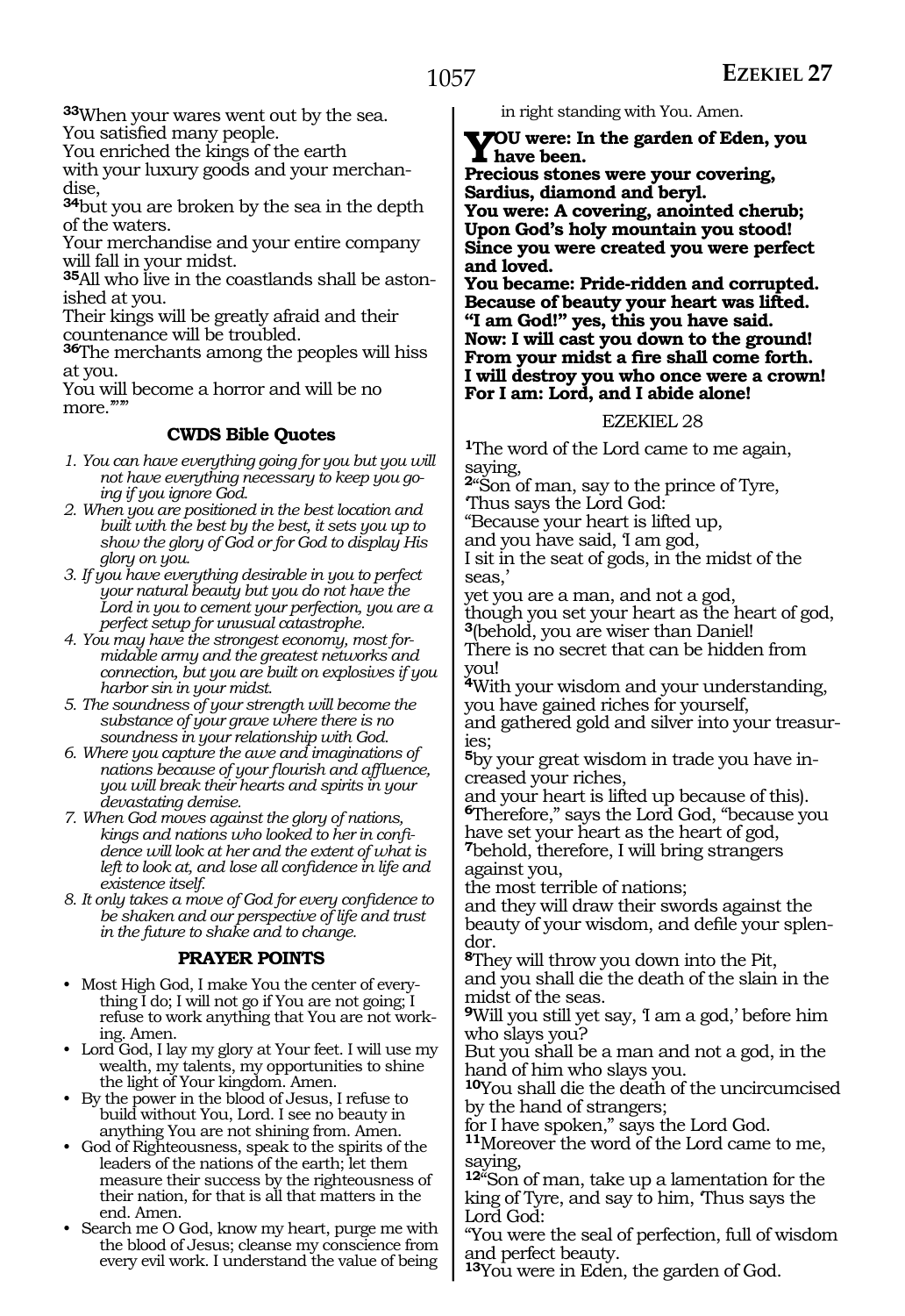### 1058

Every precious stone was your covering: the sardius, topaz, beryl and diamond, the onyx, jasper, sapphire and emerald,

the carbuncle with gold.

The workmanship of your timbrels and pipes, was prepared for you on the day you were created.

**<sup>14</sup>**You were the anointed cherub who covers. I established you.

You were on the holy mountain of God. You walked back and forth in the midst of fiery stones.

**<sup>15</sup>**You were perfect in your ways from the day you were created,

until iniquity was found in you.

**<sup>16</sup>**By the abundance of your merchandise, you became filled with violence within, and you sinned.

Therefore I cast you as a profane thing out of the mountain of God,

and I destroyed you, O covering cherub,

from where you had been, in the midst of the fiery stones.

<sup>17</sup>Because of your beauty your heart was lifted up.

You corrupted your wisdom for the sake of your splendor;

I cast you to the ground, I laid you before kings that they may gaze at you.

**<sup>18</sup>**You have defiled your sanctuaries by the multitude of your iniquities,

by the iniquities of your trading.

Therefore I brought fire from your midst; it devoured you, and I turned you to ashes on the earth, in the sight of all who saw you.

**<sup>19</sup>**All who knew you among the peoples are astonished at you.

You have become a terror, and shall exist no more forever.""

**20**Again, the word of the Lord came to me, say-

**<sup>21</sup>**"Son of man, set your face toward Sidon, and prophesy against her,

**<sup>22</sup>**say, 'Thus says the Lord God, "Behold, I am against you, O Sidon.

I will be glorified in your midst,

and they shall know that I am Lord, when I execute judgments in her and am hallowed in her.

**<sup>23</sup>**"For I will send pestilence upon her and blood in her streets.

The wounded shall be judged in her midst by the sword against her on every side.

Then they shall know that I am the Lord. **<sup>24</sup>**And there shall no longer be a pricking brier

or a painful thorn on the house of Israel from among all who are around them, who despise them.

And they shall know that I am the Lord God then.'

**<sup>25</sup>**'Thus says the Lord, "When I have gathered the house of Israel from the peoples among whom they are scattered,

and I will be a sanctuary to them in the sight

of the nations,

then they will dwell in their own land which I gave My servant Jacob.

**<sup>26</sup>**"And they will dwell safely there,

build houses and plant vineyards.

They will dwell in confidence when I execute judgments on all those around them who despise them.

Then they shall know that I am the Lord their God.""

#### **CWDS Bible Quotes**

- *1. Not because you have wisdom, understanding and riches, you can do great things, and you capture the imaginations of nations, means that you are, or you have the right to say I Am.*
- *2. No one disputes your greatness; the wise disputes your claim to be god. No one discounts your achievements; you discount it when you seek to have your achievements elevate you to the seat of god.*
- *3. Pride will always dislodge you for the deserved place your attainments and acquisition elevate you to in life.*
- *4. If they can magnify your life but cannot sustain it, tremble at the feet of God and not at their feet.*
- *5. Perfection is precarious; if it is not mixed with humility it is perilous.*
- *6. The invisible inspiration (satan) for the physical Tyre speaks to the spirit of glory not submitted to a supreme God and parallels the rebellion in heaven.*
- *7. How high can the Lord elevate you without you elevating yourself to His place?*
- *8. Just like the king of Tyre, Lucifer was perfectly placed, perfect in wisdom and beauty; he was a glory to behold, glimmering with every precious stone by composition and not by acquisition and he was made up of musical instruments, his voice and his motion were melodious.*
- *9. You cannot be elevated to the presence of God, to the place of His throne, without being covered with His glory.*
- *10. God clothes everyone who draws near to Him with humility because of the glory they attract; He beautifies the meek with salvation.*
- *11. Lucifer was the cherub who covered the throne of God until he fell into pride and is covered with shame; he was subsequently replaced by two cherubs.*
- *12. The throne of God is set over fiery stones; Lucifer walked upon them but now is repelled by fire which is His eternal designation.*
- *13. In eternity where nothing changes God gave freewill to His worship angels, Lucifer rebelled with a host of angels, for worship is not worship if it is mandated or forced.*
- *14. Iniquity may not change your physical features or perfection in the eyes of people but it makes you abominable in the sight of God.*
- *15. Pride will cause you to self-destruct; it makes your glory profaned; it causes you to fall from grace and glory and is the fire from within you that destroys you completely.*
- *16. If you will not glorify God or be glorified in God, God will be glorified in you in judgment.*
- *17. It is no glory to be a thorn in the flesh of the people of God, for when God defends them you will become fire in your own flesh.*
- *18. God corrects His people not to destroy them but to restore them; He melts the pot to remove the*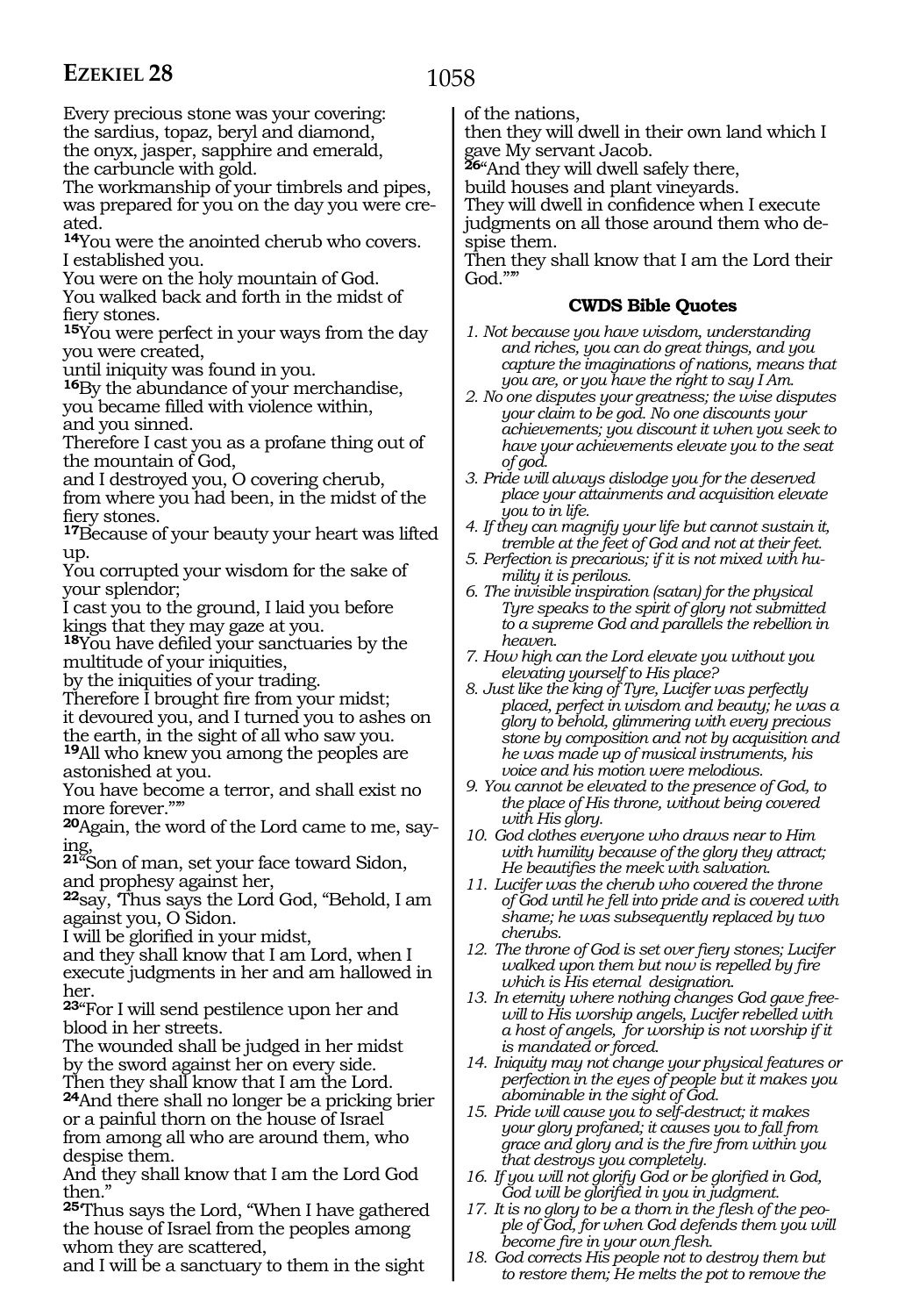*poisonous scum so He can restore His people to safety, peace, abundance and rest.*

*19. Never get excited by God correcting His people because you are around to see them fall; you may not be around or mentioned anymore to see them perfected and restored.*

#### **PRAYER POINTS**

- I lay my glory at Your feet Lord; You have permission to glorify Yourself in me. Amen.
- Let the spirit of pride be purged from the hearts of the successful of this generation. Let them sit at the feet of wisdom and recognize that being graced or blessed does not make them gods. Amen.
- Holy Father, let every person, object, or achievement that stands in the place of God, receive fiery correction now, in the name of Jesus.
- Thank You Jesus for those You have brought into my life to help me; I release Your grace upon them for their obedience. I tremble at the feet of Your goodness and eagerly anticipate Your next move. Amen.
- Glorious Lord, You are the source of all my glory, all my beauty and all my achievements; I celebrate You with gratitude and thanksgiving. Amen.

#### **The fishes of your rivers shall stick to your scales;**

**Know the rivers are Mine, and the fishes in them the same!**

**I will hook you in the jaw and pull you away;**

**Nebuchadnezzar took Tyre; now I give you to him for pay;**

**Forty years to temper your pride, then I will bring you back abased.**

**And Egypt, you shall no longer be the pride on which Israel's confidence is placed!**

#### EZEKIEL 29

**<sup>1</sup>**In the tenth year, in the tenth month, and on the twelfth day of the month,

the word of the Lord came to me, saying, **<sup>2</sup>**"Son of man, set your face against Pharaoh, king of Egypt,

and prophesy against him and against all Egypt.

**<sup>3</sup>**"Speak and say, 'Thus says the Lord God, "Behold, I am against you.

O Pharaoh king of Egypt, O great dragon who lies in the midst of his rivers,

who has said, 'My River is my own, I have made it for myself.'

**<sup>4</sup>**But I will put hooks in your jaws and cause the fish of your rivers to stick to your scales. I will bring you up out of the midst of your rivers,

and all the fish in your rivers will stick to your scales.

**<sup>5</sup>**And I will toss you in the wilderness and there I will leave you,

you and all the fish of your rivers.

You shall fall on the open field;

you shall not be picked up or gathered.

I have given you as food to the birds of the

heavens and to the beasts of the field.

**<sup>6</sup>**Then all the inhabitants of Egypt shall know that I am the Lord,

because they have been a staff of reed to the house of Israel.

**<sup>7</sup>**"When they took hold of you with the hand, you broke and tore all their shoulders. When they leaned on you,

you broke and made all their backs quiver." **<sup>8</sup>**'Therefore, thus says the Lord God,

"Surely I will bring a sword upon you and cut off from you man and animals.

**<sup>9</sup>**The land of Egypt shall be desolate and waste;

then they will know that I am the Lord, because he said,

'The river is mine and I have made it.'

**<sup>10</sup>**Behold, therefore, I am against you and against your rivers,

and I will make the land of Egypt utterly waste and desolate,

from Migdol to Syene to the border of Ethiopia. **<sup>11</sup>**No foot of man shall pass through it, nor foot of animal pass through it,

and it shall be uninhabited for forty years.

**<sup>12</sup>**I will make the land of Egypt desolate in the midst of the countries that are desolate,

and among the cities laid waste.

Her cities shall be desolate forty years; and I will scatter the Egyptians among the nations everywhere,

and disperse them through the countries. **<sup>13</sup>**'Yet, thus says the Lord God,

"At the end of forty years I will gather the Egyptians from the peoples among whom they were scattered.

**<sup>14</sup>**"I will bring back the captives of Egypt and cause them to return to the land of Pathros, to their homeland,

and there they shall be a lowly kingdom. **<sup>15</sup>**It shall be the lowliest of kingdoms.

It shall never exalt itself above the nations anymore,

for I will diminish them so that they will no more rule over the nations.

**<sup>16</sup>**And it shall no longer be the confidence of the house of Israel,

but will remind them of their iniquity when they turned to follow them.

Then they shall know that I am the Lord God.""

**<sup>17</sup>**And it came to pass in the twenty-seventh year,

in the first month, on the first day of the month,

the word of the Lord came to me, saying,

**18**"Son of man, Nebucadnezzar king of Babylon caused his army to do a great service against Tyre.

Every head was made bald and every shoulder rubbed raw,

yet neither he nor his army received wages from Tyre,

for the labor which they expended on it.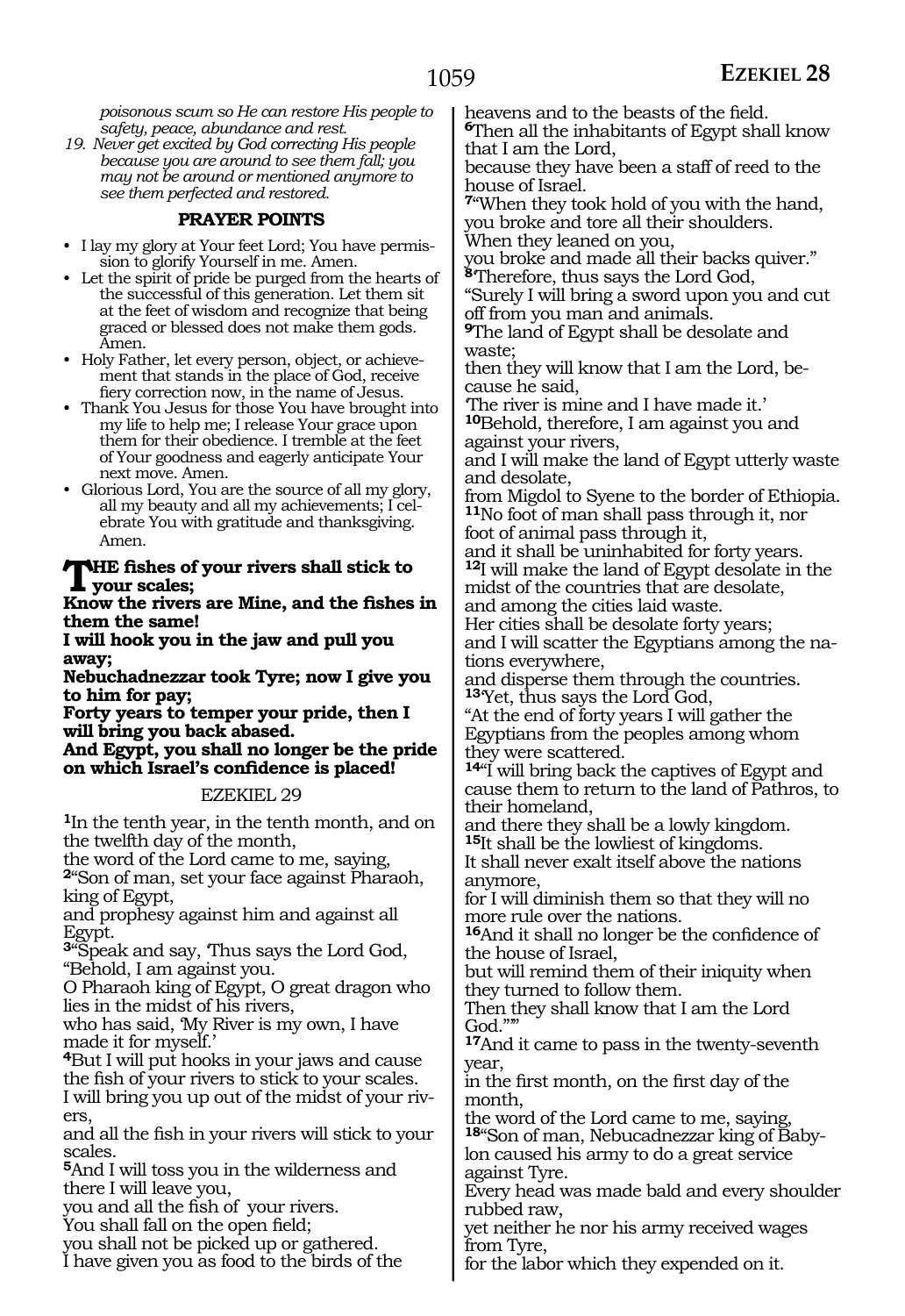### 1060

**<sup>19</sup>**Therefore," thus says the Lord God,

"behold I will give the land of Egypt to Nebu- chadnezzar king of Babylon.

He shall take away her wealth, carry off the plunder and remove her pillage;

and that will be the wages for his army.

**<sup>20</sup>**I have given him the land of Egypt for his labor,

because they have worked for Me,' says the Lord God.

**21"**In that day I will exalt the horn of the house of Israel.

I will cause it to spring forth,

and I will open your mouth to speak in their midst.

Then they shall know that I am the Lord*."*

### **CWDS Bible Quotes**

- *1. If God is against you, it does not matter what or who you have going for you; you are up against it.*
- *2. Your place of comfort should never be your place of complacency for although you have a history you must understand the mystery of God; He can pluck you up anytime He desires.*
- *3. You may have a home in the rivers but you do not own the rivers; you will be just a big fish, hooked, captured, removed and eaten.*
- *4. You may be arrogant in your place of comfort but when God gets you, you will be a fish out of water, vulnerable to the predators of the land and air.*
- *5. Understand and appreciate, it is yours to inhabit and enjoy but it is God's, He made it and has full control over your tenure of occupancy.*
- *6. When God decrees a thing, it is done: from the defining, to the timing to the conditioning, to the return.*
- *7. By the mercies of God you stand, whether you acknowledge it or not; He also has the power to cause you to fall, and to rise if you will fall upon His grace.*
- *8. If you present yourself as the confidence of the people of God without the strength of the Lord, God will break your confidence and remove you from being desirable among nations.*
- *9. When God orders a conquest He provides and rewards. His working may be intertwining but is direct and specific for each party involved; judgment for Egypt; reward for Babylon.*
- *10. God does nothing in the earth without the deliberate, intentional interest of His ecclesia at the heart of it.*

### **PRAYER POINTS**

- O Lord God, I am deliberate to be in right standing with You; I will fight for righteousness. Amen.
- I have made a covenant with my heart, I will never get complacent with the things of God or with my blessings from God.
- Mighty God, I recognize You as the owner of the rivers I live in; I exalt You and give You praise for You alone cause me to dwell in safety. Amen.
- I will do righteousness in this land every day of my life; this shall be my power to sustain my livelihood. Amen.
- I submit myself to Your word most High God; it

will never return to You unfulfilled. I will align myself with the prophetic scriptures. Amen.

**The day is near, a cloudy day, The day of the Lord! Pharaoh's arm shall be broken and torn; No more shall it be bound! Egypt shall face the sword! Ethiopia and Libya's fall shall be heard; The carefree Ethiopians shall fear. Great pain shall come near In the day of the Lord!**

EZEKIEL 30

**<sup>1</sup>**The word of the Lord came to me again, saying,

**<sup>2</sup>**"Son of man, prophesy and say,

'Thus says the Lord God:

"Wail, 'Woe to the day!'

**<sup>3</sup>**For the day is near, even the day of the Lord. It will be a day of clouds, the time of the Gentiles.

**<sup>4</sup>**The sword shall come upon Egypt, and great anguish shall be in Ethiopia,

when the slain shall fall in Egypt.

And they take away her multitude,

and her foundations are broken.

**<sup>5</sup>**Ethiopia, Libya, Lydia, all the mingled people; Arabia and all the men of the land who are allied, shall fall with them by the sword."

**<sup>6</sup>**'Thus says the Lord God, "Those who uphold Egypt shall fall,

and the pride of her power shall come down from Migdol to Syene.

Those within her shall fall by the sword," says the Lord God.

**7**"They shall be desolate in the midst of desolate countries,

and her cities shall be in the midst of the cities that are laid waste.

**<sup>8</sup>**Then they will know that I am the Lord, when I have set a fire in Egypt, and all her helpers are destroyed.

**<sup>9</sup>**"And on that day messengers shall go forth from Me in ships,

to make carefree Ethiopians afraid, and great anguish shall come upon them, as on the day of Egypt; for behold it is coming!"

**<sup>10</sup>**'Thus says the Lord God,

"I will also make the multitude of Egypt to cease

by the hand of Nebuchadnezzar king of Babylon.

**11**He and his people with him, the most terrible of the nations,

shall be brought to destroy the land. They will draw their swords against Egypt and fill the land with the slain.

**<sup>12</sup>**I will make the rivers dry,

and sell the land into the hand of the wicked; I will make the land waste, and all that is in it, by the hand of strangers, I, the Lord, have spoken."

**<sup>13</sup>**'Thus says the Lord,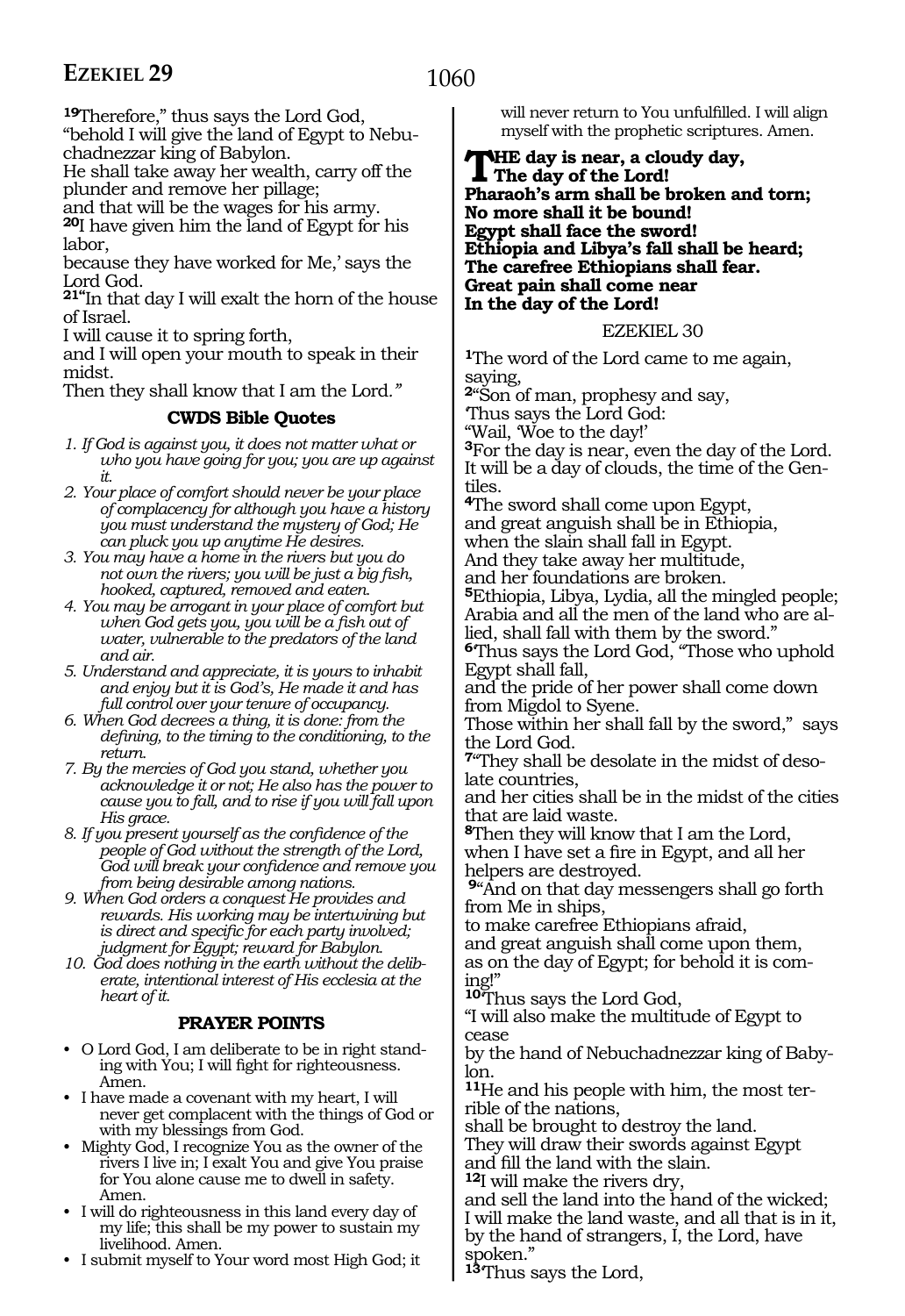"I will also destroy the idols,

and cause the images to cease from Noph.

There shall no longer be princes from the land of Egypt.

I will put fear in the land of Egypt.

**<sup>14</sup>**I will make Pathros desolate and set fire to  $7<sub>can</sub>$ 

and I will execute judgments in No.

**<sup>15</sup>**I will pour out My fury on Sin, the strength of Egypt.

I will cut off the multitude of No,

**<sup>16</sup>**and set a fire in Egypt;

Sin shall have great pain.

No shall be torn apart and Noph shall be in distress every day.

**<sup>17</sup>**The young men of Aven and Pi-beseth shall fall by the sword,

and these cities shall go into captivity.

**18**At Tehaphnehes the day shall also be darkened

when the yokes of Egypt I shall break. And the arrogance of her strength shall be done away.

As for her, a cloud shall cover her,

and her daughters shall go into captivity.

**<sup>19</sup>**Then I will execute judgments on Egypt.

Then they shall know that I am the Lord."" **<sup>20</sup>**And it came to pass in the eleventh year, in the first month, the word of the Lord came to me, saying,

**21**"Son of man I have broken the arm of Pharaoh king of Egypt;

and, look, it has not been bandaged for healing,

nor a splint put on it to bind it,

to make it strong enough to hold a sword. Therefore, thus says the Lord God,

**<sup>22</sup>**'Behold, I am against Pharaoh king of Egypt, and I will break his arms, both the strong one and the one that was broken;

and I will make the sword fall out of his hand. **23**'I will scatter the Egyptians among the nations

and disperse them throughout the countries. **<sup>24</sup>**I will strengthen the arms of the king of Babylon,

and put My sword in his hand.

But I will break Pharaoh's arms,

and he will groan before him with severe groaning as of a mortally wounded man.

**<sup>25</sup>**"So will I make strong the arms of the king of Babylon;

but the arms of Pharaoh shall fall down. They shall know that I am the Lord,

when I put My sword into the hand of the king of Babylon

and he stretches it out against the land of Egypt.

**26**I will scatter the Egyptians among the nations,

and disperse them throughout the countries. Then they shall know that I am the Lord."

#### **CWDS Bible Quotes**

- *1. A prophetic declaration may be your cause of celebration but may also be your anticipation of catastrophe.*
- *2. The day of the Lord has been prophesied for Egypt and fulfilled with precise timing; the day of the Lord is prophesied for all nations in these end times.*
- *3. You are as safe as the strength you ally yourself with; if they are hooked you will be stuck to their scales; when a fire is set in them you will burn with them within them.*

*4. If your safety is in Egypt alone, what will happen to your protection when God turns away the safety of Egypt, as it was with Ethiopia?*

*5. Your idols and images can only attract wrath and destruction to you in the day of wrath; they have no power to deflect it or to protect you.*

*6. When your nation is under fire, do not trust in the safety of your city; the fire may be assigned to every portion, city by city.*

- *7. You may be covered in glory and arrogance as you express your strength until the day a cloud covers you and your arrogant strength fails.*
- *8. Until the purposes of God are fulfilled, He will keep on breaking even what is already broken.*

#### **PRAYER POINTS**

- I will believe You Lord, I will believe Your prophets; bring the nations in alignment with Your word. Amen.
- Awake, awake children of the nations of the earth; may your spirits come alive to the prophetic reality of these times.
- I refuse to be friends, consenting or participatory associates with unrighteous and unholy hearts. Amen.
- Heavenly Father, my safety is in You alone; my confidence is my relationship with You. Amen.
- I refuse to worship in futility; I will have no association with idols; I worship You Father. Amen.

**Like a tree by many waters, You spread forth your bough; In the garden of Eden, There was none as beautiful as you. Fair in your greatness, But you lifted your heart high; Many shall shake at the fall Of one lifted in his pride!**

EZEKIEL 31

**<sup>1</sup>**Now it came to pass in the eleventh year, in the third month and on the first day of the month,

the word of the Lord came to me, saying, **<sup>2</sup>**"Son of man, say to Pharaoh king of Egypt and to his multitude,

'Who are you like in your greatness?' **<sup>3</sup>**Behold, the Assyrian was a cedar in Lebanon, with fine branches and a shadowing forest, of high stature, and its top was among the thick boughs.

**4**The waters made it grow large, and the waters of the deep gave it height,

with their rivers running around the place it was planted,

and it sent out his little rivers to all the trees of the field.

**<sup>5</sup>**Therefore its height was exalted above all the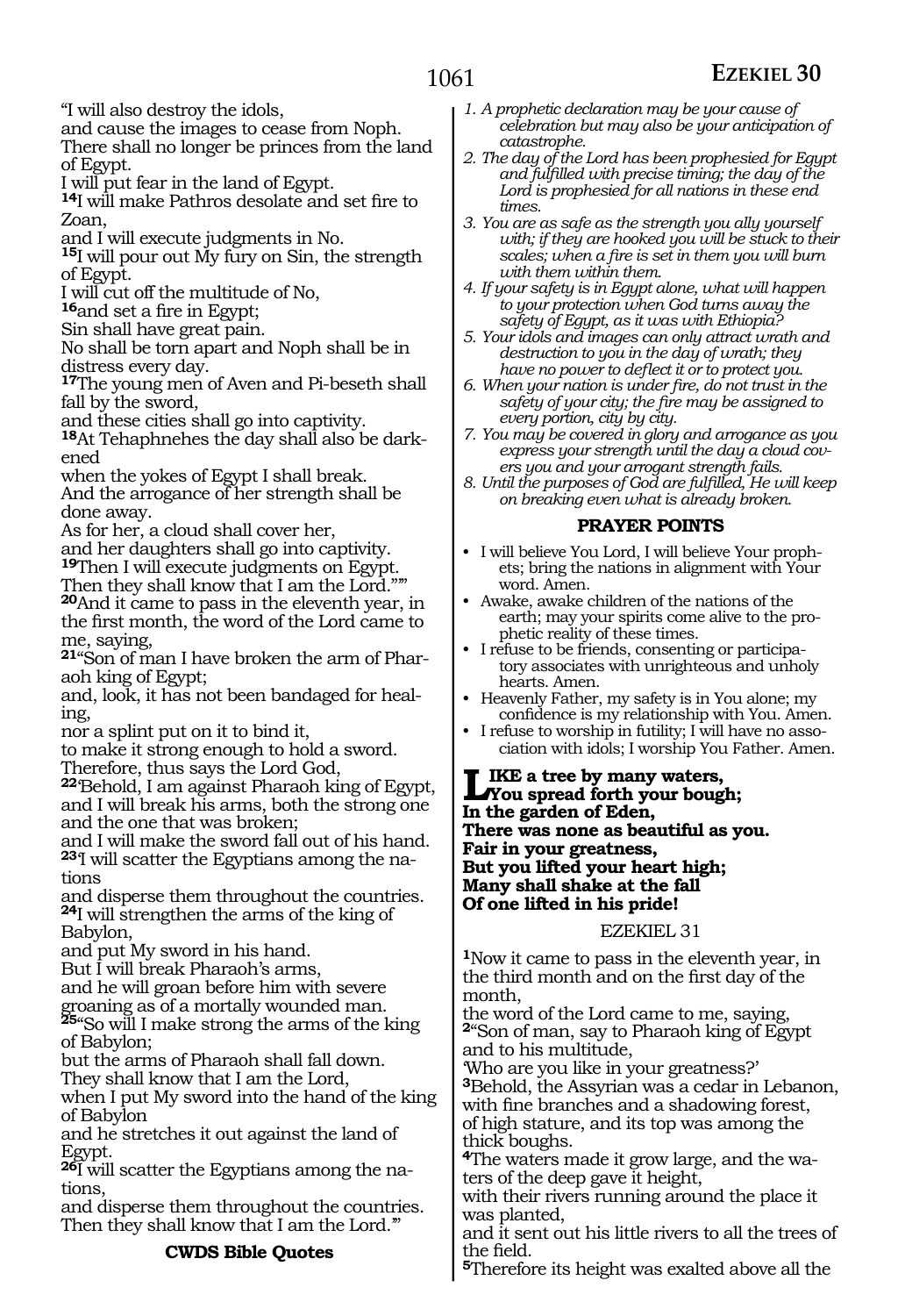### 1062

other trees.

Its boughs were multiplied and its branches became strong because of the abundance of water, and it sent the branches out.

**<sup>6</sup>**All the birds of the heaven made their nest in its boughs;

and under its branches all the beasts of the field brought forth their young.

In its shadows all great nations made their home.

**<sup>7</sup>**Thus it was beautiful in its greatness, and in the length of its branches,

because its roots reached to abundant waters. **<sup>8</sup>**The cedars in the garden of God could not hide it.

The chestnut trees were not like its branches, and the fir trees were not like its boughs.

No tree in the garden of God was comparable to it in beauty.

**<sup>9</sup>**I made it beautiful with many branches, so that all the trees in Eden, God's garden, envied it.

**<sup>10</sup>**"Therefore, thus says the Lord God, 'Because it has increased in height, and it set its top among the thick boughs, and its heart was lifted up in its height,

**<sup>11</sup>**therefore I will deliver it into the hand of the mighty one of the nations,

and he shall surely deal with it.

I have driven it out for its wickedness,

**12**and strangers, the most terrible of the nations, have cut it down and left it.

Its branches have fallen on the mountains and in all the valleys.

Its boughs lie broken by all the rivers of the land;

and all the peoples of the earth have gone from under its shadow and left it.

**<sup>13</sup>**On its ruin will all the fowls of the heavens remain,

and all the beasts of the field will come to its branches,

**<sup>14</sup>**so that no trees by the waters may ever exalt themselves for their height,

nor set their tops among the thick boughs, and that no tree which drinks water may ever

be high enough to reach up to them.

For they have all been delivered to death, to the depths of the earth,

among the children of men who go down to the Pit.

**<sup>15</sup>**"Thus says the Lord God, 'In the day he went down to hell, I caused mourning.

I covered the deep because of it.

I restrained the rivers and the great waters were held back.

I caused Lebanon to mourn for it,

and all the trees of the fields wilted because of it.

**<sup>16</sup>**I made the nations shake at the sound of its fall,

when I cast it down to hell together with those who descend into the Pit.

And all the trees of Eden

the choice and best of Lebanon,

all that drink water, were comforted in the depths of the earth.

**<sup>17</sup>**They also went down to hell with it, with those slain by the sword.

Those who were its strong arm dwelt

in its shadows among the nations.

**<sup>18</sup>**'To which of the trees in Eden will you then be likened in glory and in greatness? You shall be brought down with the trees of Eden to the depths of the earth; you shall lie in the midst of the uncircum-

cised,

with those slain by the sword.

This is Pharaoh and all his multitude,' says the Lord God."

#### **CWDS Bible Quotes**

- *1. You flourish because of where you are planted in business or spiritually; location is an eternal key to prosperity.*
- *2. People, activity and life are attracted to everything that is flourishing.*
- *3. They will see your high branches but they will never see your roots and the water supplying your roots.*
- *4. Constantly lift your branches to God, the source of supply of the water(word) from which your roots are replenished.*
- *5. Your weakness is not that your branches are high and lifted up but that your heart is lifted up.*
- *6. If you remain connected to your roots, the word of God, the enemy can never cut you down.*
- *7. You are defeated, not because of your weakness but because you are delivered by your strength. Never forsake your strength (God) even when you are mighty.*
- *8. Many will mourn the demise of the mighty, but the earth will receive their remains just as the remains of those who were never heralded.*
- *9. Leave a mark on eternity while you live, for the greatness of your glory is indistinguishable in hell; there is no celebration of status in the grave.*
- *10. Unsustainable heights are the deception of those who place confidence in others; those who are lifted up in their heights will go down in their demise.*

#### **PRAYER POINTS**

- My Father, my God, I want to be forever planted in You so I will flourish anywhere. Amen.
- By the power in the blood of Jesus, I will be a fruitful tree in the house of my God; I will be a source of kingdom supply, in the name of Jesus.
- I will continue to develop my skills in secret. I will maintain strong personal and spiritual discipline to sustain the success You have blessed me with Lord. Amen.
- Jesus, my branches are forever lifted to You; the glory will always be pointed upwards, in the name of Jesus.
- I humble myself before You Lord; success shall never corrupt my heart or my relationship with You. Amen.

#### **Young lions among the nations, whales of the sea,**

**The net of the Lord is spread upon you**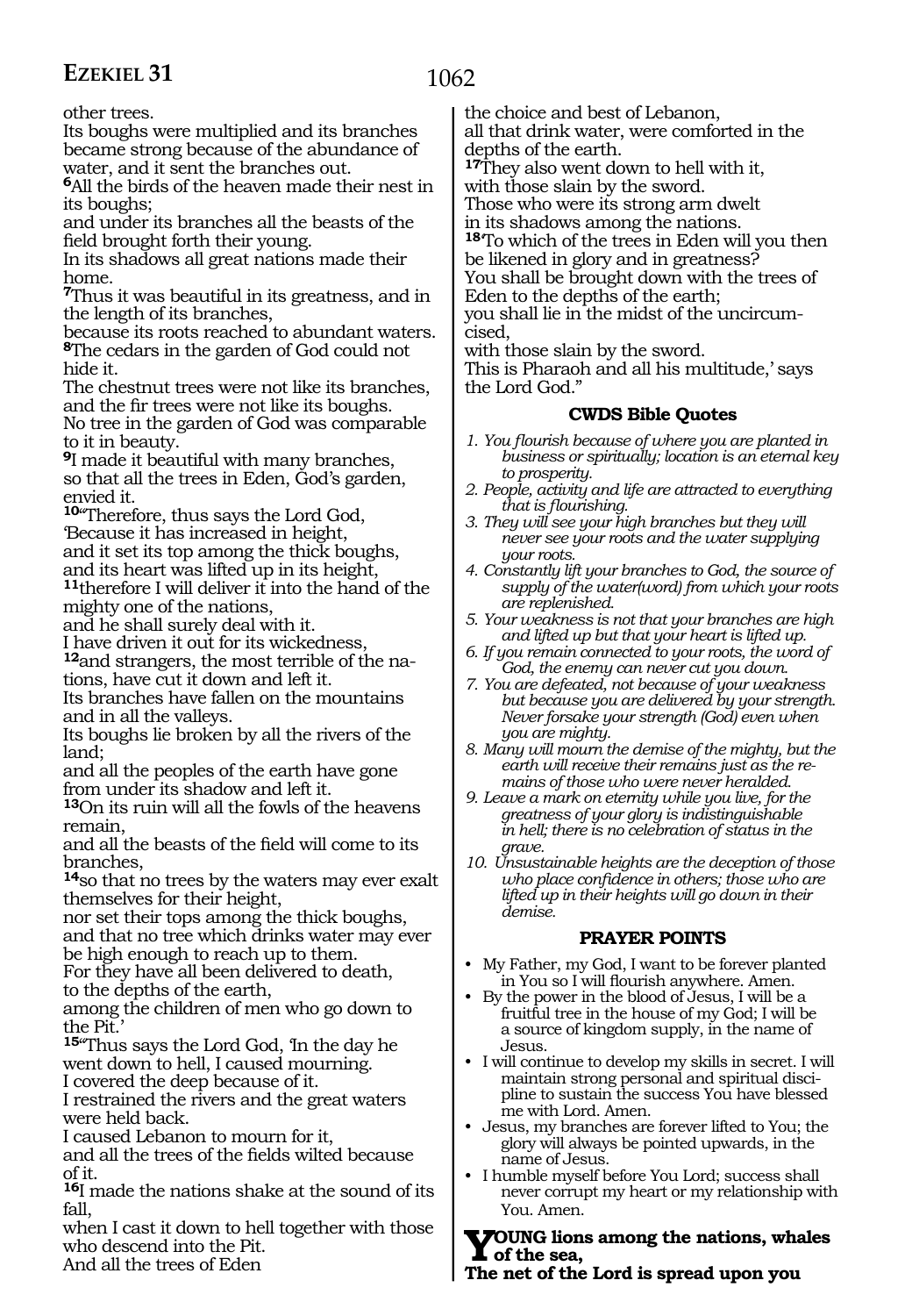**completely.**

#### **The land that you swim in shall swim with your blood.**

#### **Kings shall tremble at every moment of the fall of the proud!**

#### EZEKIEL 32

**<sup>1</sup>**And it came to pass, in the twelfth year, in the twelfth month,

on the first day of the month,

the word of the Lord came to me, saying,

**2**"Son of man, take up a lamentation for Pharaoh king of Egypt, and say to him,

'You are like a young lion among the nations, and you are like a whale in the seas, bursting forth in your rivers,

troubling the waters with your feet and making their rivers foul.

**<sup>3</sup>**'Thus says the Lord God,

"I will therefore spread My net over you with a company of many people,

and they will draw you up in My net.

**<sup>4</sup>**"Then I will leave you on the land.

I will cast you out on the open fields

and cause all the birds of the heavens to settle on you.

And I will fill the beasts of the whole earth with you.

**<sup>5</sup>**I will lay your flesh on the mountains and fill the valleys with your carcass.

**<sup>6</sup>**"I will also water the land with your blood, even to the mountains

and the riverbeds will be full of you.

**<sup>7</sup>**When I put out your light,

**<sup>8</sup>**I will cover the heavens and make its stars dark;

I will cover the sun with a cloud.

And the moon shall not give her light.

All the bright lights of the heavens

I will make dark over you and bring darkness upon your land," says the Lord God.

**<sup>9</sup>**"I will also trouble the hearts of many people, when I shall bring your destruction among the nations, into the countries you have known. **<sup>10</sup>**"Yes, I will make many peoples astonished

at you,

and their kings shall be horribly afraid of you when I brandish My sword before them; and they shall tremble every moment, every man for his own life, in the day of your fall.

**<sup>11</sup>**'For thus says the Lord God, "The sword of the king of Babylon shall come upon you.

**<sup>12</sup>**By the sword of the mighty warriors, all of them the most terrible of the nations, I cause your multitude to fall.

They shall plunder the pomp of Egypt, and all her multitude shall be destroyed.

**<sup>13</sup>**"I will destroy all its animals from beside its great waters;

the foot of man shall muddy them no more, nor shall the hooves of animals muddy them.

**<sup>14</sup>**Then I will make their waters clear and make their rivers run like oil," says the Lord God.

**<sup>15</sup>**"When I make the land of Egypt desolate, and the country destitute of all who once filled it.

When I strike all those who dwell in it, then they shall know that I am the Lord. **<sup>16</sup>**This is the lamentation with which they shall lament her.

The daughters of the nations shall lament her; they shall lament for her, for Egypt, and for all her multitude," says the Lord God.

**<sup>17</sup>**It came to pass also in the twelfth year, the word of the Lord came to me, saying,

**<sup>18</sup>**"Son of man, wail over the multitude of Egypt

and cast them down to the depths of the earth,

her and the daughters of the famous nations, with those who go down to the Pit:

**<sup>19</sup>**'Whom do you surpass in beauty?

Go down, be placed with the uncircumcised.' **<sup>20</sup>**They shall fall in the midst of those who are slain by the sword;

she is delivered to the sword,

drawing her and all her multitudes.

**<sup>21</sup>**"The strong among the mighty shall speak to him out of the midst of hell,

with those who help him, they have gone down.

They lie with the uncircumcised, slain by the sword.'

**<sup>22</sup>**Assyria is there, and all her company, with their graves all around her,

all of them slain, fallen by the sword.

**<sup>23</sup>**Her graves are set in the sides of the Pit and her company is all around her grave, all of them slain, fallen by the sword, who

caused terror in the land of the living.

**<sup>24</sup>**There is Elam and all her multitude, all around her grave,

all of them slain, fallen by the sword, who have gone down uncircumcised to the lower parts of the earth.

They caused terror in the land of the living, but now they bear their shame,

with those who go down to the Pit.

**<sup>25</sup>**They have set her bed in the midst of the slain,

with all her multitude, with her graves all around it,

all of them uncircumcised, slain by the sword, though they caused their terror in the land of the living,

yet they bear their shame with those who go down to the Pit.

**26**There are Meshech, Tubal and all their multitude with all their graves around it,

all of them uncircumcised, slain by the sword, though they caused their terror in the land of the living,

**<sup>27</sup>**they do not lie with the mighty who are fallen of the uncircumcised,

who have gone down to hell with their weapons of war.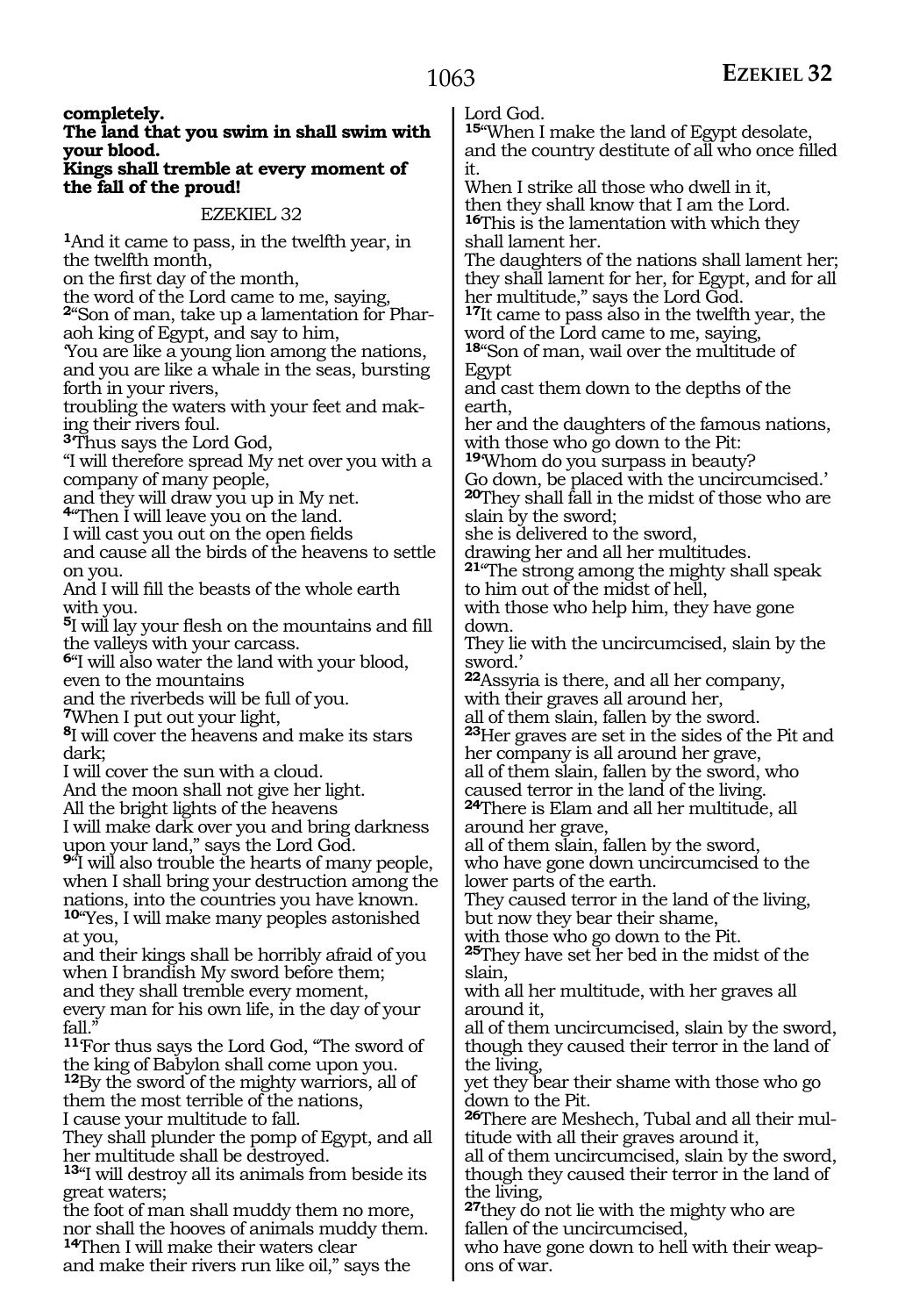They have laid their swords under their heads, but their iniquities will be on their bones

because of the terror of the mighty in the land of the living.

**<sup>28</sup>**"Yes, you shall be broken in the midst of the uncircumcised,

and lie with those slain by the sword.

**29**There is Edom, her kings and all her princes,

who despite their might, are laid beside those slain with the sword.

They shall lie with the uncircumcised and with those who go down to the Pit.

**<sup>30</sup>**There are all the princes of the north, and all the Sidonians,

who have gone down with the slain;

in shame at the terror which they caused by their might;

they lie uncircumcised with those slain by the sword,

and bear their shame with those who go down to the Pit.

Pharaoh will see them and be comforted over all his multitude,

**<sup>31</sup>**Pharaoh and all his army who are slain by the sword," says the Lord God.

**<sup>32</sup>**"For I have caused My terror in the land of the living;

and he shall be placed in the midst of the uncircumcised,

with those who are slain by the sword, Pharaoh and all his multitude," says the Lord God.

#### **CWDS Bible Quotes**

- *1. You may have been arrogant, aggressive, dominant, feared, but when God casts His net over you, you will be subdued, submissive and carcass for prey.*
- *2. You are powerless outside of your natural environment, just as Egypt when plucked from her rivers; make your natural environment the presence of God and you have power at all times in every place.*
- *3. You fill the rivers with your strength, God will fill it with your blood; you fill the land with your arrogance, God will fill it with your carcass.*
- *4. Fear the Lord and serve Him; He can withdraw His light from your land, or darken your day forever.*

*5. Your might causes nations to tremble in awe; your fall causes them to tremble in fear and insecurity and in awe and terror of God.*

*6. God can turn your up-side down and change your pomp and prosperity into destitution, for when He stands against you He turns things completely upside down.*

*7. The prophecy to Egypt in its high tide is its devastation and the utter end of all its high strides; it is hanging low, ready for fulfillment.*

*8. When the prophetic lamentation precedes the prophetic fulfilment; tremble, it is done.*

*9. Your might in life is very light (has no significance) if you lay dead with the strong and mighty, or with the mighty weak.*

*10. Egypt and Assyria with all their imperious strength are in the grave; so is Hitler and every great name in history; the only distinction is* 

*whether or not you die in Christ.*

- *11. Death is no defeat unless it followed you from life into the grave; where death is defeated in life the grave has no victory.*
- *12. Cause your terror in the land of the living, but if iniquity is on your bones in death, you face terror that is beyond any you have created in life.*
- *13. Your distinction in life is indistinct in death; just as Pharaoh, just as Edom, just as Meshech and Tubal the bones rot but the spirits groan.*

#### **PRAYER POINTS**

- By the power in the blood of Jesus, let every high thing that exalts itself against the knowledge of God be cast down, in the name of Jesus.
- Holy Father, in You I live and move and have my very existence; apart from You I am withered.
- Hook of the living God, turn back the arrogant, in the name of Jesus.
- I tremble before You Father; when I think of You I am constantly in awe. Amen.
- God of Israel, I stubbornly refuse to enter into conflict or battle with You. Amen.
- My Lord and my King, my stability depends on You; I lay before You in humility and rise upon Your wings. Amen.

#### **The watchman is warning, faithful and true;**

**Will you give heed or must the dumb speak to you?**

**Turn from your evil! Deliver your soul! The Lord has no pleasure in your death, oh, no!**

**A song that is lovely, a pleasant voice too. You love to hear the watchman sing you his tune;**

**Your mouth filled with love, but in your heart you are not moved;**

**When the news reaches the watchman, what will you do?**

**Yes, when the dumb speaks again, you will make sense of old tunes!**

#### EZEKIEL 33

**1**Again the word of the Lord came to me, saying,

**<sup>2</sup>**"Son of man, speak to the children of your people and say to them,

'When I bring the sword upon a land, and the people of the land take a man from their coasts and make him their watchman: **<sup>3</sup>**if when he sees the sword coming upon the land,

he blows the trumpet and warns the people, **<sup>4</sup>**then whoever hears the sound of the trumpet and takes no warning,

if the sword comes and takes him away, his blood shall be on his own head.

**<sup>5</sup>**"'He did not take warning, though he heard the trumpet sound;

his blood shall be upon himself, no fault but his own.

But he who takes warning shall deliver his soul.

**<sup>6</sup>**And if the watchman sees the sword coming and does not blow the trumpet,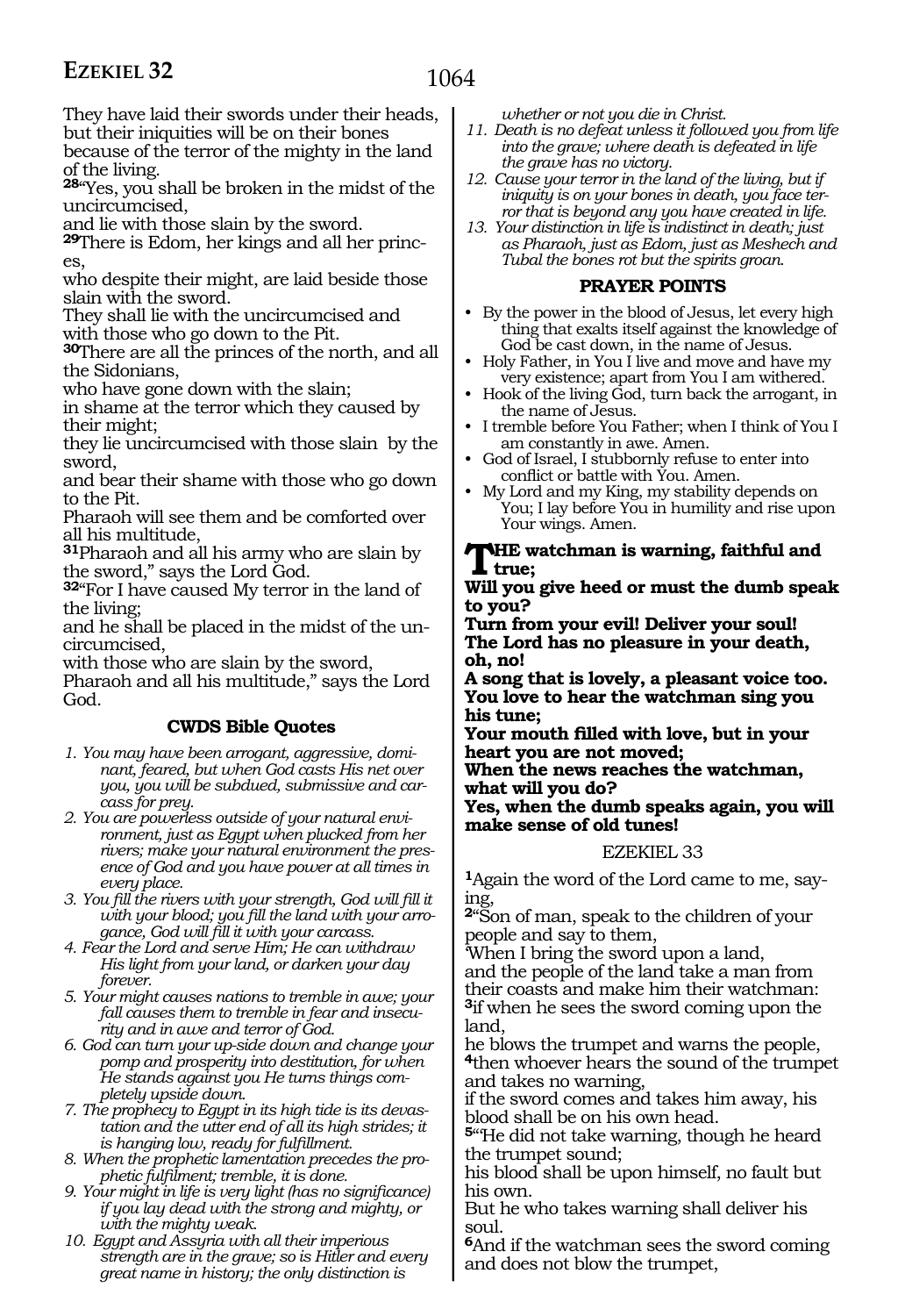and the people are not warned,

and the sword comes and takes any person from among them,

he is taken away in his sins;

but his blood I will require at the watchman's hand.'

**<sup>7</sup>**"So you, son of man, I have made you a watchman for the house of Israel, therefore you shall hear a word from My mouth and warn them for Me.

**<sup>8</sup>**When I say to the wicked,

'O wicked man, you shall surely die!' and you do not speak to warn the wicked from his way, then the wicked man shall die in his iniquity; but I will require his blood at your hand.

**<sup>9</sup>**"Nevertheless, if you warn the wicked to turn from his way,

and he does not turn from his way,

he shall die in his iniquity, but you have deliv- ered your soul.

**<sup>10</sup>**Therefore you, O son of man, say to the house of Israel,

'Thus says the Lord, "If our transgressions and our sins lie upon us,

and we pine away in them, how can we then live?"'

**<sup>11</sup>**"Say to them, 'As I live,' says the Lord God, 'I have no pleasure in the death of the wicked, but that the wicked turn from his way and live; this is My delight.

Turn, turn you from your evil ways! For, O house of Israel, why should you die?' **<sup>12</sup>**Therefore you, O son of man, say to the chil- dren of your people,

'The righteousness of the righteous shall not deliver him in the day of his transgression; **<sup>13</sup>**'as for the wickedness of the wicked,

he shall not fall because of this in the day he turns from his wickedness,

nor shall the righteous live because of his righteousness in the day that he sins.' When I say to the righteous that he shall surely live,

if he trusts in his own righteousness and he commits sin,

none of his righteousness shall be remembered,

but he shall die because of the iniquity he has committed.

**<sup>14</sup>**"Again, when I say to the wicked, 'You shall surely die!'

If he turns from his sin and does that which is lawful and right,

**<sup>15</sup>**if the wicked restores the pledge,

gives back that which he has stolen and walks in the statutes of life

without committing iniquity, he shall surely live; he shall not die.

**<sup>16</sup>**None of the sins he had committed shall be mentioned against him;

he has done what is lawful and right; he shall surely live.

**<sup>17</sup>**"Yet the children of the people say, 'The way of the Lord is not just,'

but it is their way which is not just!

**18**When the righteous turns from his righteousness and commits iniquity,

he shall die because of it.

**<sup>19</sup>**When the wicked turns from his wickedness and does what is lawful and right, he shall live because of it.

**<sup>20</sup>**Yet you say, 'The way of the Lord is not just,' O house of Israel, I will judge you, everyone according to his own ways."

**<sup>21</sup>**And it came to pass in the twelfth year of our captivity,

in the fifth day of the tenth month, that one who had escaped from Jerusalem came to me, and he said, "The city has been captured!" **<sup>22</sup>**Now the hand of the Lord had been upon me the evening before the man came who had escaped,

and He had opened my mouth;

so when he came in the morning my mouth was opened and I was no longer mute.

**<sup>23</sup>**Then the word of the Lord came to me, say- ing,

**<sup>24</sup>**"Son of man, the people who inhabit those ruins in the land of Israel are saying, 'Abraham was one and he inherited the land, but we are many; the land is given to us as an

inheritance.' **<sup>25</sup>**Therefore say to them, 'Thus says the Lord

God, "You eat meat with blood, you lift up your eyes

towards your idols, and you who shed blood, should you then

possess the land? **<sup>26</sup>**You rely on your sword. You commit abomi- nations and you defile one another's wives.

Should you then possess the land?"' **<sup>27</sup>**"Say this to them, 'Thus says the Lord God, "As I live, surely those who are in the ruins

shall fall by the sword,

and he who is in the open field I will give to beasts to be devoured,

and those who are in the strongholds and caves shall die of the pestilence.

**<sup>28</sup>**"For I will make the land most desolate, and the pomp of her strength shall cease.

The mountains of Israel shall be so desolate that no one will pass through it.

**29**Then you will know that I am the Lord, when I have made the land most desolate, because of all their abominations which they have committed."'

**<sup>30</sup>**"As for you, son of man, the children of your people are talking about you beside the walls and in the doors of the houses,

and they speak to one another, everyone saying to his brother,

'Please come, let us hear what is the word that comes from the Lord.'

**<sup>31</sup>**So they come to you as the people come. They sit before you as My people, and they hear your words,

but they will not do them, for with their mouth they show much love,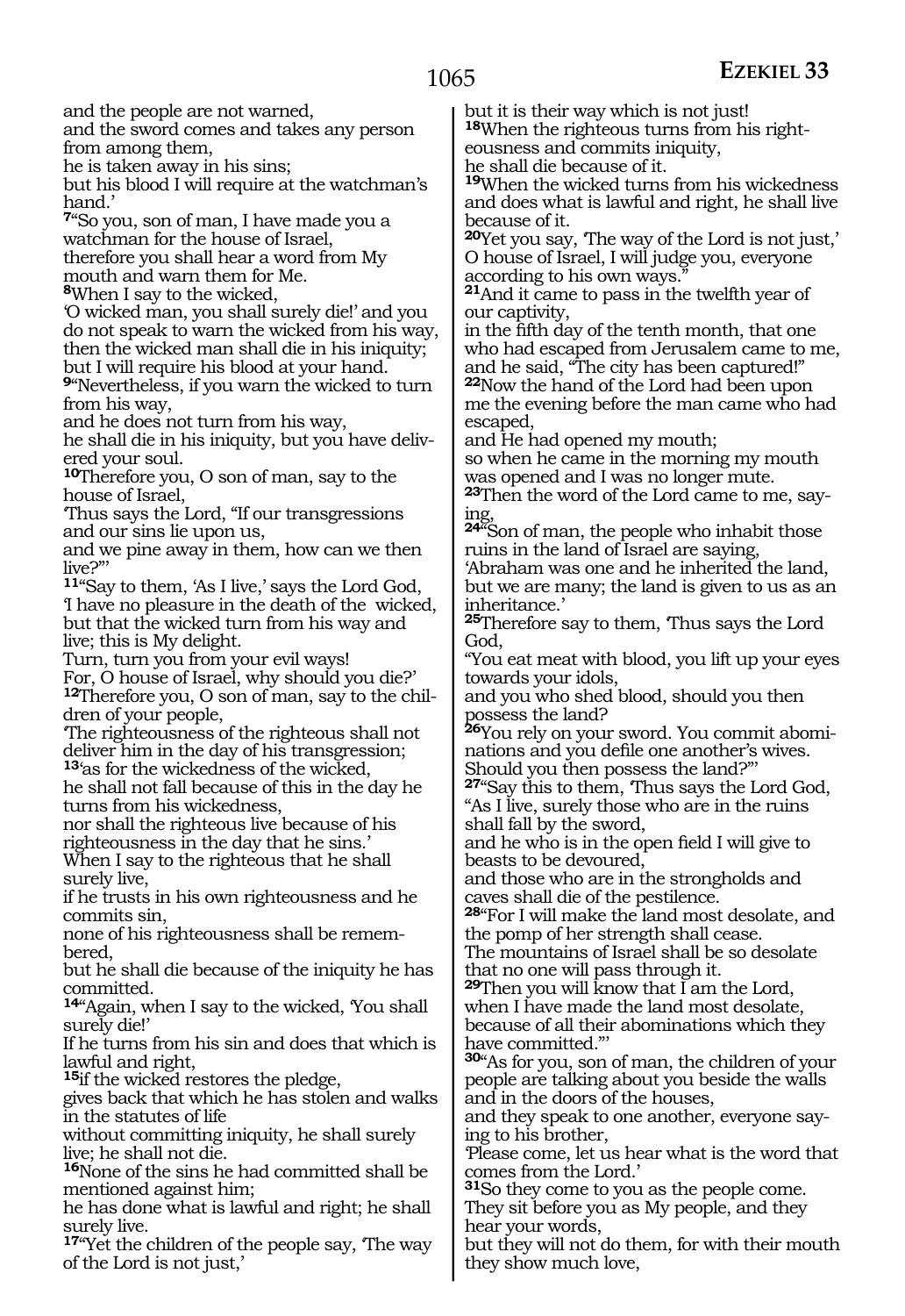but their hearts pursue their own covetousness and greed.

**<sup>32</sup>**"Indeed you are to them as a very lovely song,

of one who has a pleasant voice and can play well on an instrument;

for they hear your words, but they do not do them.

**<sup>33</sup>**When this comes to pass, for surely it will, then they will know that a prophet has been among them."

#### **CWDS Bible Quotes**

- *1. The duty of a watchman is a mandate; it is mandatory; it comes with consequence; you are responsible for the penalty you did not warn.*
- *2. The response to the message is up to the people; the responsibility for the message belongs to the watchman.*
- *3. If you are given a word you are given a responsibility; warn the people or let it be your warning.*
- *4. Get it out by all means, at all cost, through all mediums, for just as Ezekiel, you have the command to Go, a word with the burning peril of the advancing enveloping hell.*
- *5. It may annoy them, infuriate them, anger them, but that should never intimidate you to deliver, for the deliverance of your soul is in the delivery of your warning.*
- *6. The only compromise of the truth is your eternal soul.*
- *7. You are responsible for the word you hear! It is an awesome responsibility in a heavenly account*
- *8. If transgression leads to death and you keep sinning, you have much more than less hope; you have no hope; you are hopeless.*
- *9. God is pressured by your sins to commit you to death, but He has no pleasure in it; He is more pleased to see you turn rather than to see you burn.*
- *10. It is not how you lived that matters to eternity, it is how (the state in which) you died.*
- *11. It is not the truth you find in life that counts, but how the Truth finds you in eternity; this determines if you will be counted.*
- *12. You may have done untold righteousness, and you may have grown old in righteousness, but never grow cold in righteousness, for if you lose your hold on righteousness you lose your hold on life.*
- *13. It is never too late for a shower; you may have done countless evil in life but none of it will be counted if you turn from evil to righteousness at any time during or even at the end of your life.*
- *14. There are times your voice is much louder in silence and better understood when fulfillment breaks the silence.*
- *15. There are times when hearing is all the speaking you need; His voice, not yours.*
- *16. With righteousness, God will make one into many as He did with Abraham; with unrighteousness, God will make many into less than one, not even a memory; Israel's abomination spoke conclusively to their fate in the land.*
- *17. When you hear with the ear but not with the heart, the word may shame you but will never save you.*
- *18. It is not ok to seek the prophetic word week after week but to never act on it; the word only has power if mixed with faith which is action.*
- *19. A lovely song with a pleasant voice is very en-*

*tertaining; they pay no attention to the words, it is forgotten in a moment, but when the words come to pass they know something prophetic has been spoken.*

#### **PRAYER POINTS**

- I speak duty into the hearts of believers and commit them to stand guard and watch, in the name of Jesus.
- I will watch, I will warn, I will speak to this generation about these evil times and let them know that Jesus is coming soon. Amen.
- Holy Spirit, breathe boldness into the hearts of believers to share the prophetic scriptures and the word You have placed into their hearts. Amen.
- By the power of the Holy Spirit, I shake complacency from my heart; I will not take the burden of the gospel lightly or ignore the command of my Lord Jesus to Go. Amen.
- I will never compromise my message or fear the response of others; I will deliver consistently in the fear of the living God. Amen.

### **There shall be showers of blessing; My flocks I will feed.**

**Shepherds of Israel,**

**Woe to you. I am against you fiercely. You did not strengthen the diseased; The sick you did not heal, Nor did you bind up the broken-hearted,**

**Nor bring the lost back to Me!**

**But showers of blessing I will cause to come down;**

**I will both search and seek out My own. I will feed them in good pastures where the rivers run,**

**And they shall lie in My bosom while the showers come!**

#### EZEKIEL 34

**<sup>1</sup>**And the word of the Lord came to me saying, **<sup>2</sup>**"Son of man, prophesy against the shepherds of Israel,

prophesy and say to them, 'Thus says the Lord God to the shepherds:

"Woe to the shepherds of Israel who feed themselves!

Should not the shepherds feed the flocks? **<sup>3</sup>**You eat the fat and clothe yourself with the wool,

you slaughter the fatlings, but you do not feed the flocks.

**<sup>4</sup>**You have not strengthened the weak, neither have you healed those who were sick, nor bound up the broken,

nor have you brought back that which was driven away, nor sought out the lost;

but you have ruled them with cruelty and with force.

**<sup>5</sup>**They are scattered because there was no shepherd,

and they became food for all the beasts of the field when they were scattered.

**<sup>6</sup>**My sheep wandered through all the moun- tains and on every high hill;

My flock was scattered over the face of the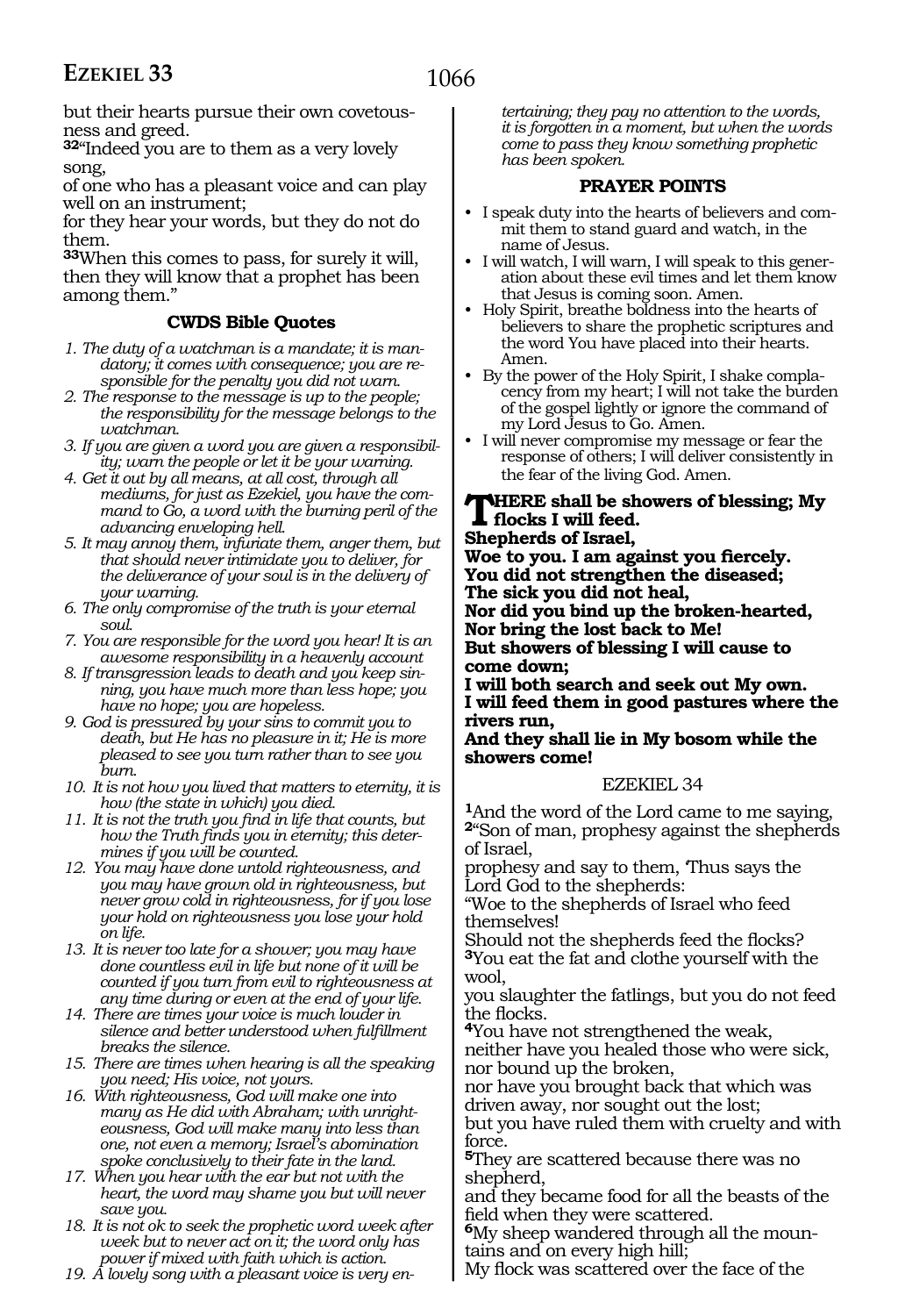whole earth,

and no one sought or searched for them."

**<sup>7</sup>**Therefore, you shepherds, hear the word of the Lord.

**<sup>8</sup>**"As I live," says the Lord God, "surely because My flock became a prey

and My flock became food for every beast of the field,

because there was no shepherd, nor did My shepherds search for My flock,

but the shepherds fed themselves and did not feed my flock,"

**<sup>9</sup>**'Therefore, O you shepherds, hear the word of the Lord!

**<sup>10</sup>**Thus says the Lord God "Behold I am against the shepherd.

I will require My flocks at their hand.

I will cause them to cease feeding the sheep, neither shall the shepherds feed themselves anymore,

for I will deliver My flock from their mouths, that they may no longer be food for them." **<sup>11</sup>**For thus says the Lord God,

"Indeed, I Myself will both search for My sheep and seek them out.

**<sup>12</sup>**As a shepherd seeks out his flock on the day he is among his scattered sheep,

so will I seek out My sheep and deliver them from all the places they were scattered on a cloudy and dark day.

**<sup>13</sup>**And I will bring them out from the peoples everywhere,

and gather them from the countries and bring them to their own land.

**<sup>14</sup>**I will feed them on the mountains of Israel, in the valleys and in all the inhabited places of the country.

**<sup>15</sup>**"I will feed them in good pasture,

and their fold shall be on the high mountains of Israel.

And they shall lie down there in a good fold in rich pasture on the mountains of Israel.

I will feed My flock, and I will make them lie down," says the Lord God.

**<sup>16</sup>**"I will seek that which was lost, and bring back that which was driven away.

I will bind up the broken and strengthen the sick,

but I will destroy the fat and the strong,

and feed them with judgment."

**<sup>17</sup>**"As for you, O My flock," thus says the Lord God,

"behold, I will judge between sheep and sheep, between rams and goats.

**<sup>18</sup>**Does it seem a small thing to you to have eaten up the good pasture,

that you must trample with your feet the residue,

and to have drunk of the clear waters, that you must foul the residue with your feet? **<sup>19</sup>**As for My flocks, they eat what you have trampled with your feet,

and they drink what you have fouled with your feet.

**<sup>20</sup>**Therefore," thus says the Lord God to them, "I Myself will judge between the fat and the lean sheep.

**<sup>21</sup>**"Because you have pushed with side and with shoulder,

and butted all the weak ones with your horns, and have scattered them abroad,

**<sup>22</sup>**therefore I will save My flock and they shall no longer be preyed upon,

and I will judge between sheep and sheep. **<sup>23</sup>**I will establish one shepherd over them, and he will feed them: David My servant.

He shall feed them and be their shepherd. **<sup>24</sup>**And I, the Lord, will be their God,

and My servant David a prince among them. I, the Lord, have spoken.

**<sup>25</sup>**I will make a covenant of peace with them, and cause wild beasts to cease from the land, and they will dwell safely in the wilderness and sleep in the woods.

**<sup>26</sup>**I will make them and the places all around My hill a blessing,

and I will cause showers to come down in their seasons.

There shall be showers of blessing.

**<sup>27</sup>**Then the trees of the field will yield their fruit,

and the earth will yield her increase. They shall be safe in their land;

and they shall know that I am the Lord,

when I have broken the bands of their yoke, and I have delivered them out of the hand of those who enslaved them.

**<sup>28</sup>**"And they shall no more be a prey for the nations,

nor shall the beasts of the land devour them, but they shall dwell safely and in peace, and no one shall make them afraid again.

**<sup>29</sup>**And I will raise up for them a garden that will be famous,

and they shall no longer be consumed with hunger in the land,

nor bear the shame of the Gentiles anymore. **<sup>30</sup>**Thus they shall know that I, the Lord God, am with them, and they, the house of Israel, are My people,'" says the Lord God.

**<sup>31</sup>**"You are My flock, the flock of My pasture, you are men, and I am your God," says the Lord God.

#### **CWDS Bible Quotes**

- *1. Leadership of the people of God in any capacity is sacrificial service rooted in love; everything else is self-serving and disastrous.*
- *2. You know imbalanced leadership when the top is fat and heavy and the bottom is weak, blistered and feeble; that leadership can never stand.*
- *3. The calamity on nations is always rooted in the character of their leaders, present and past.*
- *4. Faulty shepherds cause the sheep to falter and to wander; uncaring shepherds secure themselves in times of crisis and leave the sheep scattered.*
- *5. Shepherds with no heart for the sheep and who serve themselves at the expense of the sheep will be disenfranchised and disgraced.*
- *6. It is because of His great love for His sheep that He*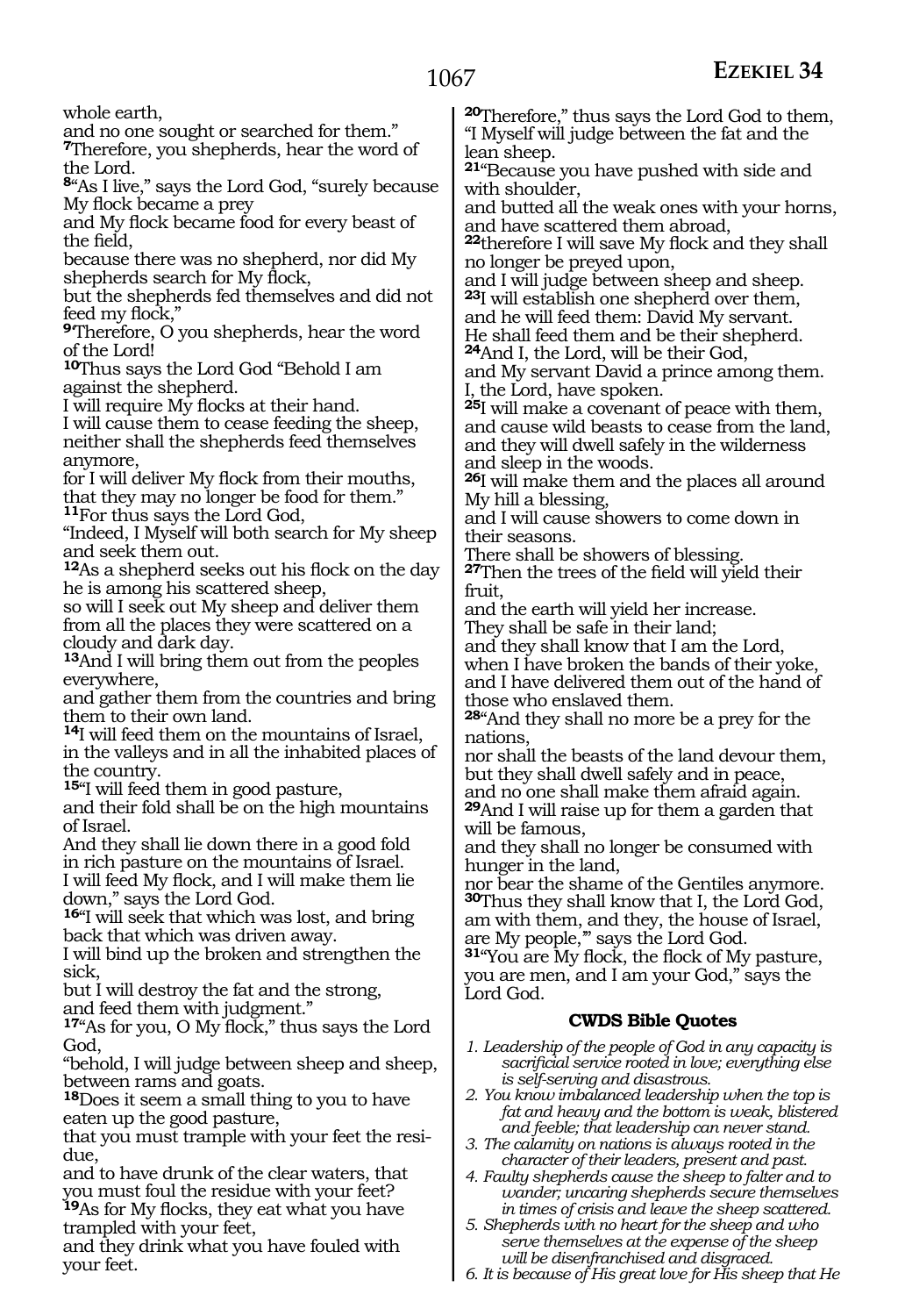*selected you to lead them; feed them with care and love or He will feed you with judgment.*

- *7. There is a promise for the disbursed Israel: God will bring them back from captivity and feed them well in the land of His grace; there is a promise for the fat self-serving shepherds: they will be fed with judgment in the land of their disgrace.*
- *8. It is one thing to be damaged by the system, it is another thing to be fighting among yourselves for precedence.*
- *9. When God is pleased with you He will cause showers to rain upon you to create the atmosphere of blessings.*
- *10. God will bless you with showers but He will also send showers of blessings to establish you in His blessings.*
- *11. You know the fear of the Lord is on you when no one comes against you; you know the fear of the Lord is in you when no one makes you afraid.*

#### **PRAYER POINTS**

- Holy Father, love constrains me to lead with excellence and integrity; place Your love in the hearts of our leaders, in the name of Jesus.
- Right hand of the living God, move among our leaders, remove greed, self-serving and evil from their hearts; let them lead with balance and parity. Amen.
- Most High God, so much depends on our leaders; I pray You give them the grace to lead with excellence, in the name of Jesus.
- I release fire against the spirit of greed and selfishness attacking our leaders; Holy Spirit, breathe love and care into their hearts, in the name of Jesus.
- O God arise, and crush oppressive leadership in every nation of the world, in the name of Jesus.

## **He heard your boast as your words mul-**<br> **He assumed pointing when His needle**

**He saw your rejoicing when His people cried!** 

**Shall you possess their heritage that is laid waste?** 

**Who shall possess yours when you are desolate?** 

**All you who rejoice in God's people's demise,** 

**Your own desolation may well challenge those smiles.** 

#### EZEKIEL 35

**<sup>1</sup>**Moreover, the word of the Lord came to me saying,

**<sup>2</sup>**"Son of man, set your face against Mount Seir and prophesy against it.

**<sup>3</sup>**Say to it, 'Thus says the Lord God,

"Behold, O Mount Seir, I am against you. I will stretch out My hand against you, and make you most desolate.

**<sup>4</sup>**"I will lay your cities waste, and you shall be desolate.

Then you shall know that I am the Lord. **<sup>5</sup>**Because you have had a perpetual hatred, and have shed the blood of the children of Israel by the force of the sword in the time of their calamity,

when their iniquity came to an end,

**<sup>6</sup>**"therefore, as I live," says the Lord God, "I will prepare you for blood, and blood shall pursue you;

since you have not hated blood, blood shall pursue you.

**<sup>7</sup>**Thus I will make Mount Seir most desolate, and I will cut off from it he who leaves and he who returns.

**<sup>8</sup>**And I will fill its mountains with the slain. "On your hills and in your valleys and in all your ravines,

those who are slain by the sword shall fall. **<sup>9</sup>**I will make you a perpetual desolation, and your cities shall be uninhabited;

then you shall know that I am the Lord. **<sup>10</sup>**Because you have said, 'These two nations and these two countries shall be mine, we will possess them,' although the Lord was

there.

**<sup>11</sup>**"Therefore, as I live," says the Lord God, "I will do according to your anger and according to your envy,

which you showed in your hatred against them;

and I will make Myself known among them when I judge you.

**<sup>12</sup>**Then you shall know that I am the Lord. I have heard all your blasphemies which you have spoken against the mountains of Israel, saying, 'They are desolate, they are given to us to consume.

**<sup>13</sup>**Thus with your mouth you have boasted against Me

and multiplied your words against Me; I have heard them."

**<sup>14</sup>**Thus says the Lord God, "The whole earth will rejoice when I make you desolate.

**<sup>15</sup>**And as you rejoiced because the inheritance of the house of Israel was desolate, so I will do to you.

You shall be desolate, O Mount Seir, as well as all of Edom,

then they shall know that I am the Lord."'

#### **CWDS Bible Quotes**

- *1. Hatred is a time-bomb that if held causes you to implode; hatred not released will unleash its poison against your own soul.*
- *2. Reach a hand out to the dying rather than raise your hand at them for the Lord will avenge them of you.*
- *3. Your aptitude for blood will be the attitude of blood concerning you; pursue blood and blood will pursue you; your passion for blood will be the power of blood over you.*
- *4. Mercy attracts mercy; resolute anger exposes you to absolute desolation.*
- *5. Protect the weak or you will not be able to preserve your strength.*
- *6. Approach with care and with fear wherever the Lord is or was: He defends the mystery and history of His presence.*
- *7. Before you envy and seek to possess the Godgiven possession of His people, even in their weakness, ensure you are powered to face off*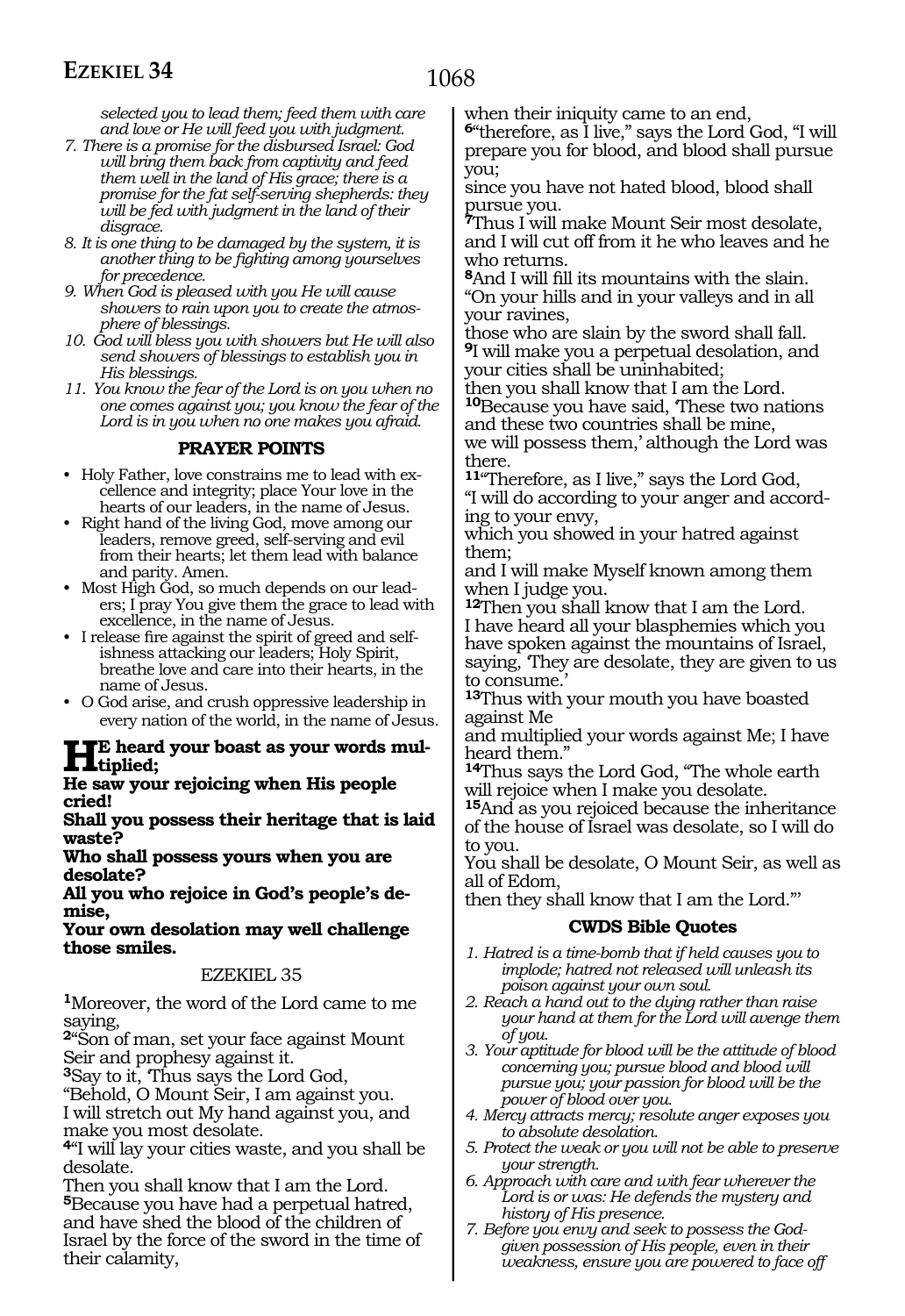*with the God who gave it to them.*

*8. Boast against the people of God and lay snares for them, you will face off with their God and their boast and ensnare yourself.*

#### **PRAYER POINTS**

- Father, I speak forgiveness into the hearts of everyone holding on to hatred; give them the wisdom to free themselves to live, in the name of Jesus.
- I speak divine rebuke to every oppressor of the poor and dying; I speak divine grace to every hand extended to help, in the name of Jesus.
- By the power in the blood of Jesus, purge this nation of bloodshed; let the murderous spirit be driven from the hearts of our people, in the name of Jesus.
- I declare that I am a defender of the weak and under-privileged; Holy Spirit, release compassion into the hearts of our people. Amen.
- Most High and Holy God, I do not take Your presence for granted; I walk softly when I relate to holy things. Amen.

### **A** TENDER bud of an old root;<br> **All her branches shall once more shoot.**

**No more the shame of the nations! No more bereaved, O Israel! For My own namesake I will do this, yes. I will remove the stony heart and give you a heart of flesh,**

**And put My Spirit in you; you will bear fruit!**

#### **A tender bud of an old root!**

EZEKIEL 36

**<sup>1</sup>**"And you, son of man, prophesy to the mountains of Israel, and say,

'O mountains of Israel, hear the word of the Lord!

**<sup>2</sup>**Thus says the Lord God, "Because the enemy said of you,

'Aha! The ancient heights have become our possession,'"'

**<sup>3</sup>**"Therefore, prophesy and say, 'Thus says the Lord God:

"Because they made you desolate and swallowed you up on every side,

so that you became the possession for the rest of nations,

and you are taken up by the lips of gossippers and slandered by the people."

**<sup>4</sup>**'Therefore, mountains of Israel, hear the word of the Lord God!

Thus says the Lord God to the mountains, the hills,

the rivers, the valleys and the desolate wastes, and to the cities that have been forsaken,

which became a plunder and a mockery to the rest of the nations all around,

**<sup>5</sup>**therefore, thus says the Lord God,

"Surely I have spoken in My burning jealousy, against the rest of the nations, and against all Edom,

who appointed My land to themselves as a possession,

with joy of heart and spiteful minds, in order to plunder its open country."'

**<sup>6</sup>**'Therefore prophesy concerning the land of Israel,

and say to the mountains, the hills, the rivers and the valleys,

'Thus says the Lord God: "Behold, I have spoken in My jealousy and in My fury,

because you have borne the shame of the nations."

**<sup>7</sup>**'Therefore thus says the Lord God:,"I have raised My hand in an oath that surely, the nations that are around you shall bear their own shame.

**<sup>8</sup>**But you, O mountains of Israel*,* 

you shall shoot forth your branches, and yield your fruit to My people Israel, for they are about to come.

**<sup>9</sup>**For indeed I am for you; you shall be tilled and sown.

**<sup>10</sup>**"I will multiply men upon you, all the house of Israel;

and the cities shall be inhabited and the ruins rebuilt.

**<sup>11</sup>**I will multiply upon you man and beast; and they shall increase and bear young; and I will make you inhabited as in former times,

and do better for you than at your beginning. Then you shall know that I am the Lord.

**<sup>12</sup>**"Yes, I will cause men to walk on you, My people Israel;

and they shall possess you and you shall be their inheritance.

No more shall you bereave them of children." **<sup>13</sup>**'Thus says the Lord God, "Because they say to you,

'You devour men, and bereave your nation of children,'

**<sup>14</sup>**"therefore you shall devour men no more, nor bereave you nation anymore," says the Lord God.

"No longer shall you bear the reproach of the peoples,

**15**nor will I let you hear the taunts of the nations anymore,

nor shall you cause your nation to stumble anymore," says the Lord God.

**<sup>16</sup>**Moreover the word of the Lord came to me saying,

**<sup>17</sup>**"Son of man, when the house of Israel dwelt in their own land,

they defiled it by their own ways and deeds. To Me, their way was like the uncleanness of a woman in her impurity.

**<sup>18</sup>**Therefore I poured out My fury on them for the blood they had shed on the land,

and for their idols, with which they had polluted it.

**<sup>19</sup>**And I scattered them among the nations, and they were dispersed throughout the countries.

I judged them according to their ways and deeds.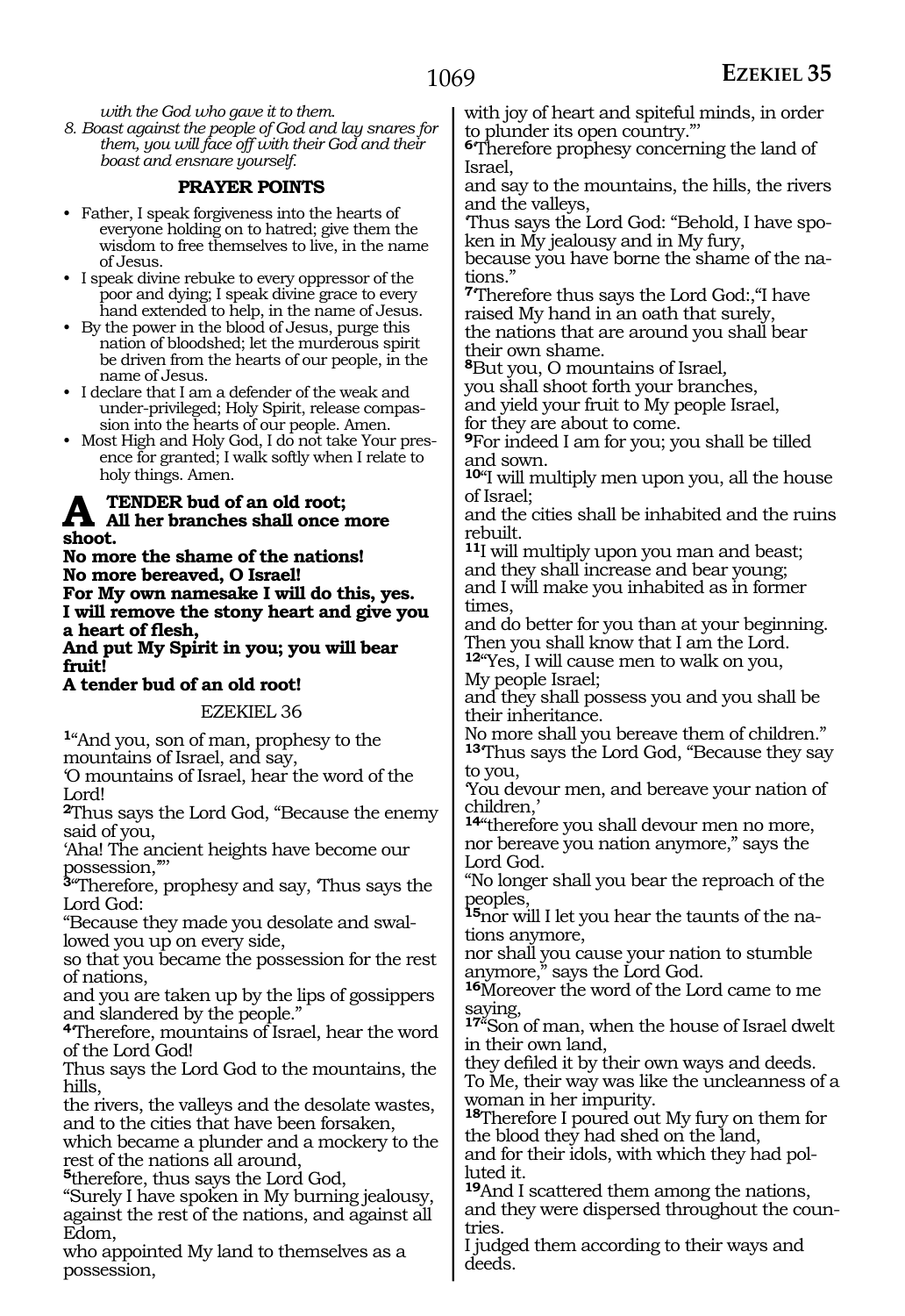1070

**<sup>20</sup>**When they came to the nations, wherever they went,

they profaned My holy name, when they said of them,

'These are the people of the Lord and yet they have gone out of His land.'

**<sup>21</sup>**But I have concern for My holy name, which the house of Israel had profaned among the nations wherever they went.

**<sup>22</sup>**Therefore say to the house of Israel, 'Thus says the Lord God,

"I do not do this for your sake, O house of Israel, but for My holy name's sake,

which you have profaned among the nations wherever you went.

**<sup>23</sup>**"And I will sanctify My great name, which has been profaned among the nations, which you have profaned in their midst, and the nations shall know that I am the

Lord," says the Lord God,

"when I am sanctified in you before their eyes. **24**For I will take you from among the nations, gather you out of all the countries,

and bring you into your own land.

**<sup>25</sup>**"Then I will sprinkle clean water on you, and you shall be clean.

I will cleanse you from all your filthiness and from all your idols.

**<sup>26</sup>**I will give you a new heart and put a new spirit within you.

I will take the heart of stone out of your flesh and give you a heart of flesh.

**<sup>27</sup>**I will put My Spirit within you and cause you to walk in My statutes,

and you shall keep My judgments and do them.

**<sup>28</sup>**"Then you shall dwell in the land I gave to your fathers.

You shall be My people and I will be your God. **<sup>29</sup>**I will deliver you from all your uncleanness. I will call for the grain and increase it and bring no famine upon you.

**<sup>30</sup>**And I will multiply the fruit of your trees, and the increase of the fields.

So you will never again bear the reproach of famine among the nations.

**<sup>31</sup>**Then you will remember your evil ways, and your deeds that were not good; and you will loathe yourselves in your own sight

for your iniquities and your abominations. **<sup>32</sup>**Not for your sake do I do this," says the Lord God, "let it be known to you.

Be ashamed and confounded for your own ways, O house of Israel!"

**<sup>33</sup>**Thus says the Lord God, "On the day that I cleanse you from all your iniquities, I will also cause you to dwell in the cities, and the ruins shall be rebuilt.

**<sup>34</sup>**The desolate land shall be tilled instead of laying desolate in the sight of all who pass by. **<sup>35</sup>**So they will say, 'The land that was desolate has become like the garden of Eden;

and the wasted, desolate and ruined cities are

now fortified and inhabited.'

**<sup>36</sup>**"Then the nations which are left all around shall know that I, the Lord,

have built the ruined places and planted the desolate.

I, the Lord, have spoken it, and I will do it." **<sup>37</sup>**'Thus says the Lord God, "I will also let the house of Israel inquire of Me to do this for them.

I will increase their men like flock.

**<sup>38</sup>**Like a flock offered as holy sacrifices. Like the flock at Jerusalem on its solemn feasts days,

so shall the ruined cities be filled with flocks of men.

Then they will know that I am the Lord.""

#### **CWDS Bible Quotes**

*1. Mockery is heaven's motivation for a move on your behalf.*

- *2. God will direct prophecies at the empty, barren, lack, desolate and forsaken to condition your turnaround just as He had Ezekiel prophesy to the barren mountains, hills, valleys, cities and rivers of Israel to condition their proliferation with renewed life.*
- *3. Your inheritance of God is jealously protected by God even when you have stepped away from it; it is much harder to lose what belongs to you in God than it is to keep it.*
- *4. When unbelievers do everything to make you bear their shame and reproach, the Lord will engineer divine reversal that will cause them to bear their own shame while you resurge with glory.*
- *5. Speak to your empty and tell it, 'You shall be full', for you are about to grow and expand!' Speak to your field and tell it, 'You are about to flourish for you will be a blessing to many!' Ezekiel told the trees they shall yield fruit for Israel is about to come home.*
- *6. God's determination has escalated beyond foregone conclusion; even when the human mind cannot perceive it, speak to every condition that will change to receive it. Barren women, get the cradle and begin speaking to your baby.*
- *7. The God who has called you by His name is obligated to protect His name even when you have not preserved His calling; His restoring grace in the midst of your stubborn wickedness many times is just for His name's sake.*
- *8. When you call yourself by God's name and you force Him to punish your sin, you profane His holy name among sinners. His name is holy, there is nothing unclean or punishable in it.*
- *9. You profane the Lord's name by your wickedness and His judgment of you; He hallows His name by His righteousness and His merciful kindness to you.*
- *10. It is impossible for the law to fulfill the righteousness of God, only His grace. It is all about the sprinkling of the blood, the renewal of our hearts and His Spirit in us.*
- *11. Prosperity springs from within and affects our environment and everything we do; we prosper in the measure our soul prospers.*
- *12. If God was to count iniquity none could stand; if He was to save us for our sakes He would destroy us all; it is all for His holy name's sake.*
- *13. Your ruins are as permanent as the inability of your god; your God is the power of your turna-*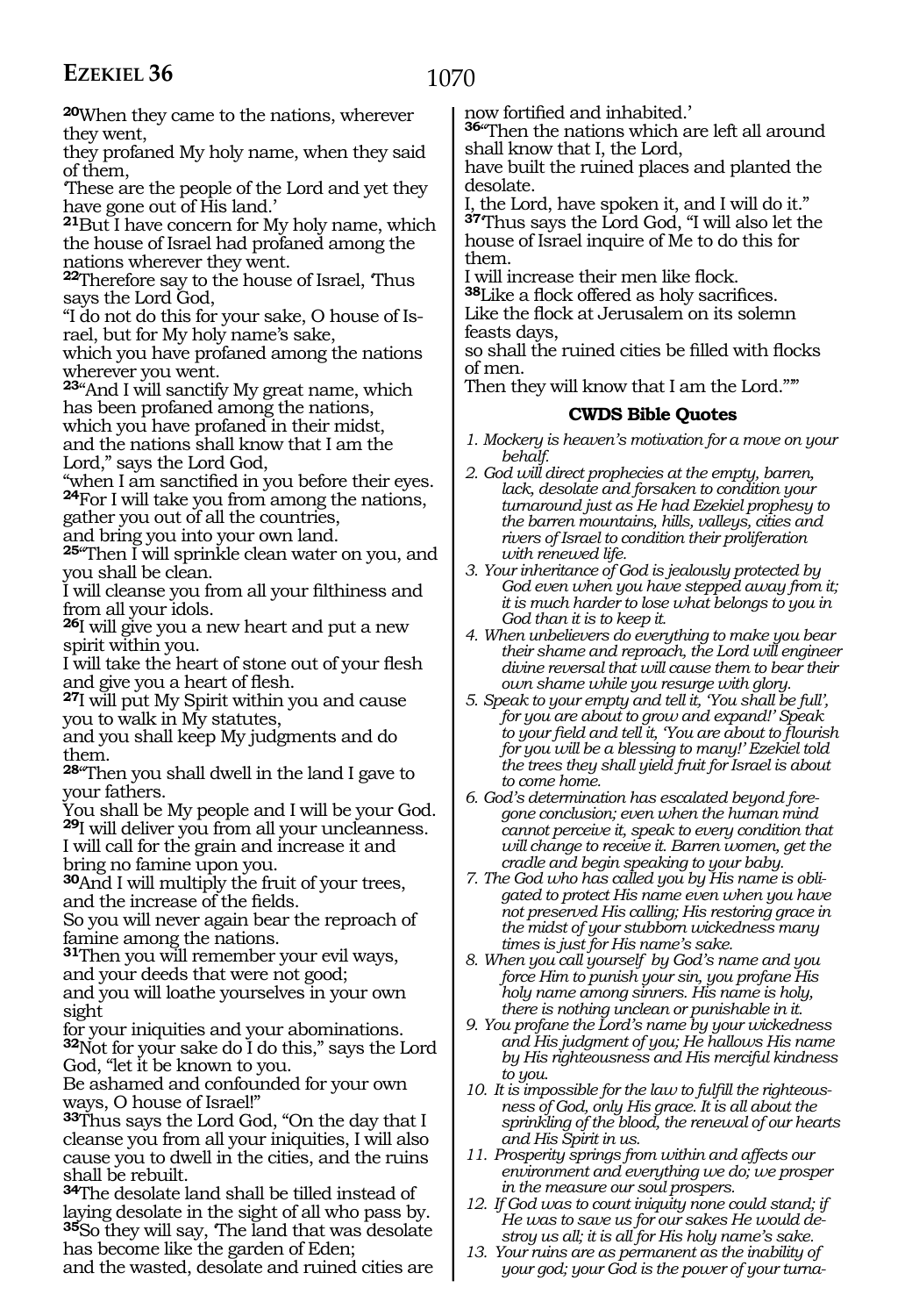*round.*

- *14. The extent of your ruins and desolation speaks to the magnificence and amazement of your turnaround, and the adjectives belonging to your God.*
- *15. When God speaks to you about what He is about to do for you, it is time for you to speak to Him to do it for you; in other words, receive it by faith.*

#### **PRAYER POINTS**

- God of my defense, look upon my mockery and vindicate me, in the name of Jesus.
- Awesome God, release a word that will condition my turnaround today, in the name of Jesus.
- By the power in the blood of Jesus, my inheritance in God is mine, it shall not be stolen. Father, keep my heart unified with my inheritance, in the name of Jesus.
- Jesus, You took my reproach on the cross of Calvary, let the agitators who are seeking my shame, be baptized in their own shame. Amen.
- I speak to you cradles, from you shall come the sound of baby voices, every barrenness in my household is broken, in the name of Jesus.

#### **AN the dead rise again? Can these bones live?**

**Will the graves be opened? Is there a wind? God shall gather Israel; To them His covenant He shall give,**

**An everlasting covenant, a covenant of peace.**

**All the dryness of the bones He shall cause to cease! So when you are chased on every wind, And death and dryness have set in, The answer to your question, 'Can these bones yet live?' Is speaking from heaven's Wind.** 

#### EZEKIEL 37

**<sup>1</sup>**The hand of the Lord came upon me, and carried me out in the Spirit of the Lord; and set me down in the midst of the valley; and it was full of dry bones.

**<sup>2</sup>**Then He caused me to pass by all around them.

There were many on the open ground lying there in the valley

and they were very dry.

**<sup>3</sup>**And He said to me, "Son of man, can these bones live?"

And I answered Him, "O Lord God, You know."

**<sup>4</sup>**Again He said to me, "Prophesy to these bones,

and say to them, 'O you dry bones, hear the word of the Lord!

**<sup>5</sup>**"Thus says the Lord God to these bones, 'Behold I will cause breath to enter into you, and you shall live.

**<sup>6</sup>**I will put sinews on you and bring flesh upon you.

I will cover you with skin and in you I will put breath and you shall live.

Then you shall know that I am the Lord.""

**<sup>7</sup>**So I prophesied as I was commanded.

As I prophesied, there was a noise,

and suddenly things began to shake, and the bones came together bone to bone.

**<sup>8</sup>**And as I looked, behold, the sinews and the flesh came upon them,

the skin covered them over; but there was no breath in them.

**<sup>9</sup>**Then He said to me, "Prophesy to the wind. Prophesy, son of man and say to the wind, 'Thus says the Lord God,

"Come from the four winds, O breath; and breathe on these slain that they may live."'"

**<sup>10</sup>**So I prophesied as He commanded me, and breath came into them and they lived; and stood upon their feet.

It was an exceedingly great army.

**<sup>11</sup>**Then He said to me, "Son of man, these bones are the whole house of Israel.

They indeed say, 'Our bones are dry,

our hope is lost and we ourselves are cut off!' **<sup>12</sup>**"Therefore prophesy and say to them,

'Thus says the Lord God, "Behold, O My people,

I will open your graves and cause you to come up from your graves,

and bring you into your own land, the land of Israel.

**<sup>13</sup>**"Then you will know that I am the Lord, when I have opened your graves, O My people, and brought you from your graves.

**<sup>14</sup>**I will put My Spirit in you, and you shall live, and I will place you in your own land.

Then you will know that I, the Lord, have spoken it and performed it,"" says the Lord. **<sup>15</sup>**Again the word of the Lord came to me,

saying,

**<sup>16</sup>**"As for you, son of man, take a stick for yourself and write on it:

'For Judah and for the children of Israel, his companions.'

**<sup>17</sup>**"Then take another stick and write on it, 'For Joseph, the stick of Ephraim,

and for all the house of Israel, his companions.'

Then join the two sticks and make them one and they will become one in your hand.

**<sup>18</sup>**And when the children of your people speak to you,

saying, 'Will you not show us what you mean by these?'

**<sup>19</sup>**Say to them, 'Thus says the Lord God, "Surely, I will take the stick of Joseph, which is in the hand of Ephraim,

and the tribes of Israel and his companions, and I will join them with the stick of Judah

**<sup>20</sup>**and make them one stick, and they will be one in My hand."'

And the sticks on which you write will be in your hand before their eyes.

**<sup>21</sup>**"Then say to them, 'Thus says the Lord God, "Surely I will take the children from among the nations, wherever they have gone, and will gather them from every side,

and bring them into their own land.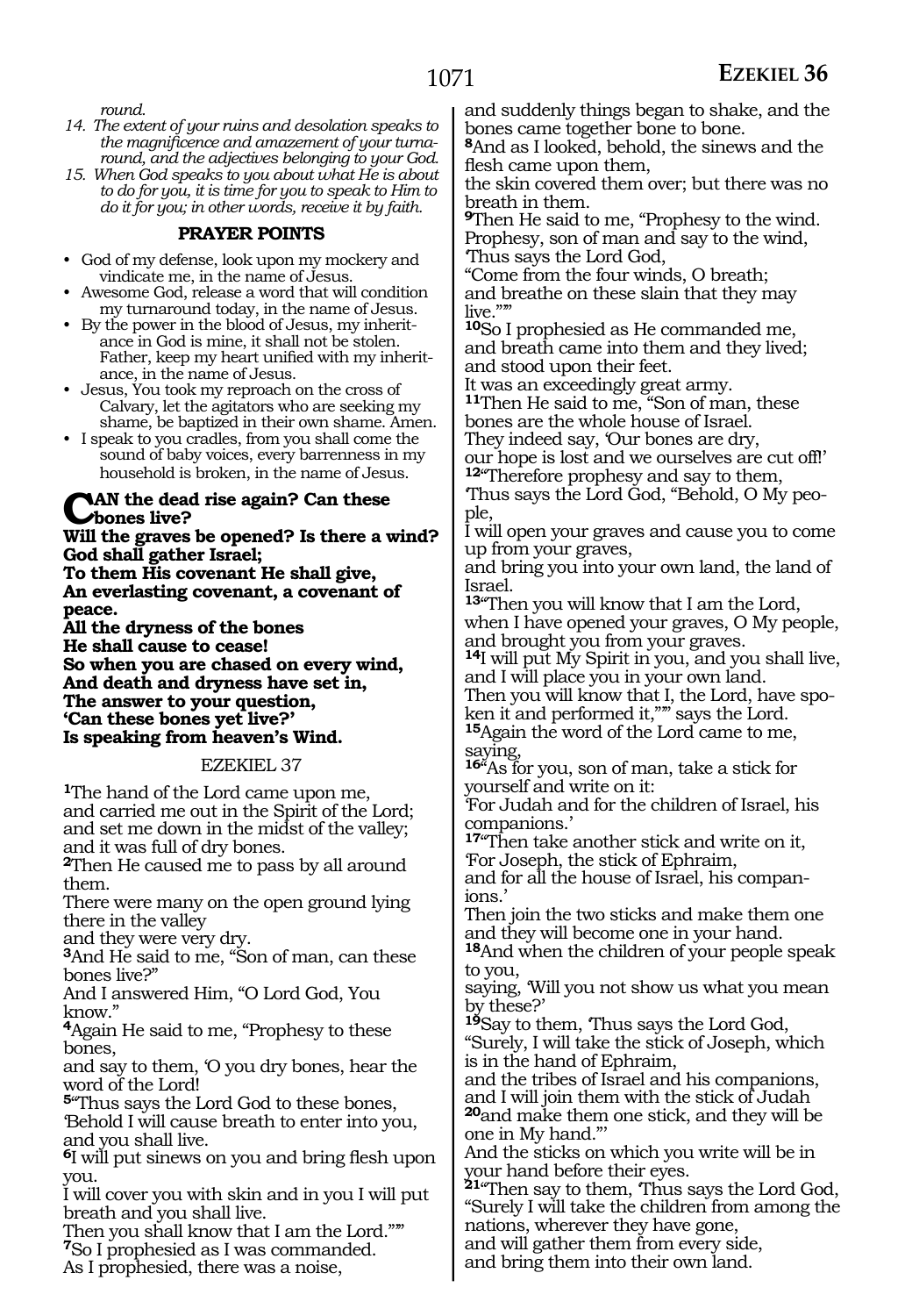**<sup>22</sup>**And I will make them one nation in the land, on the mountains of Israel.

And one king shall be king over them all.

They shall no longer be two nations,

nor shall they ever be divided into two kingdoms again.

**<sup>23</sup>**They shall not defile themselves with idols anymore,

nor with these detestable things,

nor with any of their transgressions,

but I will deliver them from all their dwelling places in which they have sinned, and I will cleanse them.

Then they shall be My people and I will be their God.

**<sup>24</sup>**David My servant shall be king over them, and they shall all have one shepherd.

They shall also walk in My judgments,

and observe My statutes and do them. Then they shall dwell in the land I have given

to Jacob, My servant, in which your fathers dwelt.

**<sup>25</sup>**They shall dwell there, they, their children after them,

and their children's children, forever.

And My servant David shall be their prince forever.

**<sup>26</sup>**"'Moreover I will make a covenant of peace with them,

and it shall be an everlasting covenant with them.

I will establish them and multiply them,

and I will set My sanctuary in their midst forevermore.

**<sup>27</sup>**My tabernacle shall be with them also.

I will be their God, and they shall be My people.

**<sup>28</sup>**The nations also will know that I, the Lord, sanctify Israel,

when My sanctuary is in their midst forevermore!""

#### **CWDS Bible Quotes**

*1. Your dead situation is as dead as your God; Eloheim has the power to call every dead thing to life.* 

*2. Rest in God and allow your dead situation to be defined by the promises of God to you.* 

*3. It may have been totally dried of moisture because of the time that elapsed, but dead is dead; Jesus is the Living Word and His word is life before the dead and dry.* 

*4. If it is something you can fathom, it does not need God; you call on God because it is above and beyond you. Resign to the knowledge of God and assign the word of God to the situation.* 

*5. Believe God, your situation is never too dead for a resuscitation, revival, renewal, resurrection, revitalization and resurgence.* 

*6. The land of Israel was not too desolate for God to fill it with life again; His promises to Abraham is the life in the dead bones. His promises to you in Christ is your cry in dead situations.* 

*7. The power of the prophetic brings turn-around; nothing moves unless you speak; there is power in the spoken word.* 

*8. Never be satisfied with movement if God promises* 

*full restoration; never be satisfied with flesh if God promises breath; God is a God of completion; claim your full and complete miracle.* 

- *9. Many things that us: color, shape, wealth, education, tribe, language, culture, yet in God we are all one; He will one day remove every barrier, just as with Israel and Judah.*
- *10. No matter how divided we are in life, eternity blows away division and reveals the spirit which is the only true identity of man.*
- *11. The Israel you see today is restored to their land but in perpetual conflict; we are yet to see the resurrected Israel in perpetual peace ruled by King David forever, they now have shape and flesh but not the living breath of God; just as with the dry bones, the completion of the prophecy is eminent.*

#### **PRAYER POINTS**

- Hallelujah, my barren fields are fruitful; every dead thing in my life is coming back to life, in Jesus name.
- You lost, defeated, destroyed and broken areas in my life, hear the word of the Lord, be returned, restored, recovered, reformed, revived and resurrected, in the name of Jesus.
- I speak life to every dead and dried up vision in the womb of believers; wind of God blow upon Your garden. Amen.
- Dry bones, hear the word of the Lord, live, in Jesus name. Holy Spirit, wind of God, descend upon every dry, unproductive, unfruitful area of my life and breathe life, in the name of Jesus.
- Holy Spirit, move my life, my ministry, my marriage and my finances forward; I refuse to believe the lie of the enemy that my fall is my grave, in the name of Jesus.

**THE Lord is against you, Gog;**<br>His intent is to destroy! **He gave Israel rest and safety, But you brought to them great fire! In you the Lord shall be sanctified; He shall be exalted and shall be magnified! Hail and brimstones shall cause your demise;**

#### **He is against you to destroy!**

#### EZEKIEL 38

**<sup>1</sup>**Now the word of the Lord came to me, saying,

**<sup>2</sup>**"Son of man, set your face against Gog, of the land Magog, the chief prince of Rosh, Meshech and Tubal, and prophesy against him,"

**<sup>3</sup>**and say, 'Thus says the Lord God: "Behold, I am against you, O Gog,

the chief prince of Rosh, Meshech and Tubal. **<sup>4</sup>**"I will turn you around, put hooks in your jaws and lead you out,

with all your army horses and horsemen all splendidly clothed with armor of all sorts, a great company with bucklers and shields, all of them handling swords.

**<sup>5</sup>**Persia, Ethiopia and Lybia are with them, all of them with shields and helmets.

**<sup>6</sup>**"Gomer and all its troops,

the house of Togarmah from the north and all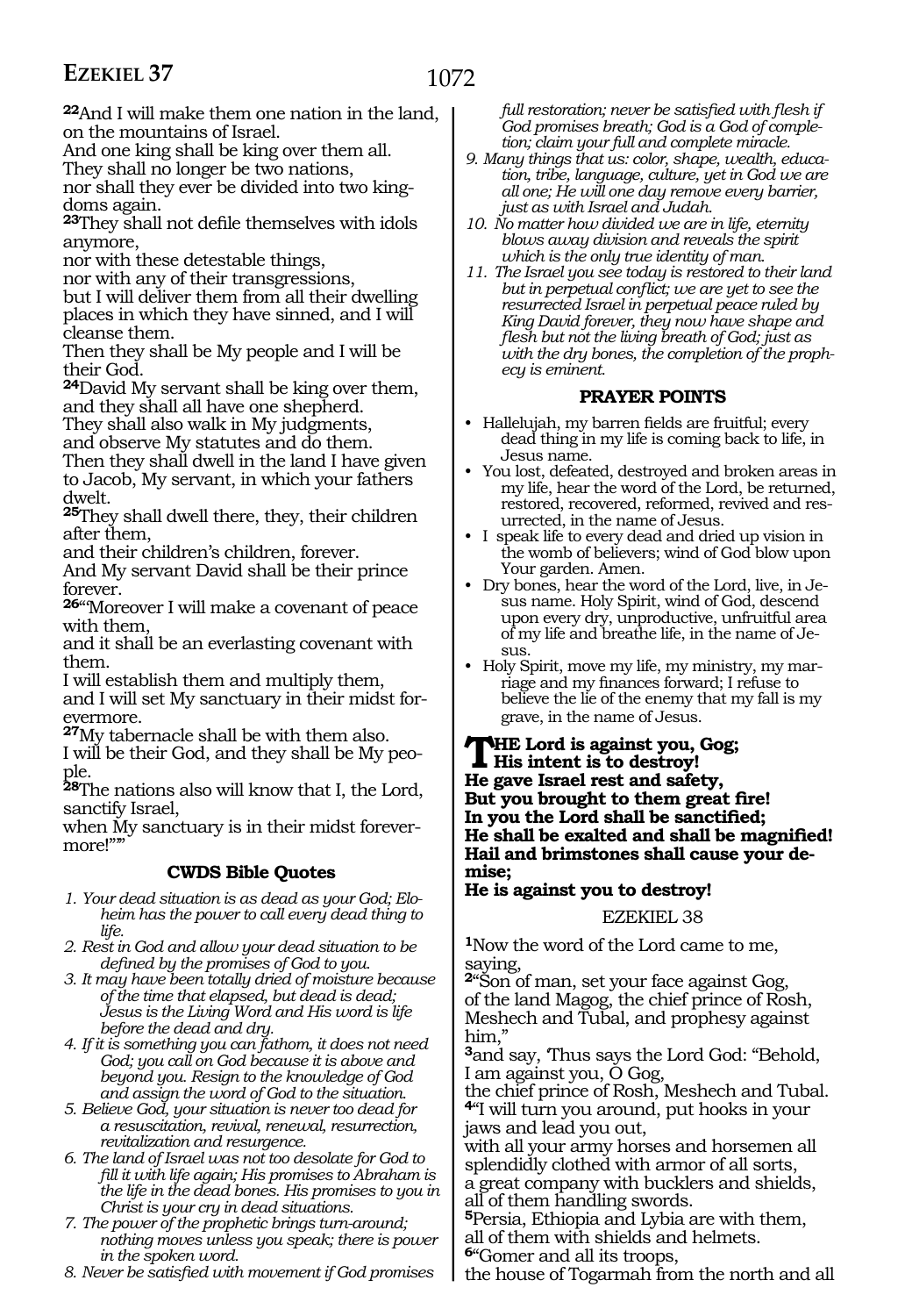### 1073

its troops,

and many people with you.

**<sup>7</sup>**Prepare yourself and be ready,

you and all your companies that are assembled with you and be a guard for them.

**<sup>8</sup>**After many days you will be visited.

In the latter years you will come into the land of those who are brought back from the sword and gathered from many peoples.

On the mountains of Israel which has long been desolate.

They were brought out of the nations and now all of them dwell safely.

**<sup>9</sup>**You shall ascend, coming like a storm, covering the land like a cloud,

and all your troops and the many peoples with you."

**<sup>10</sup>**'Thus says the Lord God, "On that day, it shall come to pass,

that thoughts will arise in your mind,

and you will contemplate evil thoughts:

**11**saying, 'I will go up against a land of unwalled villages.

I will go to a people living in peace and safety, all of whom dwell unprotected without walls, that have neither bars nor gates.'

**<sup>12</sup>**To take a prey and to take plunder.

To turn your hand against the desolate places that are now inhabited,

and against a people gathered from the nations,

who have acquired livestock and goods, who dwell in the midst of the land.

**<sup>13</sup>**"Sheba, Dedan, the merchants of Tarshish, and all their young lions will say to you,

'Have you come to take plunder?

Have you gathered your great army to carry all the silver and gold away?

To take away livestock and goods?

To take great plunder?'"'

**<sup>14</sup>**"Therefore, son of man, prophesy and say to Gog,

'Thus says the Lord God, "On that day when My people Israel dwell in safety, will you not know it?

**<sup>15</sup>**Then you will come from your place out of the far north,

you and the many peoples who are with you, all of them riding on horses,

a great company and a mighty force.

**<sup>16</sup>**You will come up against My people Israel like a cloud to cover the land.

It will be in the latter days that I will bring you against My land,

so that the nations may know Me,

when before their eyes, O Gog, I am hallowed in you, visibly.'

**<sup>17</sup>**'Thus says the Lord God,

"Are you the one of whom I have spoken in former days by My servants, the prophets of Israel, who prophesied for many years in those days,

that I would bring you against them? **<sup>18</sup>**"And it will come to pass at the same time, when Gog comes to fight against the land of Israel," says the Lord God,

"that My fury will be seen in My face,

**<sup>19</sup>**and in the fire of My wrath I have spoken, 'Surely, in that day there shall be a great shaking in the land of Israel,

**<sup>20</sup>**'so that the fishes of the sea, the birds of heaven,

the beasts of the field, all creeping things that creep on the earth,

and all who are on the face of the earth shall shake at My presence.

And I will throw the mountains down; the steep places shall fall,

and every wall shall fall to the ground.

**21**"I will call for a sword against Gog throughout all My mountains," says the Lord God.

"Every man's sword will be against his brother.

**<sup>22</sup>**And I will judge him with pestilence and bloodshed;

I will rain down on him, on his troops,

and on the many peoples with him, flooding rain and great hailstones, fire and brimstone.

**<sup>23</sup>**"So will I magnify and sanctify Myself, and I will be known in the eyes of many nations.

Then they shall know that I am the Lord."'

#### **CWDS Bible Quotes**

- *1. The perpetual stirring of war in Israel among angry Arabs, is a pot that will boil over with a confederacy of nations gathering against it to destroy it.*
- *2. The predicament of Israel will be the overpowering strength of the enemy in her land, overwhelming her and her weapons of war; they will be like a storm, like locust and a cloud covering the land.*
- *3. The crafty plans of the nations against Israel in the end times will be a set-up from God; He will bring them to their feet in confident animosity to bring them to their knees in His omnipotent fury.*
- *4. God will show up in person to defend Israel and like the burning fire on the mountain of God, the nation will quake so hard that even the fish in the water will tremble at His presence.*
- *5. The nations rage against God and the people of God, but they will know what they are up against when the mountains fall before Him, and every wall with it.*
- *6. It is good to be a friend of Israel; they have only one Defender and He is strong.*
- *7. Rockets, atomic bombs and every weapon of war pale in significance to the weapons of God: storms, huge hailstones, fire raining down with brimstone and the unseen sword of deadly viruses as never seen before.*
- *8. Choose your battles well, fight with God for it is impossible to fight against God and win.*

#### **PRAYER POINTS**

- Mighty God, I pray for the peace of Israel, enact Your covenant with Abraham and be their strong defender, in the name of Jesus.
- Ah Lord God, when the enemy comes in like a flood against Israel, let Your Spirit lift up a standard, in the name of Jesus.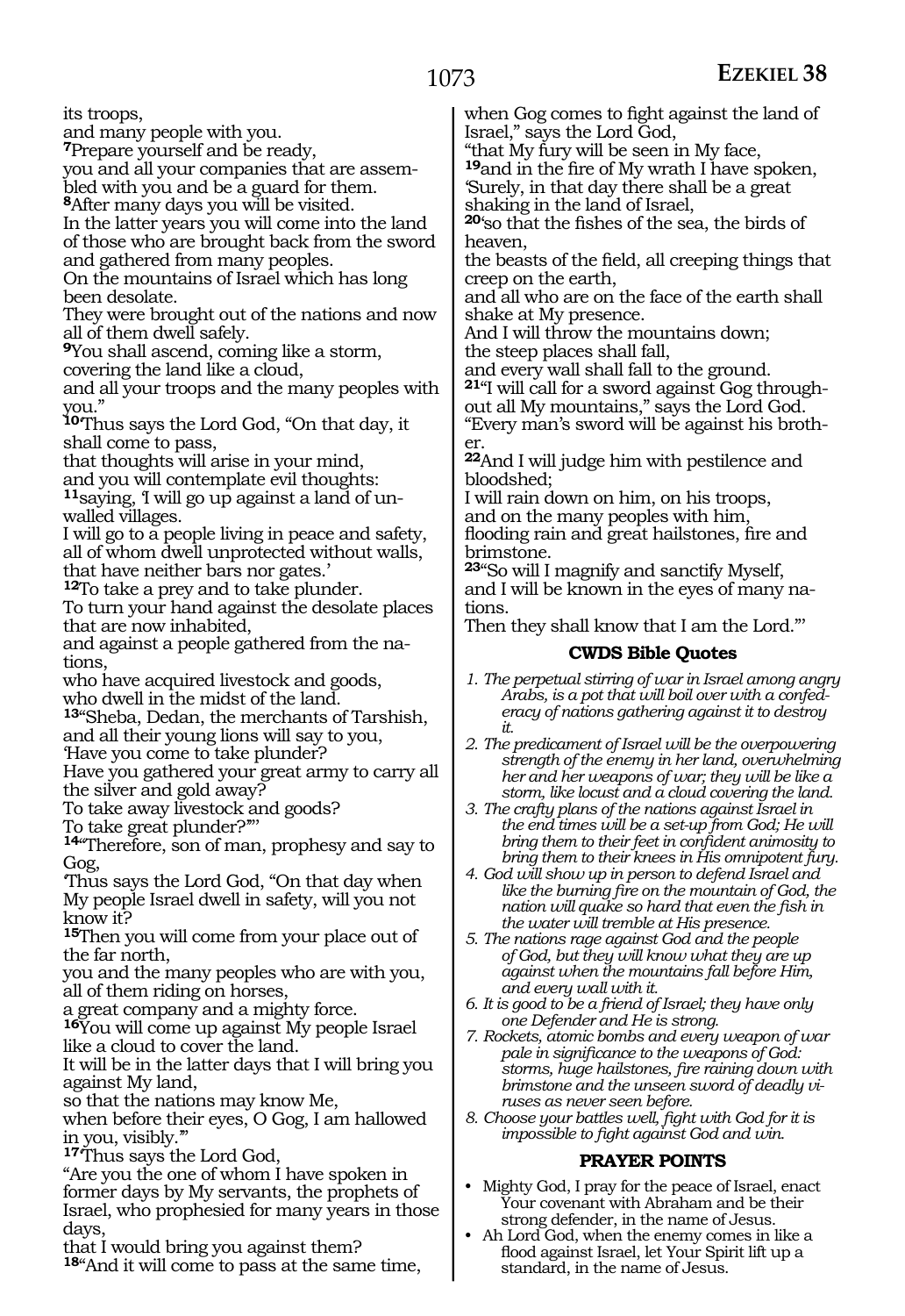- Awesome and Majestic God, no matter how bad it seems, or how strong my enemy appears, my confidence is in You and in Your word. Amen.
- O God arise and let my enemies be scattered, in the name of Jesus.
- God of Moses and Joshua, show Yourself mighty against the wicked of the earth who are daily agitated against Your church and Your people, in the name of Jesus.

#### **I**T is come and it is done,<br>The day the Lord has spo **The day the Lord has spoken of. Gog, when you are devoured By ravenous birds of every sort! Israel, when I have mercy, To your entire house; Nor will I hide My face anymore, For on you I have poured My Spirit out!**

#### EZEKIEL 39

**<sup>1</sup>**"Therefore, son of man, prophesy against Gog.

Say, 'Thus says the Lord God, "Behold, I am against you, O Gog, the chief prince of Rosh, Meshech and Tubal;

**<sup>2</sup>**and I will turn you back and lead you on, bringing you up from the far north,

and bring you against the mountains of Israel. **<sup>3</sup>**"Then I will smite the bow out of your left hand,

and cause the arrow to fall out of your right hand.

**<sup>4</sup>**You shall fall upon the mountains of Israel, you and all your troops and the peoples who are with you;

I will give you to ravenous birds of every sort and to the beasts of the field to be devoured. **<sup>5</sup>**"You shall fall on the open field, for I have spoken," says the Lord God.

**<sup>6</sup>**'And I will send My fire on Magog and on those who live carefree in the coastlands.

Then they will know that I am the Lord. **<sup>7</sup>**So will I make My holy name known in the midst of My people Israel.

And I will not let them profane My holy name anymore.

Then the nations will know that I am the Lord and the Holy One of Israel.

**<sup>8</sup>**"Behold it is coming and it shall be done," says the Lord God.

"This is the day of which I have spoken.

**<sup>9</sup>**Then those who dwell in the cities of Israel will go out,

and shall set on fire and burn the weapons, both the shields and bucklers,

the bows and arrows, the javelins and the spears;

and they will make fire with them for seven years.

**<sup>10</sup>**They will not take wood from the field nor cut down any trees from the forests, because they will make fire with the weapons; and they will plunder those who plundered them,

and rob those who robbed them," says the Lord God.

**<sup>11</sup>**"It will come to pass in that day that I will give Gog a burial-place there in Israel: the valley of those who pass by east of the sea. And it shall obstruct travelers, because they will bury Gog and all his multitude there. Therefore they will call it, the Valley of Hamon Gog.

**<sup>12</sup>**The house of Israel shall spend seven months burying them in order to cleanse the land.

**<sup>13</sup>**"Indeed, all the people of the land will be burying.

They will gain fame for this on the day that I<br>am glorified," says the Lord God.

14They will assign men regularly employed, with the help of a search party,

to search the land and bury those bodies remaining on the ground in order to cleanse the land.

After the end of seven months,

**<sup>15</sup>**they and travelers will pass through the land to search,

and they will set a marker by every man's bone they see,

till the buriers have buried it in the Valley of Hamon Gog.

**<sup>16</sup>**The name of the city shall be Hamonah. So will they cleanse the land."'

**<sup>17</sup>**"And as for you, son of man, thus says the Lord, 'Speak to every bird and to every beast of the field,

"Assemble yourselves and come.

Gather yourselves together from all sides to My sacrifice that I am sacrificing for you, a great sacrificial meal on the mountains of Israel,

that you may eat flesh and drink blood. **<sup>18</sup>**You shall eat the flesh of the mighty, drink the blood of the princes of the earth, and of rams, of lambs, of goats and bulls; all of them fatlings of Bashan.

**<sup>19</sup>**"You shall eat fat until you are full, and drink blood until you are drunk, at My sacrificial meal which I am sacrificing

for you. **<sup>20</sup>**You shall be filled at My table with horses

and riders, with mighty men and with all men of war," says the Lord God.

**<sup>21</sup>**"I will set My glory among the nations. All the nations shall see My judgment which I have executed and My hand which I have laid on them.

**<sup>22</sup>**So the house of Israel shall know that I am the Lord their God from that day on. **<sup>23</sup>**And the nations shall know that the house of Israel went into captivity for their sins because they have trespassed against Me;

therefore I hid My face from them. I gave them into the hand of their enemies,

and they all fell by the sword.

**24**According to their uncleanness and accord-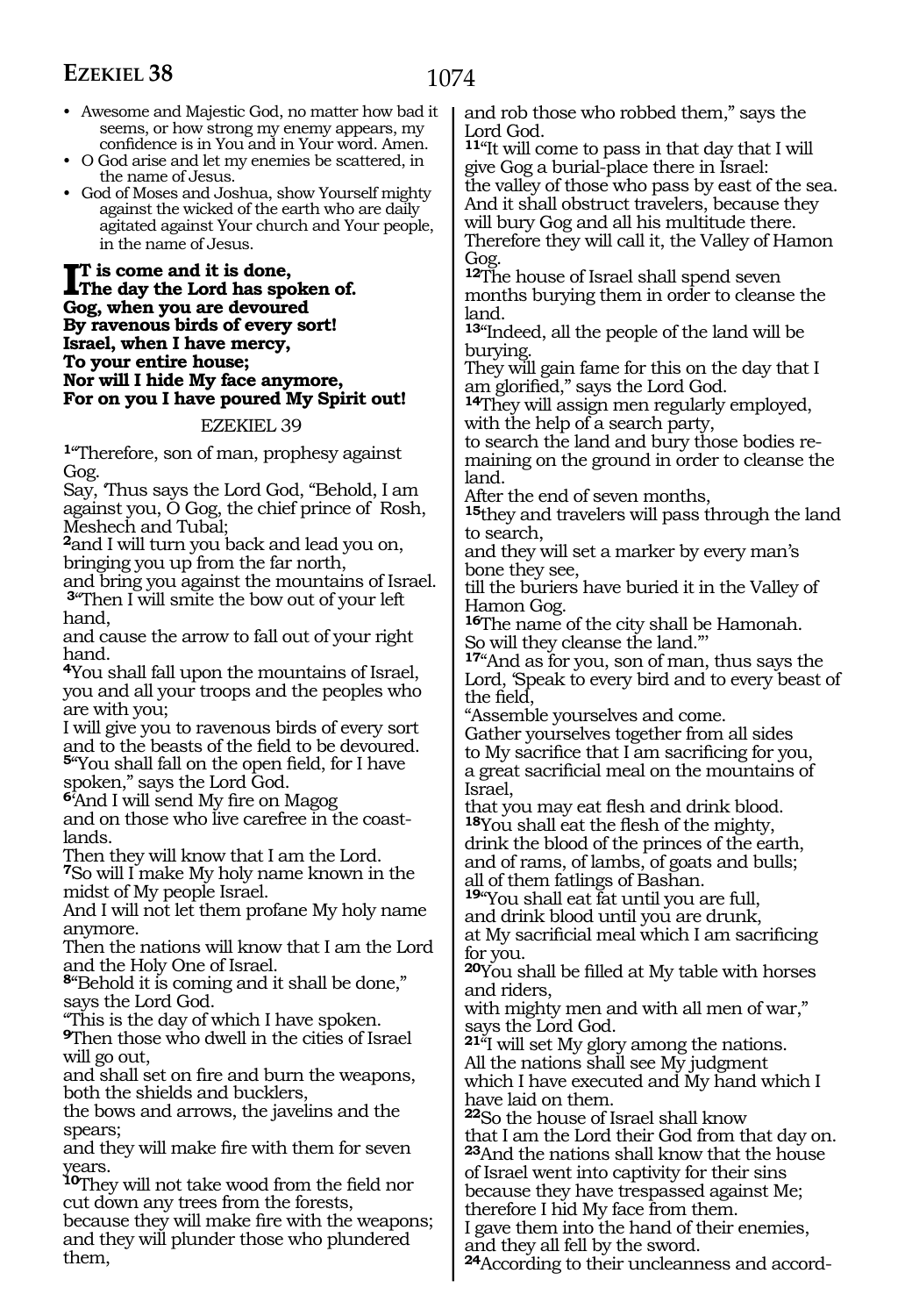ing to their transgressions I have dealt with them and hidden My face from them,"' says the Lord God.

**<sup>25</sup>**"Therefore thus says the Lord God: 'Now I will bring back the captives of Jacob, and have mercy on the whole house of Israel; and I will be jealous for My holy name,

**<sup>26</sup>**after they have borne their shame, and all their trespasses in which they have

trespassed against Me,

when they dwelt in safety in their own land and no one made them afraid.

**<sup>27</sup>**'When I have brought them back from the peoples and gathered them out of their enemies' lands,

and I am sanctified in them in the sight of many nations,

**<sup>28</sup>**then they shall know that I am the Lord their God who sent them into captivity among the nations,

but also brought them back to their land, and left none of them captive any longer.

**29**'And I will not hide My face from them anymore.

For upon the house of Israel, I shall have poured out My Spirit,' says the Lord God."

#### **CWDS Bible Quotes**

*1. Not every advantage you see you must seize; if it is to the disadvantage of the people of God let fear seize you and make every effort to escape; your prideful envy will prove your fearsome trap.*

- *2. The strength of the mighty turns to terrified vulnerability at the presence of God.*
- *3. Your arrogance is God's invitation to reintroduce Himself to the nations through you.*
- *4. Expensive investment in weapons of war brought against Israel will become fuels and scrap metal in their land.*
- *5. When they fill the land with their fury, God will fill it with their dead bodies so that burying and cleansing the land becomes a task that will last seven months.*
- *6. See the people of God as prey to feast upon, but know, they are the prize of God and He will defend them; you will have no prayer when you become the prey, or rather, the feast for every animal and bird.*
- *7. As with Egypt, the glory of God will once more be established in every nation in His defense of His people, Israel. Israel will not waver anymore; they will know Him decisively.*
- *8. When the people of God are taken away with unfaithfulness, they become captives to sin which manifests in parallel ways in the physical; yet it is God's pleasure to restore them so every nation will see His holiness.*

*9. God cannot hide Himself from His Spirit, therefore, when His Spirit is poured out, His people become His captives forever. His Spirit will actively work truth and righteousness in them.*

#### **PRAYER POINTS**

- O God arise in Your mighty anger and pour Your indignation on everyone who is oppressing Your people this day, in the name of Jesus.
- Who can stand before Your presence, O Lord? Let the mighty forsake their might and fall on their

faces before You. Amen.

- Supreme God, place a hook in the noses of the arrogant and bring them down, so the world will know, You are the only true and living God.
- Israel's defender, I am safe, I am protected in You; as the mountains are all around Zion; You Lord surround everyone who fears You.
- Thank You Father that I am Your prize and the apple of Your eyes; let shame fill the faces of everyone who hates Israel; let shame fill the faces of my haters. Amen.

### **He had the appearance of bronze. I followed him in the vision of God. We set to work measuring the Lord's temple.**

## **I wrote as he used his measuring rod!**

#### EZEKIEL 40

**<sup>1</sup>**In the twenty-fifth year of our captivity, at the beginning of the year,

on the tenth day of the month,

in the fourteenth year after the city was destroyed,

on the very same day, the hand of the Lord was upon me and He took me there. **<sup>2</sup>**In the visions of God He brought me into the land of Israel.

And set me on a very high mountain.

It had something like the frame of a city on it toward the south.

**<sup>3</sup>**He brought me there, and behold,

there was a man standing there;

his appearance was like the appearance of bronze.

He had a line of flax and a measuring rod in his hand,

and he stood in the gateway.

**<sup>4</sup>**And the man said to me, "Son of man, look with your eyes and hear with your ears; and fix your mind on everything I show you. You were brought here that I might show them to you.

Declare to the house of Israel everything you see."

**<sup>5</sup>**And there was a wall all around the outside of the temple.

In the man's hand was a measuring rod six cubits long,

each being a cubit and the breadth of a hand. He measured the width of the wall structure: it was one rod, and the height one rod.

**<sup>6</sup>**Then he went to the gate towards the east; and he went up its stairs and measured the threshold of the gateway.

It was one rod wide, and the other threshold was one rod wide.

**<sup>7</sup>**Each gate chamber was one rod long and one rod wide.

Between the little gate rooms was a space of five cubits.

The threshold of the gateway by the porch of the inside gate was one rod.

**<sup>8</sup>**The porch of the inside gate also measured one rod.

**<sup>9</sup>**The porch of the gateway was eight cubits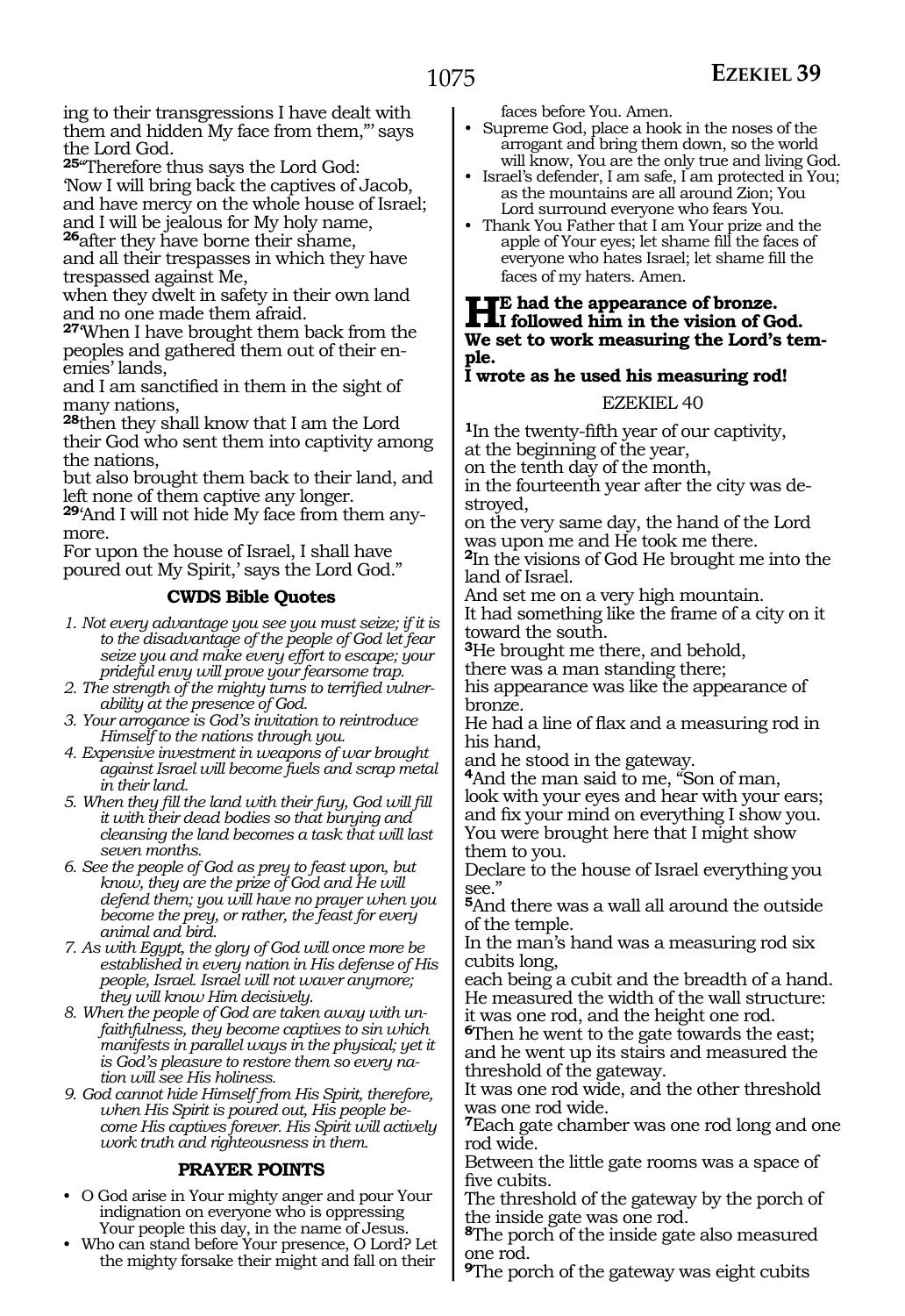1076

and the gateposts, two cubits.

So was the porch of the gate on the inside. **<sup>10</sup>**There were three rooms on either side of the eastern gateway;

the three were all the same size.

Also the gateposts were of the same size on both sides.

**<sup>11</sup>**He measured the width of the entrance to the gate,

it was ten cubits and the length of the gate was thirteen cubits.

**12**There was a space in front of the gate chambers;

it was one cubit on either side.

And the gate rooms were six cubits; the same on either side.

**<sup>13</sup>**He then measured the gateway

from the roof of one little room to the roof of the other:<br>the width was twenty-five cubits, door to door.

14He measured the gateposts, sixty cubits high.

The court all around the gateway extended to the gatepost.

**15**From the front of the entrance gate to the front of the porch gate was fifty cubits.

16There were narrow window frames in the gate rooms,

and in the arches on the inside of the gateway all around and the porch.

There were windows all around on the inside. And there were palm trees on each gatepost.

**<sup>17</sup>**Then he brought me into the outer court; and there were rooms and a pavement made all around the court.

Thirty rooms faced the pavement.

**18**The pavement was by the side of the gateways.

against the length of the gateways; this was the lower pavement.

**<sup>19</sup>**Then he measured the width from the front of the lower gateway to the front of the inner court,

one hundred cubits towards the east and north.

**<sup>20</sup>**On the outer court was also a gate facing north,

and he measured its length and its width. **<sup>21</sup>**Its gate rooms were three on either sides. Its gateposts and its arches had the same measurement as the first gate.

Its length was fifty cubits and its width twenty-five cubits.

**<sup>22</sup>**Its windows and its arches and also its palm trees had the same measurement as the east gate.

They ascended to it by seven steps, and its archway was in front of it.

**<sup>23</sup>**A gate of the inner court was opposite the north gate, just as the east gate.

And he measured from gate to gate:

it measured one hundred cubits.

**<sup>24</sup>**After that he brought me towards the south. And there, a gateway was facing the south.

He measured its gateposts and arches according to these measurements.

**<sup>25</sup>**There were windows there in it and in its archways all around like those windows. Its length was fifty cubits and its width, twen-

ty-five. **<sup>26</sup>**There were seven steps leading up to it.

The archway was in front of them.

It had palm trees on its gateposts, one on either side.

**27**There was also a gate southward on the inner court;

he measured from gate to gate, one hundred cubits wide.

**<sup>28</sup>**Then he brought me to the inner court, through the south gate,

and measured the south gate according to these measurements.

**<sup>29</sup>**Also its gate rooms, gateposts and its arches were according to these measurements. There were windows in it and in its arches all

around.

It was fifty cubits long and twenty-five cubits wide.

**<sup>30</sup>**There were arches all around:

twenty-five cubits long and five cubits wide. **<sup>31</sup>**The arches faced the outer court.

Palm trees were on the gateposts,

and it had eight steps going up to it.

**<sup>32</sup>**Then he brought me into the inner court facing the east.

By these same measurements he measured the gates.

**<sup>33</sup>**The gate rooms, the gateposts and the arches were according to these same measurements.

There were windows in it and in its archways all around:

it was fifty cubits long and twenty-five cubits wide.

**<sup>34</sup>**The arches faced the outer court,

and palm trees were on its gateposts on either side,

and there were eight steps going up to it.

**<sup>35</sup>**Then he brought me to the north gate and measured it according to these same meas- urements,

**<sup>36</sup>**also the gate rooms, the gateposts, and the arches.

And it had windows all around; its length was fifty cubits and its width twenty-five.

**<sup>37</sup>**Its gateposts faced the outer court.

Palm trees were on the gateposts on either sides and there were eight steps going up to it. **<sup>38</sup>**There was a room and its entrance by the gateposts of the gateway,

where they washed the burnt offering.

**<sup>39</sup>**And in the porch of the gateway were two tables on either side,

for which they slay the burnt, the sin offering and the trespass offering on.

**<sup>40</sup>**At the other side of the porch, going to the gate at the north,

there were two tables, and two also on the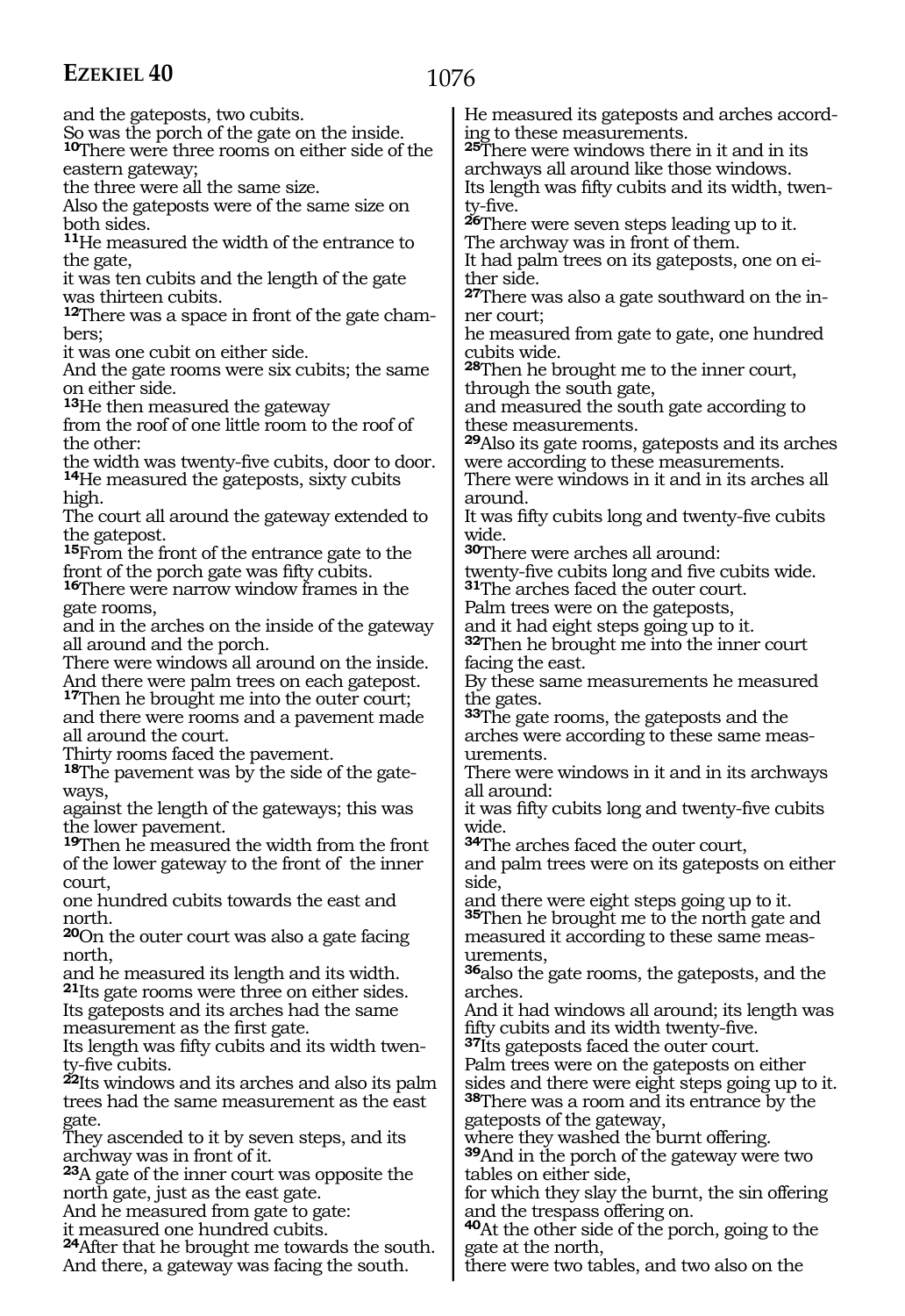other side of the porch of the gateway.

**<sup>41</sup>**Four tables were on either side by the side of the gateway; a total of eight tables on which they slaughtered the sacrifices.

**<sup>42</sup>**There were also four tables of hewn stone for the burnt offering,

one cubit high and a half long, one cubit and a half wide and one cubit high.

On these they laid the instruments with which they slaughtered the burnt offering and the sacrifice.

**<sup>43</sup>**Inside were hooks, a hand breadth wide, fastened all around;

and the flesh of the sacrifices was on the tables.

**<sup>44</sup>**Outside the inner gate were the rooms of the singers in the inner court,

one facing south at the side of the northern gate,

and the other facing north at the side of the southern gate.

**<sup>45</sup>**Then he said to me, "This room which faces south is for the priests who have charge of the temple.

**<sup>46</sup>**"The room which faces northward is for the priests who have charge of the altar;

these are the sons of Zadok from the sons of Levi who come near to minister to the Lord." **<sup>47</sup>**And he measured the court:

one hundred cubits long and one hundred cubits wide, foursquare.

The altar was in front of the temple.

**<sup>48</sup>**Then he brought me to the porch of the tem- ple and measured the doorposts of the porch; each was five cubits on either side.

The width of the gate was three cubits on ei- ther side.

**<sup>49</sup>**The porch measured twenty cubits in length and eleven cubits wide.

And he brought me to the steps by which they went up to it;

there were pillars by the doorposts; one on either side.

#### **CWDS Bible Quotes**

- *1. Ezekiel was in Babylon physically but he was taken in the spirit by vision to the temple in Jerusalem; not the temple that then existed which was in absolute ruin; but a promise only the eyes of the spirit could see.*
- *2. Ezekiel had a vision to reveal to all Israel that would baffle the natural mind with the glorious ridicule of God's expansive plans for His people.*
- *3. When the devil celebrates the destruction of anything holy, whether the temple, on the cross, or in your life, he celebrates too early, God is planning something bigger, something better, something more perfect and more permanent.*
- *4. The physical eyes look on in distress at the temple utterly destroyed and in desolation; the spiritual eyes see the temple not made with hands and beyond, the new millennial temple.*
- *5. The physical eyes pain at the immeasurable loss of the temple of Solomon; the spiritual eyes begin measurement of the new temple generations away.*
- *6. The old ritual of sacrifice may be done away in Christ but the memorial will forever remain in the new temple in the light of Christ.*
- *7. When God shows you His expansive plans for you, begin measuring in intimate details; begin documenting the specifics; write the vision, make it detailed so it can be easily understood.*

#### **PRAYER POINTS**

- O God of Israel, show me Your plans for my ruined life; take me to the beauty You have replaced my ashes with, in the name of Jesus.
- Loving Father, stun me today with the unveiling of Your plans for my life and Your expansive provision for me. Amen.
- By the grace of the living God, I am down but never defeated, damaged but never destroyed; Father, You are paving the way for something much greater; I resign myself to You. Amen.
- O the wisdom of the amazing God, thank You Father that You have made me Your temple; Your glory shall indeed fill the earth. Amen.
- I do not morn as others without hope; they mourn based on their eyesight, I celebrate based on my insight and I begin measuring, and counting what is to come. Amen.

#### **He measured the door; It was ten cubits long. He measured the most holy place As we measured on.**

**He measured the galleries,**

**To the windows from the ground, As with precision he measured the Lord's temple,**

#### **And I wrote it all down.**

#### EZEKIEL 41

**<sup>1</sup>**Afterwards he brought me into the sanctuary and measured the doorposts. It was six cubits wide on either side was the width of the tabernacle. **<sup>2</sup>**The width of the doorway was ten cubits, and the side walls were five cubits on either side of the door. He measured its length: it was forty cubits, and its width, twenty. **3**Then he went inside and measured the door-

post, it was two cubits. The entrance door was six cubits high and seven cubits wide.

The length measured twenty cubits.

**4**He measured the length before the sanctuary. It was twenty cubits and the width twenty cubits.

Then he said to me, "This is The Most Holy Place<sup>"</sup>

**5**Afterwards, he measured the wall of the temple. It was six cubits;

the width of each side room all around the temple was four cubits on every side.

**<sup>6</sup>**There were three side rooms, in three stories, one above the other;

thirty rooms in each story.

They rested on beams from the wall of the house,

which were for the side room all around,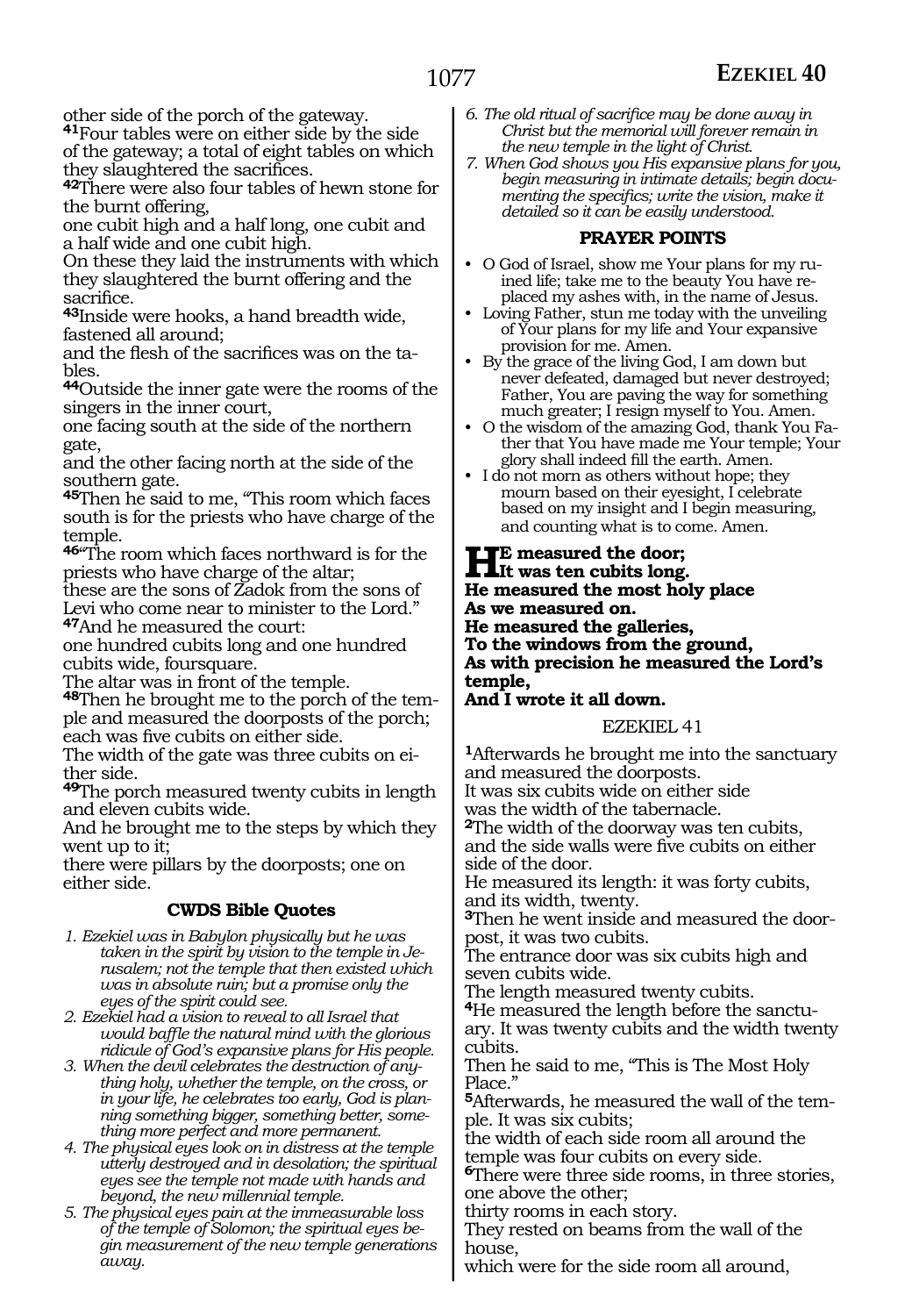that they may be supported but not fastened to the wall of the temple.

**<sup>7</sup>**The stairs to the side rooms were winding and became wider all around as you go up. The supporting beams in the wall of the temple went upwards all around the temple, therefore the width of the structure increased as one when up from the lowest room to the highest by way of the middle one.

**<sup>8</sup>**I also saw an elevation of the temple all around.

It was the foundation of the rooms, measuring a full rod which is six cubits high.

**<sup>9</sup>**The thickness of the outer wall of the side room was five cubits;

and so also the remaining terrace by the place of the side rooms of the temple.

**<sup>10</sup>**Between it and the wall room was a width of twenty cubits all around the temple on every side.

**<sup>11</sup>**The doors of the side rooms opened on the terrace;

one door towards the north and another towards the south.

The width of the terrace was five cubits all around.

**12**The building that faced the separating courtyard

at the end towards the west was seventy cubits wide.

The wall of the building was five cubits thick all around and its length ninety cubits. **<sup>13</sup>**So he measured the temple.

It measured one hundred cubits long. And the separating courtyard with the building and the walls was one hundred cubits

long. **<sup>14</sup>**So also was the width of the eastern side of

the temple. **<sup>15</sup>**And he measured the length of the building

including the separating courtyard; it was one hundred cubits.

The building behind it facing the courtyard, with its galleries on either side was one hun- dred cubits on either side,

with the inner temple and porches of the court,

**<sup>16</sup>**their doorpost and the narrow window frames.

And the galleries all around the three stories, opposite the threshold was paneled with wood from the ground to the windows.

The windows were covered,

**<sup>17</sup>**from the space above the door, to the inner room, and outside,

and on every wall all around,

inside and outside by measure.

**<sup>18</sup>**And it was made with cherubim and palm trees.

A palm tree was between one cherub and the next cherub.

Each cherub had two faces,

**<sup>19</sup>**so that the face of man was towards a palm tree on one side,

and the face of a young lion towards the palm tree on the other side.

So was it made throughout the temple all around.

**<sup>20</sup>**From the ground to the space above the door,

and on the walls of the temple, cherubim and palm trees were carved.

**<sup>21</sup>**The doorposts of the temple were square, and at the front of the sanctuary, they both looked similar.

**<sup>22</sup>**The altar was of wood, three cubits high, and two in length, and its sides were made of wood.

And he said to me, "This is the table that is before the Lord."

**<sup>23</sup>**The temple and the sanctuary had two doors,

**24**each door had two folding panels; two panels for one door and two panels for the other door.

**<sup>25</sup>**Cherubim and palm trees were carved on the doors of the temple.

A wooden canopy was made on the front of the porch outside.

**<sup>26</sup>**And on either side there were palm trees and narrow window frames,

on the other side of the porch and on the side rooms of the temple and on the canopy.

#### **CWDS Bible Quotes**

- *1. No matter how far the promises of God may seem, they are defined, they are precise; they are detailed; they are coming.*
- *2. The promises of God may be a physical mystery but it is your tangible spiritual reality.*
- *3. Nothing happens in the physical unless it is first completed in the spiritual.*
- *4. Everything that occurs in the physical are manifestations of spiritual transactions; there is a spiritual reference.*
- *5. If you understood how real the promises of God are, you would begin measuring.*
- *6. Everything God is doing in the earth is completed to its intimate details; find the heart of God for the blueprints to your walk of perfection and effectiveness.*

#### **PRAYER POINTS**

- Faithful God, I have no doubt regarding Your promises to me and to all believers; the earth may shake, fear may run from house to house like an insane spirit, but my heart is rooted in Your promises. Amen.
- Your promises are my law, O God, they are the only thing I see, in the name of Jesus.
- It is done, it is finished, all the promises of God in Christ are Yes and Amen.
- They may not understand me, but I am measuring and celebrating; Your promises to me are tangible and real, O God, more tangible than the things I see with my eyes. Amen.

## **MEASURING still, we were measuring<br>We seem to the halv game, the glass of**

#### **We came to the holy rooms, the place of the holy things,**

**To where they lay the meat offering and**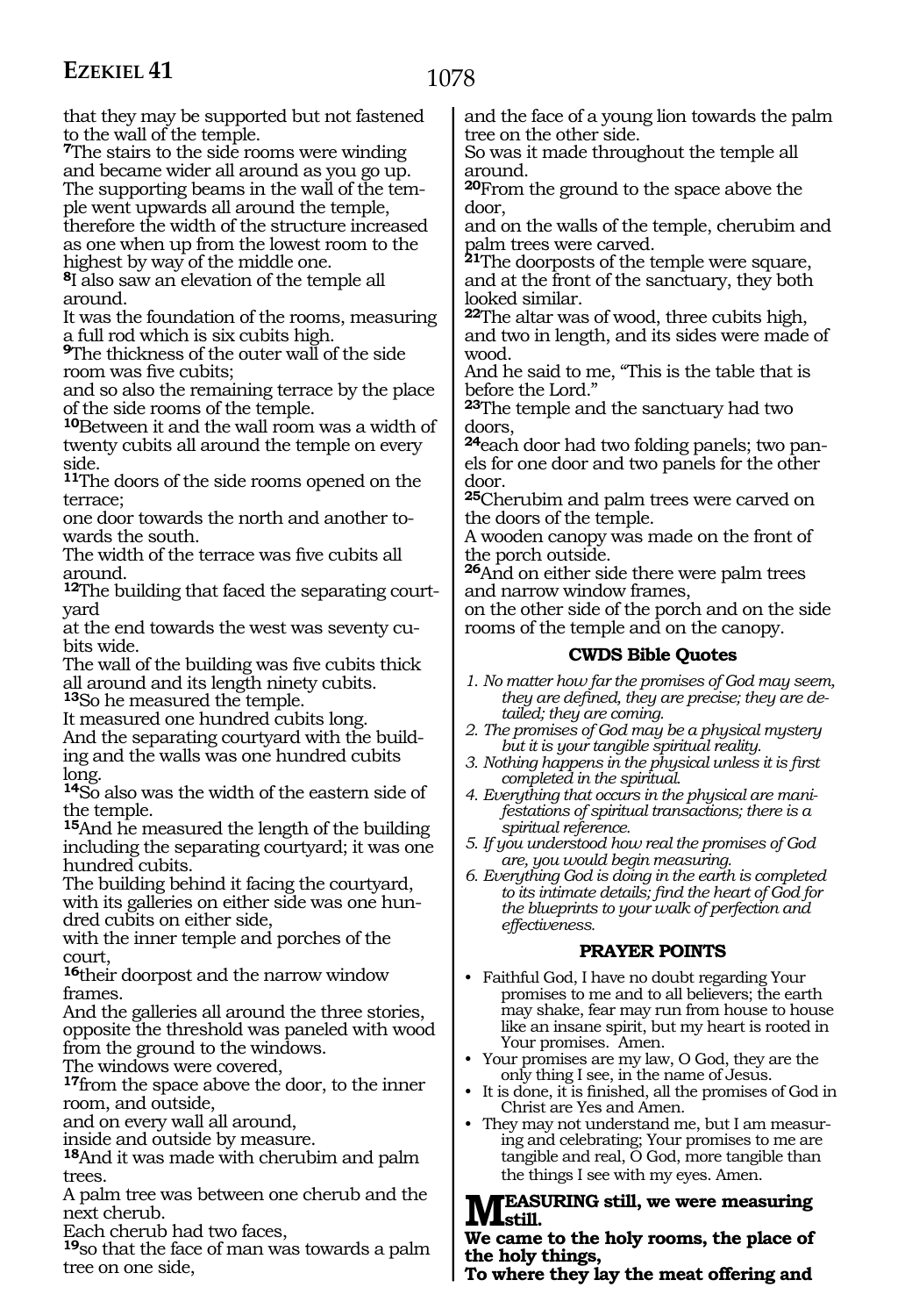#### **the offering for sin, To where the holy garments were taken off, unto… measuring still!**

#### EZEKIEL 42

**<sup>1</sup>**Then he brought me out into the outer court, by the way towards the north.

And he brought me into the room which was opposite the separating courtyard,

and which was before the building towards the north.

**<sup>2</sup>**And the north door was facing the length which was one hundred cubits, and the width fifty cubits.

**<sup>3</sup>**Opposite the inner court of twenty cubits, and opposite the pavement of the outer court, was galley against galley in three stories.

**<sup>4</sup>**In front of the rooms, towards the inside was a walk of ten cubits wide, at a distance of one cubit and their doors faced north.

**<sup>5</sup>**The upper rooms were shorter, because the galleries were higher there than at the lower and the middle stories of the building;

**<sup>6</sup>**for they were three stories and did not have pillars like the pillars of the courts.

Therefore the upper levels were shortened more than the lower and middle levels from the ground up.

**<sup>7</sup>**And a wall outside ran parallel to the rooms, at the front of the rooms towards the outer

court.<br>It measured fifty cubits in length.

<sup>8</sup>The length of the rooms towards the outer court was fifty cubits,

whereas that facing the temple was one hundred cubits.

**<sup>9</sup>**At the bottom rooms was the entrance on the east side,

as one goes into them from the outer court. **<sup>10</sup>**There were rooms also in thickness of the wall of the eastern court,

opposite the separate courtyard and opposite the building.

**<sup>11</sup>**There was a walkway in front of them also, and their appearance was like the rooms towards the north.

They were as long and as wide as the others, and all their exits and entrances were according to plan,

**<sup>12</sup>**and similar to the doors of the rooms facing south as one enters them.

There was a door in front of the walkway directly in front of the wall toward the east.

**<sup>13</sup>**Then he said to me, "The north rooms and the south rooms which are opposite the separating courtyard,

are the holy rooms where the priests who approach the Lord shall eat the most holy offerings.

There they shall lay the most holy offerings: the grain offering, the sin offering, the trespass offering, for this place is holy.

**<sup>14</sup>**"When the priests enter there, they shall not go out of the holy place into the outer court,

but shall leave their garments there in which they minister, for the garments are holy.

They shall put on other garments;

then they shall approach that which is for the people."

**<sup>15</sup>**When he had finished measuring the inner temple,

he brought me out through the gate that faced the east, yet measuring still;

he measured it all around.

**16**He measured the east side with the measuring rod.

It was five hundred rods by the measuring rod all around.

**<sup>17</sup>**He measured the north side.

It was five hundred rods by the measuring rod all around.

**<sup>18</sup>**He measured the south side.

It was five hundred rods by the measuring rod.

**<sup>19</sup>**He came to the west side and measured. It was five hundred rods by the measuring rod.

**<sup>20</sup>**He measured it on the four sides.

It had a wall all around that measured five hundred cubits long and five hundred wide. It separated the holy area from the common.

#### **CWDS Bible Quotes**

*1. There is a method to the measurement and a purpose for every detail in your life; God has your life completely worked out.*

- *2. The greatest architectural designs are not built on columns but on the wisdom of God.*
- *3. God has a design for every provision in His word for you; just as He had designed rooms for the priests to store and eat the most holy offerings in the temple.*
- *4. We cannot take the holy just anywhere we want to; not the priests' garments and certainly not our bodies.*
- *5. If the garments of the priests could not be defiled; commit to decision that the Holy Spirit living in you gets the greatest attention to what you expose Him to.*

#### **PRAYER POINTS**

- Loving Father, I resign myself to Your hands, and my life to Your great plans for me; I have such assurance and peace. Amen.
- I build my life on the wisdom of God. Jesus You are my cornerstone. Amen.
- I am Your temple Lord, carefully designed by Your perfecting hand; You know my members. Before I was born you wrote them in a book. Amen.
- Holy Spirit, forgive believers for daily grieving You; let divine restraint keep us from engaging Your holy temple in sinful conversation or activities, evil entertainment or corrupt thoughts; wash our hearts clean from every transgression. Amen.

#### **The place of My throne and the soles of My feet**

#### **Is where I will dwell forever, right here in your midst!**

**Put away all your harlotry and the carcass-**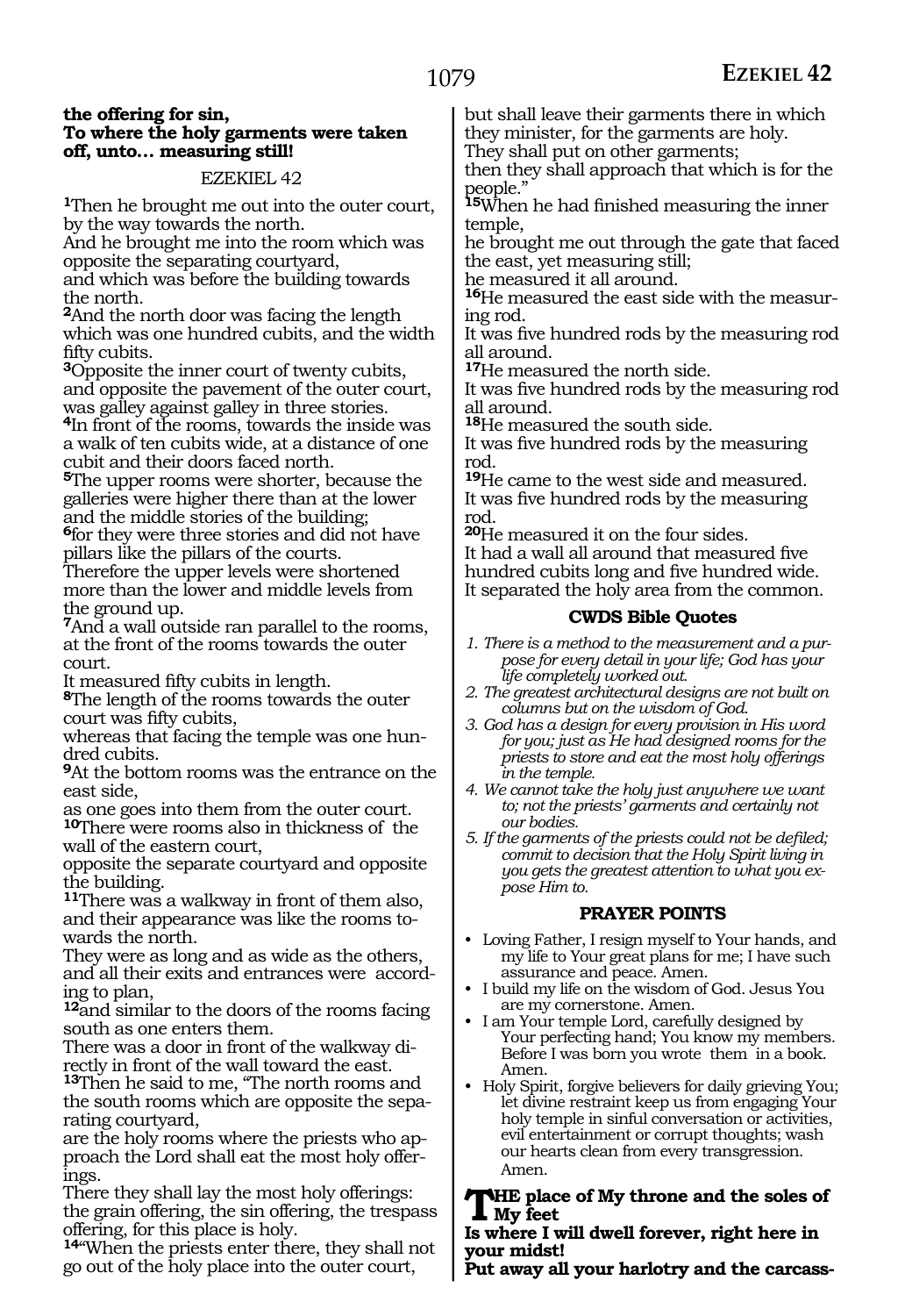1080

**es of your kings;** 

**It is time for penitence, to be ashamed of your sins!** 

#### **All the boundaries of it are holy; it is a place of God's glory,**

**The place of My throne and the soles of My feet!** 

#### EZEKIEL 43

**<sup>1</sup>**Afterward he brought me to the gate that faced the east.

**<sup>2</sup>**And behold, the glory of the God of Israel came from the way of the east.

His voice was like the sound of many waters and the earth shone with His glory.

**<sup>3</sup>**It was like the appearance of the vision which I saw--

the same vision I saw when I came to destroy the city.

The visions were like the vision I saw by the River Chebar;

and I fell down on my face.

**4**And the glory of the Lord came into the temple by way of the east gate.

**<sup>5</sup>**So the Spirit lifted me up and brought me into the inner court,

and behold, the awesome glory of the Lord filled the temple.

**<sup>6</sup>**Then I heard Him speaking to me from out of the temple,

while the man with the reed stood beside me. **<sup>7</sup>**And He said to me, "Son of man, this is the place of My throne and the soles of My feet, where I will dwell in the midst of the children of Israel forever.

No more shall the house of Israel defile My holy name,

neither they nor their kings, by their harlotry, nor with the carcasses of their kings on their high places.

**8**When they set their threshold by My threshold, and their doorpost by My doorpost,

with a wall between them and Me,

they defiled My holy name by the abominations which they committed,

therefore, in My anger, I consumed them. **<sup>9</sup>**Now let them put away their harlotry and the carcasses of their kings far away from Me, and I will dwell forever in their midst.

**<sup>10</sup>**"You, son of man, describe the temple to the house of Israel that they may be ashamed of their sins, and let them measure the pattern. **<sup>11</sup>**If they are ashamed of all that they have done,

reveal to them the design of the temple and its arrangement,

its exits and its entrances;

its entire design and all its ordinances, all its forms and all its laws.

Write it down in their sight, so that they may keep the whole design and all the ordinances, and do them.

**<sup>12</sup>**This is the law of the temple:

the entire area surrounding the top of the

mountain is most holy.

Behold, this is the law of the temple.

**<sup>13</sup>**These are the measurements of the altar in cubits (the cubit is one cubit and a hand breadth):

the height and width of the base shall be one cubit each,

with a rim all around its edge of one span. This is the height of the altar:

**<sup>14</sup>**from the base on the ground to the lower ledge, one cubit;

from the smaller ledge to the larger ledge, four cubits;

**<sup>15</sup>**and the width of the ledge one cubit.

The altar hearth is four cubits high, with four horns pointing upwards from the hearth.

**<sup>16</sup>**The altar hearth is twelve cubits long, twelve wide; four squares.

**17**The ledge is fourteen cubits long and fourteen wide on its four sides,

with a rim of half a cubit around it.

Its base is one cubit all around and its stairs face toward the east."

**<sup>18</sup>**And He said to me, "Son of man, thus says the Lord God:

'These are the ordinances for the altar on the day when it is made,

for sacrificing burnt offerings on it and to sprinkle blood on it.

**19**You shall give a young bullock for a sin offering to the priests, the Levites, who are of the seed of Zadok,

who approach Me to minister to Me,' says the Lord God.

**<sup>20</sup>**'And you shall take some of the blood and place it on the four horns of the altar, on the four corners of the ledge and on the rim around it;

so shall you cleanse it and make atonement for it.

**<sup>21</sup>**'And you shall also take the bull of the sin offering,

and burn it in the appointed place of the temple, outside the sanctuary.

**<sup>22</sup>**On the second day you shall offer a kid of the goats without blemish for a sin offering; and they shall cleanse the altar, as they cleansed it with the bull.

**<sup>23</sup>**When you have finished cleansing it, you shall offer a young bull without blemish, and an unblemished ram from the flock.

**<sup>24</sup>**When you offer them before the Lord, the priests shall throw salt on them,

and there they will offer them up as a burnt offering to the Lord.

**<sup>25</sup>**'Every day for seven days you shall prepare a goat for a sin offering.

They shall also prepare a young bull without blemish and an unblemished ram from the flock.

**<sup>26</sup>**Seven days they shall make atonement for the altar and purify it, to consecrate it.

**<sup>27</sup>**And at the end of these days, on the eighth day and from then on,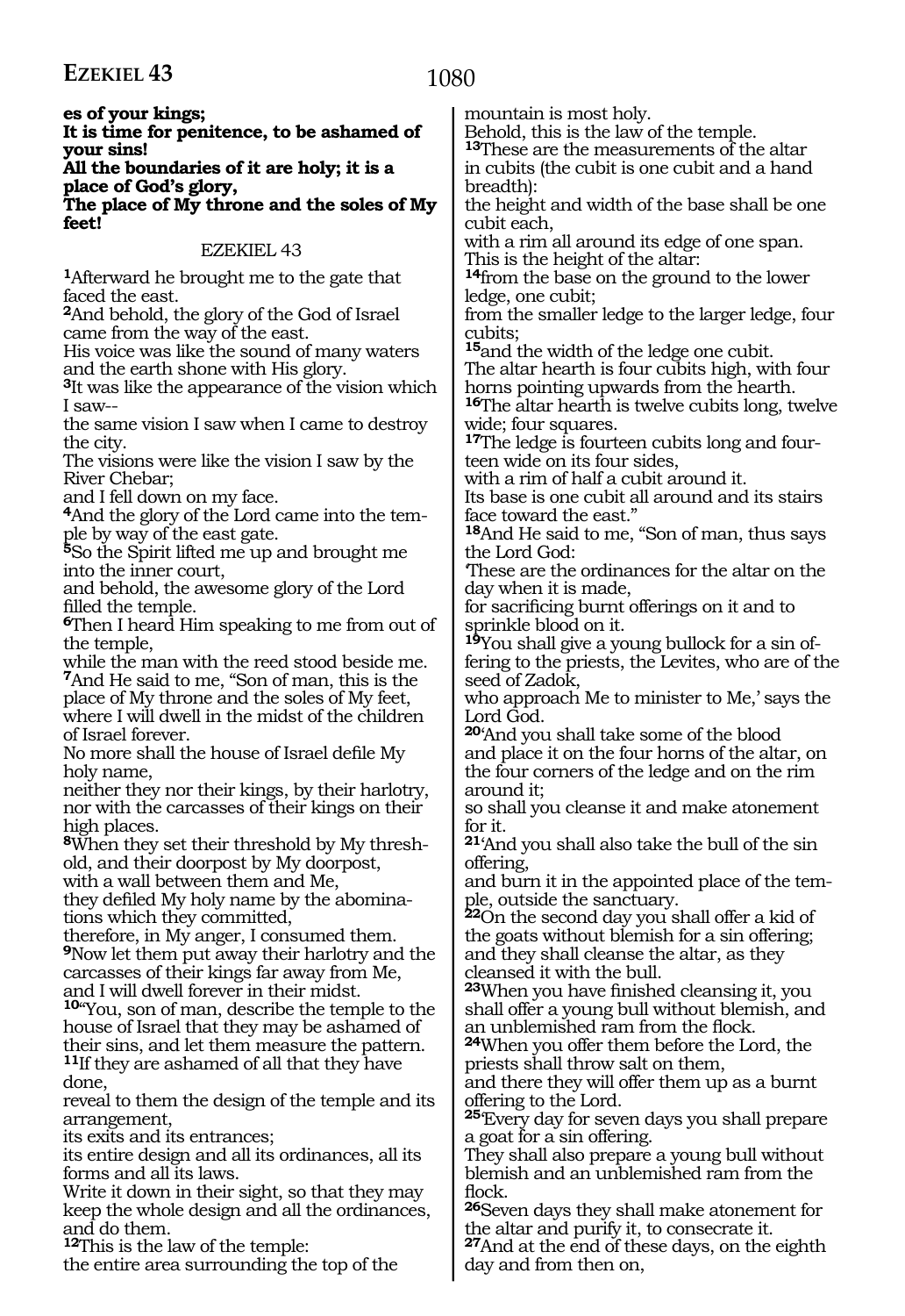the priests shall offer your burnt offerings and your peace offerings on the altar; and I will accept you,' says the Lord God."

#### **CWDS Bible Quotes**

- *1. God is glory; glory emanates from Him; it walks with Him; it defines Him; His presence, weight and aura is the most noticeable part of an encounter with Him.*
- *2. It has always been God's desire and design to live with, in and among His people; He always does when the conditions are right.*
- *3. God's feet are before His throne; His throne is in His temple; His temple is with His people; His people are holy.*
- *4. Sexual sin repels the God with you and disgusts and repulses the Holy Spirit in you.*
- *5. Anything that defiles deters your God.*
- *6. Even if many walls separated your God and your sin it is not enough; sin is spiritual; you enter your God (the Holy Spirit) as a participant to your sins wherever it is committed.*
- *7. God's goodness is so abounding and undeserved it astounds you and puts you to shame every time.*
- *8. Keep your environment sanitized and holy for it is not just your body, the temple, that is holy, the entire mountaintop surrounding the temple is holy.*

#### **PRAYER POINTS**

- Most Holy God, magnify me with Your glory; let my walk on earth be a walk in Your glory, in the name of Jesus.
- Jesus my Lord, I live for my encounters with You. Amen.
- Holy Father, we love and celebrate Your presence; I speak to the spirits of believers, keep your lives holy for our Father's presence, in the name of Jesus.
- Holy Father, help me to live under Your shadow night and day; come and occupy Your temple. Amen.
- Let the fire of the living God burn sexual purity into the hearts of believers, in the name of Jesus.

### **I fell on my face before His glory; It filled the Lord's house and His sanctuary.**

**He said, "Mark well to see and hear, No uncircumcised in heart and flesh shall enter here.**

**And the Levites who to idols went astray Shall not minister to Me in this place, But the priests who kept the charge Shall minister before the Lord! And yes… bring to them the first-fruits of** 

**your dough, So God's blessing may rest upon your household!"**

#### EZEKIEL 44

**1**He brought me back to the gate of the sanctuary that faced the east, but it was shut. **<sup>2</sup>**And the Lord said to me,

"This gate shall be shut, it shall not be opened, and no man shall enter by it,

because the Lord God of Israel, has entered by

it, therefore it shall be shut.

**<sup>3</sup>**As for the prince, because he is the prince, he may sit in it to eat bread before the Lord.

He shall enter by way of the porch of that gate, and he shall go out by the way he came."

**<sup>4</sup>**He then brought me by way of the north gate, to the front of the temple;

and I looked, and behold, the house of the Lord was filled with the glory of the Lord. I fell down on my face.

**<sup>5</sup>**And the Lord said to me, "Son of man, mark well this day.

See with your eyes and hear with your ears all that I say to you concerning the ordinances of the house of the Lord and its laws.

Mark well who may enter the house and all who go out from the sanctuary.

**<sup>6</sup>**"And you shall say to the rebellious house of Israel,

'Thus says the Lord God: 'O house of Israel, "Be done with all your abominations,

**7**when you brought in foreigners, those uncircumcised in heart and in flesh,

to be in My sanctuary, My house,

and when you offered my food, the fat and the blood.

Then they broke My covenant because of all your abominations.

**<sup>8</sup>**"And you have not kept the charge of My holy things,

but you have set others to be keepers of My sanctuary for you."

**9**'Thus says the Lord God, "No foreigner, uncircumcised in heart or flesh,

shall enter My sanctuary, including any foreigner who is among the children of Israel. **<sup>10</sup>**And the Levites who went far from Me, when

Israel went astray, who strayed away and went after their idols, shall bear their iniquity.

**11**Yet they shall be My ministers in My sanctuary,

as gatekeepers of the house and ministers of the house.

They shall slay the burnt offering and sacrifice for the people,

and they shall stand before them to minister to them.

**<sup>12</sup>**Because they ministered to them before their idols and caused the house of Israel to fall into iniquity,

**<sup>13</sup>**therefore I have raised My hand in an oath against them," says the Lord God,

"that they shall bear their iniquity,

and they shall not come near Me

to minister to Me as priest,

nor come near any of My things, nor into the Most Holy Place;

but they shall bear their shame

and their abominations which they have com- mitted.

**<sup>14</sup>**Nevertheless I will make them keep charge of the temple,

and for all its service, and for all that has to be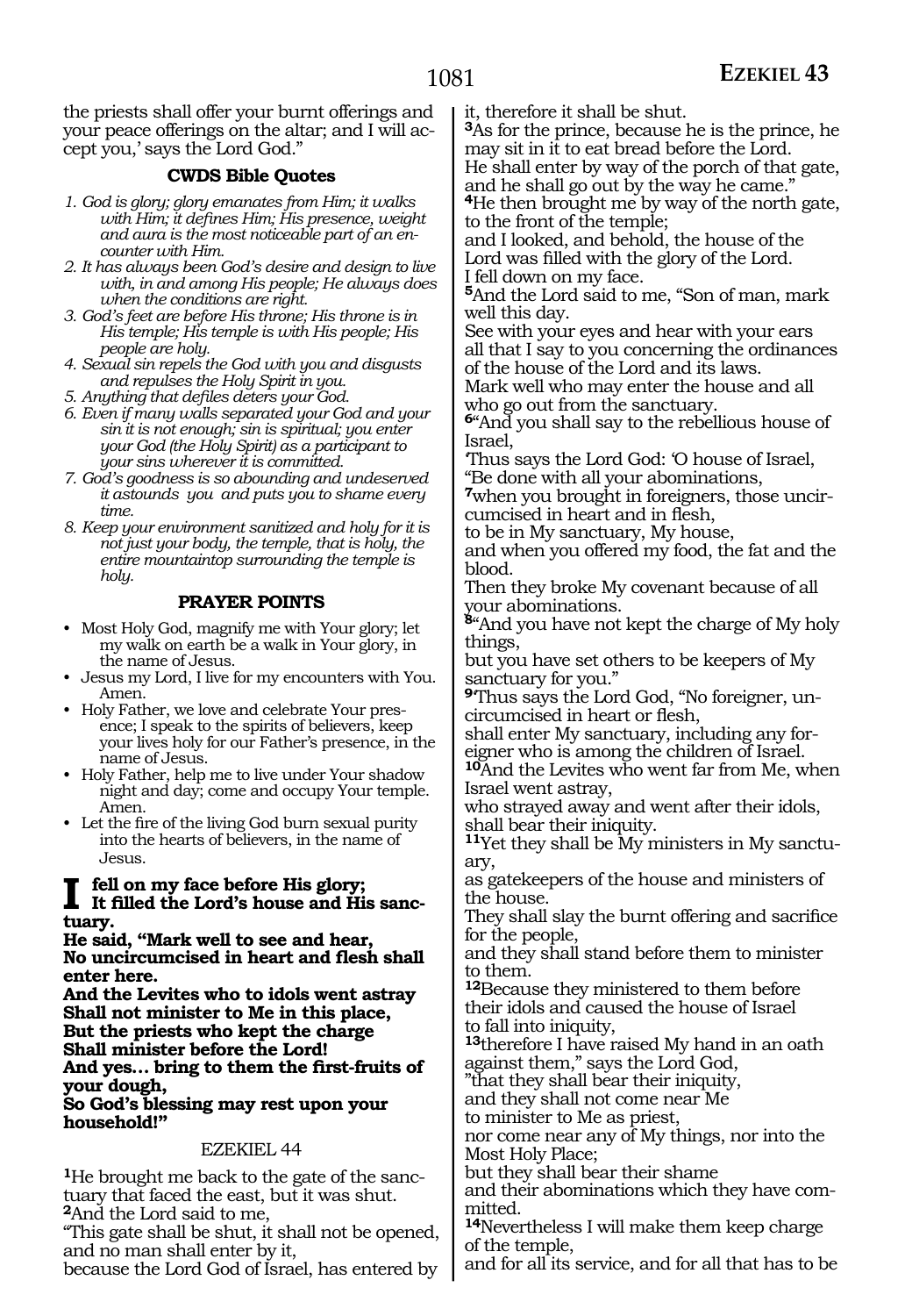done in it.

**15**But the priests, the Levites, the sons of Zadok,

who kept charge of My sanctuary when Israel went astray from Me,

they shall come near Me to minister to Me; and they shall stand before Me to offer to Me the fat and the blood," says the Lord God. **<sup>16</sup>**"They shall enter My sanctuary, and they shall come near My table to minister to Me, and they shall keep My charge.

**<sup>17</sup>**And it shall be, when they enter in at the gates of the inner courts,

they shall put on linen garments.

No wool shall come upon them while they minister within the gates of the inner court or within the house.

**<sup>18</sup>**"They shall have linen turbans on their heads and linen paths on their loins;

They shall not clothe themselves with anything that causes them to sweat.

**<sup>19</sup>**When they go out to the outer court of the people,

they shall put off their garments in which they ministered,

leave them in the holy rooms and put on other garments;

they shall not sanctify the people in their holy garments.

**<sup>20</sup>**They shall neither shave their heads nor let their hair grow long,

but they shall keep their hair trimmed.

**<sup>21</sup>**No priest shall drink wine when he enters the inner court.

**<sup>22</sup>**They shall not take for themselves as wife, a widow or a divorced woman,

but take virgins from the children of the house of Israel, or widows of the priests.

**<sup>23</sup>**And they shall teach My people the differ- ence between the holy and the profane, and cause them to discern between the clean and the unclean.

**<sup>24</sup>**In controversy they shall stand as judges, and judge it according to My judgments.

They shall keep My laws and My statutes in all My assemblies,

and they shall hallow My Sabbaths.

**<sup>25</sup>**They shall not defile themselves by coming near the dead.

Only for father, or mother, for son or daughter, for brother or unmarried sister may they defile themselves.

**<sup>26</sup>**And after he is cleansed, he shall remain seven days.

**<sup>27</sup>**"On the day he goes to the sanctuary to minister in the sanctuary,

he shall offer his sin offering in the inner court," says the Lord God.

**<sup>28</sup>**"And it shall be to them for an inheritance. I am their inheritance, and I am their possession.

You shall give to them no possession in Israel for I am their possession.

**29**They shall eat the grain offering, the sin of-

fering and the trespass offering.

Every dedicated thing in Israel shall be theirs. **<sup>30</sup>**"The best of all the first-fruits of any kind, and every sacrifice of every kind from all your sacrifices shall be for the priests. And you shall give the priests the first of your ground meal to cause a blessing to rest on

your house. **<sup>31</sup>**The priests shall not eat anything, bird or beast, that died naturally or was torn by wild beasts."

#### **CWDS Bible Quotes**

- *1. There is a distinction between holy and unholy; holy is reserved by God, for God, by His Person and His presence; the East Gate of the temple was reserved by His Person.*
- *2. Authority in the world of man distinguishes and must be honored by man as it is honored by God; the prince, the ruler of the people has special temple privileges.*
- *3. The order of the temple is according to the strict Mosaic law, however, it recognizes that circumcision of flesh is not enough; the circumcision of heart is necessary.*
- *4. A foreigner who is excluded from the temple is a foreigner to the covenant of circumcision, both of Moses and of Christ; even if they are Israelites.*
- *5. If you are not faithful to maintain your post when the house is being rocked, you may not retain your post when the house is being steadied.*
- *6. Eternity counts faithfulness: steadfast, immovable, commitment to your Christian faith irrespective of secular tides matter. (The house of Zadok maintained their faithful service to God when all the Levites left to lead the service and sacrifices to idols; they are the only ones qualified to minister to God in the new temple; the others are allowed regular duties.)*
- *7. Proximity to God necessitates principle and discipline before God and before the people.*
- *8. There is ever a distinction between the holy and the unholy and especially what you do with the holy when you are not in the presence of God.*
- *9. Even the holy garment cannot be treated casually in the presence of the people; they may not be qualified to touch the level of anointing you have been exposed to.*
- *10. The priest is distinct in grooming, distinct in marriage, distinct in separation from anything that defiles including dead relatives, and distinct in service with the anointing to discern matters.*
- *11. The priests then and believers now place everything in God and draw on God, their Source, for everything. They seek Him, serve Him and trust Him for complete provision.*
- *12. When you put your all in God, you commit your all to God and rely on Him from all things; in other words, you make Him your all in all; He is your inheritance.*
- *13. God provides generously for His service and His servants because of its importance to Him and to His people, but commits it to the obedience of His people.*
- *14. The tithes and offering released from your increase in obedience to God will cause a blessing to rest upon your house, not just to visit it.*

#### **PRAYER POINTS**

• Heavenly Father, who can walk in Your footsteps;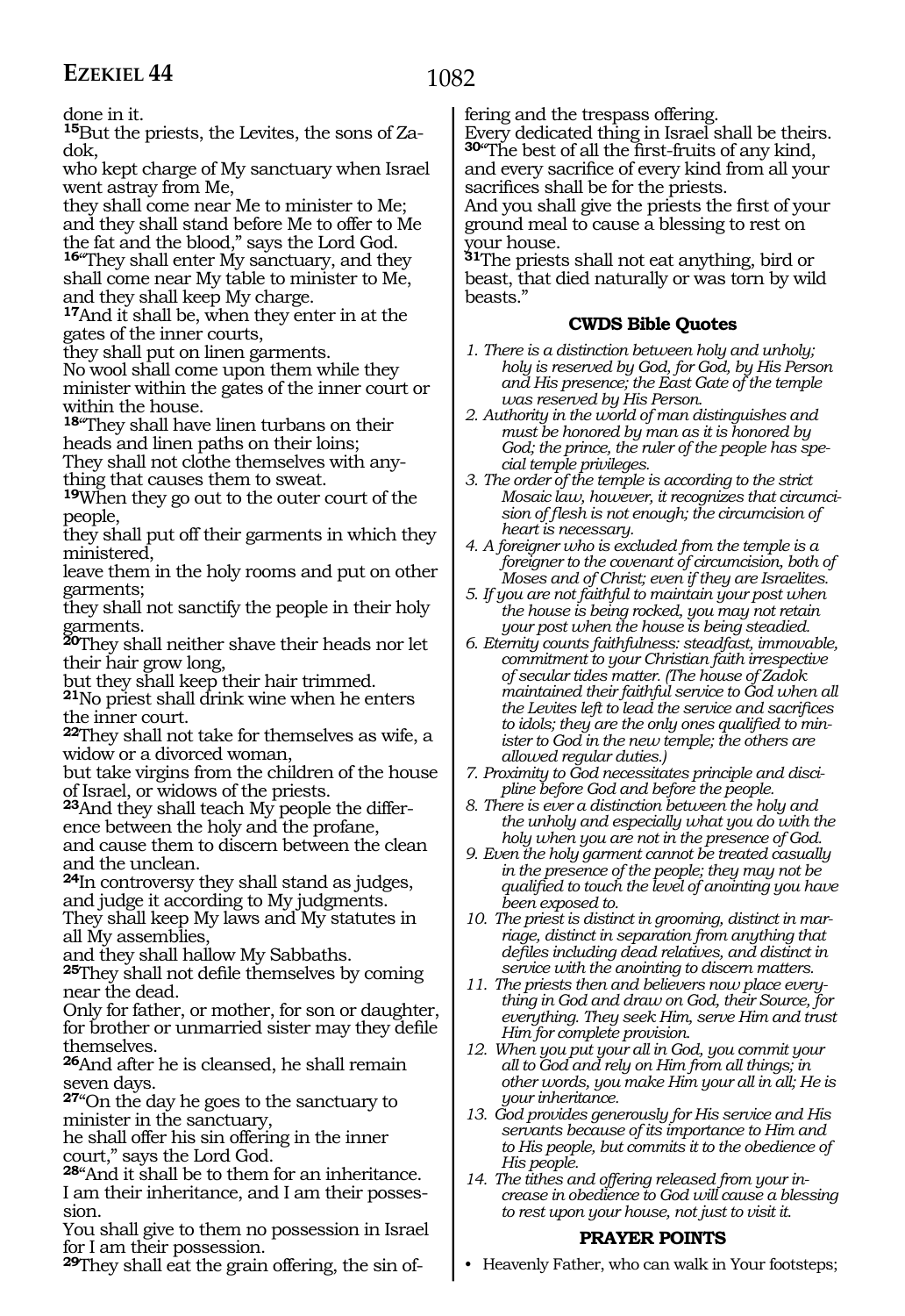You are most holy and we reserve ourselves for You. Amen.

- Most High God, place absolute honor for leaders and leadership in the hearts of Your people. Amen.
- Loving Father, order my heart in Your word; circumcise my heart this day, in the name of Jesus.
- Power of the living God, help believers to stand their guard and to maintain their position of holiness in the strongest storms, temptations or persecution; I declare that my confidence shall not fail, in the name of Jesus.
- I speak faithfulness into the hearts of believers; let the spirit of wavering be consumed by fire now, in the name of Jesus. Amen.

**Concerning the land: There is a holy portion for the priests! Concerning the princes: All their oppression shall cease! Concerning oblations: They shall offer these for the prince. And it shall be the prince's part To prepare the offering concerning your sin!**

#### EZEKIEL 45

**<sup>1</sup>**"Moreover, when you divide the land by lot into inheritance,

you shall set apart an offering to the Lord, a holy section of the land.

The length shall be twenty-five thousand cu- bits, and the width ten thousand.

This shall be holy throughout its territory all around.

**<sup>2</sup>**"Of this there shall be a plot for a sanctuary. It shall be square and five hundred by five hundred rods,<br>with fifty cubits around it for open space.

<sup>3</sup>For the length of this portion you shall meas-<br>ure twenty-five thousand cubits long and ten thousand wide.

In it shall be the sanctuary, Most Holy Place **<sup>4</sup>**"It shall be a holy section of land, belonging to the priests,

the ministers of the sanctuary who shall come to minister to the Lord.

It shall be a place for their houses and a holy place for a sanctuary.

**<sup>5</sup>**An area of ten thousand cubits wide and twenty-five thousand long

shall belong to the Levites, the ministers of the temple.

They shall have twenty rooms as a possession. **<sup>6</sup>**And you shall appoint as the property of the city,

an area five thousand cubits wide and twentyfive thousand long.

It shall be adjacent to the holy portion for the offering;

it shall belong to the whole house of Israel. **<sup>7</sup>**"The prince shall have a portion on either side of the holy property and the city's property, extending westward on the west side and eastward on the east side.

The length shall be side by side with the por- tion of one of Israel's tribes

from the west border to the east border. **<sup>8</sup>**"The land shall be his possession in Israel.

And My prince shall no more oppress My people,

but they shall give the rest of the land to the house of Israel, according to their tribes." **<sup>9</sup>**Thus says the Lord God!

"Enough, O princes of Israel:

Remove violence and plundering.

Execute justice and righteousness,

and stop your exactions from My people," says the Lord God.

**<sup>10</sup>**"You shall have honest measures, a honest ephah and a honest bath.

**<sup>11</sup>**The ephah and bath shall be of the same measure,

so that the bath contains one-tenth of a homer and the ephah one-tenth of a homer.

**<sup>12</sup>**The shekels shall be twenty gerahs; Twenty shekels, twenty-five shekels and fifteen shekels shall be your mina.

**<sup>13</sup>**This is the offering which you shall offer: one-sixth of an ephah from a homer of wheat, and one-sixth of an ephah from a homer of barley.

**<sup>14</sup>**The ordinance concerning oil, the bath of oil, is one-tenth of a bath from a kor.

A kor is a homer of ten baths, for ten baths are a homer.

**<sup>15</sup>**"And one lamb shall be given from the flock of two hundred from the rich pastures of Israel.

They shall be for grain offerings, burnt offer- ings and peace offerings,

to make atonement for them," says the Lord God.

**<sup>16</sup>**"All the people of the land shall give this of- fering for the prince in Israel.

**<sup>17</sup>**"Then it shall be the prince's part to give burnt offering, grain offering and drink offerings

at the feasts, the New Moons and in the Sabbaths and all the appointed solemnities of the house of Israel.

He shall prepare the sin offering and the grain offerings,

the burnt offering and peace offerings,

to make atonement for the house of Israel." **<sup>18</sup>**Thus says the Lord God, "In the first month, on the first day of the month,

you shall take a young bull, without blemish, and cleanse the sanctuary.

**<sup>19</sup>**The priest shall take some of the blood of the sin offering,

and put it on the doorposts of the temple, on the four corners of the ledge of the altar, and on the posts of the gate of the inner court.

**<sup>20</sup>**"And so you shall do on the seventh day of the month for everyone who sins in ignorance. So shall you make atonement for the temple.

**<sup>21</sup>**In the first month and on the fourteenth day of the month,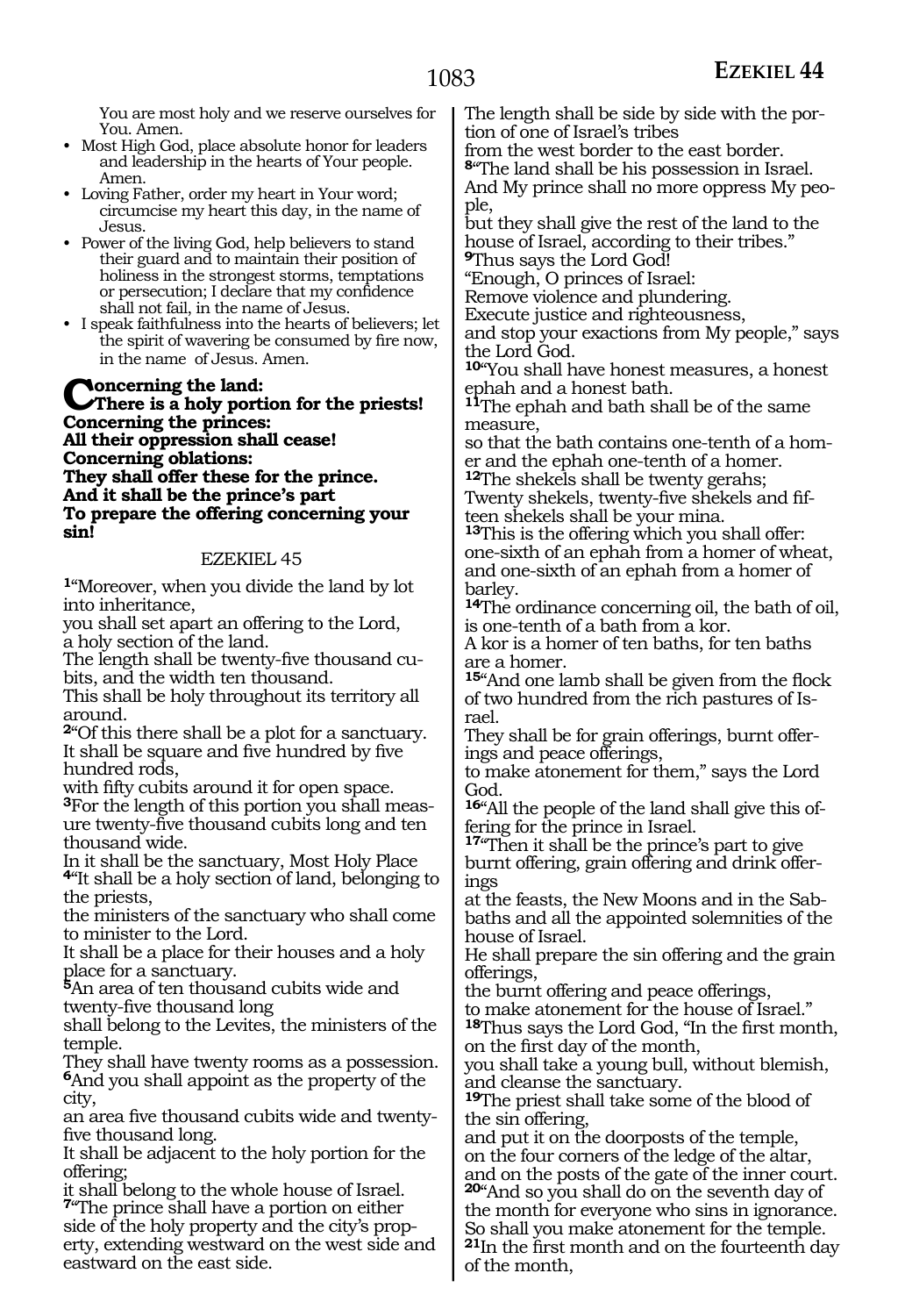you shall keep The Passover, a feast held over seven days;

in it you shall eat unleavened bread.

**<sup>22</sup>**"And on that day the prince shall prepare for himself and for all the people of the land a bull for a sin offering.

**23**On all seven days of the feast he shall prepare a burnt offering to the Lord:

seven bull and seven rams without blemish daily for seven days,

and the kid of the goat daily for a sin offering. **<sup>24</sup>**"And he shall prepare a grain offering of one ephah for each bull and one ephah for each ram together with a hin of oil for each ephah. **<sup>25</sup>**In the seventh month, on the fifteenth day of the month, at the feast

he shall do accordingly for seven days, just like the sin offering, the burnt offering, the grain offerings, and the oil."

#### **CWDS Bible Quotes**

- *1. As with the land of Israel, in the new division of the new landscape, the priority placed in every division is a set place for worship and for the priests; for Israel it was predefined.*
- *2. In every division and every allotment, there is a place for authority and for leadership, and set principles to define the conduct of leaders.*
- *3. In the plans of God, there is also a settled place apportioned for everyone. No one is left out of the plans and thoughts of God; for Israel it was allotted in accordance with their tribes.*
- *4. Oppressive leadership is condemned in heaven. Leadership is service; the well-being and welfare of the people is the mandate for leadership.*
- *5. Leadership that disposes the people and robs them with trickery and violence is condemned in heaven.*
- *6. Every dishonesty in business or trade is demonic deception; it disrespects and dishonors God.*
- *7. You cannot sell with a different measure (scale) than the measure you use to buy; your profit should be in your price not in your lies.*
- *8. Your offering is your obligation; forgiveness and acceptance are His.*
- *9. Be deliberate to commit your year to the Lord at the start of your year and to commit yourself to walk with the Lord committedly throughout in a temple constantly cleansed by the blood of Jesus.*
- *10. Sanctify your body, His temple daily and celebrate Jesus every day of every year in recognition that He is your Passover and the Holy Spirit occupies you 24-7.*
- *11. Israel is a memorial to God and their Mosaic rituals will continue to be held as a memorial even in the coming age.*

#### **PRAYER POINTS**

- Holy Spirit, let my prayer altar receive fresh fire now; let praise arise in every household as a priority, in the name of Jesus.
- Most high God, I release Your grace over our leaders; let them lead in righteousness. Align the hearts of the people with righteous leaders. Amen.
- Heavenly Father, let every person in the body of Christ find and function in their assigned place, in the name of Jesus.
- I release fire to unseat the spirit of oppression operating through our leaders; I baptize our leaders with righteousness now, in the name of Jesus.
- Holy Father, place integrity in the hearts of believers in every arena of life, in the name of Jesus.

#### ALL look towards the Sabbath,<br>To the coming of the prince,<br>When he shall warn his with the s **When he shall worship with the people And offer his offerings. When the east gate shall be opened, And there you shall see him stand; He will not take of yours by oppression, But will be offering up the lamb!**

EZEKIEL 46

**<sup>1</sup>**Thus says the Lord God:

"The gateway of the inner court gate that faces towards the east

shall be shut the six working days,

but it shall be opened on the Sabbath day,

and on the day of the New Moon.

**<sup>2</sup>**The prince shall enter by the way of the porch of the gate from outside

and shall stand by the post of the gate.

"The priest shall prepare his burnt and peace offering.

He shall worship at the threshold of the gate. Then he shall go out, but the gate shall not be shut until evening.

**<sup>3</sup>**Likewise the people of the land shall worship at the entrance to the gate before the Lord on the Sabbaths and the New Moons.

**<sup>4</sup>**"The burnt offering that the prince offers to the Lord on the Sabbath day shall be, six unblemished lambs and one ram without blemish.

**<sup>5</sup>**The grain offering shall be one ephah for a ram.

The grain offerings for the lambs shall be as much as he desires to give for the lambs, as well as a hin of oil with every ephah. **<sup>6</sup>**On the day of the New Moon it shall be a

young bull without blemish, six lambs and a ram;

all of them shall be without blemish. **<sup>7</sup>**"He shall prepare a grain offering of an ephah for a bull, an ephah for a ram,

as much as he desires to give for the lambs, and a hin of oil with every ephah.

**<sup>8</sup>**When the prince enters, he shall go in by the way of the porch of the gate and go out the same way.

**<sup>9</sup>**"But when the people of the land come before the Lord on the days of the solemn feast, he who enters in by the north gate to worship, shall go out by the way of the south gate; and he who enters by way of the south gate shall go out by the way of the north gate. He shall not return by the way of the gate through which he came,

but shall go out through the opposite gate. **<sup>10</sup>**"The prince shall then be in their midst. When they go in, he shall go in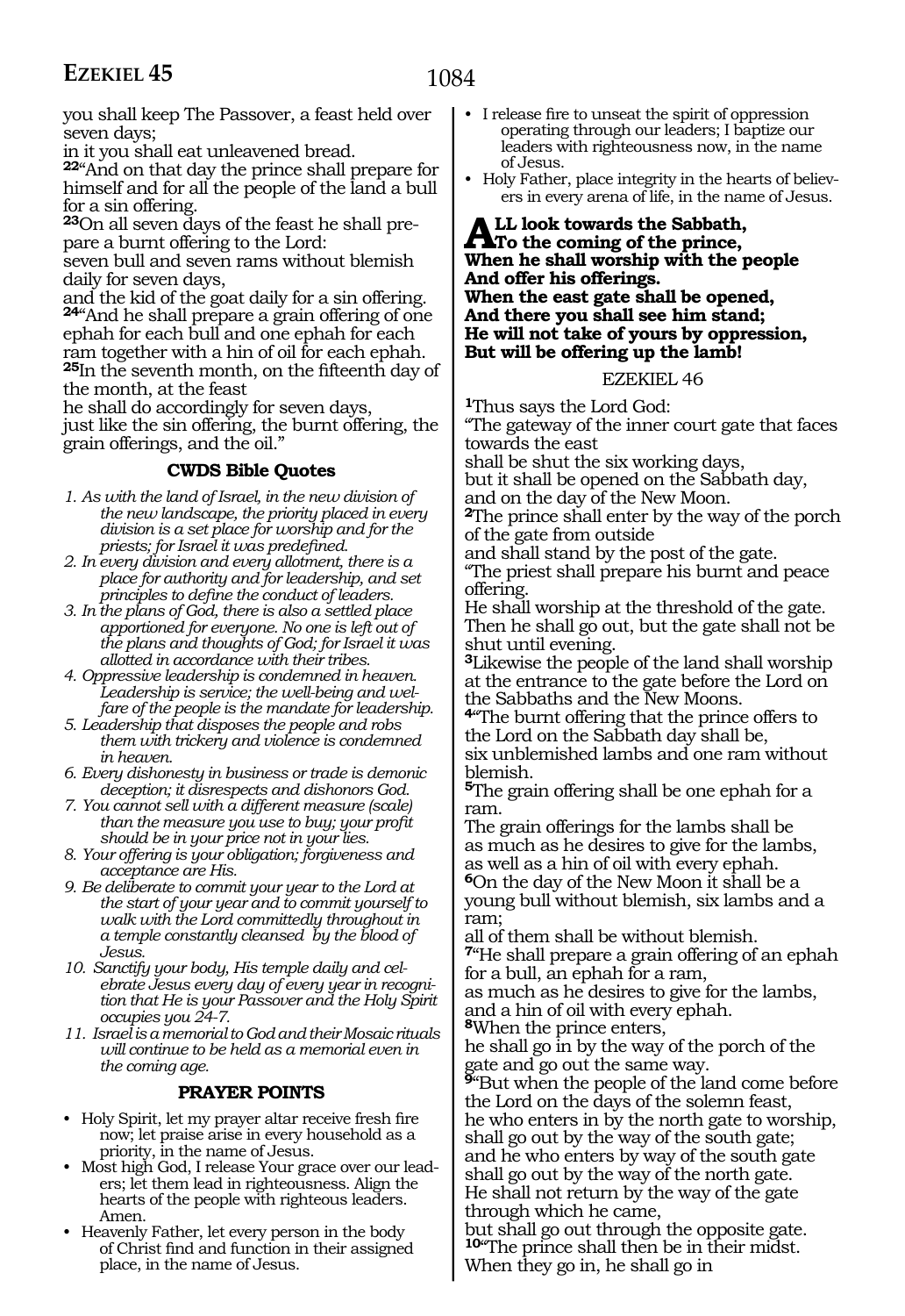and when they go out he shall go out.

**<sup>11</sup>**And in the festivals and the appointed feast days,

the grain offering shall be an ephah to a bull, an ephah for a ram, as much as he desires to give for the lambs,

and a hin of oil with every ephah.

**<sup>12</sup>**"Now when the prince makes a voluntary burnt offering or voluntary peace offering to the Lord,

the gate that faces east shall then be opened to him;

and he shall prepare his burnt offering and his peace offering as he did on the Sabbath day.

Then he shall go out, and after he goes out the gate shall be shut.

**<sup>13</sup>**"You shall make a burnt offering to the Lord daily of an unblemished lamb of the first year. You shall prepare it every morning.

**<sup>14</sup>**And you shall prepare a grain offering with it every morning,

a sixth of an ephah and a third part of a hin of oil to moisten the fine flour.

The grain offering shall be a perpetual ordinance, to be made regularly to the Lord.

**<sup>15</sup>**"Thus shall they prepare the lamb,

the grain offering and the oil,

as a continual burnt offering every morning." **<sup>16</sup>**Thus says the Lord God, "If the prince gives a gift of some of his inheritance to any of his sons, it shall belong to his sons; it is their possession for an inheritance.

**17**But if he gives a gift of some of his inheritance to any of his servants,

it shall be his until the year of liberty, after which it shall return to the prince. But his inheritance shall belong to his sons; it shall become their inheritance.

**<sup>18</sup>**"Moreover, the prince shall not take any of the people's inheritance by oppression, evicting them from their property;

from his own property he shall give an inheritance to his sons,

so that none of My people may be scattered from his property.

**19**Afterwards he brought me through the entrance which was at the side of the gate, into the holy rooms of the priests which faced the north;

and there was a place situated at the far western end.

**<sup>20</sup>**And he said to me, "Behold, this is the place where the priests shall boil the trespass offering and the sin offerings,

and where they shall bake the grain offering, so that they do not bring them out into the outer court to sanctify the people."

**<sup>21</sup>**Then he brought me out into the outer court and caused me to pass by the four corners of the outer court,

and behold, in every corner of the court there was another court.

**<sup>22</sup>**In the four corners of the courts were en- closed courts,

forty cubits long and thirty cubits wide. All four corners were the same measurement. **<sup>23</sup>**There was a row of building stones all around in them, all around the four of them and fireplaces were made under the rows of stones all around.

**<sup>24</sup>**Then he said to me, "These are fireplaces where the ministers of the temple shall boil the sacrifices of the people."

#### **CWDS Bible Quotes**

*1. There is an offering for the people of God made by the Prince of peace, once and forever, but still providing daily cleansing for every sin of the people.*

*2. There is a set time for worship, and set times for celebration but worship is set for all the people all the time including and apart from the times set.*

*3. You will never go out of the presence of God the same way you come in; Israel symbolizes this by their entrance and exit from the temple.*

*4. The Prince of Peace is ever in the midst of the people of God when they worship; when you enter the house of God He enters, when you go out He goes out with you; yet the house is ever His house on which His presence dwells.*

*5. Worship and sacrifice is a daily ritual that moves beyond obligation to relationship.*

*6. What you have is yours of the Lord, it is your inheritance, no devil can take it, no error can remove it from your family; keep prophesying, it is coming back.*

*7. God's picture of you is a complete picture; you may see in parts but He covers every part. He not only stipulated offering for the priests but he allocated storage rooms and cooking furnace and kitchens.*

#### **PRAYER POINTS**

- Lord Jesus, thanks for being my forever offering for sins.
- I soak myself in the blood of Jesus every day and apply His sacrifice. Amen.
- Holy Father, I am a worshipper; my heart will dance in Your presence every day. Amen.
- Holy Spirit, may Your presence breathe change into the lives of everyone who comes to You; I declare that no one who encounters Your presence will leave the same, in the name of Jesus. Amen.
- Thank You Prince of peace for Your presence with us every time we worship and for inhabiting our praise. Amen.
- Holy Father, I worship You because I love You; I look forward to being with You all the time eternally. Amen.

**HOLY** water from the temple's altar,<br>
But as I merced an it was sistem. **But as I moved on, it was rising; It was right up to my knees. Then it was flowing at the belly, A great river flowing still, And everywhere the river flowed it caused everything to live! Living waters from the belly, Trees with healing in the leaves;**

**Will you stand in knee-deep water,**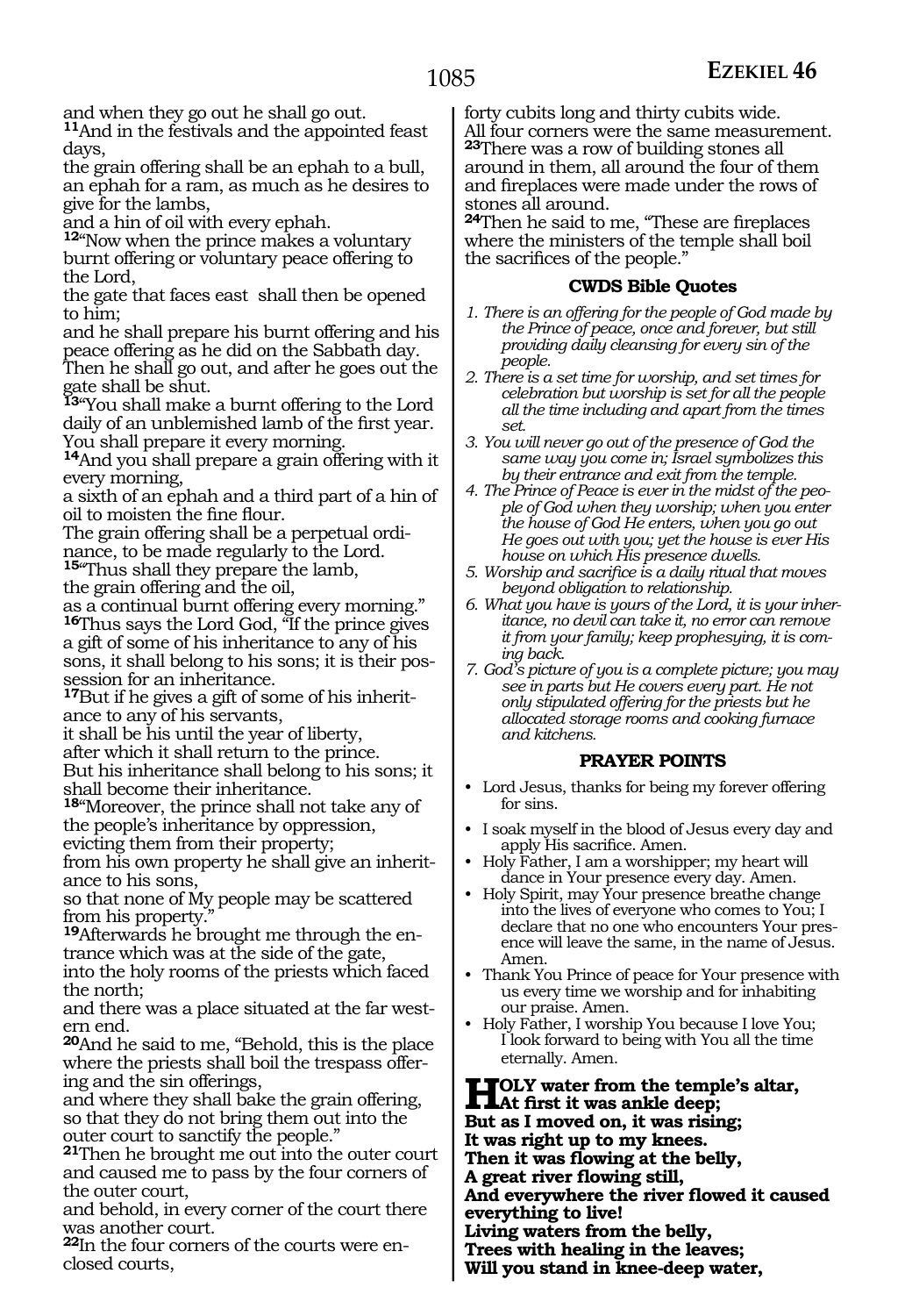#### **Or at the altar say, "Living waters flow through me"?**

#### EZEKIEL 47

**<sup>1</sup>**Afterwards he brought me back to the door of the temple,

and behold, there was water flowing from under the threshold of the temple towards the east,

for the front of the temple faced east.

The water was flowing from the right side of the temple, south of the altar.

**<sup>2</sup>**He brought me out of the way of the gate to the north,

and he led me around on the outside to the outer gate that faced east;

and behold, there was water running out on the right side.

**<sup>3</sup>**And when the man went out to the east with the line in his hand,

he measured one thousand cubits,

and he brought me through the water,

and the water was ankle deep.

**<sup>4</sup>**Again he measured another one thousand cubits and brought me through the water;

and the water was up to the knees. **<sup>5</sup>**Again he measured one thousand cubits and brought me through

and the water was up to the waist.

Then he measured another one thousand;

it was a river that I could not cross;

for the water was too deep,

water for one to swim in; a river that could not be crossed on foot.

**<sup>6</sup>**He said to me, "Son of man, have you seen this?"

Then he brought me and made me return to the bank of the river.

**<sup>7</sup>**When I returned, there along the bank of the river on both sides, where many trees.

**<sup>8</sup>**Then he said to me, "This water flows toward the east,

and goes into the desert and exits into the sea. When it reaches the sea, its waters shall be healed,

**<sup>9</sup>**"and it shall be that every living thing that moves.

wherever the river goes, will live.

There will be a great multitude of fish,

*b*ecause these waters go there,

for they will be healed.

Wherever the river goes everything in its path will live.

*(Ref: Rivers of living water Rev 22:2, John 7:38)*

**<sup>10</sup>**"And it shall be that fishermen will stand by it from Engedi to Eneglaim.

There will be places to spread their nets. Their fish will be of all the same kind as the fishes of the Great Sea, exceedingly many. **<sup>11</sup>**"But its swamps and marshes will not be healed;

They shall be given over to salt.

**<sup>12</sup>**And by the banks of the river on both sides, will grow all types of trees used for food.

Their leaves will not wither nor will the fruit fall.

They will bear fruit constantly because their waters flow from the Lord's sanctuary.

Their fruit will be for food, and their leaves for medicine."

**13**Thus says the Lord God, "These are the borders by which you shall divide the land as an inheritance among the twelve tribes of Israel. Joseph shall have two portions.

**<sup>14</sup>**You shall inherit it equally, one as another; for I have raised My hand in an oath to give it to your fathers,

and this land shall fall to you as an inheritance.

**<sup>15</sup>**"This shall be the border of the land towards the north,

from the Great Sea, by the way of Hethlon as men go to Zedad,

**<sup>16</sup>**Hamath, Berothah and Sibraim,

(which is between the border of Damascus and the border of Hamath)

to Hazer-hatticon (which is on the border of Hauran).

**<sup>17</sup>**Thus the boundary shall be from the Sea to Hazer-evan, the border of Damascus, northward.

It is the border of Hamath. This is the north side.

**<sup>18</sup>**On the east side you shall mark out the border from between Hauran and Damascus, and between Gilead and the land of Israel along the Jordan,

and along the eastern side of the sea. This is the east side.

**<sup>19</sup>**"The south side, towards the south, shall be from Tamar,

to the water of Meribah by Kadesh,

along the river to the Great Sea.

This is the south side, towards the South.

**<sup>20</sup>**The west side shall be the Great Sea, from the south border until one comes to a point opposite Lebo-hamath.

This is the west side.

**<sup>21</sup>**"Thus you shall divide this land among yourselves according to the tribes of Israel. **<sup>22</sup>**It shall be that you divide it by lot as an in- heritance for yourselves,

and for strangers who dwell among you and who bear children among you.

They shall be to you as born in the country among the children of Israel.

They shall have an inheritance with you among the tribes of Israel.

**<sup>23</sup>**"And it shall be that in whatever tribe the stranger dwells,

there you shall give him his inheritance," says the Lord God.

#### **CWDS Bible Quotes**

*1. Wherever there is a temple, there is a flow of water: from the throne of God in Revelation 22; rivers of living water from our bodies(His temple), and from the end-times temple Ezekiel measured.*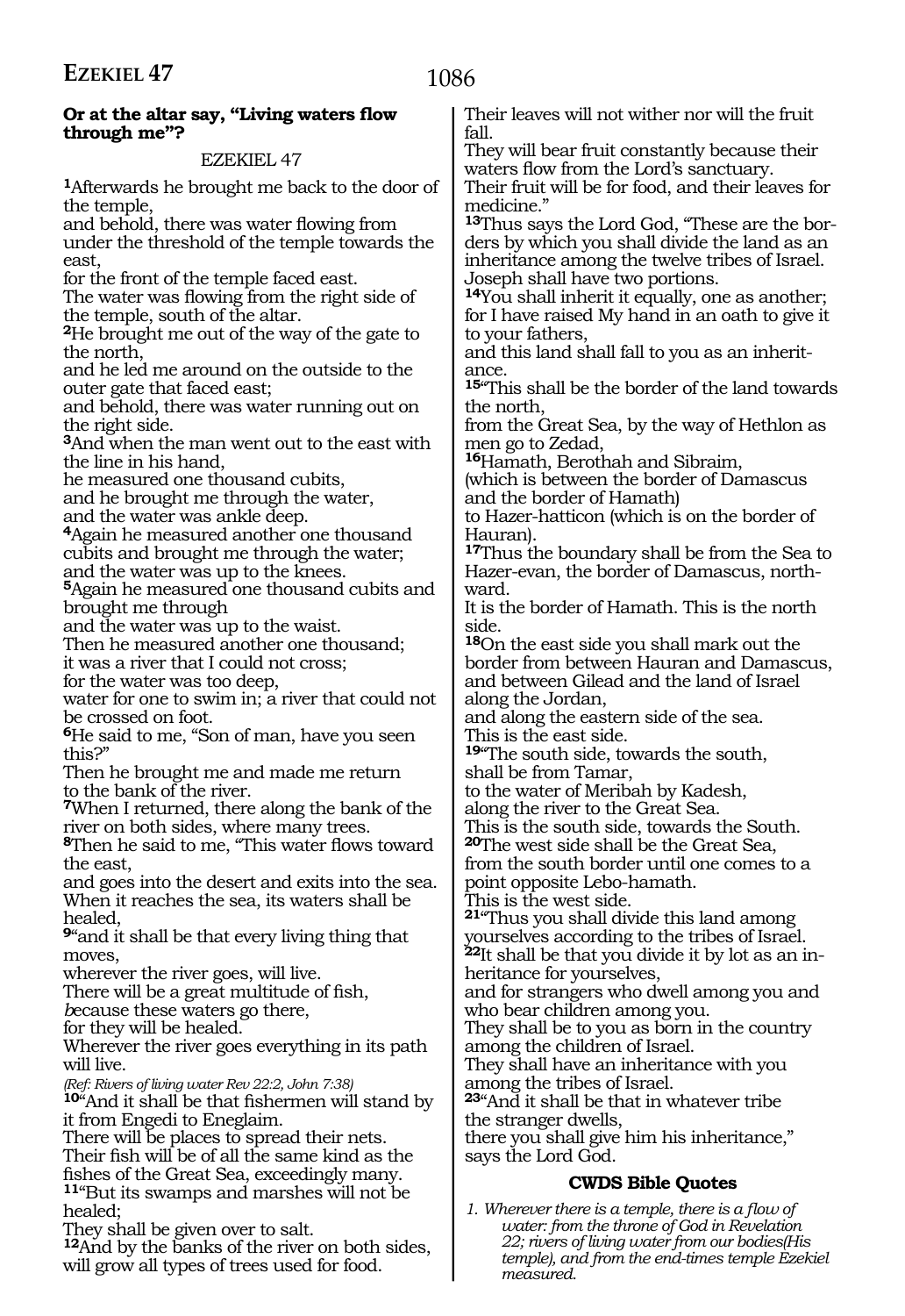- *2. The waters represent the Holy Spirit; He is present wherever the throne of God is.*
- *3. The water gets deeper based on our depth in God and the closer we get to the throne.*
- *4. There is a place in God, and depth in the Spirit where we swim in the anointing; He becomes a natural manifestation from our spiritual life.*
- *5. At any time and in any age, the flow from the throne of God has the same effect, healing for the nations; life and abundance of life; abundance in life (provision without lack); fruitfulness and divine health.*
- *6. If God declares your inheritance, you can confidently divide it; if He declares your boundaries, you can confidently claim it.*
- *7. God honors the prophetic declaration of His people; Joseph was given two portions in accordance with Jacob's patriarchal allocation although only twelve tribes are recognized.*
- *8. You are as removed from the promises of God as how removed you are from His laws and provisions; the stranger in the midst of Israel inherits with the tribes.*

#### **PRAYER POINTS**

- Jesus our Lord, baptize believers with the Holy Spirit; let them mature in faith and let living waters flow from their bellies, in the name of Jesus.
- Holy Spirit, saturate my temple, fill me, flow through me, in the name of Jesus.
- I refuse to live a shallow Christian life; I will wade into the deep; I will live close to the throne of God. Amen.
- Righteous Father, I want to swim in the anointing; move me from the ordinary to the supernatural in my daily life, in the name of Jesus. Amen.
- Thank You Lord for the blessings released on Your people; let the anointing go forth and break yokes today, bring deliverance, breathe abundance, health and wealth, in the name of Jesus.
- Righteous Father, I receive everything in Your word concerning me: I receive it, break it, divide it, measure it, appropriate it, because it is settled. Amen.

#### **A portion for Reuben, a portion for Dan,**

#### **A portion for the priests who have kept the charge of God!**

**Divide the land for an inheritance; divide a portion for the prince with these.**

**The Lord's sanctuary shall be in the midst of the portion for the priests.**

**Twelve gates with the names of each tribe with portions here.** 

#### **A portion for the Lord. Its name is: THE LORD IS THERE!**

#### EZEKIEL 48

**<sup>1</sup>**"Now these are the names of the tribes: from the north border along the road to Hethlon, at the entrance of Has to Lebo-hamath, to Hazar-enan, the border of Damascus to the north,

in the direction of Hamath in the land. **<sup>2</sup>**There shall be one allotment for Dan from the east to the west side;

one allotment for Asher by the border of Dan, from the east to the west side;

**<sup>3</sup>**one allotment for Naphtali, by the border of Asher, from the east to the west side; **<sup>4</sup>**one allotment for Manasseh, by the border of Naphtali, from the east to the west side; **<sup>5</sup>**"one allotment for Ephraim, by the border of Manasseh, from the east to the west side; **<sup>6</sup>**one allotment for Reuben, by the border of Ephraim, from the east to the west side; **<sup>7</sup>**one allotment for Judah, by the border of Reuben, from the east to the west side. **<sup>8</sup>**By the border of Judah, from the east side to the west, shall be the portion that you shall set apart.

**<sup>9</sup>**It shall be twenty-five thousand cubits in width, and in length the same as the other allotments,

from the east to the west with the sanctuary in the midst of it.

This is the portion that you shall set apart for the Lord.

It shall be ten thousand cubits in width and

**10**This holy portion shall belong to the priests, on the north twenty-five thousand long

on the west, ten thousand in width,

on the east, ten thousand in width, and on the south, twenty-five thousand in length.

The sanctuary of the Lord shall be in the center of this land;

**<sup>11</sup>**It shall be for the priests, the sons of Zadok who are sanctified, who have kept My charge, who did not go astray when the children of Israel went astray, as the Levites went astray. **<sup>12</sup>**This portion of land that is set apart,

shall be to them a most holy thing by the border of the Levites.

**13**"Opposite the border of the priests, the Levites shall have an area,

twenty-five thousand cubits in length, and ten thousand wide.

Its entire length shall be twenty-five thousand and its width ten thousand.

**<sup>14</sup>**And they shall not sell or exchange any of it. They shall not alienate this part of the land, for it is holy to the Lord.

**15**The five thousand cubits in width that re-<br>main along the edge of the twenty-five thou-<br>sand shall be for general use of the city, for dwelling and for suburbs, with the city in

the center. **<sup>16</sup>**And these shall be its measurements: four thousand five hundred cubits on the north

side, four thousand five hundred cubits on the south side;

the east side, four thousand five hundred cubits

and our thousand, five hundred cubits on the west.

**<sup>17</sup>**"The suburb of the city shall be two hundred and fifty cubits to the north, and the same to